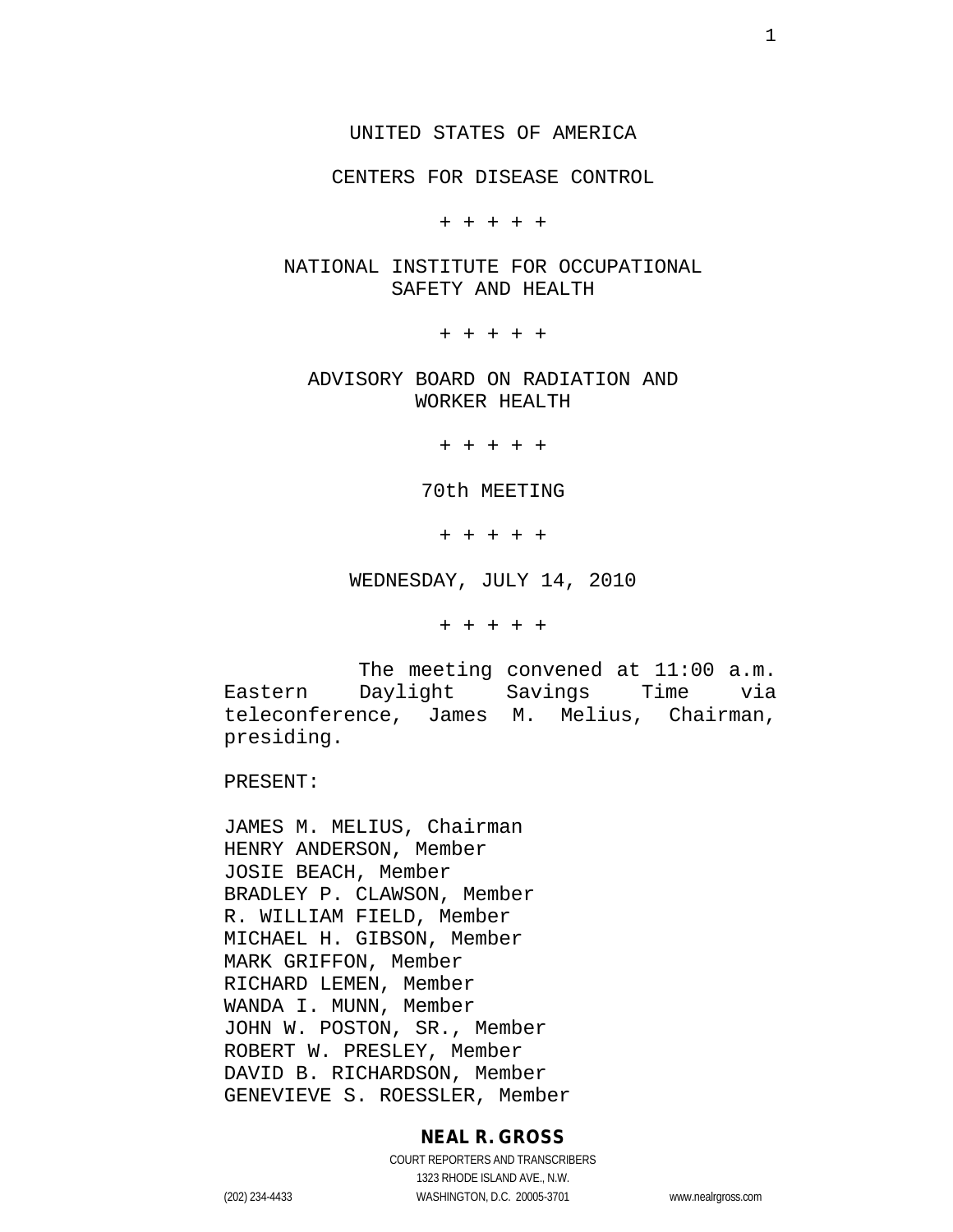PHILLIP SCHOFIELD, Member PRESENT: (continued) PAUL L. ZIEMER, Member TED KATZ, Designated Federal Official REGISTERED AND/OR PUBLIC COMMENT PARTICIPANTS ADAMS, NANCY, NIOSH Contractor AL-NABULSI, ISAF, DOE BARRIE, TERRIE, ANWAG BEHLING, HANS, SC&A BEHLING, KATHY, SC&A BONSIGNORE, ANTOINETTE HOWELL, EMILY, HHS HINNEFELD, STU, DCAS FARVER, DOUGLAS, SC&A FITZGERALD, JOE, SC&A KOTSCH, JEFF, DOL LIN, JENNY, HHS MAKHIJANI, ARJUN, SC&A MAURO, JOHN, SC&A MCGOLERICK ROBERT, HHS OSTROW, STEVE, SC&A PINCHETTI, KATHLEEN, Blockson Chemical Petitioner REALE, MARIANNA, Chapman Valve Petitioner RUTHERFORD, LaVON, DCAS STIVER, JOHN, SC&A ULSH, BRANT, DCAS WADE, LEW, DCAS

**NEAL R. GROSS**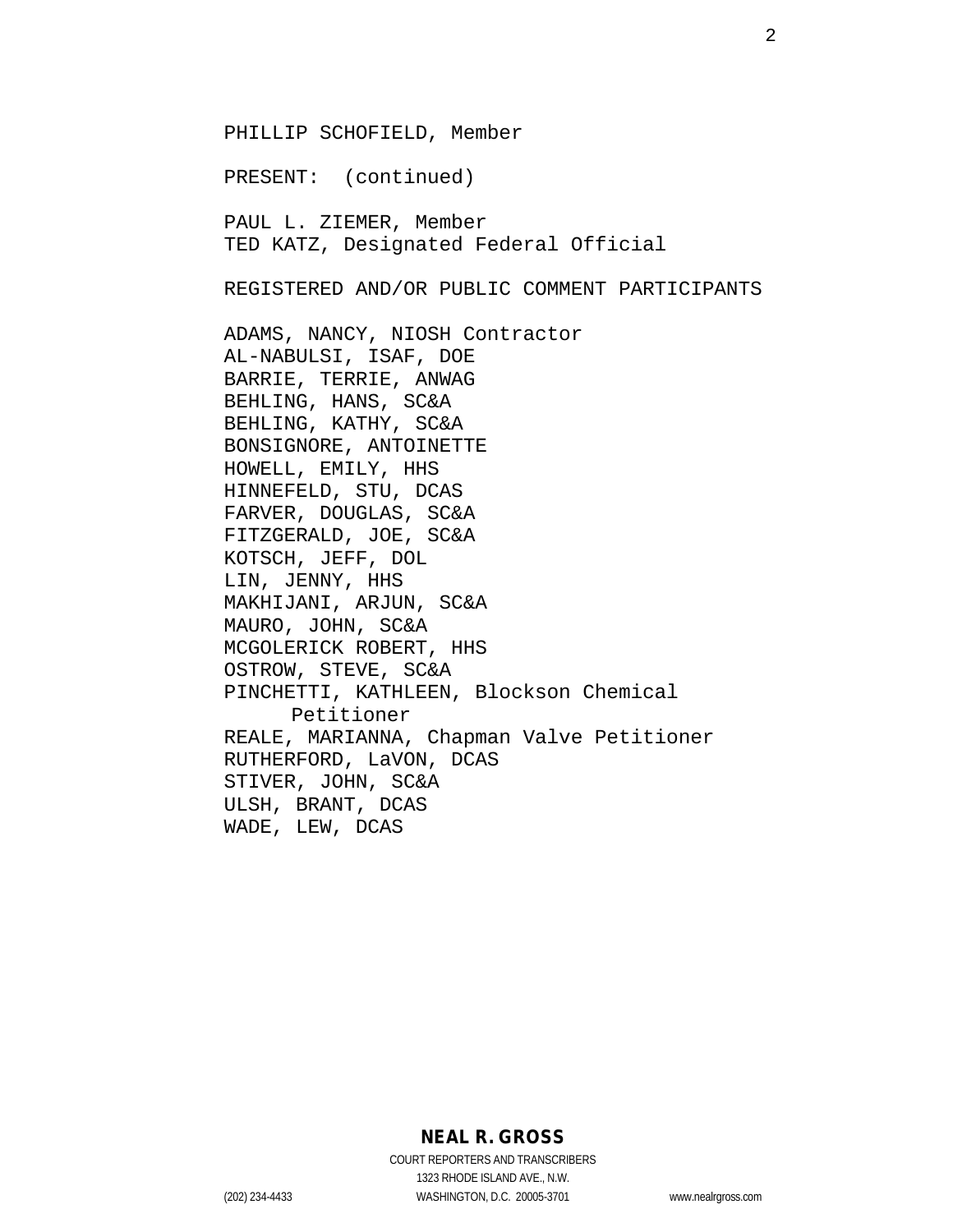#### C-O-N-T-E-N-T-S

**Roll-call** - Mr. Katz, DFO.................. 4 **Welcome** - Dr. Melius, Chairman............. 8 **Recording Votes on LANL, De Soto Ave., and Downey SEC Petitions** - Mr. Katz, DFO...... 9 **Blockson Chemical SEC Petition** - Dr. Melius, Chairman.................................. 10 - Vote................................... 18 **Selection of Dose Reconstruction Set #13 for Review** - Mr. Griffon, Chair, DR Subcommittee .......................................... 22 **Chapman Valve SEC Petition, Update** - Mr. Rutherford, DCAS............................ 46 - DOD inquiry; Data Capture Summary . 47 **Discussion of NIOSH 10-Year Program Review** - Dr. Melius, Chairman....................... 49 **Review of Public Comments to Board during February Meeting** - Dr. Melius, Chairman... 56 **Special Exposure Cohort (SEC) Petition Status Update** - Mr. Rutherford, DCAS............. 88 - Update on petitions to be presented at the August 2010 Board meeting............. 90 **Updates from Work Groups and Subcommittees (as necessary)** - WG/SC Chairs................. 93 **Board Correspondence** - Dr. Melius, Chairman. ......................................... 102 **Future Plans/Suggestions for the August 2010 Board Meeting Agenda** - All Members....... 104

**Adjournment**

## **NEAL R. GROSS**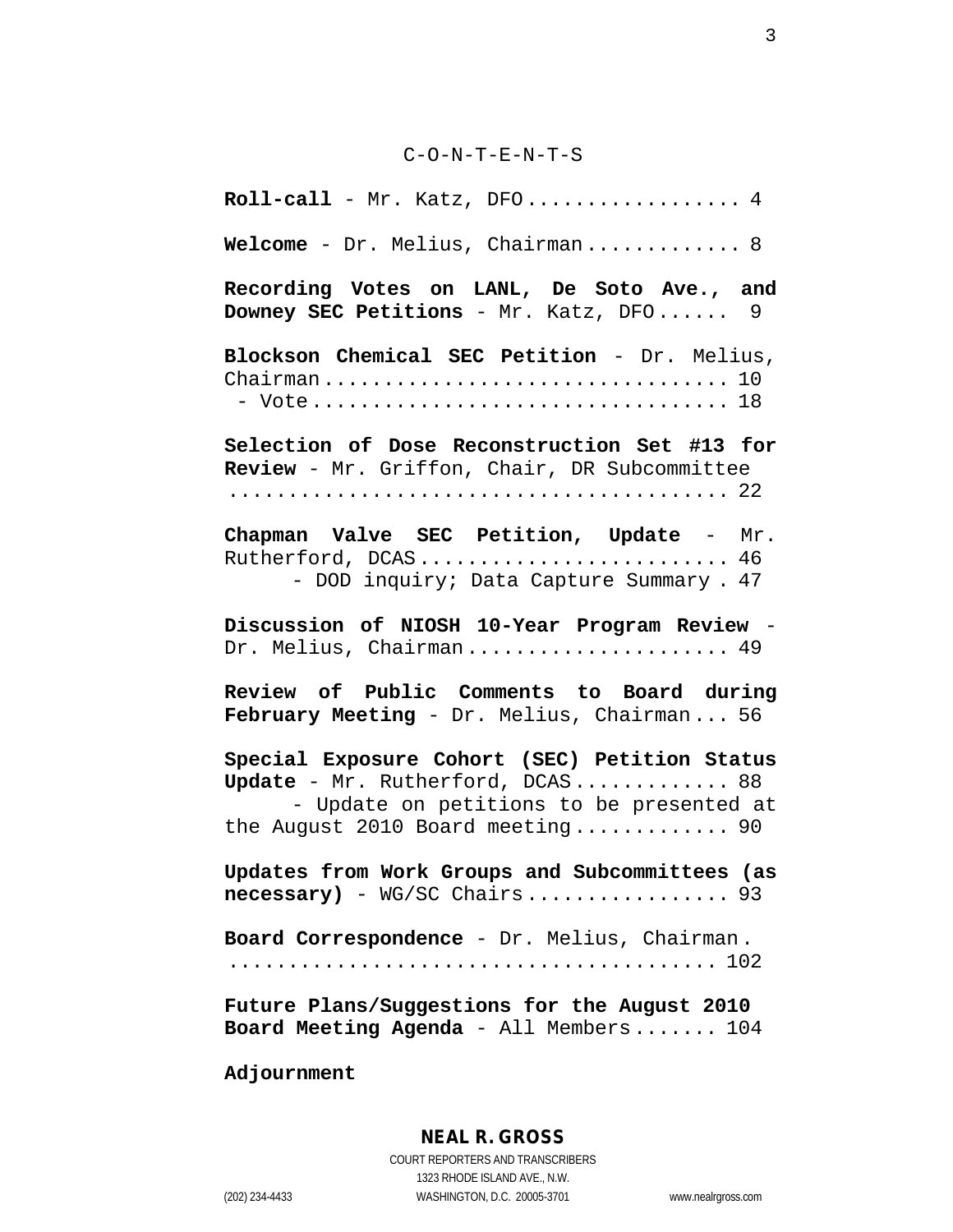P-R-O-C-E-E-D-I-N-G-S (11:02 a.m.) MR. KATZ: So, welcome everybody. This is a teleconference meeting of the Advisory Board on Radiation and Worker Health. I'm Ted Katz. I'm the Designated Federal Official, and let's begin with roll call, Board Members first, starting with the Chair. CHAIRMAN MELIUS: I'm Jim Melius. I'm here. MEMBER CLAWSON: Brad Clawson. I'm here. MEMBER BEACH: Josie Beach. I'm here. MEMBER PRESLEY: Bob Presley. I'm here. MEMBER ZIEMER: Paul Ziemer. here, here. MEMBER GRIFFON: Mark Griffon. Mark Griffon.

**NEAL R. GROSS**

COURT REPORTERS AND TRANSCRIBERS 1323 RHODE ISLAND AVE., N.W. (202) 234-4433 WASHINGTON, D.C. 20005-3701 www.nealrgross.com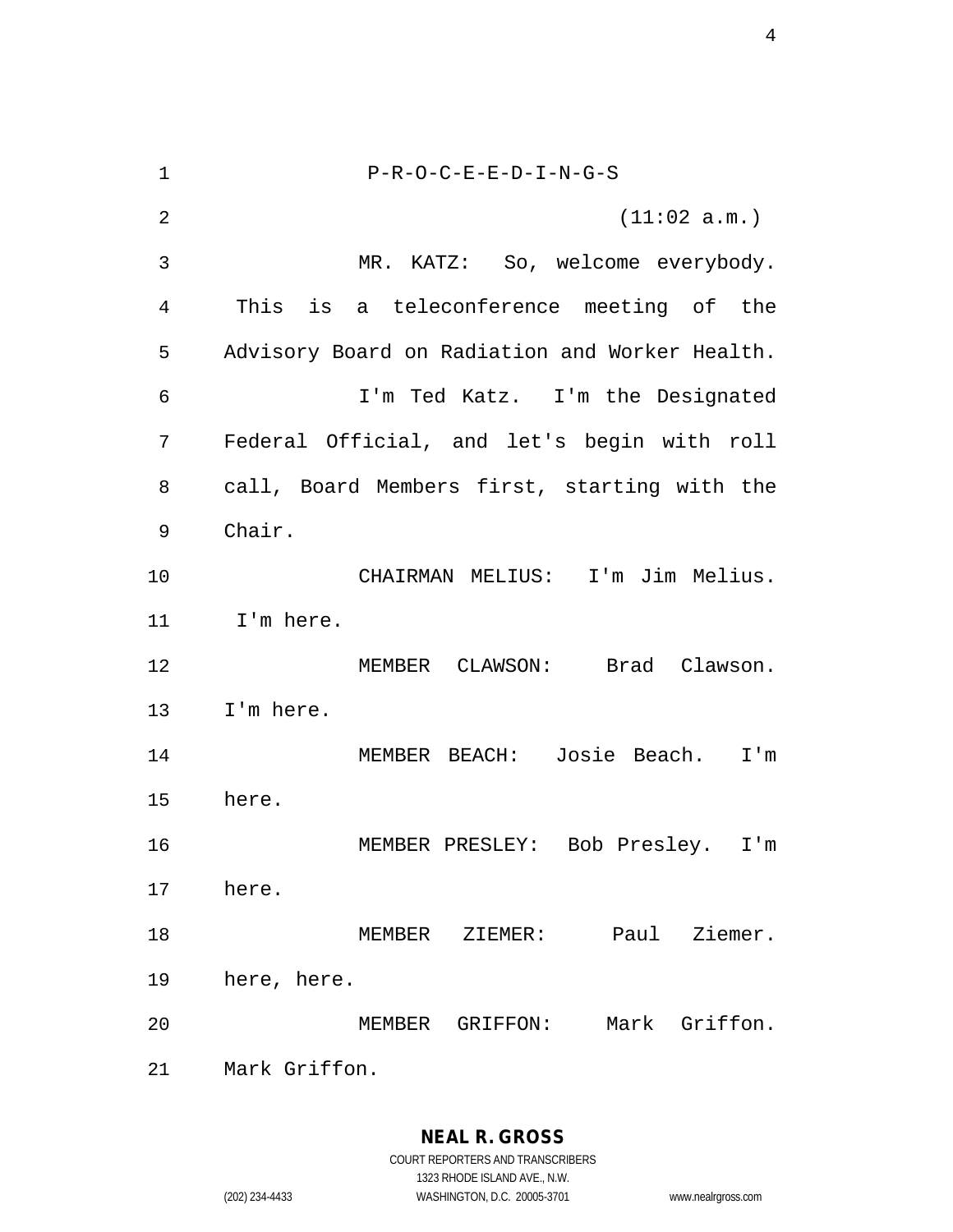1 MEMBER MUNN: Wanda Munn. MEMBER POSTON: John Poston. MEMBER SCHOFIELD: Phil Schofield. MEMBER ROESSLER: Gen Roessler. MEMBER FIELD: Bill Field. MEMBER RICHARDSON: David Richardson. MEMBER LEMEN: Richard Lemen. MEMBER ANDERSON: Henry Anderson. MR. KATZ: Okay. Dr. Lockey is - - will not be able to join us today, but two people spoke at once. Was one of them Mike Gibson? MEMBER GIBSON: Yes, Ted, I'm here. MR. KATZ: Okay, great. Thank you. So that is all present except for Dr. Lockey, but that's as expected. And then let me run through NIOSH, the DCAS ORAU team. MR. HINNEFELD: Stu Hinnefeld.

> **NEAL R. GROSS** COURT REPORTERS AND TRANSCRIBERS

> > 1323 RHODE ISLAND AVE., N.W.

(202) 234-4433 WASHINGTON, D.C. 20005-3701 www.nealrgross.com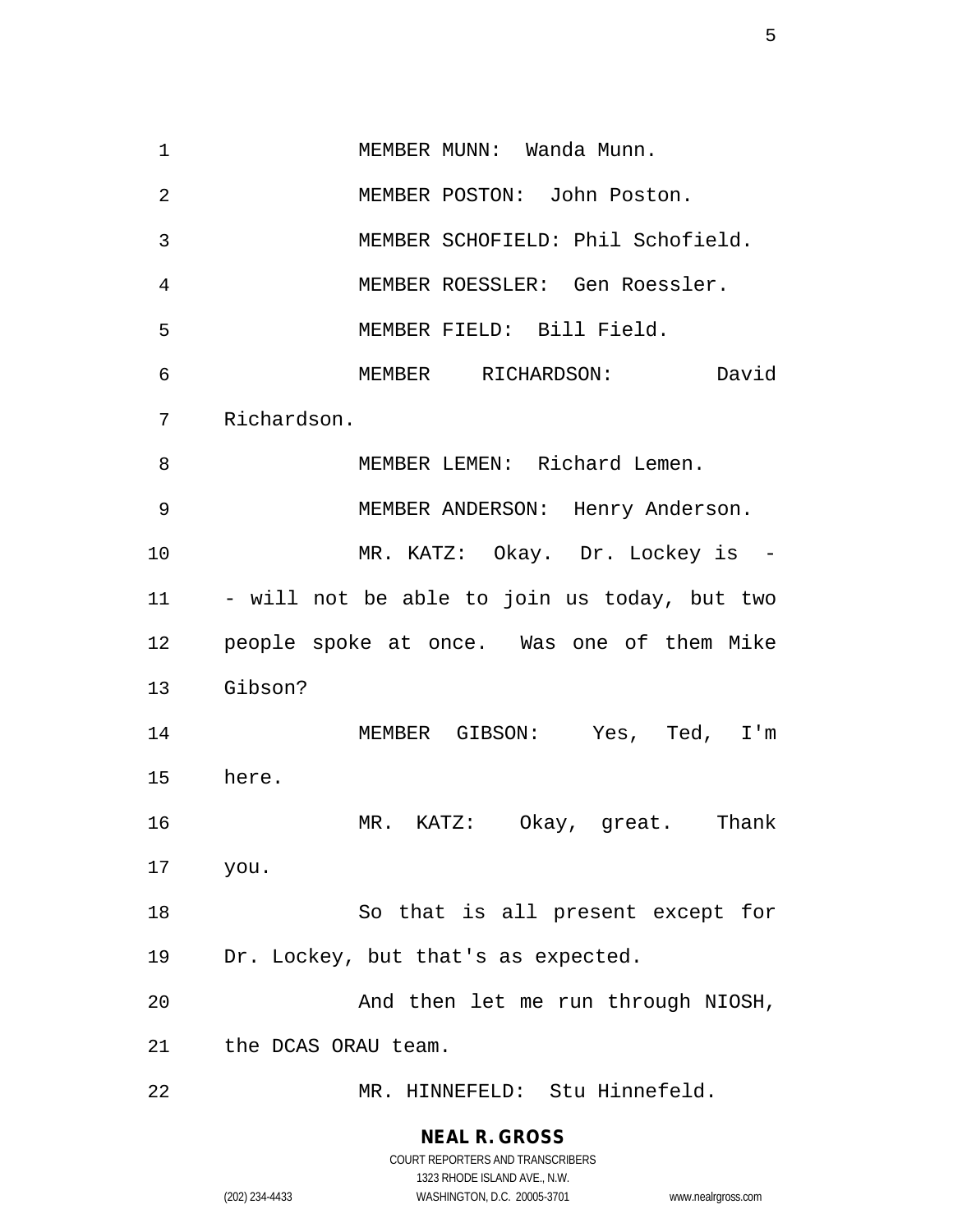1 DR. ULSH: Brant Ulsh. MR. RUTHERFORD: LaVon Rutherford. MR. KATZ: Okay, how about the SC&A team? DR. MAURO: John Mauro. Good morning, everyone. MR. FITZGERALD: Joe Fitzgerald. DR. MAKHIJANI: Arjun Makhijani. DR. H. BEHLING: Hans Behling. MS. K. BEHLING: Kathy Behling. 11 DR. OSTROW: Steve Ostrow. 12 MR. FARVER: Doug Farver. MR. STIVER: John Stiver. 14 MR. KATZ: Welcome to all of you. Then, HHS, and other department agency staff or contractors to the agencies? 17 MS. HOWELL: Emily Howell, HHS. 18 MS. LIN: Jenny Lin, HHS. MR. MCGOLERICK: Robert McGolerick, HHS. DR. AL-NABULSI: Isaf Al-Nabulsi, DOE.

> **NEAL R. GROSS** COURT REPORTERS AND TRANSCRIBERS

1323 RHODE ISLAND AVE., N.W. (202) 234-4433 WASHINGTON, D.C. 20005-3701 www.nealrgross.com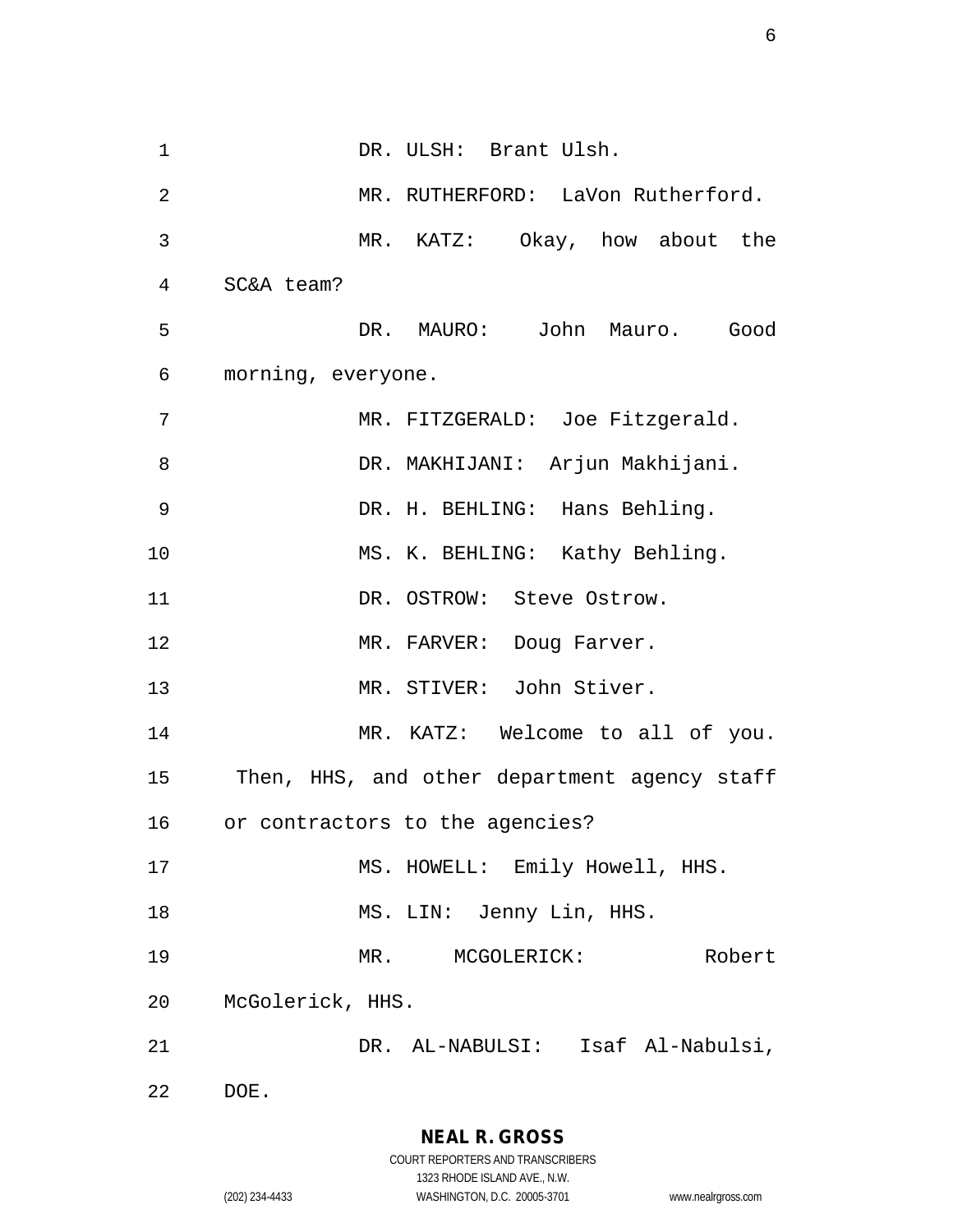DR. WADE: This is Lew Wade and Nancy Adams. MR. KATZ: Very good. And then are there any members of the public who would like to identify their participation? MS. BARRIE: This is Terrie Barrie with ANWAG. MR. KOTSCH: This is Jeff Kotsch with Department of Labor. MS. REALE: Marianna Reale with Chapman Valve petition. MR. KATZ: I'm sorry, can you -- your -- the sound -- maybe it's just my phone, was a bit garbled. Can you repeat your name please? MS. REALE: Marianne Reale, Chapman Valve petition. 18 MR. KATZ: I'm sorry, can you -- your sound, or maybe it's just my phone, but can you repeat your name, please? MS. REALE: Marianne Reale, Chapman Valve petition.

> **NEAL R. GROSS** COURT REPORTERS AND TRANSCRIBERS 1323 RHODE ISLAND AVE., N.W. (202) 234-4433 WASHINGTON, D.C. 20005-3701 www.nealrgross.com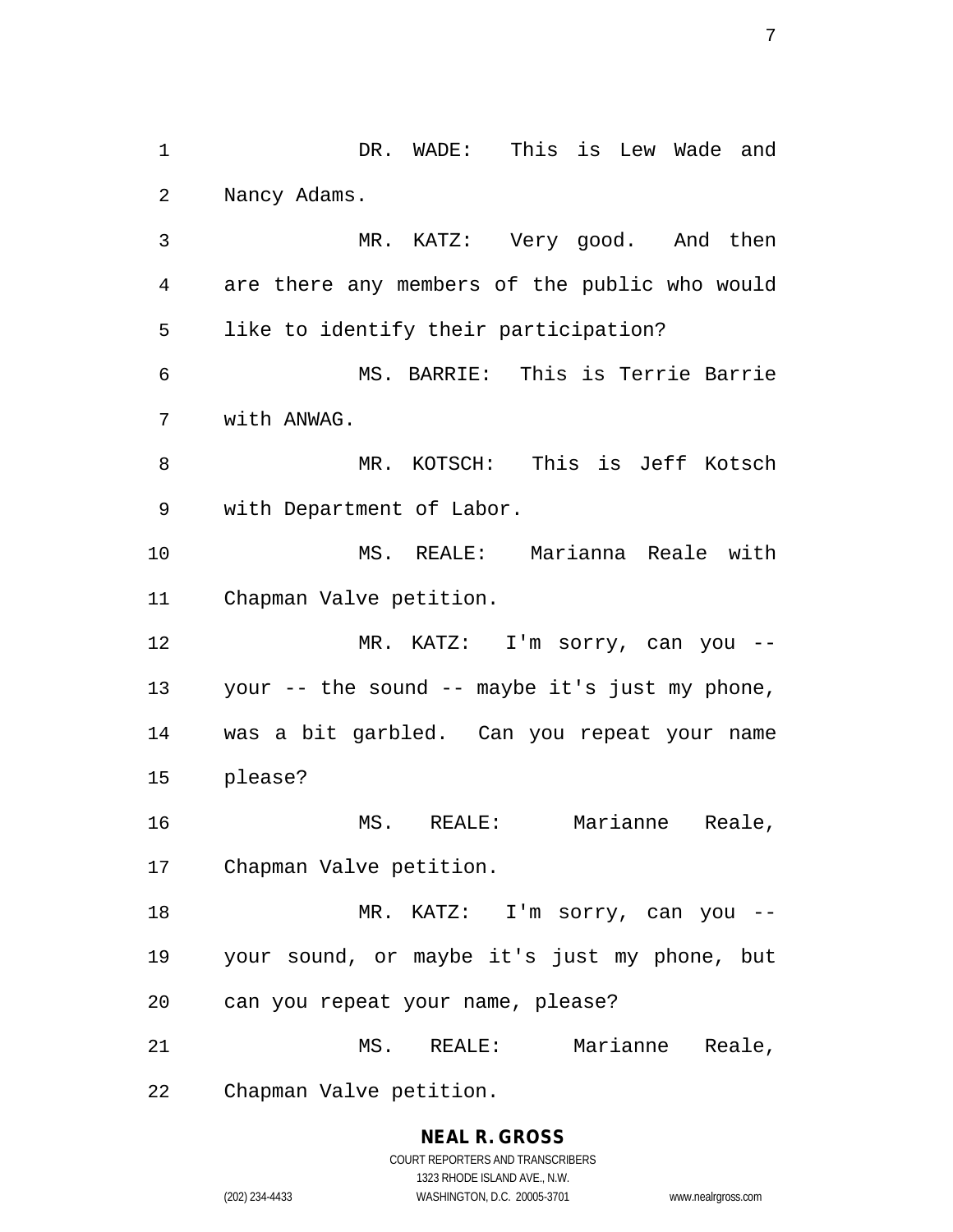1 MR. KATZ: Welcome. MS. BONSIGNORE: Antoinette Bonsignore, Linde Ceramics. MR. KATZ: Welcome, Antoinette. MS. PINCHETTI: Kathy Pinchetti with Blockson. MR. KATZ: Very good. That sounds like we're getting there. Okay, Jim, that's it for roll call. Let me just ask them, everyone who's on the line, before we get going, please mute your phones except when you're speaking. So, if you don't have a mute button, use \*6 and then you'll hit \*6 again when you want to offer views. Also, please, nobody put your phone on hold. Hang up and dial back in if you have to leave for a bit. That's nice, and Jim, it's all yours. CHAIRMAN MELIUS: Okay, thanks.

**NEAL R. GROSS**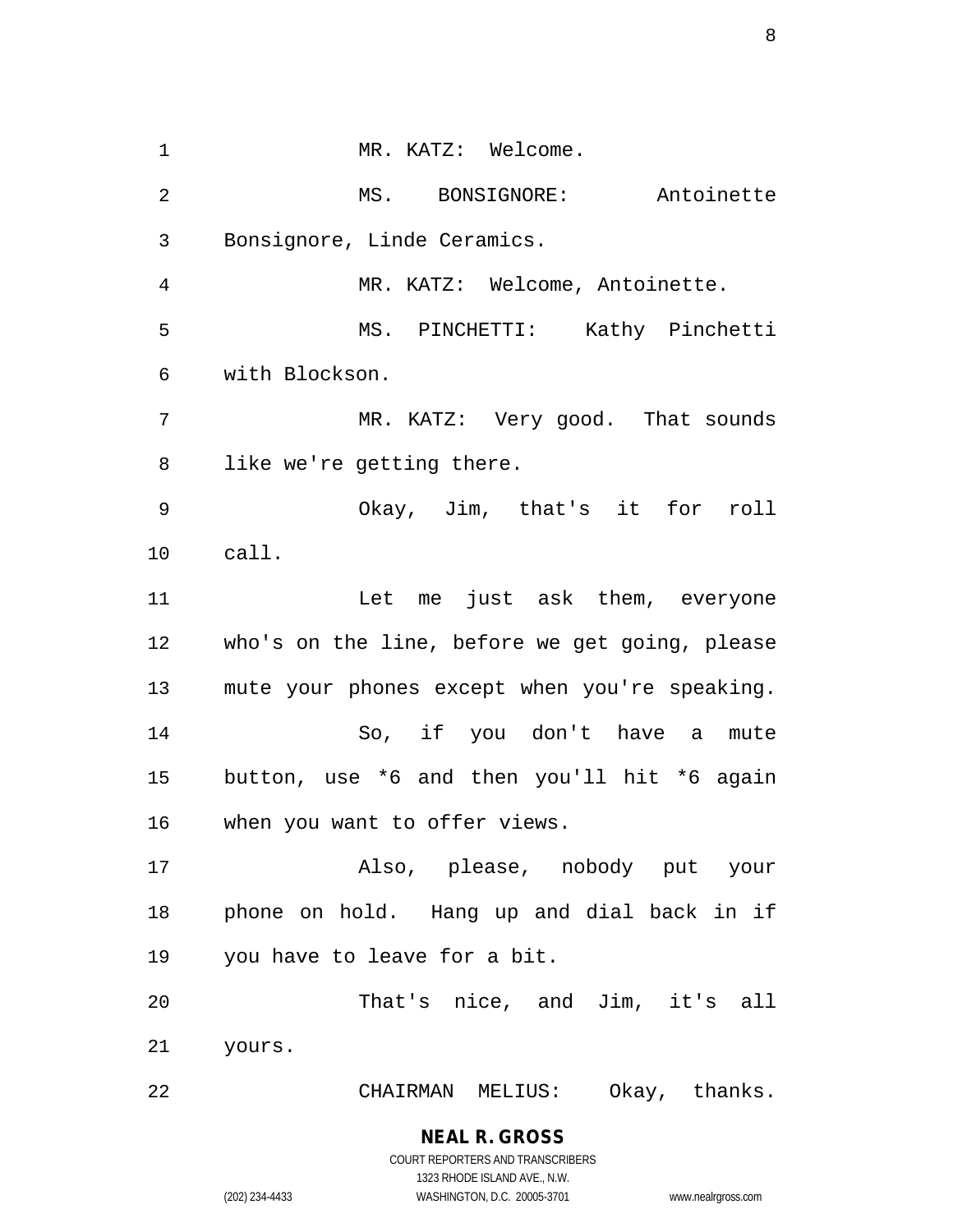Mark Griffon is -- has some travel problems this morning, so I'm going to go a little bit out of order in terms of the agenda because he's going to have to get on a plane and take off sometime in the next half hour or so.

 So, what I'm going to do is switch two items. I'm going to move the selection of the Dose Reconstruction set ahead of Chapman Valve discussion, but we will do Chapman Valve immediately after that, so everybody knows.

 Ted, you need to first go ahead and record votes on petitions from the last meeting?

 MR. KATZ: Right. Thank you, Jim. So, on May 21, Dr. Melius -- I received votes from Dr. Melius on -- this is for the May Board meeting for three votes, for LANL, De Soto and Downey SECs, all in the affirmative.

20  $\mu$  And on May 27<sup>th</sup>, I received votes from Dr. Lockey for two SECs, De Soto and Downey, both in the affirmative.

# **NEAL R. GROSS**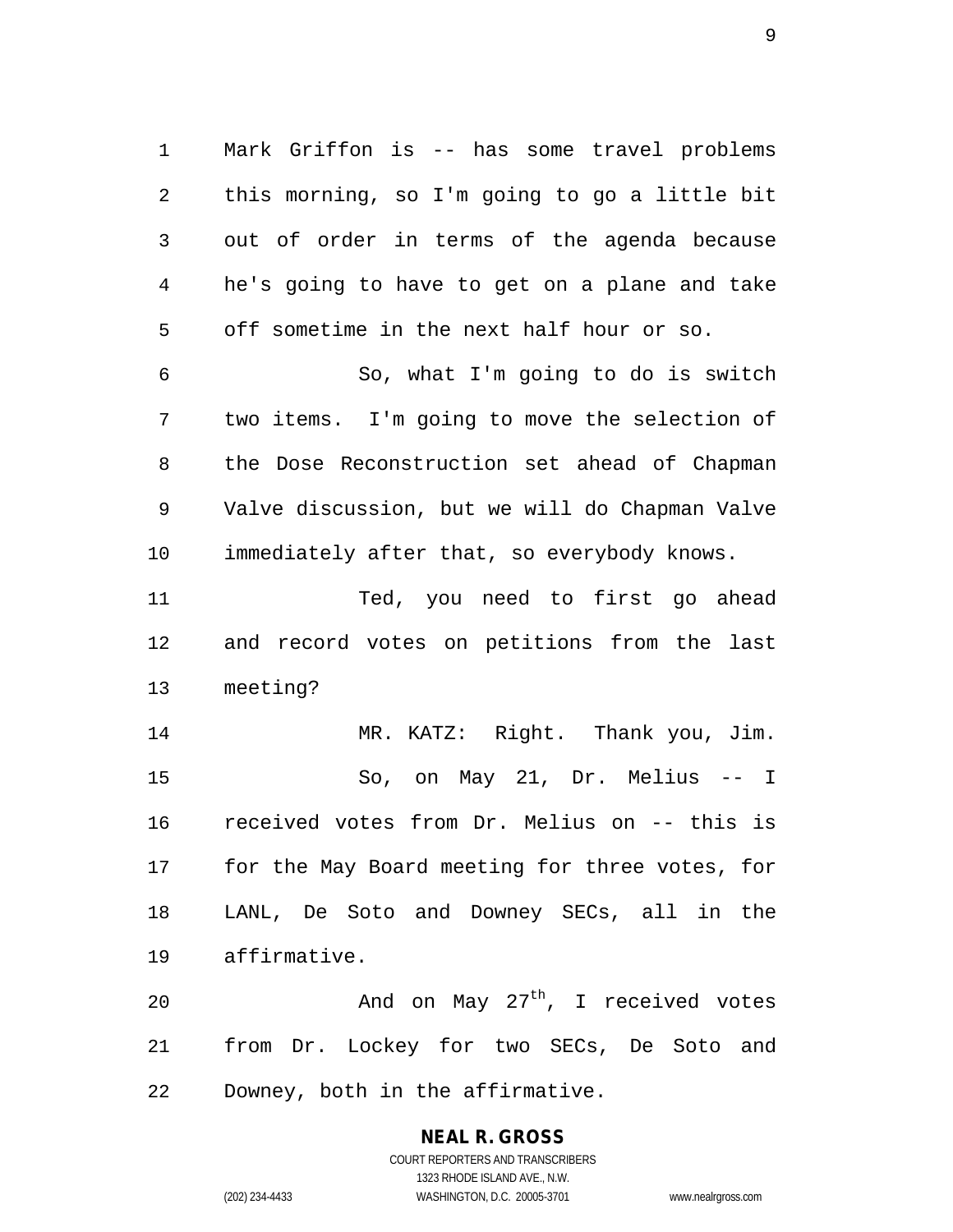And that makes for total votes: for LANL, it was unanimous, 14 in favor with two recusals, and for De Soto and Downey, also unanimous, both 16 votes, all voting, in other words. Thank you.

 CHAIRMAN MELIUS: Okay. The next item on the agenda is the Blockson Chemical SEC petition.

 And as you recall, at the last meeting, the Board voted to essentially not accept the proposed model for radon exposure that had been put forward by NIOSH.

 So I think the logical follow-up to that, to the Board's finding, would be unable to reconstruct the dose, at least for the radon exposure in Building 40 at the site. 17 And so, at the time, I indicated

 that I would prepare a motion in the form of a letter for discussion at this meeting of the Board.

 And I believe I've circulated the letter to all of -- the draft of the letter to

## **NEAL R. GROSS**

COURT REPORTERS AND TRANSCRIBERS 1323 RHODE ISLAND AVE., N.W. (202) 234-4433 WASHINGTON, D.C. 20005-3701 www.nealrgross.com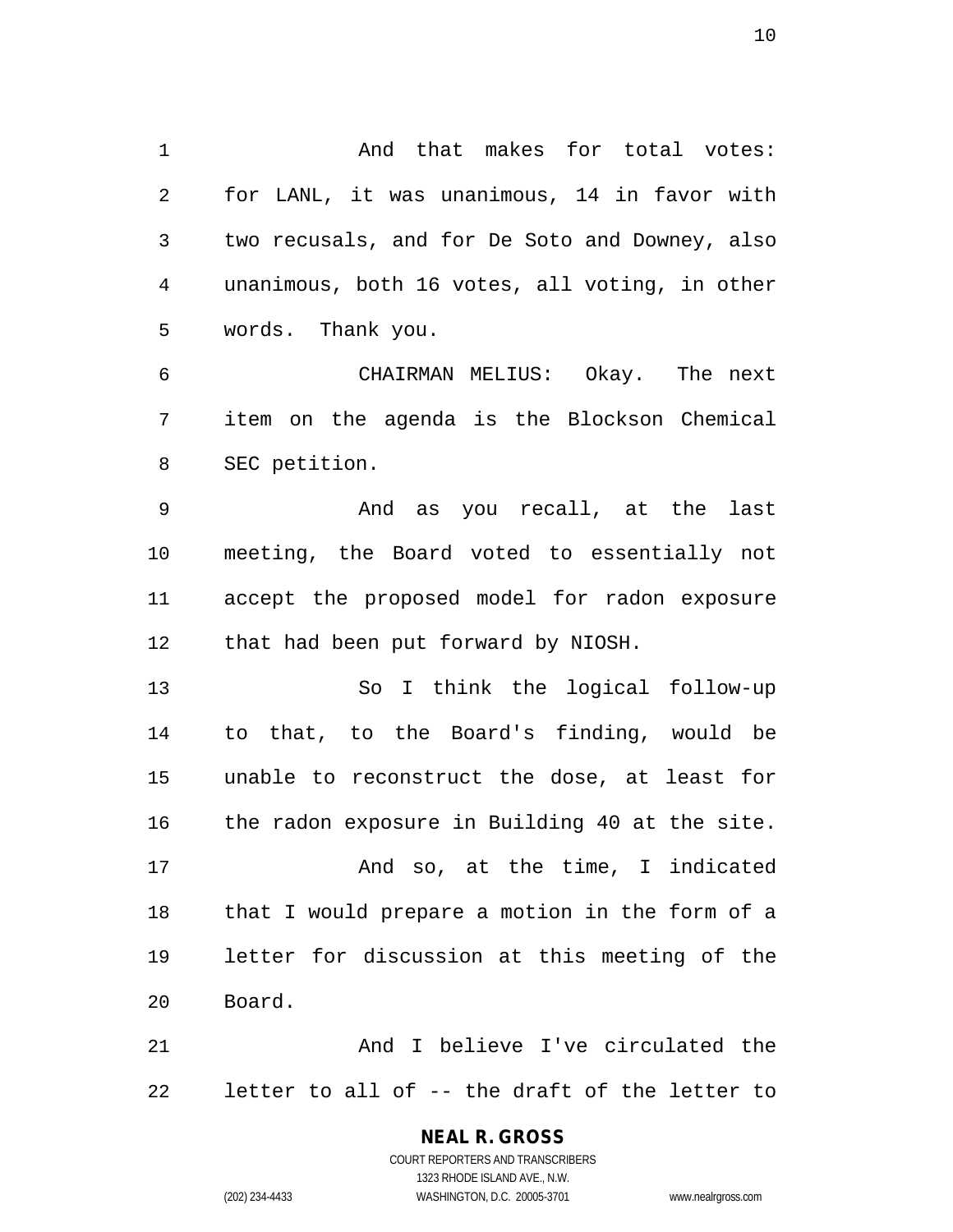all of the Board Members and NIOSH and other staff on it.

 I will read it into the record now so everyone can hear it. And that is:

 The Advisory Board on Radiation Worker Health, the Board, has evaluated SEC petitions 0045 and 0058, concerning workers at the Blockson Chemical Company facility in Joliet, Illinois, under the statutory requirements established by EEOICPA incorporated into 42 CFR section 83.13.

12 The Board respectfully recommends Special Exposure Cohort status be accorded to all Atomic Weapons Employer employees who worked at the Blockson Chemical Company in 16 Joliet, Illinois from March 1<sup>st</sup> 1951 to June 17 30<sup>th</sup> 1960 for a number of workdays aggregating at least 250 workdays occurring either solely under this employment or in combination with workdays within the parameters established for one or more other classes of employees included in the Special Exposure Cohort.

## **NEAL R. GROSS**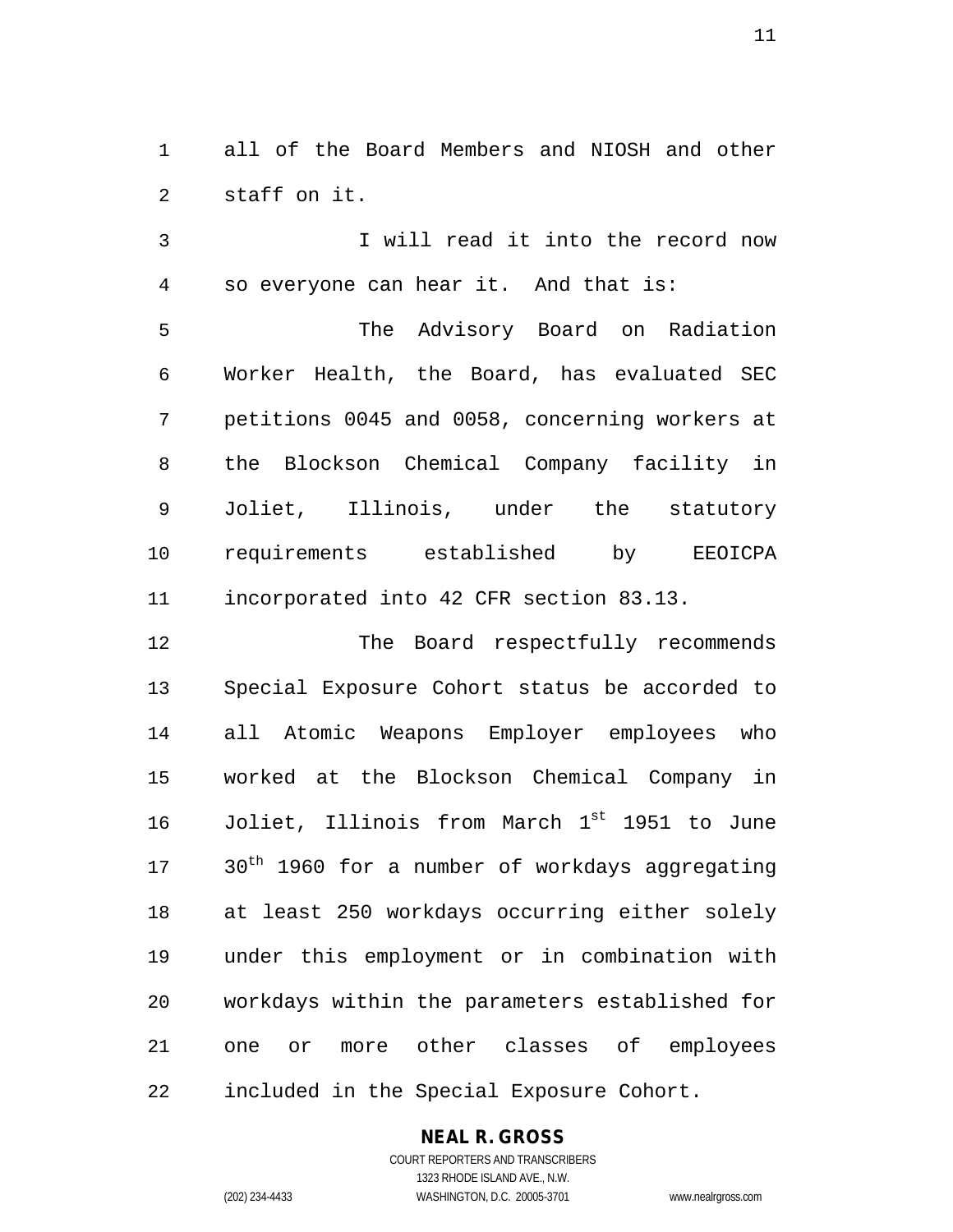This recommendation is based on the following factors:

 1. People working at the facility during the time period in question worked in the production of uranium for use in nuclear weapons.

 2. The Board's review of available data found that it lacked adequate source term process or monitoring data in order to be able to complete accurate individual dose reconstruction for internal radiation doses from radon for employees at this facility during the time period in question.

 There were no radon-monitoring data available for the facility during the time period in question and attempts to model the radon exposures at this facility were found not to be adequate.

 3. The Board determined that health may have been endangered for these Blockson Chemical Company workers.

# **NEAL R. GROSS**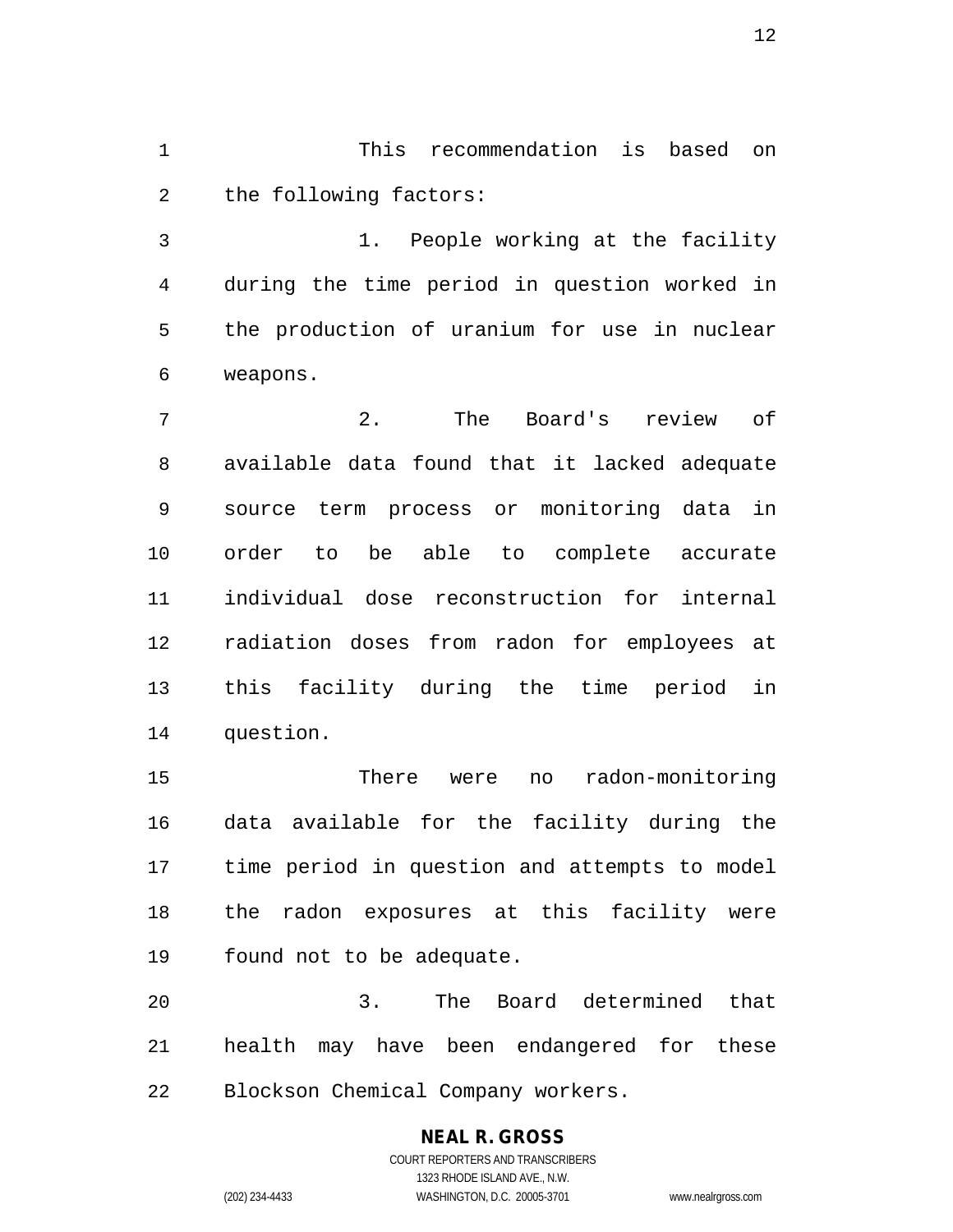Based on these considerations and 2 the discussions held at our January  $14^{th}$ , 2010  $\lambda$  Advisory Board -- excuse me, July  $14^{th}$ , 2010 Advisory Board meeting, the Board recommends that this Special Exposure Cohort petition be granted.

 Enclosed is the documentation of the Board meeting where the Special Exposure Cohort Class was discussed. Documentation includes transcripts of the deliberations, copies of the petition, the NIOSH review thereof and related materials.

13 13 If any of these items are unavailable at this time, they will follow shortly.

 So that was the letter of motion. Do I have a second to that?

 MEMBER GIBSON: This is Mike. I'll second that.

 CHAIRMAN MELIUS: Okay, thanks, Mike.

22 And I would add two things which I

**NEAL R. GROSS** COURT REPORTERS AND TRANSCRIBERS

1323 RHODE ISLAND AVE., N.W. (202) 234-4433 WASHINGTON, D.C. 20005-3701 www.nealrgross.com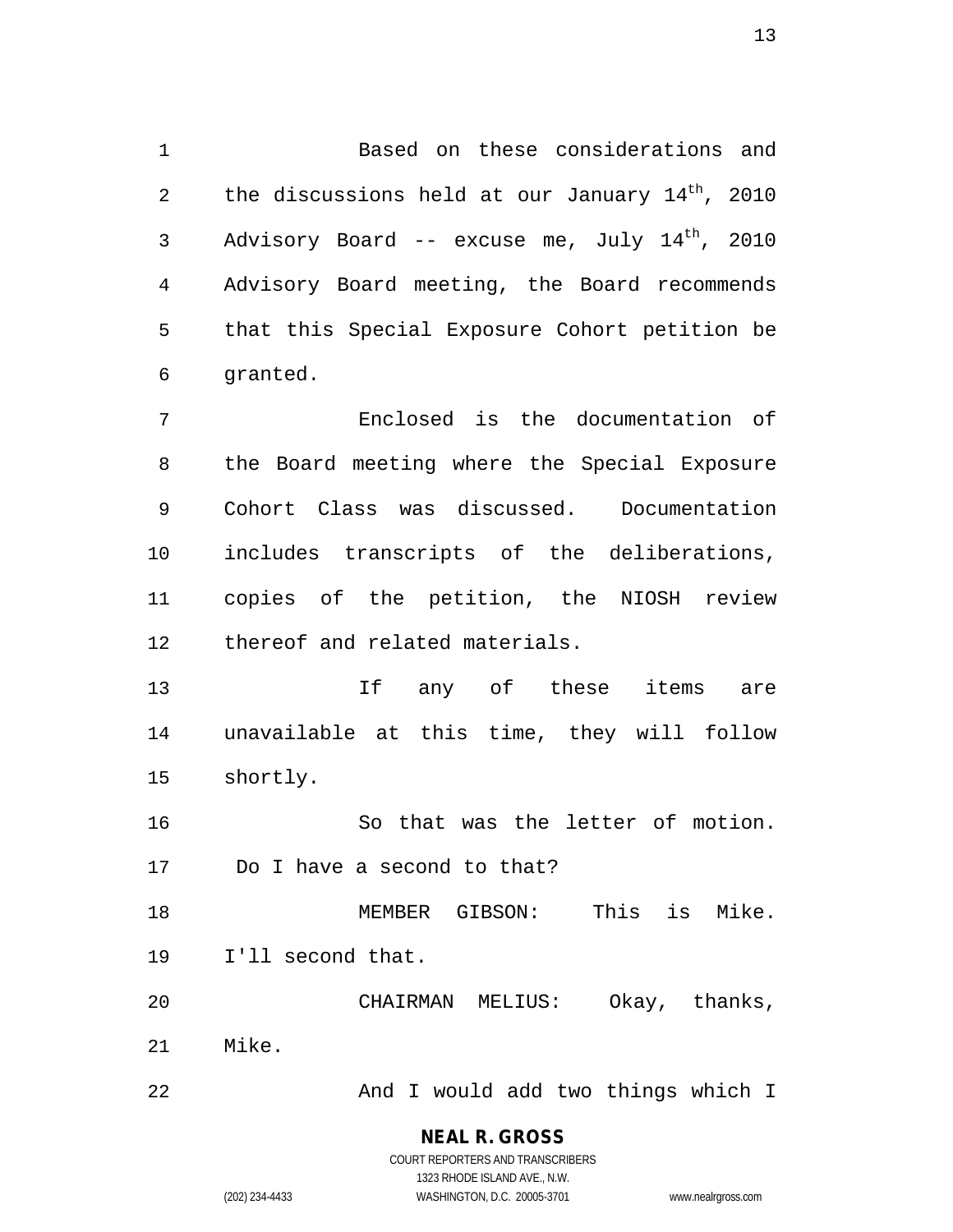included in the email that I sent out about this.

 One is about the time period of coverage with that because it's different than what was -- some of the original documents in support that we have.

 So Stu Hinnefeld and I talked about this, and he consulted with NIOSH staff about this.

10 And the AEC contract with Blockson 11 began on March  $1^{st}$ , 1951, so that's the start date. And they -- DOL, Department of Labor recently revised the covered period to the end of June, 1960, so that's why that's listed as the end date in the Class Definition.

**And then, secondly, the other**  question was, you know, the finding regarding the radon model focused on Building 40. The question on the Class Definition was whether or not the -- they would be able to, through employment records, place all people into -- who worked in Building 40, only in Building

## **NEAL R. GROSS**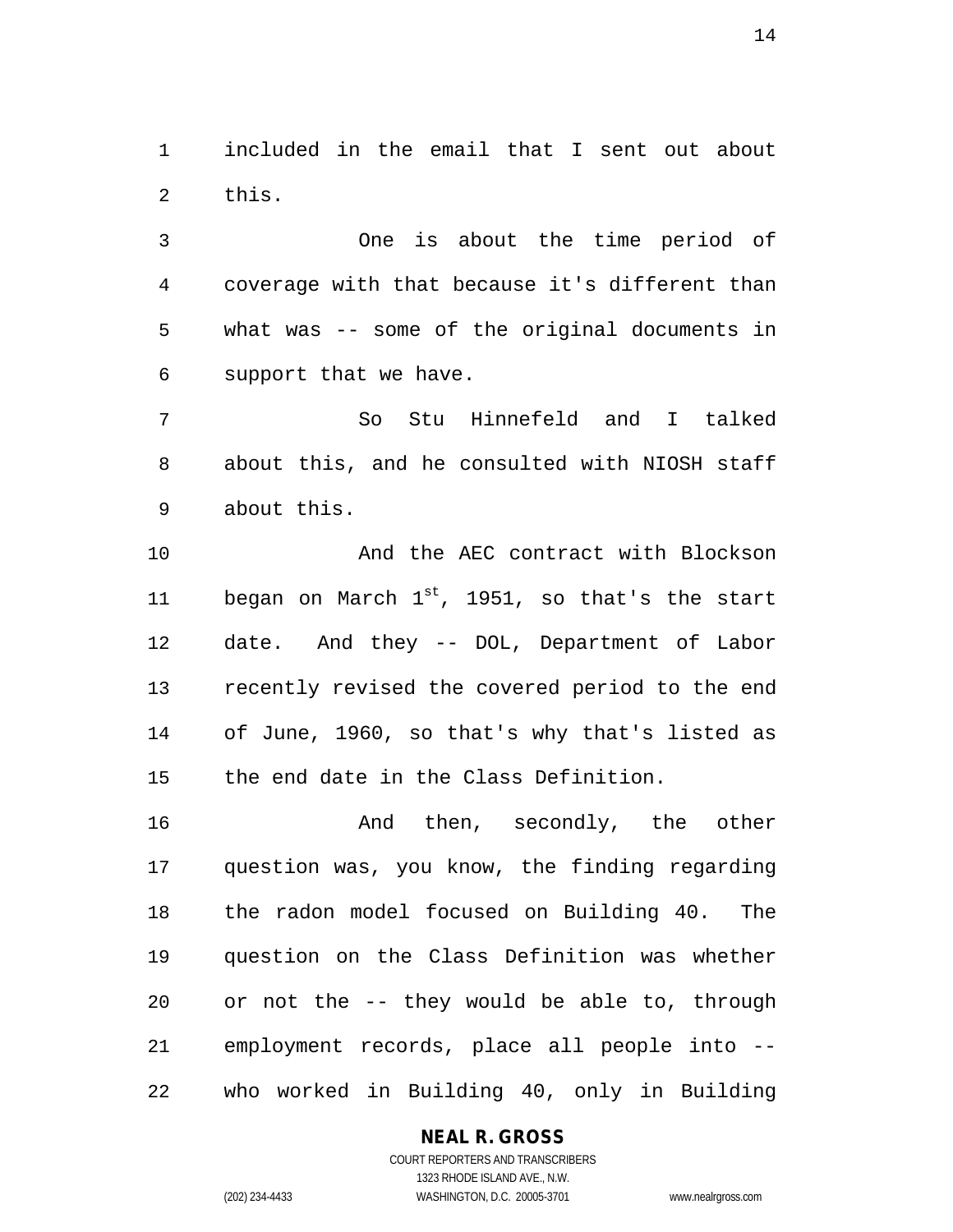40, or could people from other buildings have worked there and so forth.

 And though there was some -- some of the records, monitoring records indicated where people worked, at least at the time they were monitored, NIOSH believed that the records were not complete enough in order to place -- you know, completely place everybody into specific buildings at specific times. So, I think, consistent with how we've handled other, at least recent Class Definitions, the Class Definition essentially becomes everybody who worked at the facility during this time period. So, are there questions or discussions on this? MEMBER ZIEMER: Dr. Melius, Ziemer here. CHAIRMAN MELIUS: Yes. MEMBER ZIEMER: First, point of

order, for the record, who has made the

initial motion?

## **NEAL R. GROSS**

COURT REPORTERS AND TRANSCRIBERS 1323 RHODE ISLAND AVE., N.W. (202) 234-4433 WASHINGTON, D.C. 20005-3701 www.nealrgross.com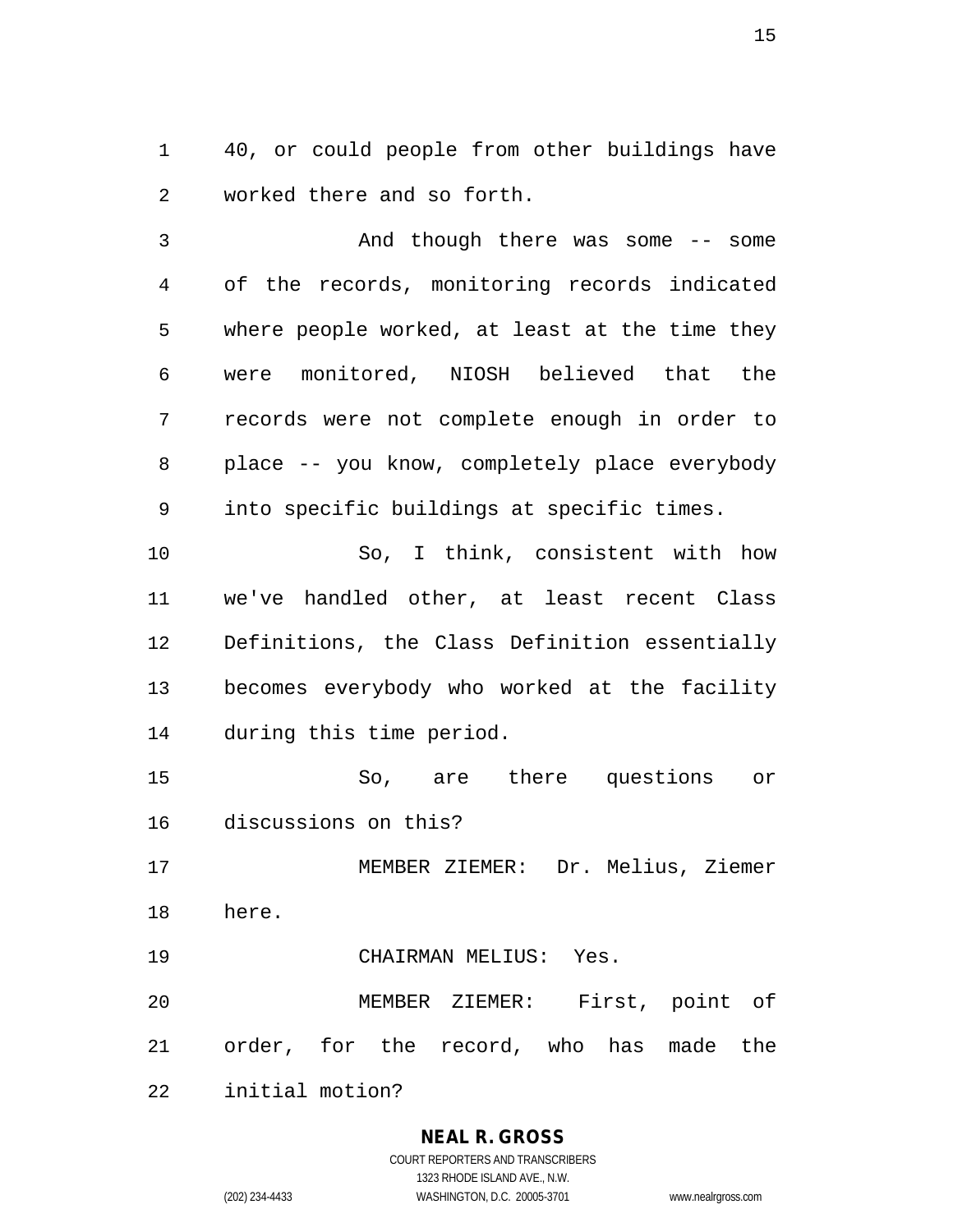CHAIRMAN MELIUS: It was me, I believe.

 MEMBER ZIEMER: I think under Robert's Rules, the Chair cannot make motions. So I would suggest we ask for someone to make the motion.

 MEMBER CLAWSON: Yes, this is Brad. I'll make the motion.

 MEMBER ZIEMER: Thank you. Just for procedural clarity.

Could I speak to the motion?

12 CHAIRMAN MELIUS: Yes, you may.

 MEMBER ZIEMER: I would like to speak against the motion mainly because of the second bullet.

 And I don't think there's any need to rehash because we voted on the radon issue, so I'm not suggesting we rehash that.

 But I did not agree to the original motion and therefore, I must vote against this motion as well, because I believe that radon can be adequately reconstructed.

## **NEAL R. GROSS**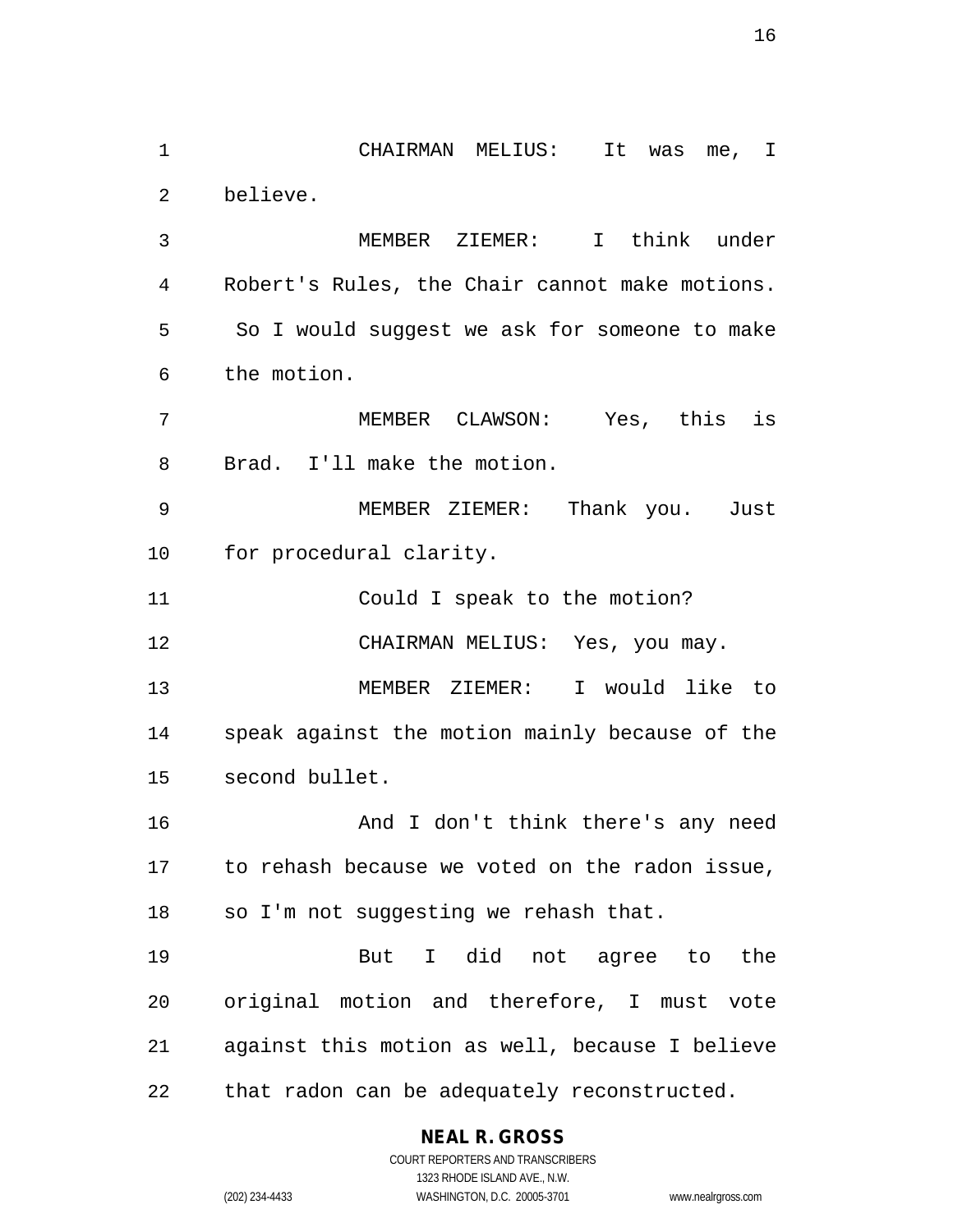1 So, for the record, I want to show that I am opposed to this motion. CHAIRMAN MELIUS: Any other comments? MEMBER MUNN: Yes, this is Wanda. Like Dr. Ziemer, there is no point in rehashing the issues. We've heard them numerous times now but I do not believe the second bullet to be accurate. I cannot accept either the motion or the letter. MEMBER ROESSLER: This is Gen. I, too, will vote against the motion for the same reasons that Dr. Ziemer and Wanda have stated. CHAIRMAN MELIUS: Anybody else? If not, I think we would need to do a roll call vote, if  $-$  MS. HOWELL: Dr. Melius, this is - CHAIRMAN MELIUS: Yes? MS. HOWELL: -- Emily Howell. I'm sorry, I know this is a -- CHAIRMAN MELIUS: Okay.

> **NEAL R. GROSS** COURT REPORTERS AND TRANSCRIBERS

> > 1323 RHODE ISLAND AVE., N.W.

(202) 234-4433 WASHINGTON, D.C. 20005-3701 www.nealrgross.com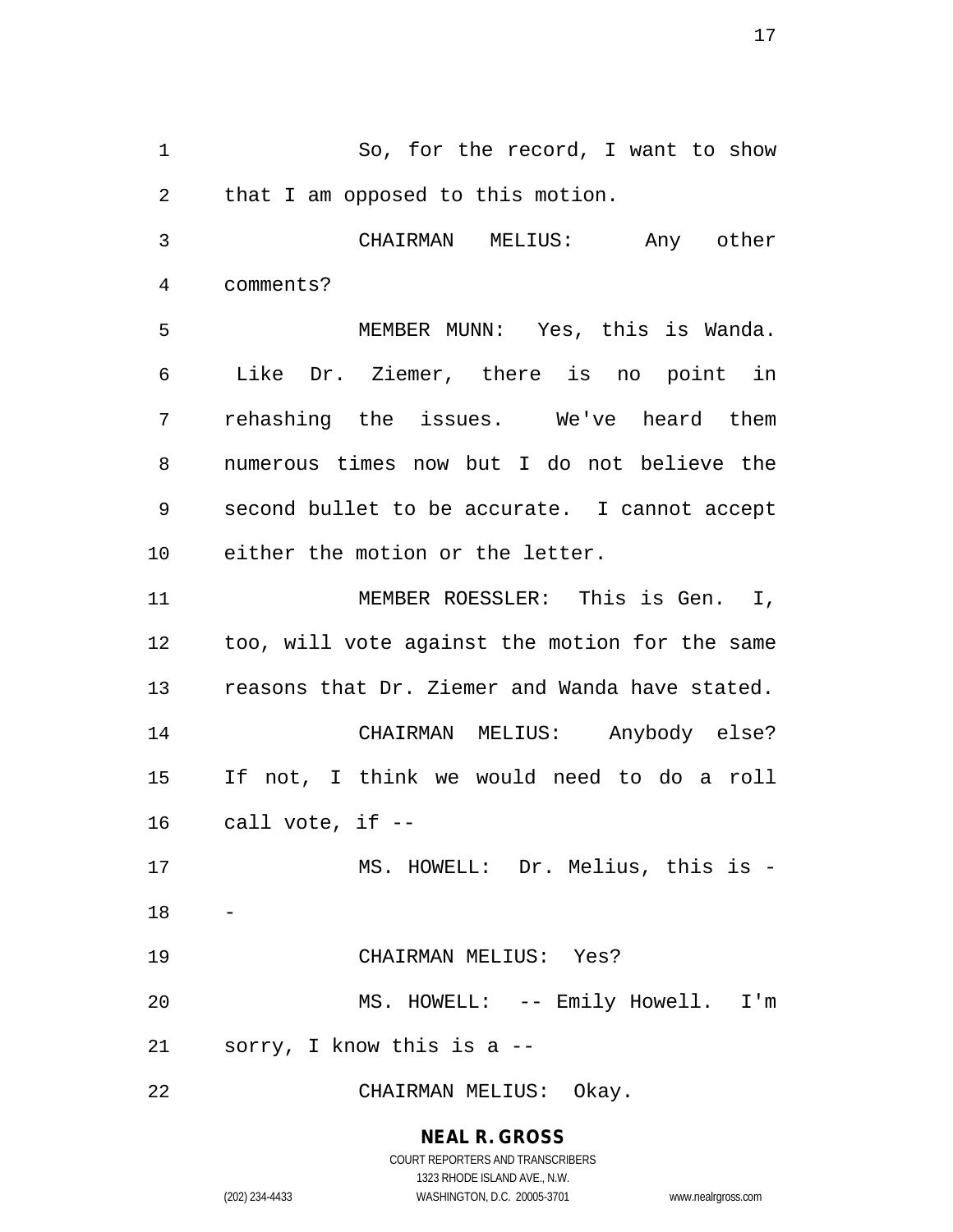MS. HOWELL: -- time for Board discussion, but before you voted, since we're not a face-to-face meeting, I did just want to point out a concern with the second bullet. If you read the first sentence, it makes it sound as though the Board is responsible for completing individual dose reconstructions. CHAIRMAN MELIUS: I see what you're saying, yes. MS. HOWELL: So, I would just suggest that you may want to re-word that. MS. HOWELL: Do you have a suggestion? MEMBER ZIEMER: This is Ziemer. I can help you with that although I oppose the motion. I think the Board's review of adequate data found that NIOSH lacked adequate  $19 - -$  CHAIRMAN MELIUS: Yes, that's -- MEMBER ZIEMER: -- is what we should say, I think, or what those voting for

#### **NEAL R. GROSS**

COURT REPORTERS AND TRANSCRIBERS 1323 RHODE ISLAND AVE., N.W. (202) 234-4433 WASHINGTON, D.C. 20005-3701 www.nealrgross.com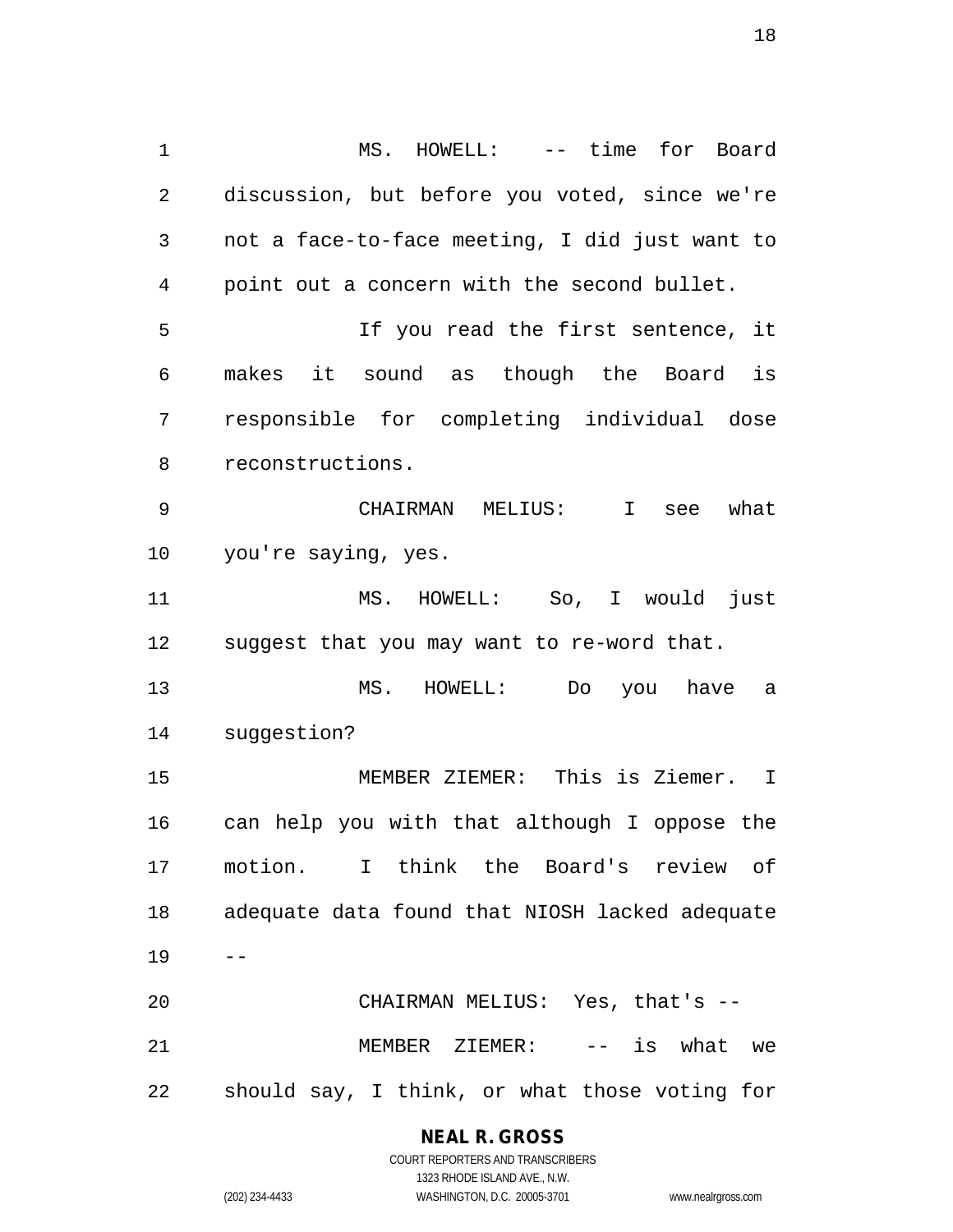it should say.

 (Laughter.) CHAIRMAN MELIUS: Right, right, right. Okay. We'll say, in other words, adequate data was not available, but NIOSH lacked -- I think makes the change simpler, more straightforward. 8 Is that satisfactory, Emily? MS. HOWELL: Yes, thank you. CHAIRMAN MELIUS: Okay. Thank you, Paul. 12 Any other comments? Okay. Ted, do you want to do a roll call vote? MR. KATZ: Yes, absolutely. Thank you. So, I'm just going to run down alphabetically and just note that there are no recusals necessary, but Dr. Lockey is absent and I'll collect his vote. Dr. Anderson? MEMBER ANDERSON: Yes.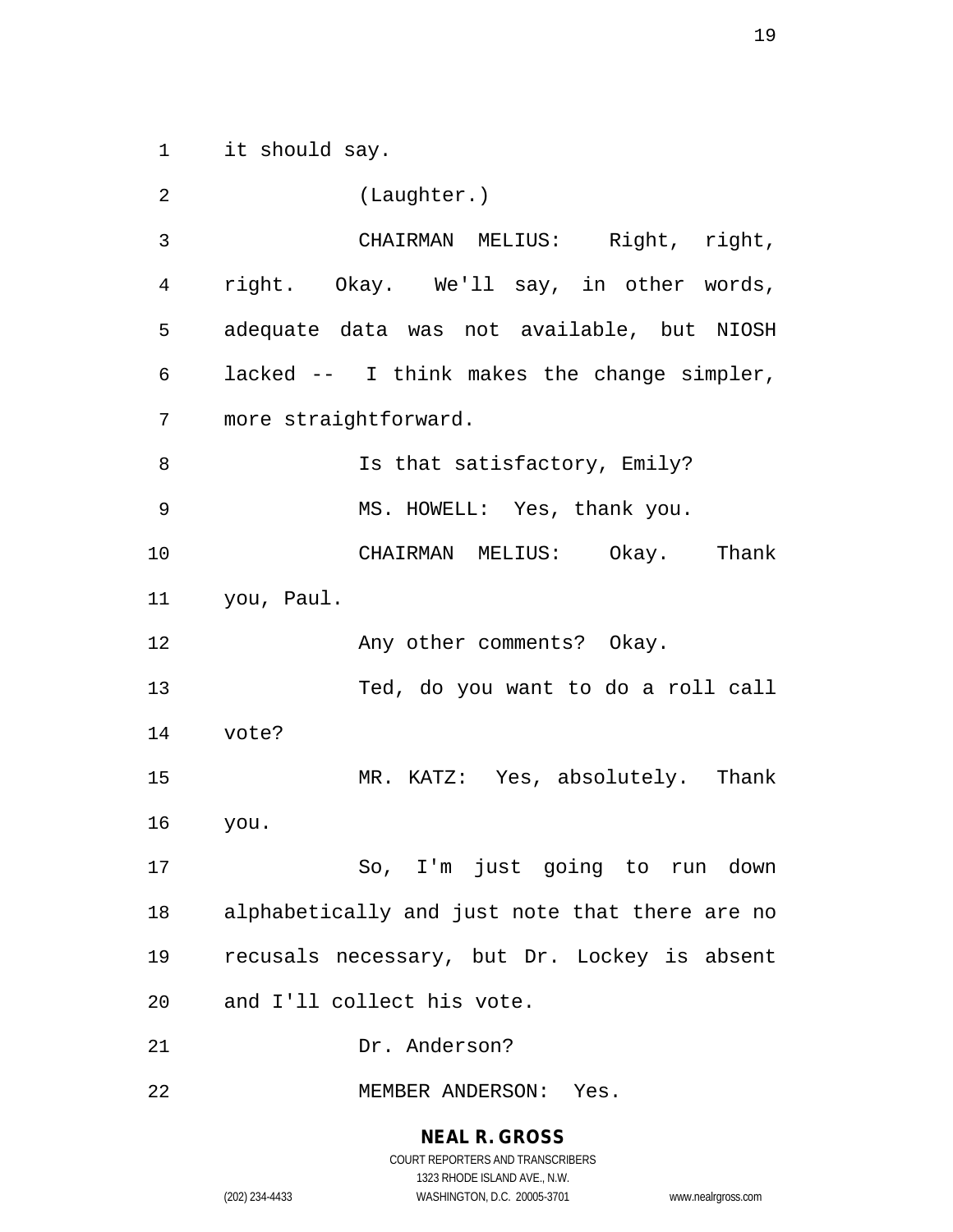| $\mathbf 1$ | MR. KATZ: Ms. Beach?      |
|-------------|---------------------------|
| 2           | MEMBER BEACH: Yes.        |
| 3           | MR. KATZ: Mr. Clawson?    |
| 4           | MEMBER CLAWSON: Yes.      |
| 5           | MR. KATZ: Mr. Field?      |
| 6           | MEMBER FIELD: No.         |
| 7           | MR. KATZ: Gibson?         |
| 8           | MEMBER GIBSON: Yes.       |
| 9           | MR. KATZ: Mr. Griffon?    |
| 10          | MEMBER GRIFFON: Yes.      |
| 11          | MR. KATZ: Bill Lemen?     |
| 12          | MEMBER LEMEN: Yes.        |
| 13          | MR. KATZ: Dr. Melius?     |
| 14          | CHAIRMAN MELIUS: Yes.     |
| 15          | MR. KATZ: Ms. Munn?       |
| 16          | MEMBER MUNN: Nay.         |
| 17          | MR. KATZ: Dr. Poston?     |
| 18          | MEMBER POSTON: No.        |
| 19          | MR. KATZ: Mr. Presley?    |
| 20          | MEMBER PRESLEY: No.       |
| 21          | MR. KATZ: Dr. Richardson? |
| 22          | MEMBER RICHARDSON: Yes.   |

# **NEAL R. GROSS**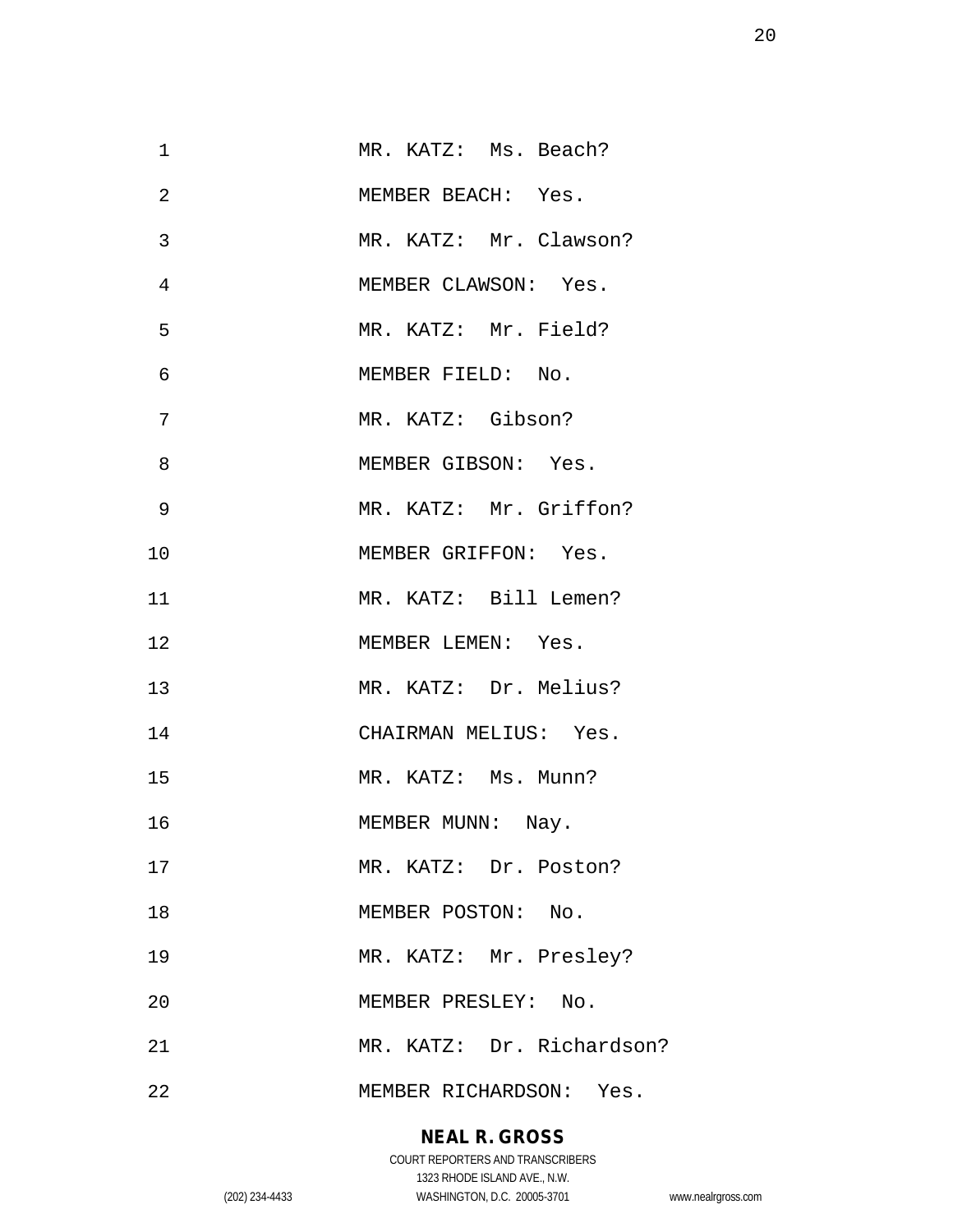1 MR. KATZ: Dr. Roessler? MEMBER ROESSLER: No. MR. KATZ: Mr. Schofield? You might be on mute, Phil. Mr. Schofield? Phil? Phil, I can hear someone trying to take it off mute, I wonder if you're putting yourself on mute. It's not -- okay. Well, for the time being, he's absent. Dr. Ziemer? 10 MEMBER ZIEMER: No. MR. KATZ: So, presently, I have eight in favor, six opposed and two absent. Phil, have you joined us? Has he joined us? Okay, well, there's eight in favor, two opposed, and two absent. Help me out, Dr. Ziemer, I don't know whether we can conclude a vote until we get Phil back on the line. MEMBER SCHOFIELD: Ted, can you hear me now? 22 MR. KATZ: There you are.

> **NEAL R. GROSS** COURT REPORTERS AND TRANSCRIBERS

> > 1323 RHODE ISLAND AVE., N.W.

(202) 234-4433 WASHINGTON, D.C. 20005-3701 www.nealrgross.com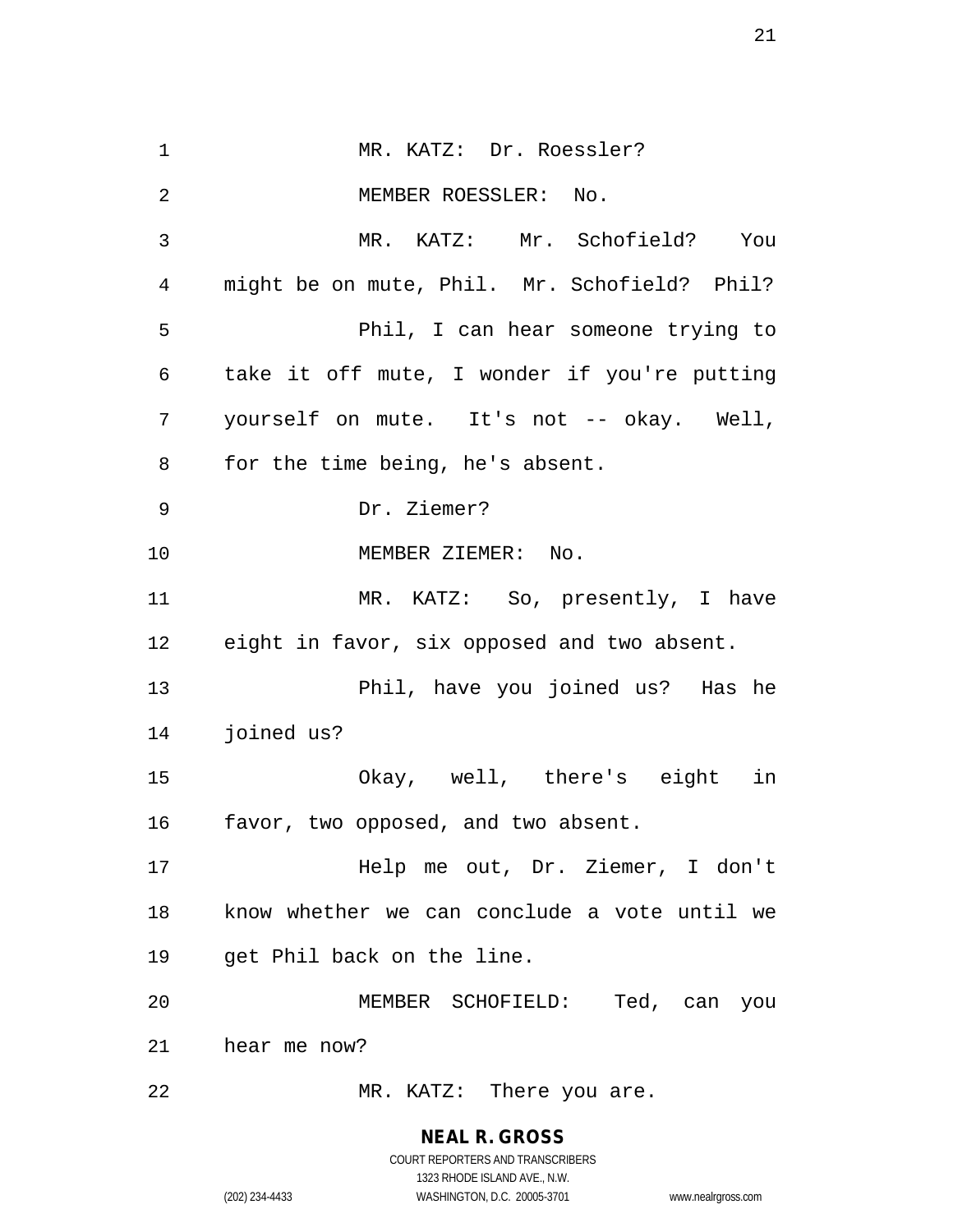1 MEMBER SCHOFIELD: Okay. MR. KATZ: Yes, Phil? Your vote? MEMBER SCHOFIELD: I'm voting for it. MR. KATZ: Thank you, Phil. Okay, that makes nine in favor, six opposed, one absent. So, in favor has it and the motion passes. CHAIRMAN MELIUS: And you'll still collect Dr. Lockey's? MR. KATZ: I will collect Dr. Lockey's vote after this meeting. CHAIRMAN MELIUS: Okay. Very good. Okay. Thank you. The next item, as I said, I wanted to skip Chapman for a second and go to the selection of Dose Reconstruction set number 13 for review. Mark, do you want to introduce that, or, if you're still on, I -- MEMBER GRIFFON: Yes, yes, Jim, I'm sorry. Yes, I am still on, but they're

**NEAL R. GROSS**

COURT REPORTERS AND TRANSCRIBERS 1323 RHODE ISLAND AVE., N.W. (202) 234-4433 WASHINGTON, D.C. 20005-3701 www.nealrgross.com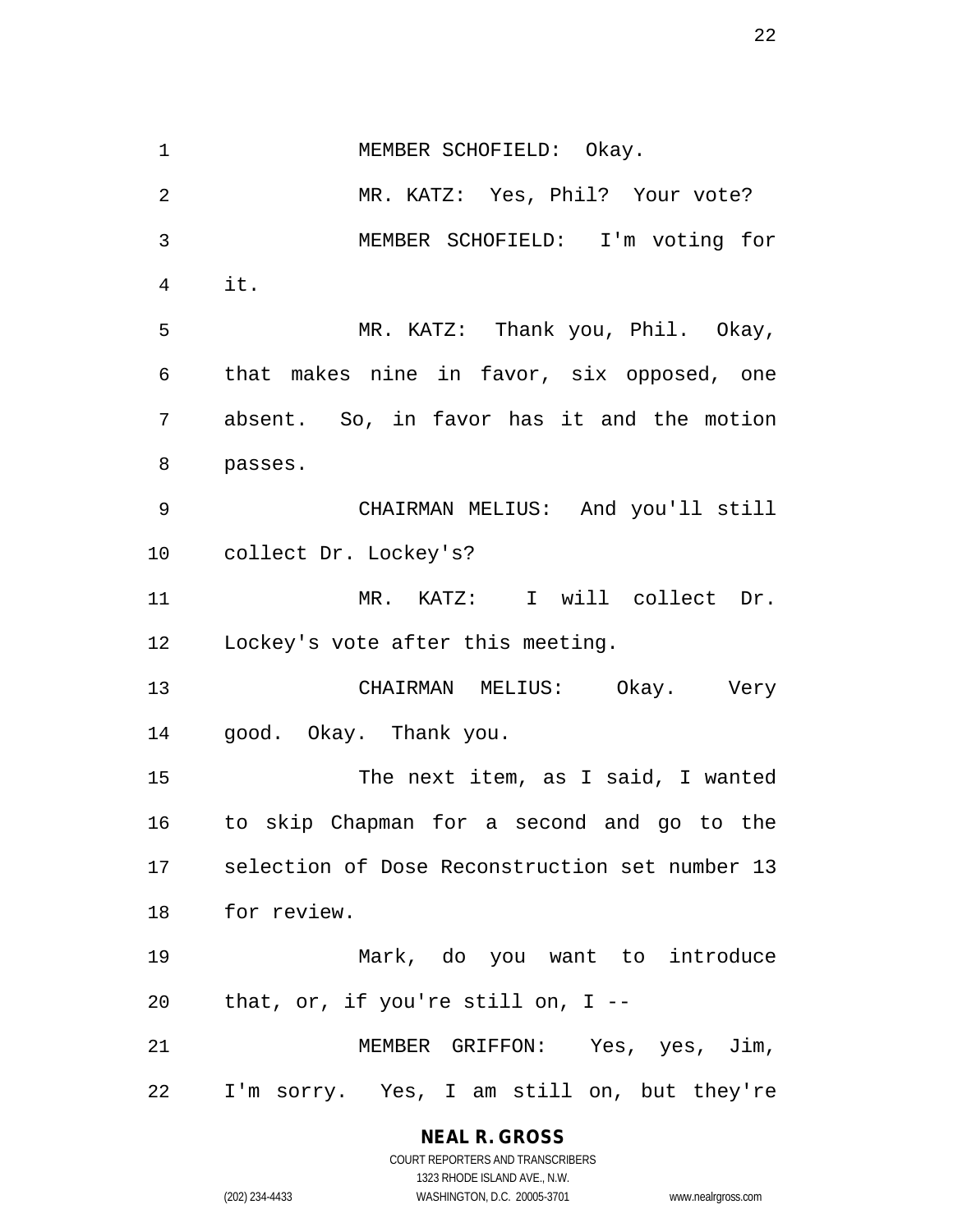actually boarding now, so -- and I don't have the materials in front of me.

 But I can generally describe -- I mean, if people remember, the Subcommittee went through the first sort of triage of a list of cases.

 And now we have, NIOSH gave us more information about our preselected number of cases and that's what was sent around. 10 10 I have my materials in the office, like, ready to do this call, but I'm not in

 the office. So if, Jim, if you can kind of take the lead on looking down that list of cases --

CHAIRMAN MELIUS: Okay.

 MEMBER GRIFFON: -- since I don't have them in front of me. But I think our objective is to get another set of 30 or so cases for SC&A.

CHAIRMAN MELIUS: Okay.

21 MEMBER GRIFFON: All right.

CHAIRMAN MELIUS: But, yes, I'll

#### **NEAL R. GROSS** COURT REPORTERS AND TRANSCRIBERS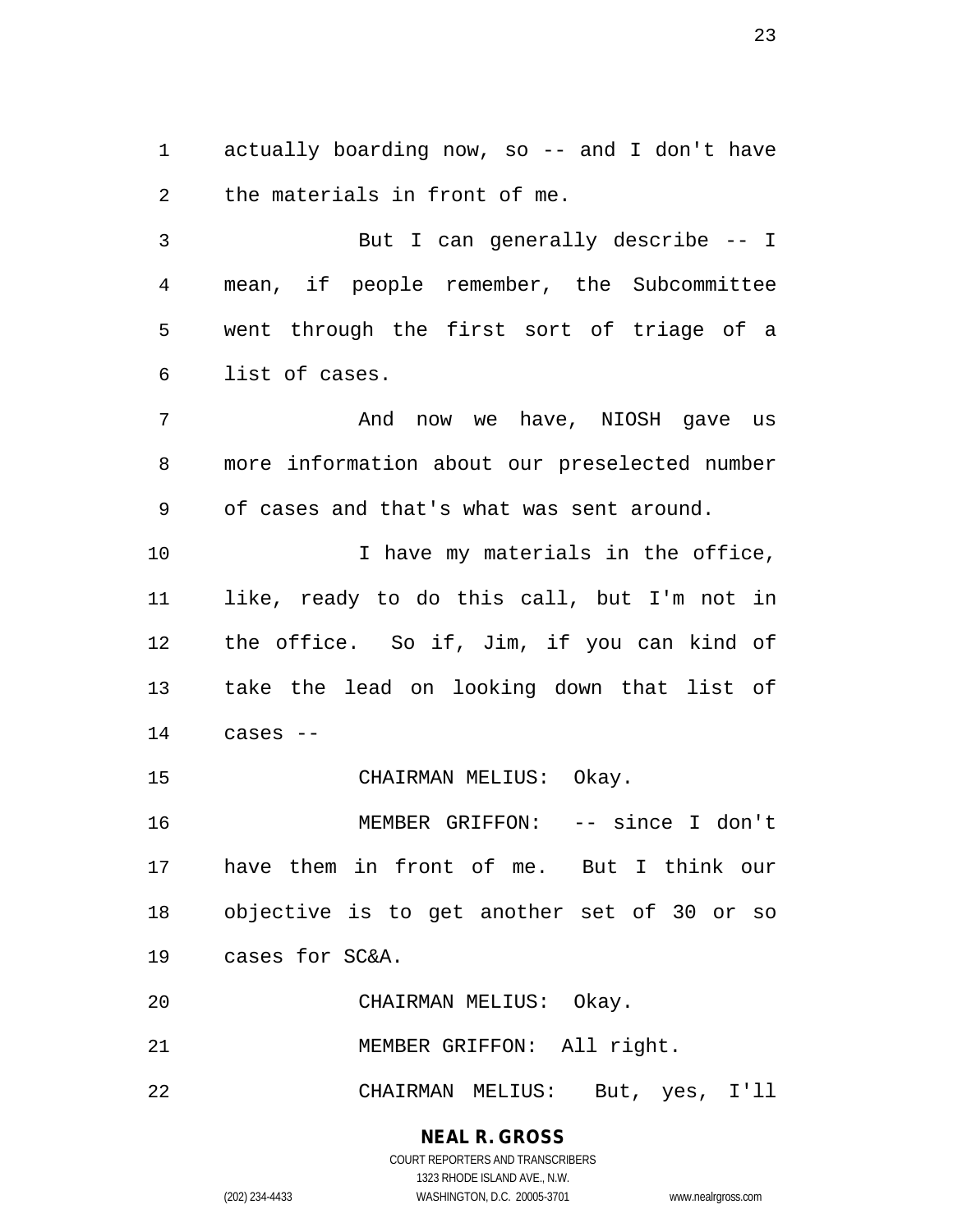characterize --

 MEMBER GRIFFON: Okay. CHAIRMAN MELIUS: You said it as best you can to try to -- MEMBER GRIFFON: I'll participate if I can, yes. CHAIRMAN MELIUS: Yes. MEMBER GRIFFON: Yes, all right. Thanks. CHAIRMAN MELIUS: Okay, thanks, Mark. Good luck in your travels. This is a long list and what I thought we'd do is sort of work backwards. **Are there any of these on the list**  that people would like -- do not believe should be included in the review? MEMBER ZIEMER: This is Ziemer. Could I ask for clarification? There are some Blockson cases on the list. Do those drop off or not? Can NIOSH clarify that? MR. HINNEFELD: This is Stu

COURT REPORTERS AND TRANSCRIBERS 1323 RHODE ISLAND AVE., N.W. (202) 234-4433 WASHINGTON, D.C. 20005-3701 www.nealrgross.com

**NEAL R. GROSS**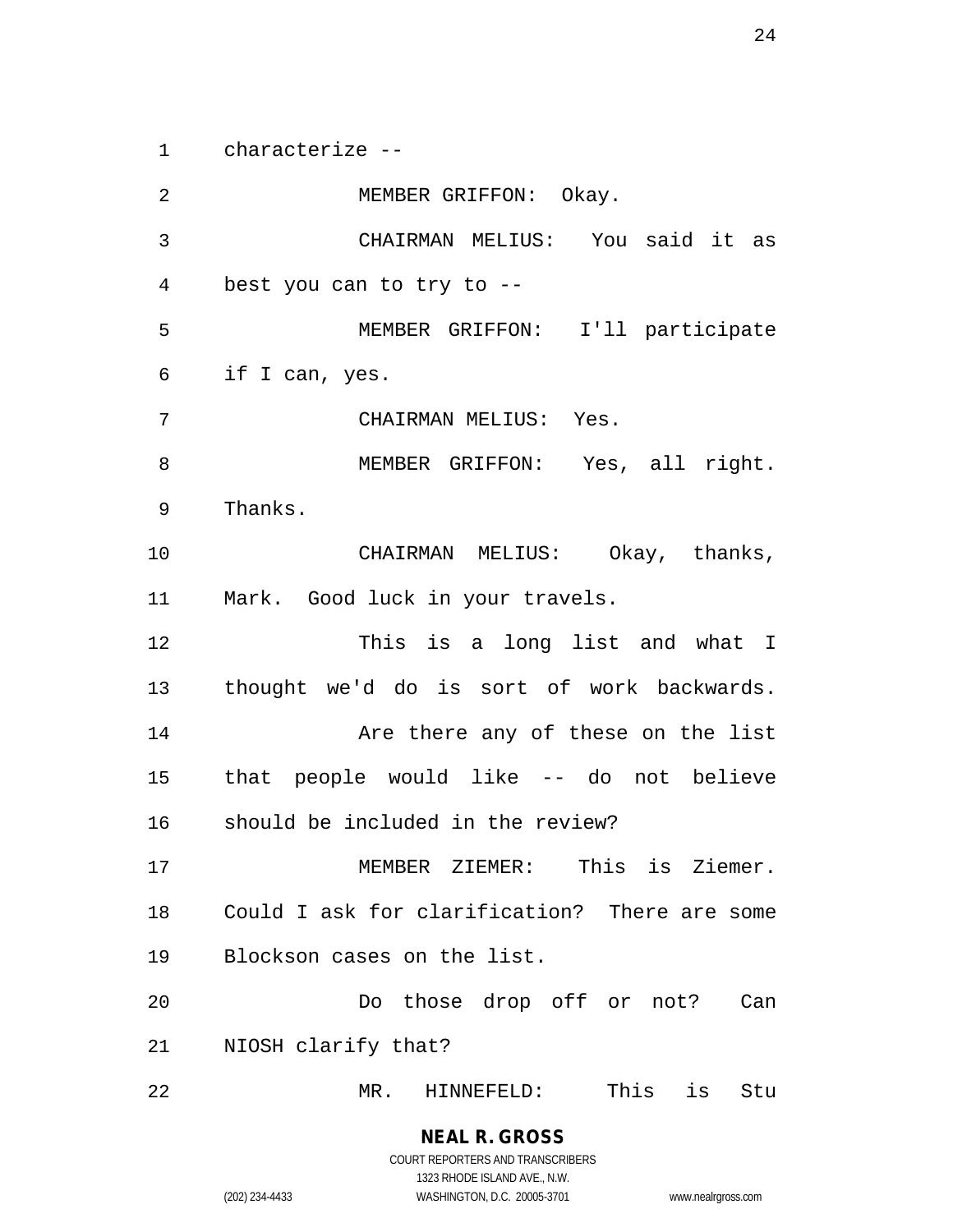Hinnefeld. What would happen is that dose reconstruction for an SEC claim, it would essentially become moot.

 And for instance, one of these I see is colon cancer, which I'm pretty confident is an SEC cancer. So this dose reconstruction then would become moot and we would not see the claim again.

 Department of Labor would reopen the claim and recommend, you know, if the Class is added, then would recommend compensation, the initial recommended decision for compensation and a final decision for compensation.

 So dose reconstruction for any Blockson case, if Blockson Chemical becomes a Class, would -- it would become moot if it's an SEC listed cancer.

 MEMBER MUNN: But doesn't this issue go to the purpose of the exercise that we're involved in with the dose reconstruction reviews?

**NEAL R. GROSS**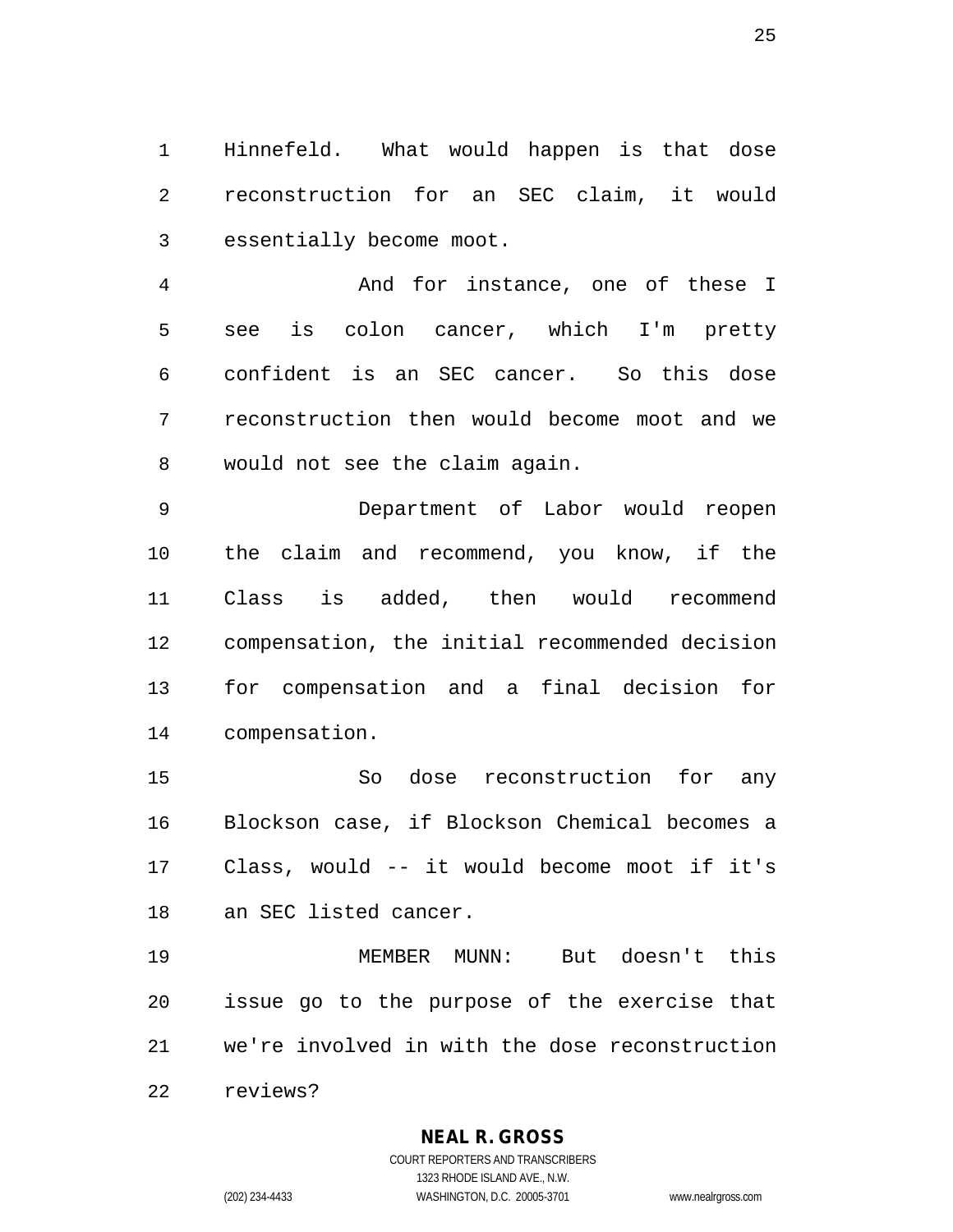This is -- it was my understanding that we were going through these exercises not necessarily to determine whether or not compensation was adequately addressed, but to determine whether or not the process that was followed and the procedures that were used in the process of reviewing that claim had been properly used. Am I mistaken in that? 10 10 Is the reason we're doing Dose Reconstructions to try to get more people paid or is the reason we are doing dose reconstructions a Q&A issue to determine that they are being done correctly? MR. HINNEFELD: Well, this is -- MEMBER MUNN: If this is the latter -- MR. HINNEFELD: I'll just offer our perspective -- my perspective on that is that the review determines -- is essentially a determinant of all aspects of was the dose reconstruction done correctly.

> **NEAL R. GROSS** COURT REPORTERS AND TRANSCRIBERS

1323 RHODE ISLAND AVE., N.W. (202) 234-4433 WASHINGTON, D.C. 20005-3701 www.nealrgross.com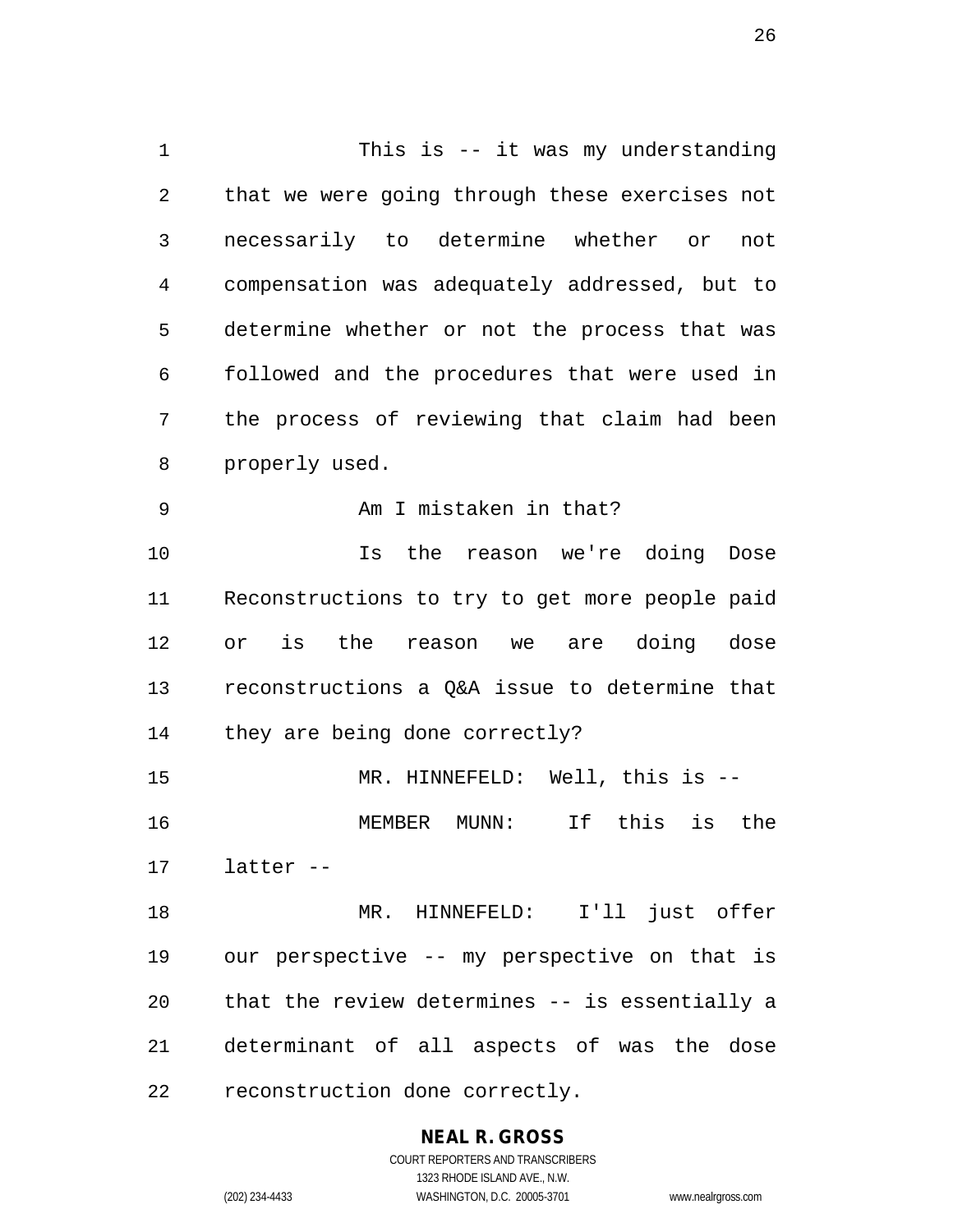1 1 In the past, when we have had claims with findings and we had a claim that was reviewed, there would be a set of findings and then subsequently that claim was added to an SEC Class, we've not necessarily resolved the findings on those dose reconstructions. I think there's -- if, in fact, a Class is added after a dose reconstruction is done, then I would say that there's, I guess there's a sort of presumption then that the dose reconstruction was not done in accordance with the final determination of what's a correct -- for the specific instruction for that, for that case, because if reconstructed doses turned out to be not feasible to reconstruct, so, to me, there -- it seems to kind of -- to me, it's not intuitively obvious that there's a lot of basis for reviewing a claim that's going to end up in an SEC Class or that is in an SEC Class.

 DR. MAURO: Dr. Melius, this is John Mauro. Would it be appropriate for me to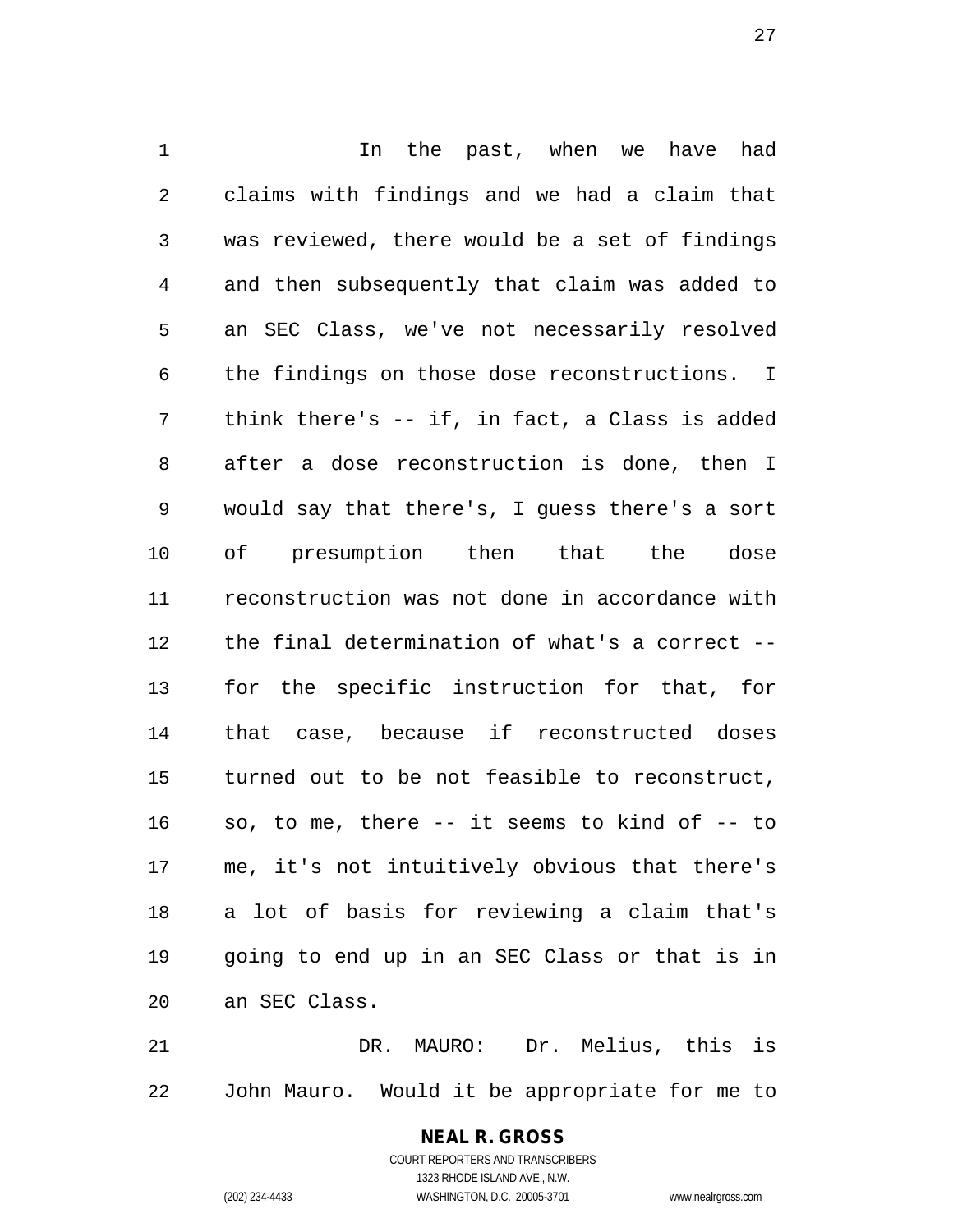comment on this?

 CHAIRMAN MELIUS: Yes, that would be fine, John. DR. MAURO: The only place I see value is there will be certain cancers, such

 as prostrate cancers, that are not covered under the SEC.

8 And there are certain issues related to Blockson in terms of the dosage, the partial dose reconstructions that are still completely unrelated to the radon issue that are still a matter of what we would call Site Profile concern.

 A perfect example would be if there were a case at Blockson with prostrate cancer, it would be, I think, insightful, to have such a review, because it does go toward the partial dose reconstruction for the parts of the models and assumptions that are currently applicable in the Site Profile but for which there is some debate amongst the Work Group Members regarding that particular

## **NEAL R. GROSS**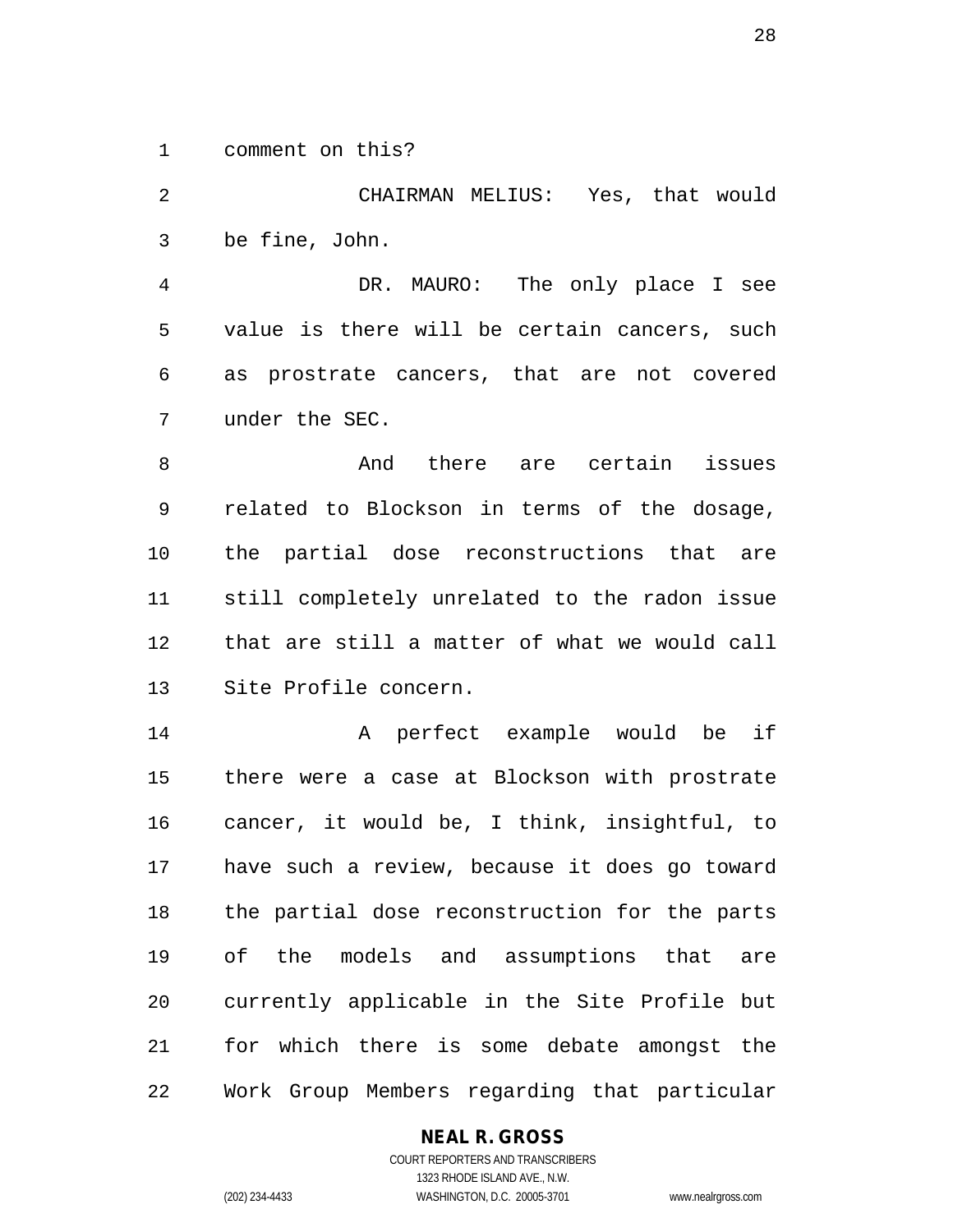matter.

| 2              | MR. HINNEFELD:<br>This is Stu. I               |
|----------------|------------------------------------------------|
| $\mathfrak{Z}$ | hadn't thought of that. And going from that,   |
| 4              | that these dose reconstructions, whether they  |
| 5              | were for SEC cancers or not, would be          |
| 6              | following the Site Profile instructions for    |
| 7              | how to do dose reconstructions.                |
| 8              | So if there are findings to be had             |
| 9              | on that, on the non-SEC consideration part,    |
| 10             | with the SEC, other components of the dose,    |
| 11             | they could be evaluated in this fashion.       |
| 12             | Findings here would then<br>be                 |
| 13             | relevant to non-SEC cancers when the time      |
| 14             | comes.                                         |
| 15             | It's a little hard to know for                 |
| 16             | sure based on, you know, it's different organs |
| 17             | and things. But probably they would be         |
| 18             | relevant.                                      |
| 19             | CHAIRMAN MELIUS: And that one                  |
| 20             | case also includes some dose from Argonne      |
| 21             | National Labs East. So, it, I mean, again,     |
| 22             | you don't know from this table what -- yes,    |

**NEAL R. GROSS**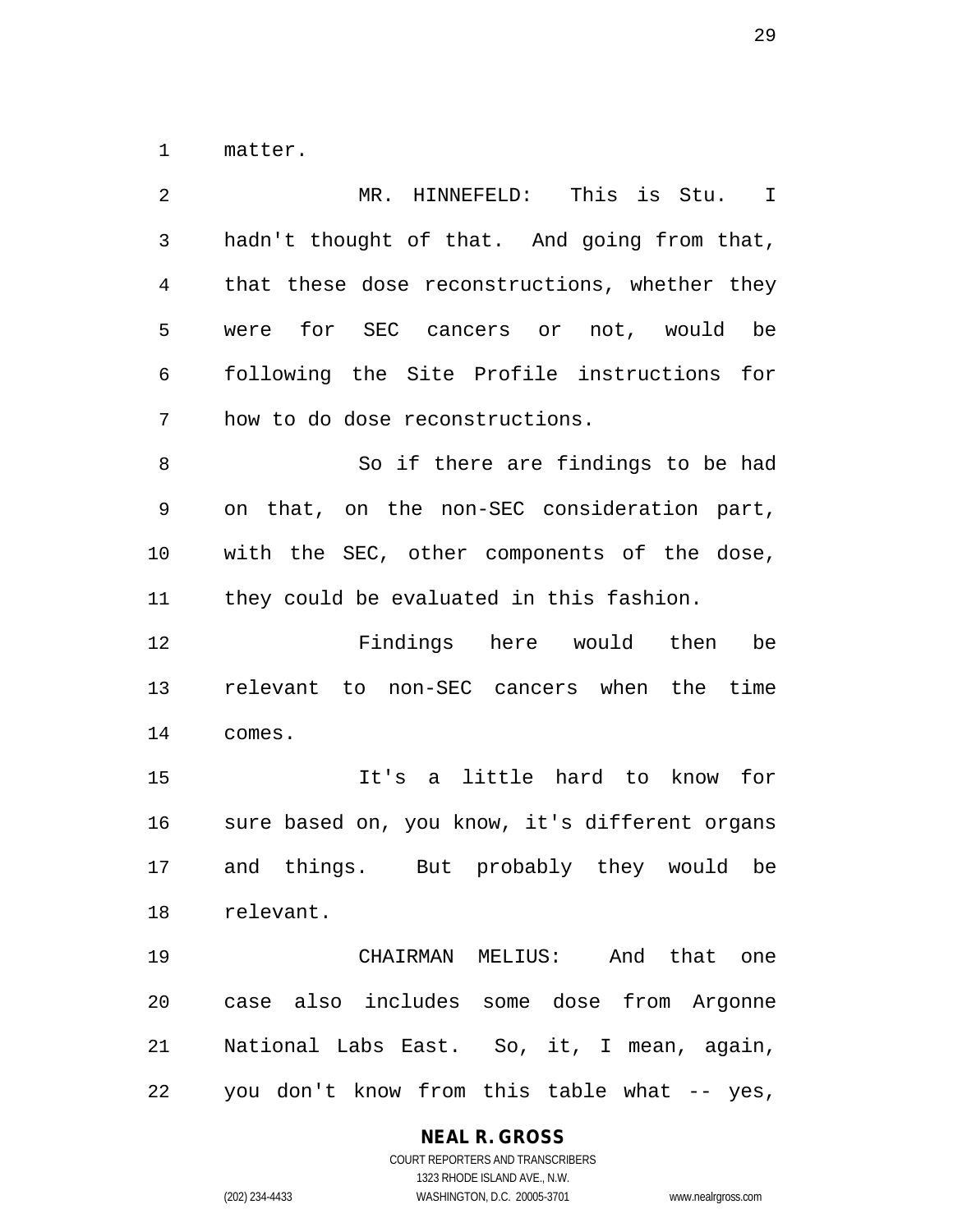what's involved in terms of years of work or type of work and so forth. So -- DR. ULSH: Dr. Melius? CHAIRMAN MELIUS: Yes. DR. ULSH: This is Brant Ulsh. CHAIRMAN MELIUS: Yes. 8 DR. ULSH: There are actually two Blockson cases, at least on the spreadsheet I'm looking at. CHAIRMAN MELIUS: Yes. DR. ULSH: One of them is a colon cancer that I think Stu was talking about earlier. 15 The other one has two cancers, rectum and all male genitalia. I'm assuming that that latter one is a prostate, although I don't know for sure, so. CHAIRMAN MELIUS: Yes. Yes. No, I was referring to the -- we were mostly talking about the colon cancer. At least on my list, the spreadsheet there, they're right

# **NEAL R. GROSS**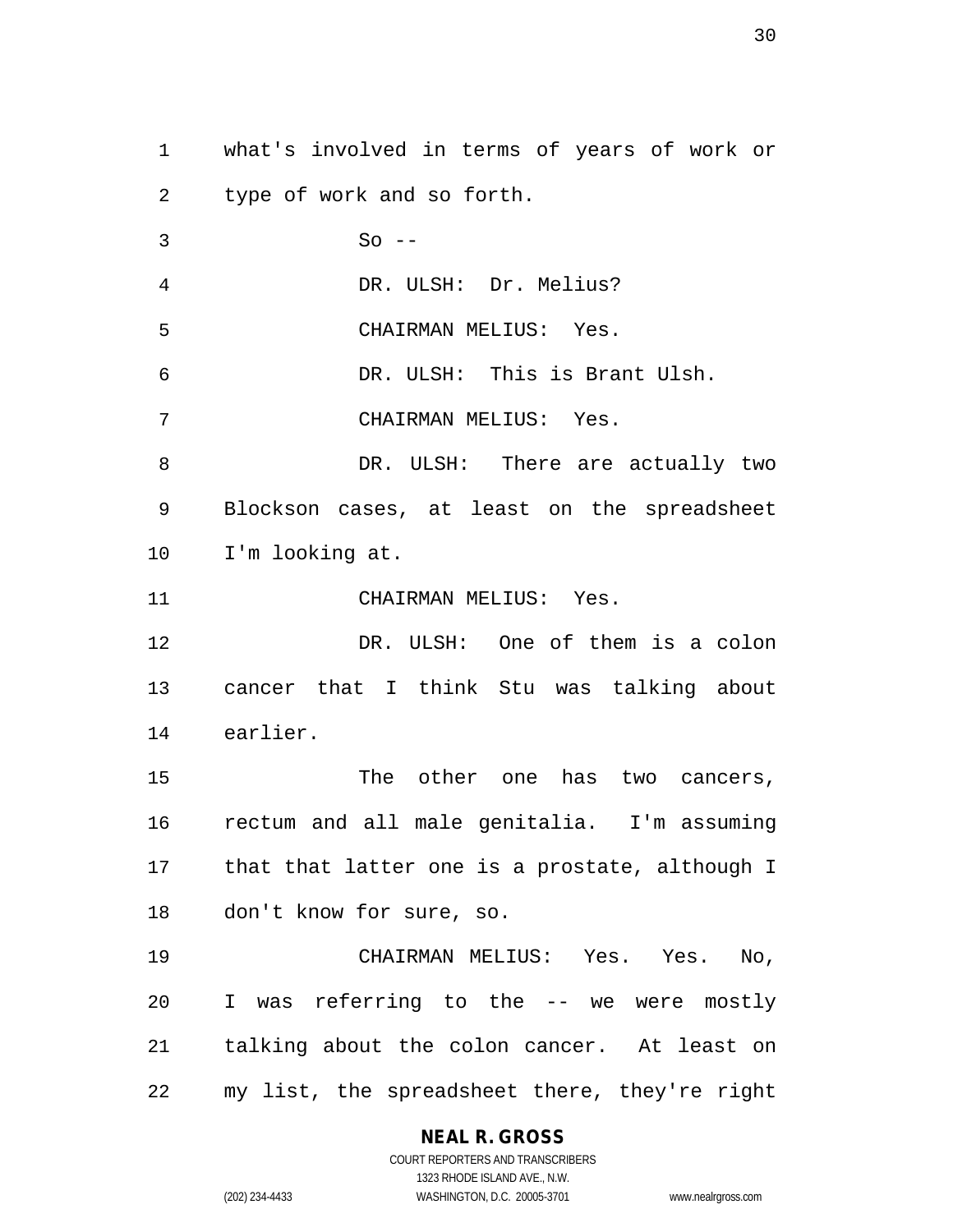next to each other.

 Wanda, you were about to say something? MEMBER MUNN: Yes, I was going to say I still haven't heard words that would satisfy my basic question, which is, what's the purpose of our doing these dose reconstructions? I really have been laboring under the impression for many years now that we were doing this to verify that our procedures that were established in the approach to each of these individual cases was properly and adequately performed by the agency. If that's not our purpose, then I've been at odds with what we were trying to do in this particular Subcommittee. CHAIRMAN MELIUS: Yes, I think we understand that part. I guess my response to that would be that I think it depends on the situation, the site and the case, that if the

predominant part of the individual dose

**NEAL R. GROSS** COURT REPORTERS AND TRANSCRIBERS 1323 RHODE ISLAND AVE., N.W. (202) 234-4433 WASHINGTON, D.C. 20005-3701 www.nealrgross.com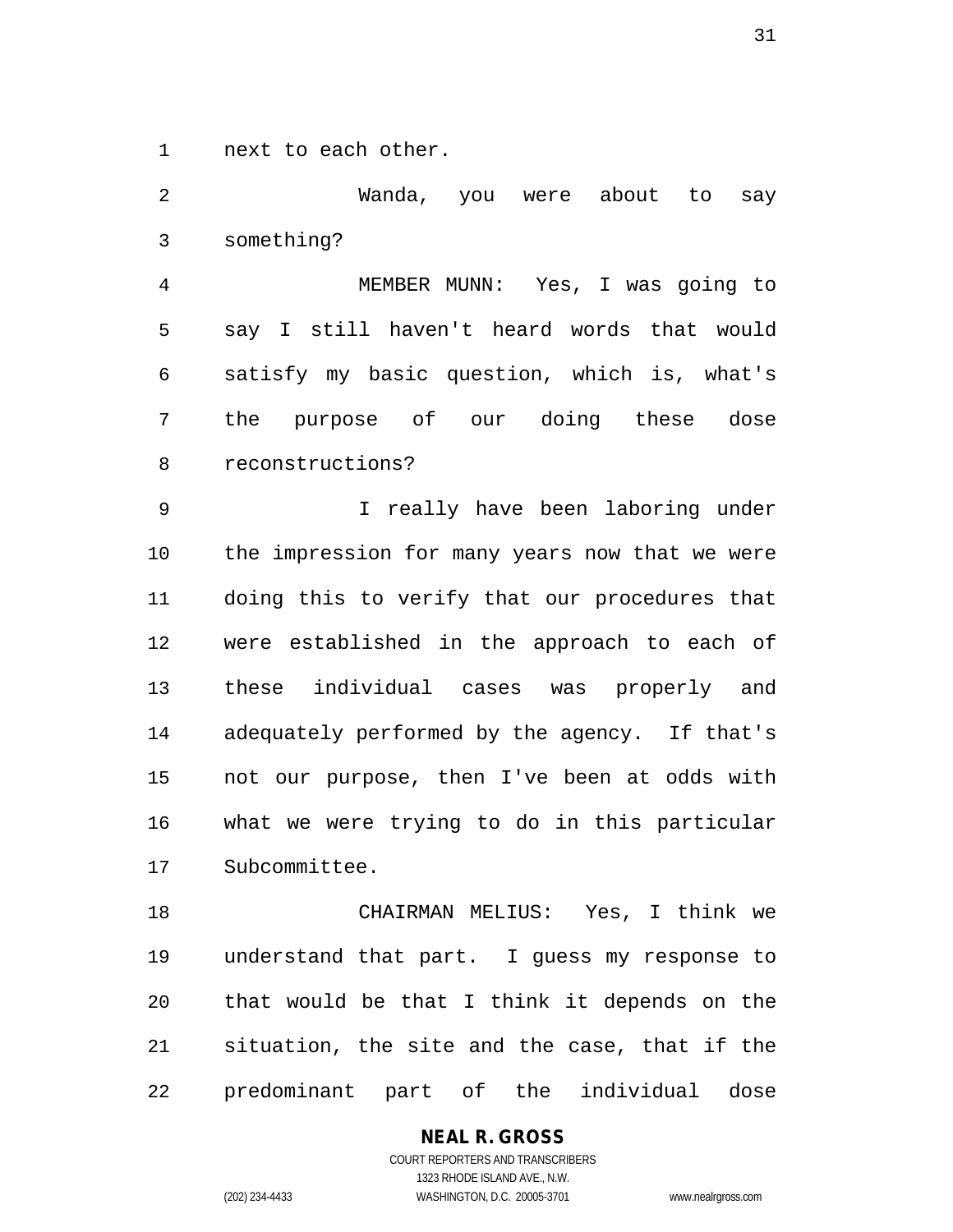reconstruction dealt with an exposure that the Board had found, or NIOSH had found through, you know, Special Exposure Cohort evaluation or review of that evaluation, that, you know, predominant part of that dose reconstruction was either a method that wasn't, let's say, adequate or sufficient or that the available data wouldn't support that method.

 It seems pointless to do the full, you know, review the dose reconstruction, reviewing a method that we already have made a finding that there's either -- the method isn't adequate given the data or the data's not sufficient to support the method or whatever, but I think it's an individual decision.

 The last case that I reviewed was one that, between the time it was selected and the time it was presented to us, we were reviewing it, it had become a Special Exposure Cohort and there was still some value to reviewing other parts of that. However, one

> **NEAL R. GROSS** COURT REPORTERS AND TRANSCRIBERS

1323 RHODE ISLAND AVE., N.W. (202) 234-4433 WASHINGTON, D.C. 20005-3701 www.nealrgross.com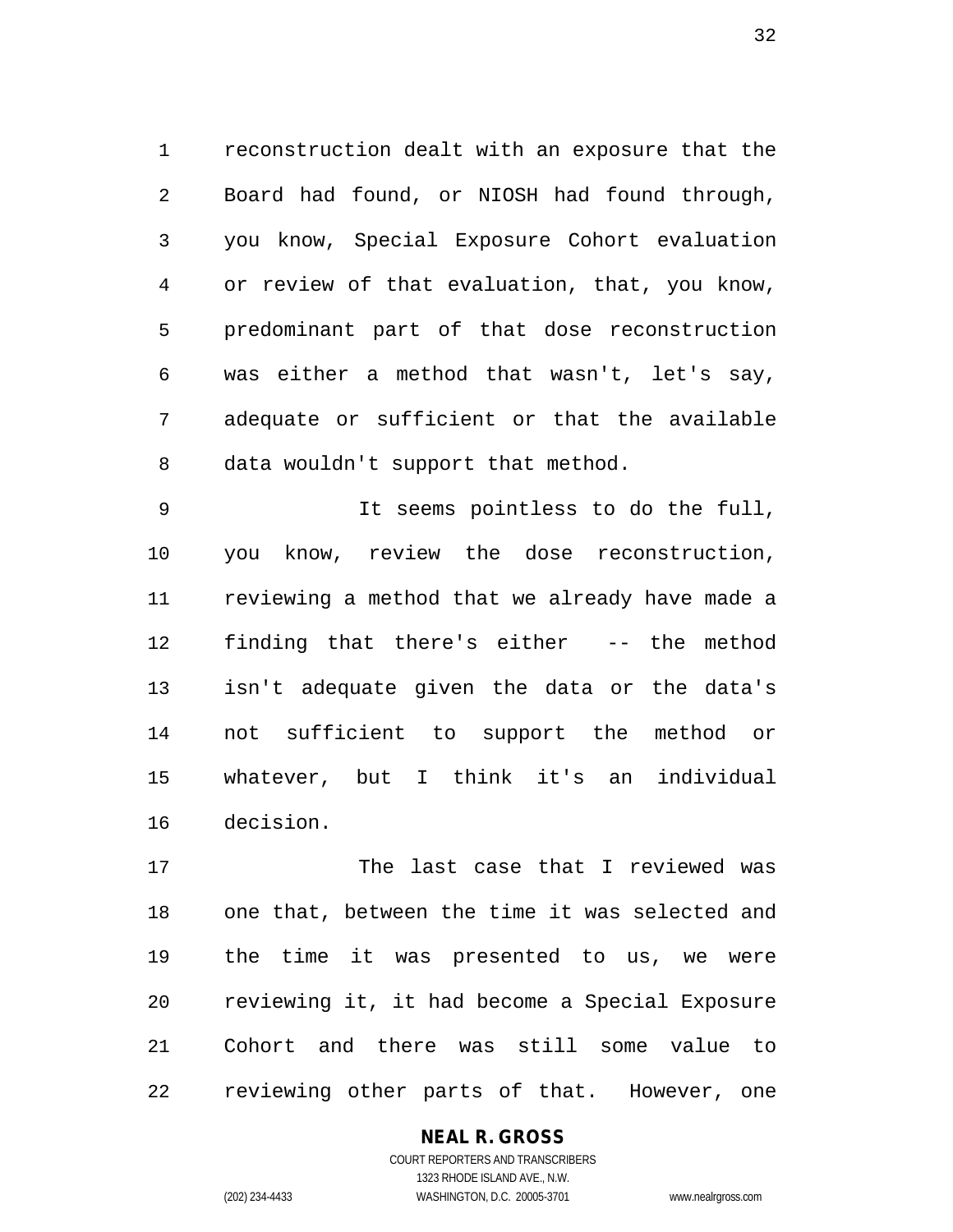significant part of the exposure couldn't be reviewed.

 I don't have a particular problem leaving them in or dropping them out. I mean, I think we can make a judgment either way or it may be that it's better until someone's had a chance to review, and look at it more, you know, the work history in more detail, to see whether it's, you know.

 MEMBER RICHARDSON: Could I -- this is David Richardson.

CHAIRMAN MELIUS: Yes.

 MEMBER RICHARDSON: I appreciated Wanda's first question. I think it helps to refocus thinking on what the purpose of this review, dose reconstructions, is. Taking as a starting point that it's a quality assurance sort of exercise and the -- and there's a finite number of these reviews that are going to happen, I was thinking about this, I guess, Wanda, in response to your question, because my first impulse was, why would we not -- why

## **NEAL R. GROSS**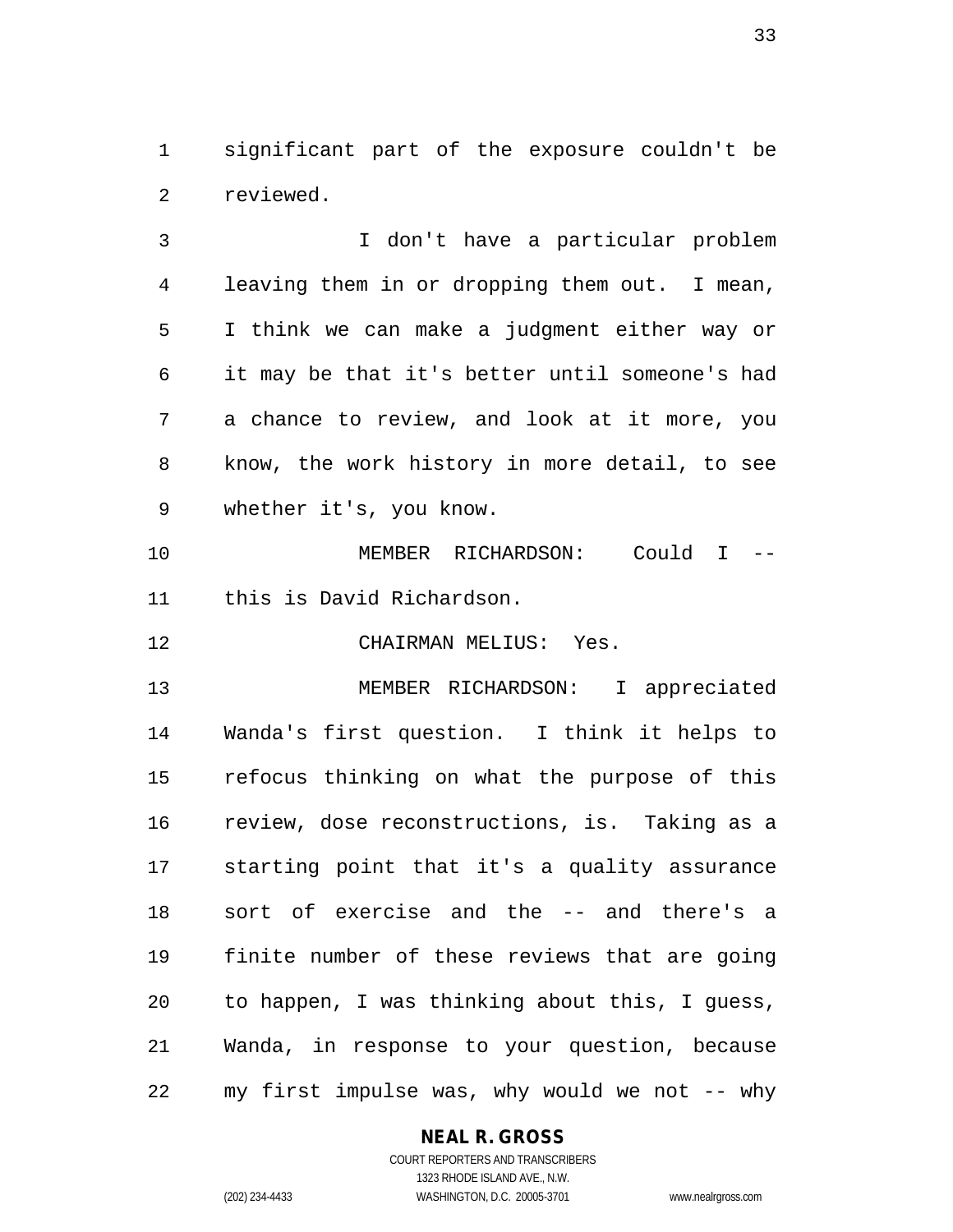would we -- why do we, in a sense, why do we care if it's an SEC or not, and I think that was your question.

 It might be that from like a survey sampling or kind of perspective, you'd want to define the kind of the target that you want a sample from in the way that's going to be most efficient.

 And so it's not the entire set of dose reconstructions anymore that are done; it's those that are going to be relevant to claims and we're in an awkward position where that sampling frame has changed slightly.

 Upon creating an SEC, now you drop out, it's -- the sampling frame is a little bit smaller than it was when this spreadsheet was made.

 But, so, in the sense of efficiency, you would want to -- you want to do this quality assessment on the group that's of most interest to this reconstruction.

Does that make -- I mean, it's a

**NEAL R. GROSS** COURT REPORTERS AND TRANSCRIBERS

1323 RHODE ISLAND AVE., N.W. (202) 234-4433 WASHINGTON, D.C. 20005-3701 www.nealrgross.com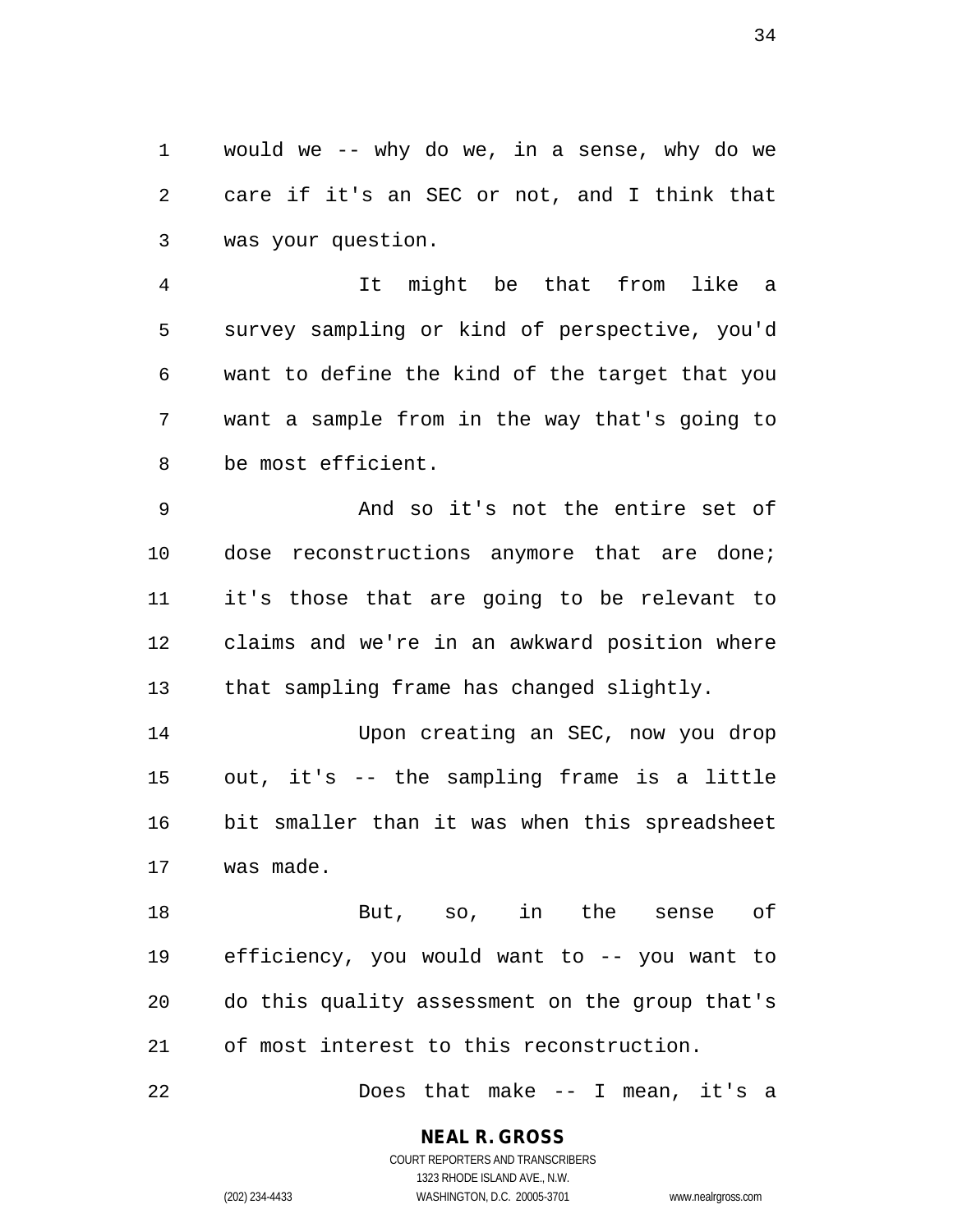roundabout way, but we have a small number of draws that we're going to take and we want to do it in a way that's going to be representative of the claims that are going to be the most important to evaluate.

 MEMBER MUNN: That's true. However, we have a limited pool from which to choose to begin with.

 And when we're doing -- all the other types of reviews that we have done have not been full internal and external.

 And this, this type of review, where we look at the entire universe of what's used in each of these individual claims, makes -- gives us a much larger picture of whether or not we have some kind of pretense of shortcoming, or whether, when we see shortcomings, they seem to be limited to a certain type of claim, or does not have cover the full scope of what --

 MEMBER ZIEMER: Dr. Melius? CHAIRMAN MELIUS: Yes, Dr. Ziemer?

### **NEAL R. GROSS** COURT REPORTERS AND TRANSCRIBERS

1323 RHODE ISLAND AVE., N.W. (202) 234-4433 WASHINGTON, D.C. 20005-3701 www.nealrgross.com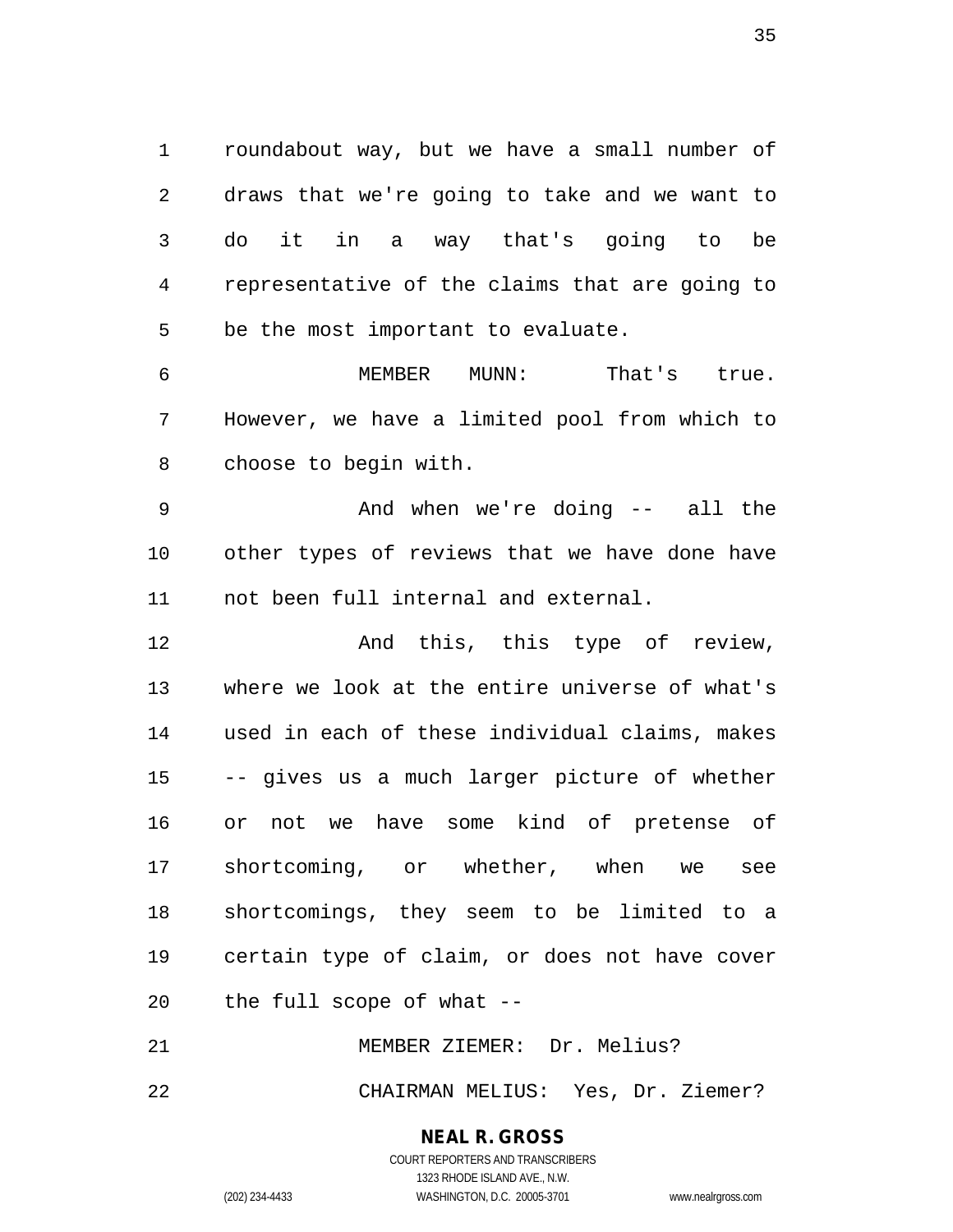MEMBER ZIEMER: Yes. A follow-up comment. I'm sort of sorry I raised this on Blockson.

 I think on the two cases that are shown there, we actually probably don't have enough material to know whether or not they are suitable.

 And my -- the reason I asked the question was, I think, reflects what Stu said. If it's an SEC case and a dose reconstruction has been done, by definition, the dose reconstruction was done wrong because we now are saying that there's not adequate information to do dose reconstruction.

 But in the first case, there is, I think rectum is probably an SEC cancer, so that one may be -- but there's prostrate there as well. So that would be probably one you would look at, because there has to be some dose reconstruction.

21 The second one, we don't actually know that it's an SEC case, because we don't

> **NEAL R. GROSS** COURT REPORTERS AND TRANSCRIBERS 1323 RHODE ISLAND AVE., N.W. (202) 234-4433 WASHINGTON, D.C. 20005-3701 www.nealrgross.com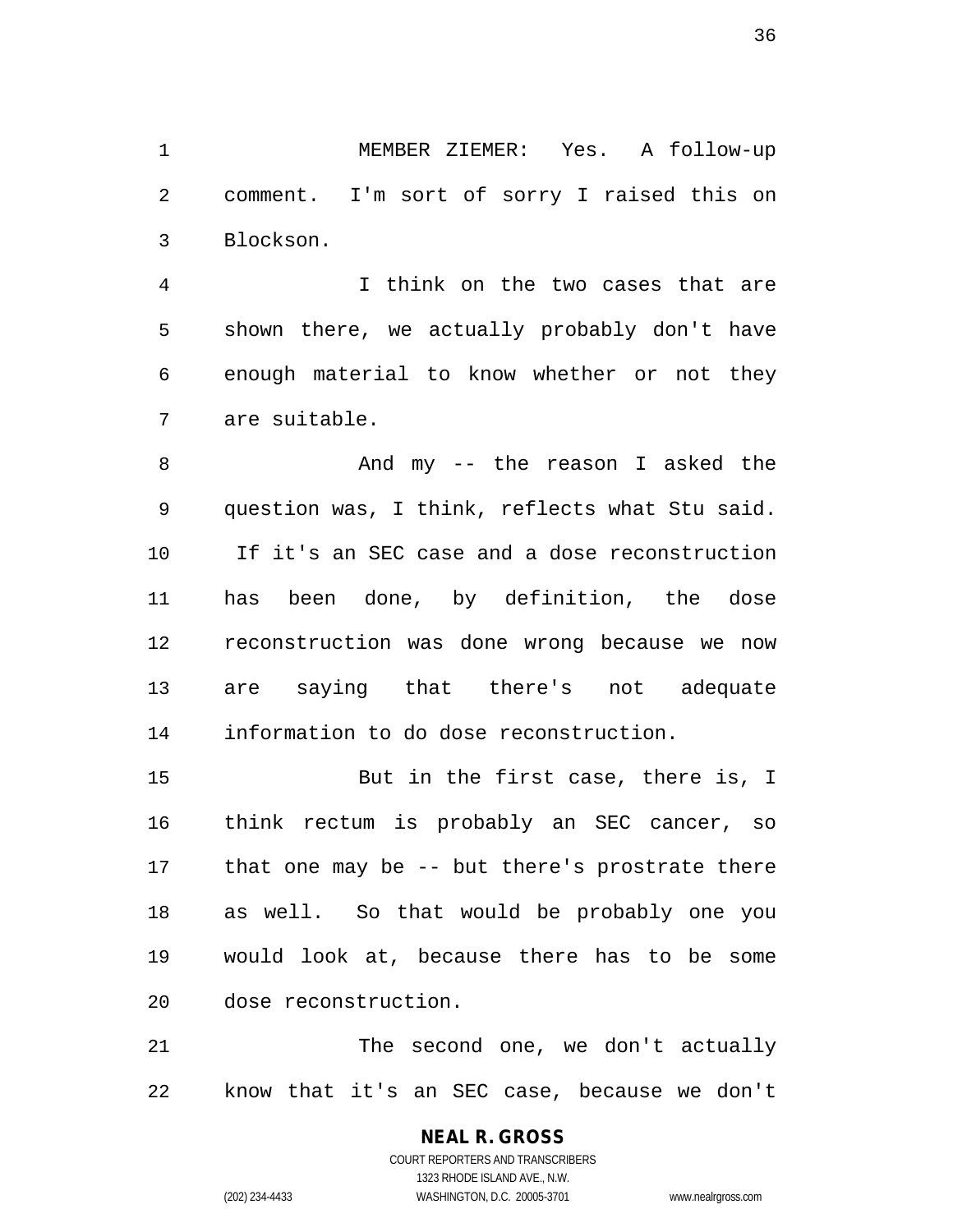know the distribution between Blockson and Argonne on time.

 CHAIRMAN MELIUS: Right. MEMBER ZIEMER: So, I guess my follow-up comment at this point is, let's not debate the two Blockson cases to death here. I think Wanda's point is correct that we are trying to ascertain, if dose reconstruction is done correctly if, in reviewing these, we find that indeed something's a pure SEC case, automatically, that's going to drop out because that says that the dose reconstruction was not the way it should have been done, just by definition.

 MEMBER MUNN: Which is a different thing from saying --

MEMBER ZIEMER: Right.

18 MEMBER MUNN: -- the basic information available for all --

 MEMBER ZIEMER: Right, because there may be other -- there may be other information that can be reviewed and is

(202) 234-4433 WASHINGTON, D.C. 20005-3701 www.nealrgross.com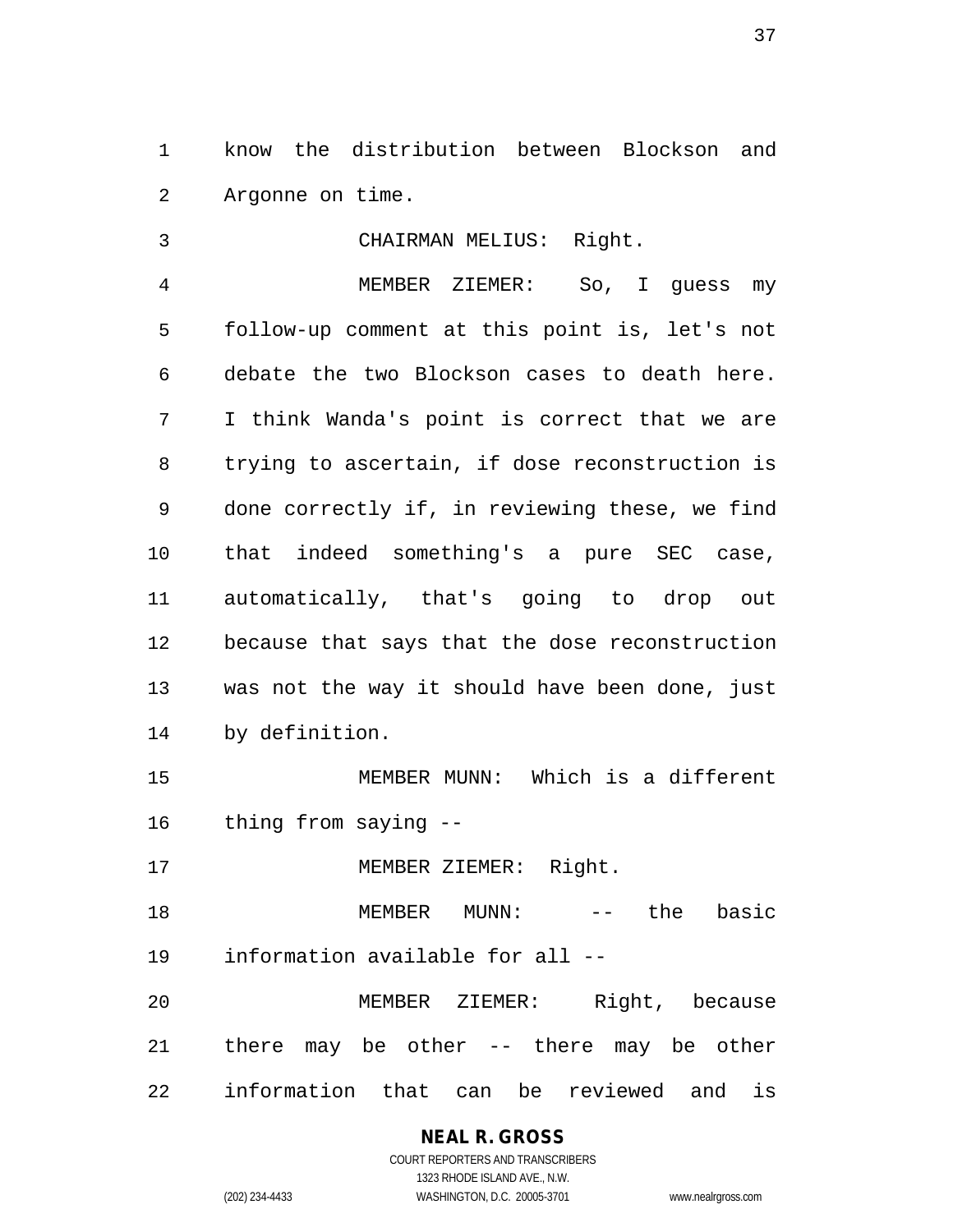reviewed when we do this, and that includes whether or not the -- all the information was correctly used and so on.

 There are other parameters beyond what we see here on the spreadsheet.

 MEMBER RICHARDSON: Well, could I -- this is David Richardson again. Could I -- are there -- I mean, it was kind of an issue of principle that was raised, though, it's not  $10 - -$ 

11 MEMBER ZIEMER: Right.

 MEMBER RICHARDSON: -- relative to this spreadsheet. How does somebody become a row on this spreadsheet, and are we -- are such spreadsheets going to be created from the pool of all claims, from the pool of claims that are excluding SEC cases?

 And is there over-sampling of types of cases that we're interested in, for example, where there's an external/internal dose component?

So, I guess, I mean, I'm just

**NEAL R. GROSS** COURT REPORTERS AND TRANSCRIBERS 1323 RHODE ISLAND AVE., N.W.

(202) 234-4433 WASHINGTON, D.C. 20005-3701 www.nealrgross.com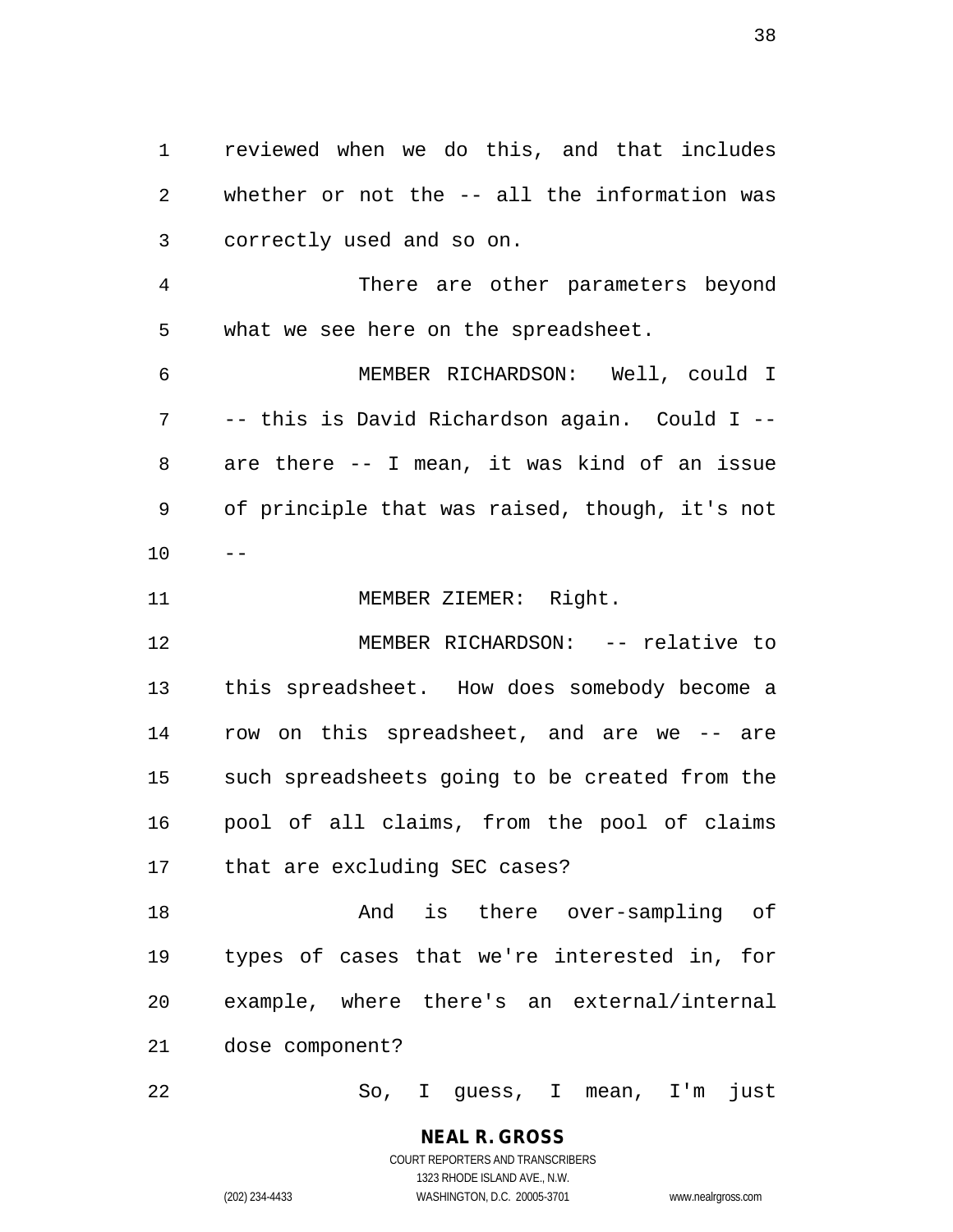interested to know, how is the sampling done? MR. HINNEFELD: Does anybody want me to take that? This is Stu Hinnefeld. CHAIRMAN MELIUS: Yes, I don't think Mark is -- MR. HINNEFELD: Mark I don't believe is on anymore. CHAIRMAN MELIUS: Yes -- is on anymore. MEMBER GRIFFON: Jim, I'm still here, but they're making announcements, and I'm sure I'm going to turn off my cell phone in a second. 14 CHAIRMAN MELIUS: Okay. MEMBER GRIFFON: But I would also commit to, when we're in Idaho, maybe I can -- just for the sake of the new Members, do a, you know, revisit our sampling criteria and go through all the existing ones we've sampled so far and look at the distribution and share that with everyone that's sort of a presentation.

#### **NEAL R. GROSS**

COURT REPORTERS AND TRANSCRIBERS 1323 RHODE ISLAND AVE., N.W. (202) 234-4433 WASHINGTON, D.C. 20005-3701 www.nealrgross.com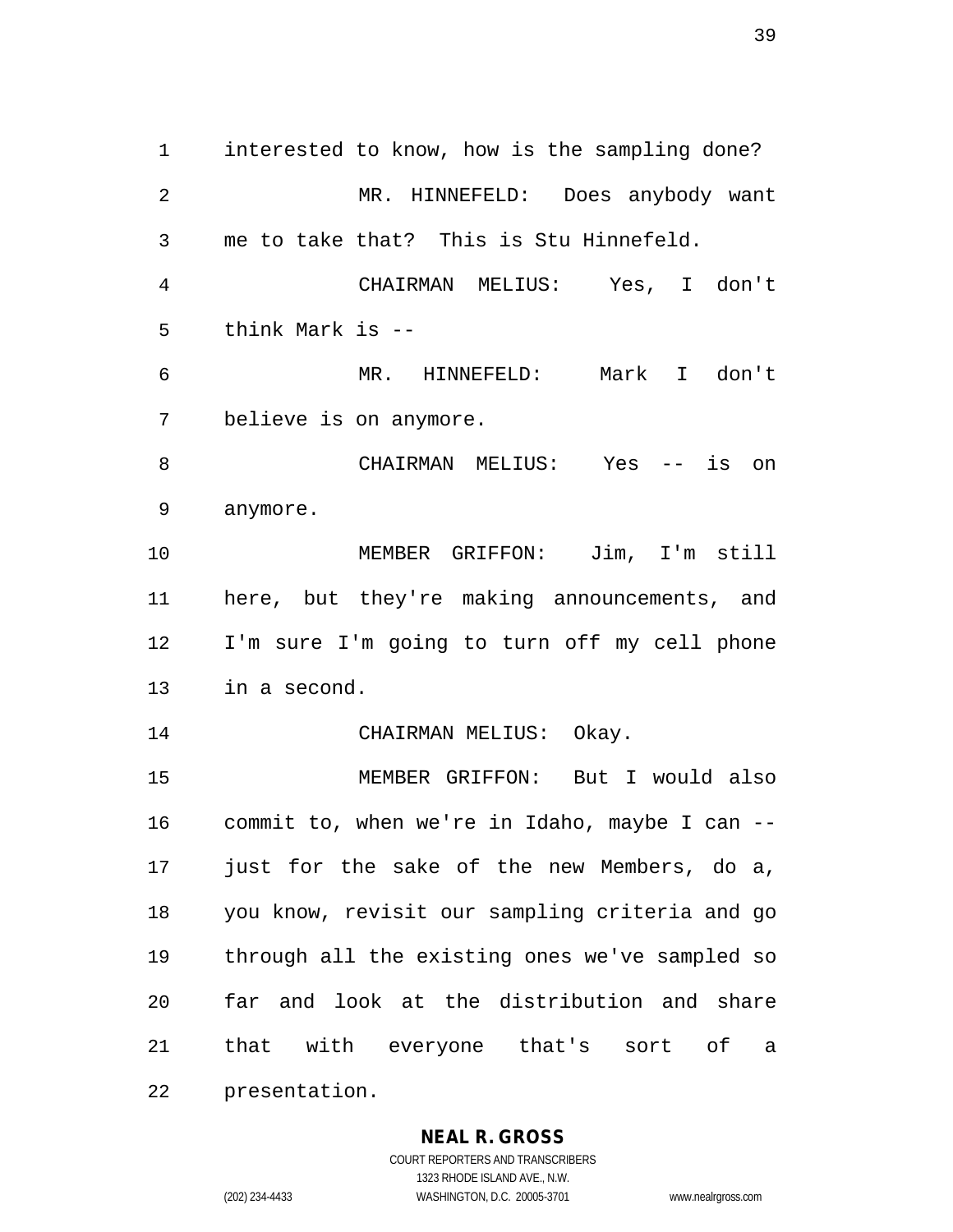But, Stu can certainly describe it a little bit here. But I'll offer that I can do that at the Idaho meeting. MEMBER MUNN: I think that would really be helpful if you could, Mark. CHAIRMAN MELIUS: Yes. MEMBER GRIFFON: Yes. MEMBER MUNN: Especially since the overall criteria and how we approach this isn't intuitively obvious to a person coming in the middle of it. MEMBER GRIFFON: Right. And we may also want to revisit -- I myself would like to revisit and see how our distribution has fallen out so far, you know. So it may be a good time to do that. 17 CHAIRMAN MELIUS: Okay. MEMBER GRIFFON: Okay. And I'm going to have to bow out, but Stu can pick it up from there. CHAIRMAN MELIUS: Well, actually, I think it would be better if we did this

> COURT REPORTERS AND TRANSCRIBERS 1323 RHODE ISLAND AVE., N.W. (202) 234-4433 WASHINGTON, D.C. 20005-3701 www.nealrgross.com

**NEAL R. GROSS**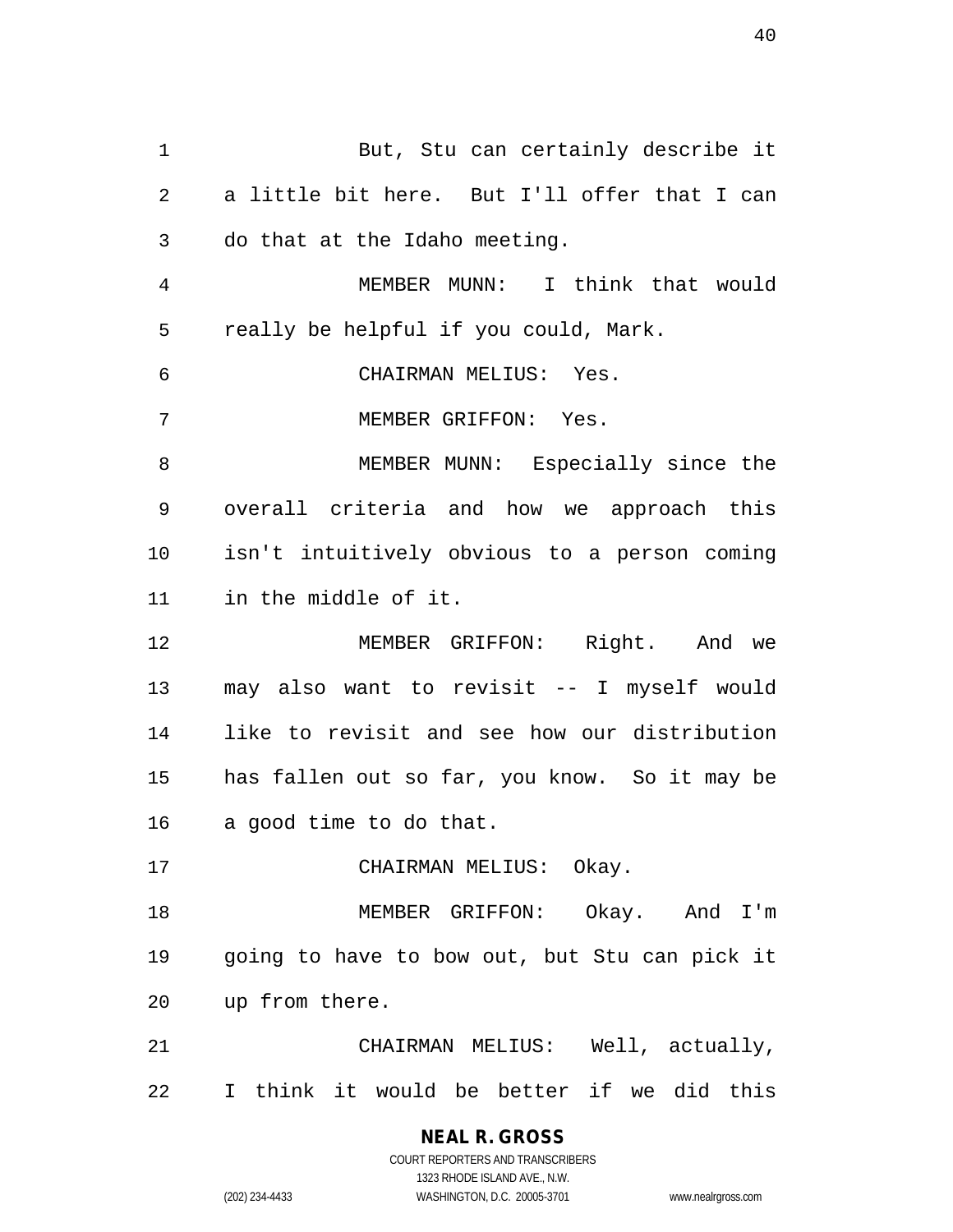discussion in Idaho, when it's more complete, because I'm afraid if we start asking more questions of Stu, then we're going to get sort of bogged down without adequate information.

 MEMBER MUNN: I agree, and I'd certainly like very much to have -- especially our newer Members, have an opportunity to get a little more history and background that the Subcommittee Chair could provide for us at the same time.

 MEMBER ANDERSON: And just -- since I was there when it was first developed, I think we need to tell people where they can find it on the O: drive, or whatever the drive is called now, because I think we did have a pretty descriptive document, but finding it and all of that might be problematic.

 CHAIRMAN MELIUS: But I also think it's evolved over time, and I'm not sure we've updated it --

18 MEMBER MUNN: Yes.

MEMBER ANDERSON: Okay. But then

#### **NEAL R. GROSS** COURT REPORTERS AND TRANSCRIBERS 1323 RHODE ISLAND AVE., N.W.

(202) 234-4433 WASHINGTON, D.C. 20005-3701 www.nealrgross.com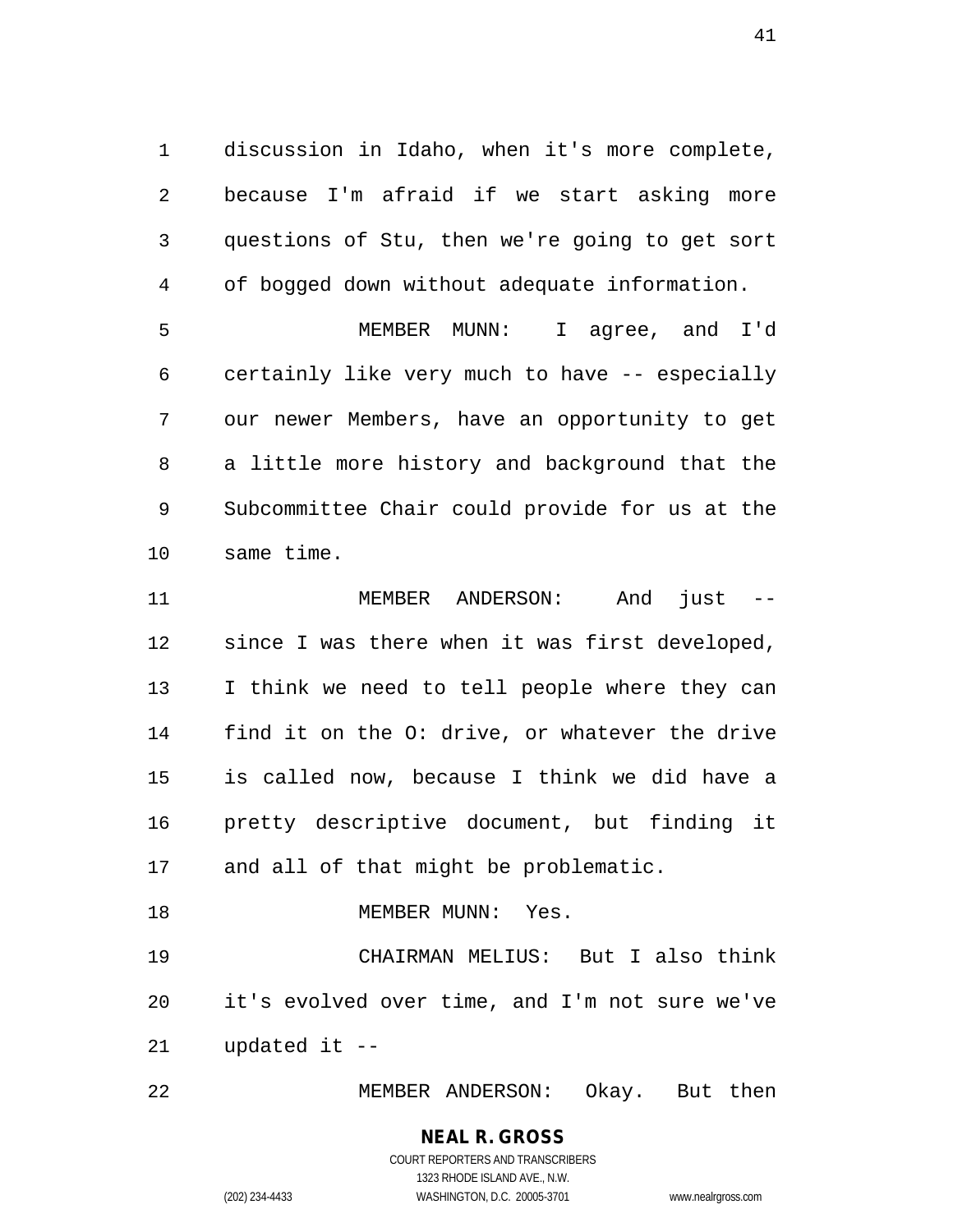we definitely need to --

| 2  | CHAIRMAN MELIUS: Yes.                          |
|----|------------------------------------------------|
| 3  | MEMBER ANDERSON: And I think                   |
| 4  | Mark's point of getting, what's the            |
| 5  | distribution, we used to do that each time     |
| 6  | before we selected the new cases.              |
| 7  | MEMBER MUNN: Well, and of course               |
| 8  | these are -- our universe is always limited,   |
| 9  | because it's only from closed cases that we    |
| 10 | can work.                                      |
| 11 | CHAIRMAN MELIUS: Yes.                          |
| 12 | MR. KATZ: Jim?                                 |
| 13 | CHAIRMAN MELIUS: Yes.                          |
| 14 | MR. KATZ: I don't want to prolong              |
| 15 | this, but I just would note for everyone       |
| 16 | thinking about this, a couple of people, Stu   |
| 17 | and all, have said, well, you know, if there's |
| 18 | an SEC added, then, I mean, that indicates     |
| 19 | that the dose reconstruction is faulty by      |
| 20 | definition.                                    |
| 21 | But I would have you keep in mind,             |
| 22 | and this may not apply in a little situation   |

**NEAL R. GROSS** COURT REPORTERS AND TRANSCRIBERS 1323 RHODE ISLAND AVE., N.W. (202) 234-4433 WASHINGTON, D.C. 20005-3701 www.nealrgross.com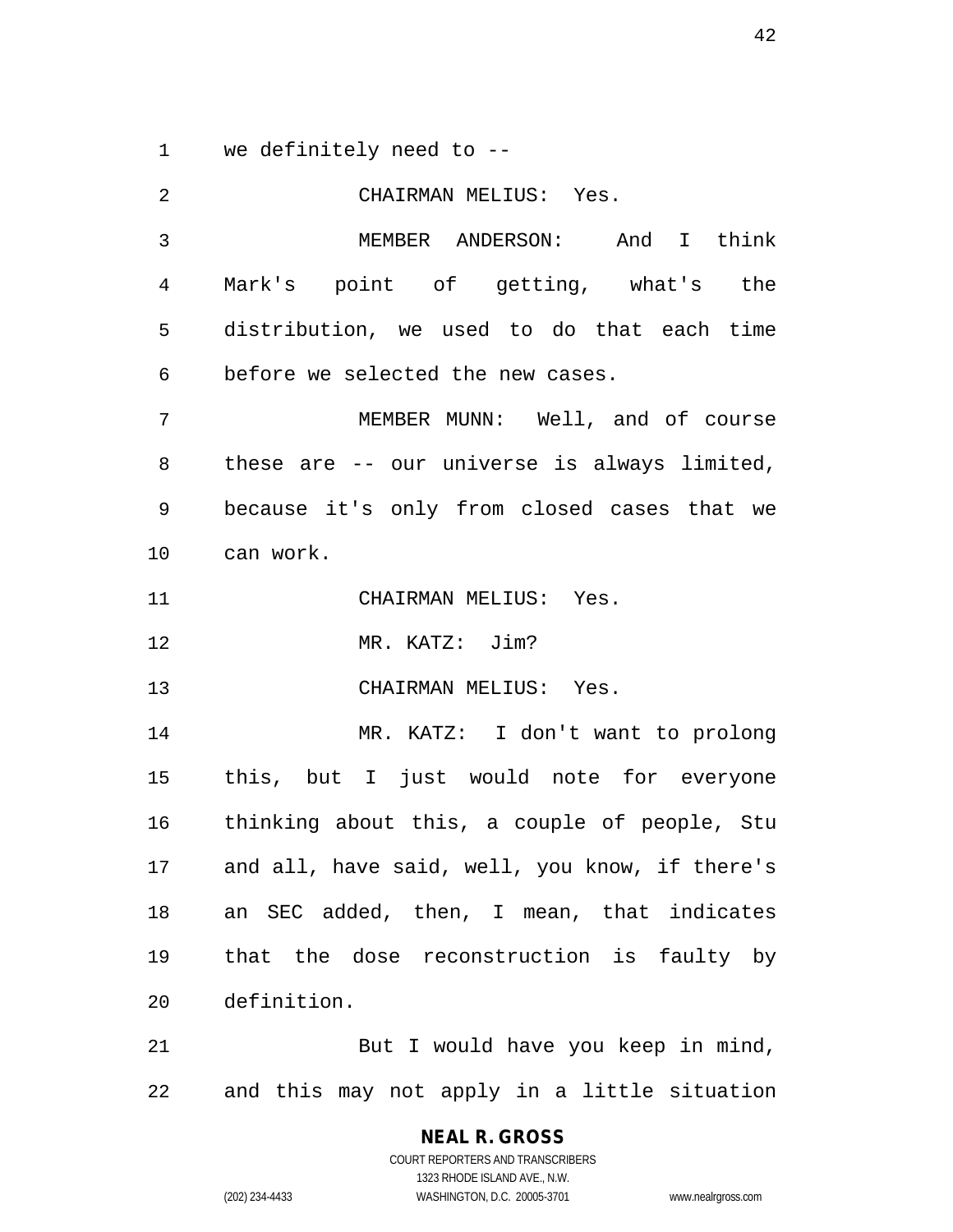like Blockson, but it would often, perhaps, apply in larger sites.

 The dose reconstruction may not have had to deal with the exposure for which a Class was added. So you might keep that in mind.

 CHAIRMAN MELIUS: Right. Or even the case of Blockson, it only really applied to a small part of that exposure.

10 MR. KATZ: Right.

 CHAIRMAN MELIUS: In general, so, or at least -- there are other parts of the exposure that would still be reconstructed.

 MEMBER CLAWSON: Jim, this is Brad, too. One of the things that -- when I've been looking at this and so forth, there may be an SEC for that site, but this person may not be a part of that time, because many of the sites have a carved-out SEC -- CHAIRMAN MELIUS: Yes.

 MEMBER CLAWSON: And you know, for me, a lot of this stuff, I want to see how

**NEAL R. GROSS**

COURT REPORTERS AND TRANSCRIBERS 1323 RHODE ISLAND AVE., N.W. (202) 234-4433 WASHINGTON, D.C. 20005-3701 www.nealrgross.com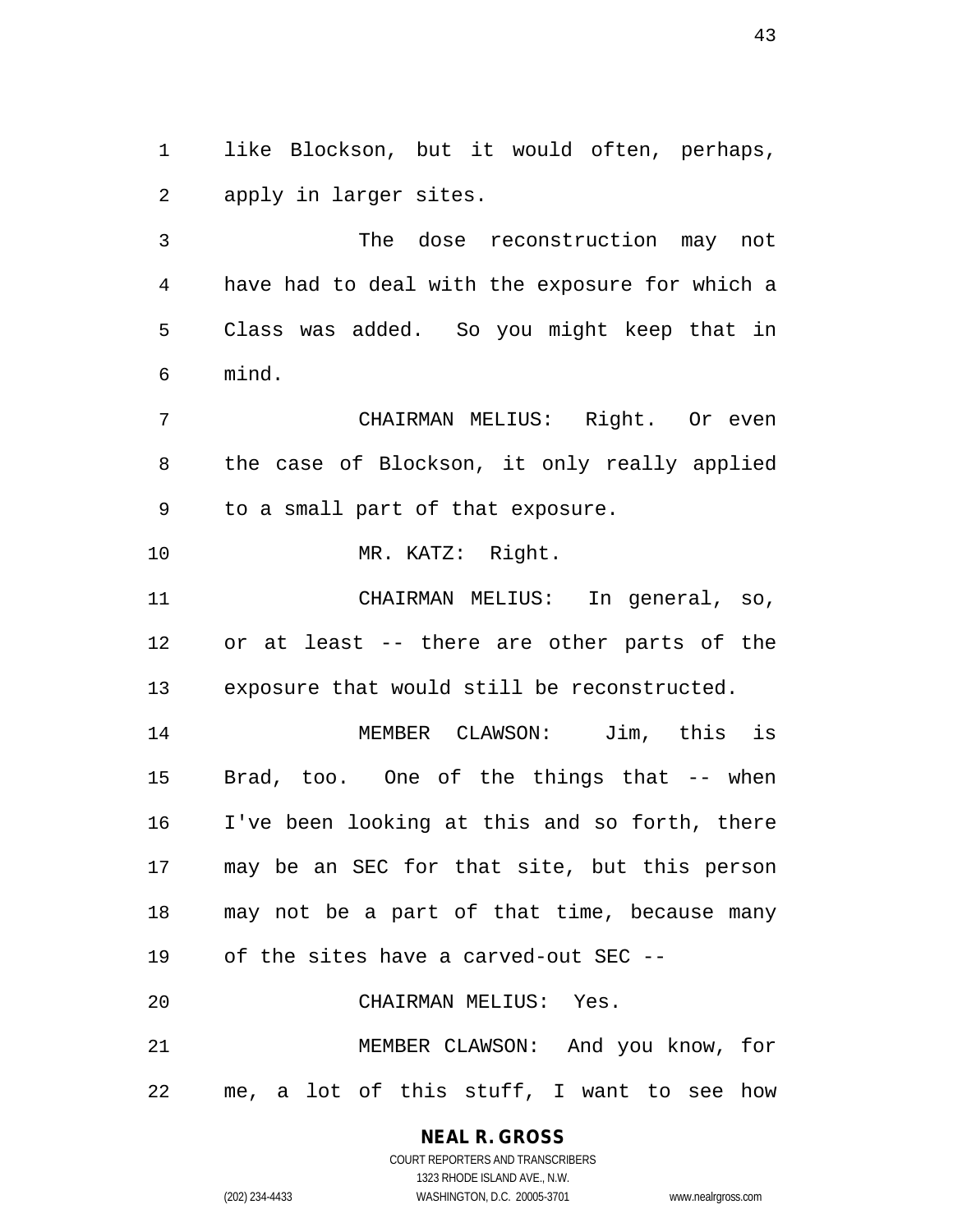they handle the different sites, and how they do the job categories and everything else like that.

 So sometimes, in some cases, even though there is an SEC for these, there's still a reason to be able to review them and make sure that they were done correctly.

8 CHAIRMAN MELIUS: Thanks. Now, the question I have though, is, we can postpone the general discussion until Idaho, but how do we want to handle this particular set of cases?

 Now, Idaho is roughly a month away, so there's not that much of a delay, though I do know that SC&A is anxious to get going on this, but --

 MEMBER ZIEMER: This is Ziemer. I thought Mark was suggesting that we do the selection in Idaho. Did I misunderstand what he said?

 CHAIRMAN MELIUS: I think that was what was implied by what he said, yes. I

# **NEAL R. GROSS**

COURT REPORTERS AND TRANSCRIBERS 1323 RHODE ISLAND AVE., N.W. (202) 234-4433 WASHINGTON, D.C. 20005-3701 www.nealrgross.com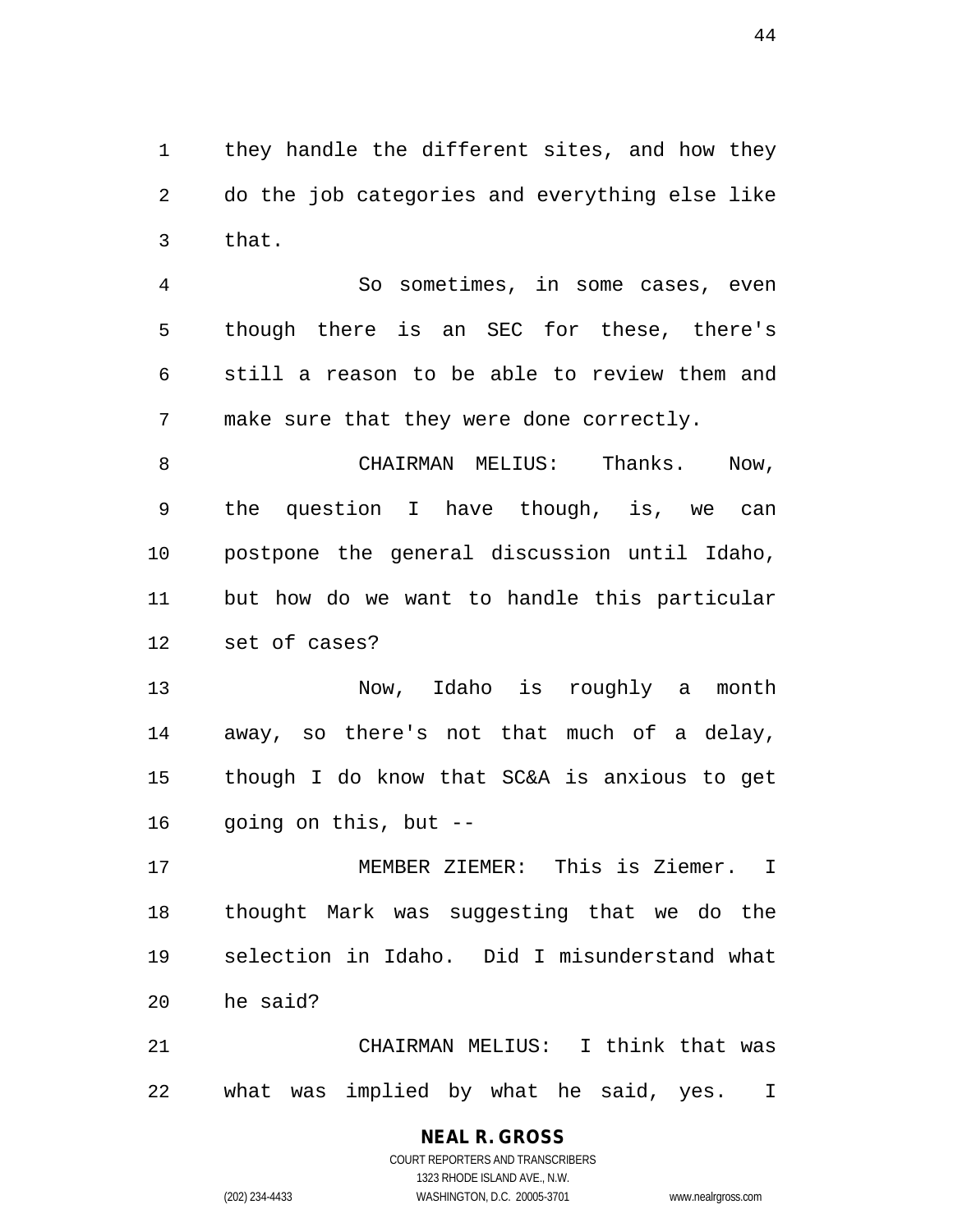don't think he said it directly, Paul. And I actually think it would be -- would be better. MEMBER ZIEMER: I agree. CHAIRMAN MELIUS: It's hard to do this on the phone, and we also have voting issues that come up because of the many sites involved, conflicts, and so forth. So it's a little awkward to do. So let's -- unless there's an objection, let's postpone until Idaho. MEMBER MUNN: That's probably a good idea, unless -- we're certainly not going to be holding SC&A up from doing other things, are we, John? DR. MAURO: This is John. To respond, we do have our crew ready to start work on new cases, so, you know, we're available to begin work immediately on new cases. But if it's more appropriate to delay until the Board meeting, that's okay, too.

> **NEAL R. GROSS** COURT REPORTERS AND TRANSCRIBERS

1323 RHODE ISLAND AVE., N.W. (202) 234-4433 WASHINGTON, D.C. 20005-3701 www.nealrgross.com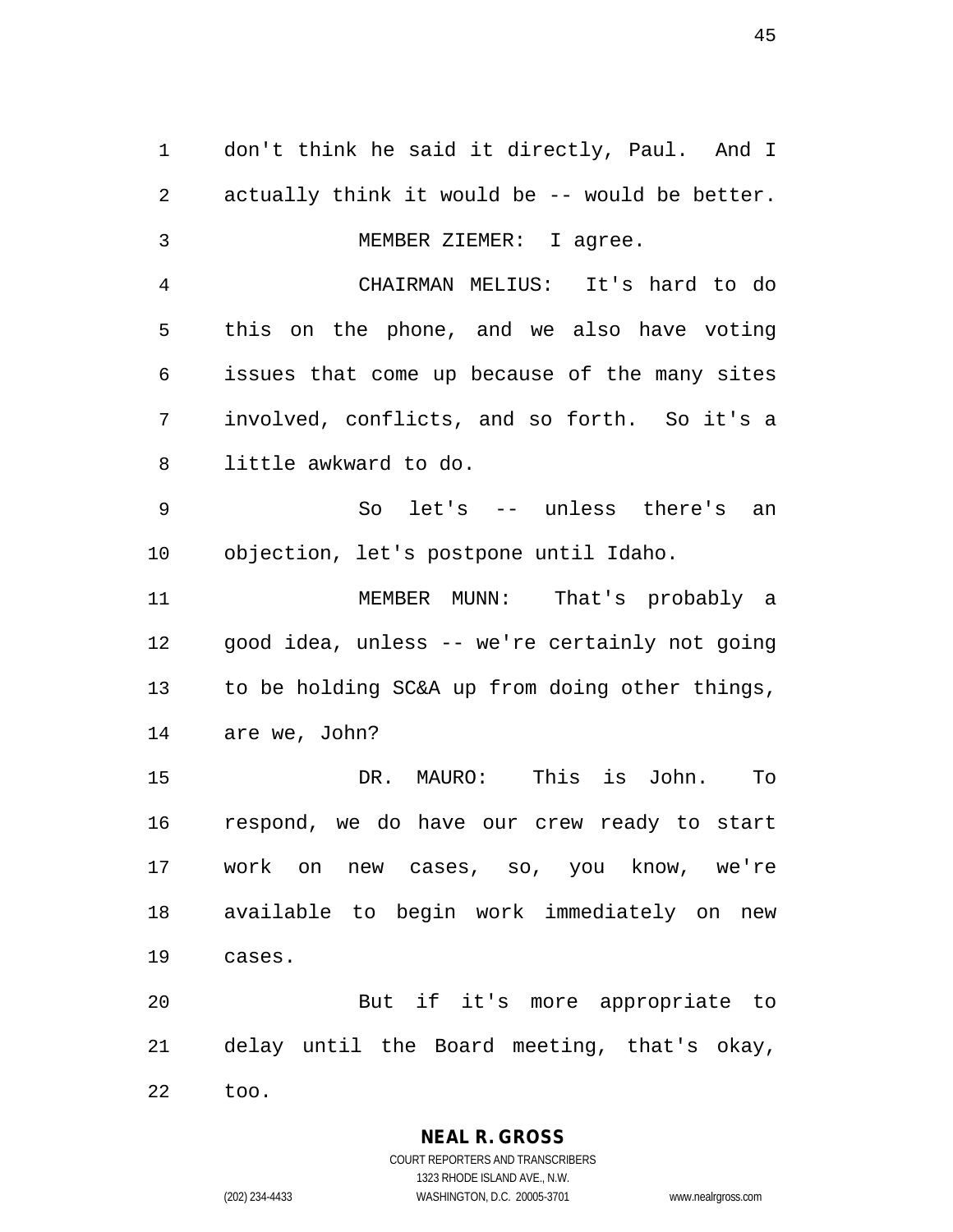1 MEMBER MUNN: Thank you. CHAIRMAN MELIUS: Okay. So, unless there's -- I hear another objection, I think we will wait until Idaho, and make the selection there. Okay. Next item on our agenda is an update on Chapman Valve, the data issues. So, LaVon? MR. RUTHERFORD: Yes. Thank you, Dr. Melius. 11 During the May 2010 Board meeting, there was a discussion, and we actually had a vote of I believe eight to eight on whether we could do dose reconstruction. So there was still some question by the Board on sampling a enriched sample. One of the things that we'd looked at early on was going back to the Navy to attempt to retrieve information. We are revisiting that, and that work is ongoing.

21 And right now we do not have a clear picture when that will be complete.

# **NEAL R. GROSS**

COURT REPORTERS AND TRANSCRIBERS 1323 RHODE ISLAND AVE., N.W. (202) 234-4433 WASHINGTON, D.C. 20005-3701 www.nealrgross.com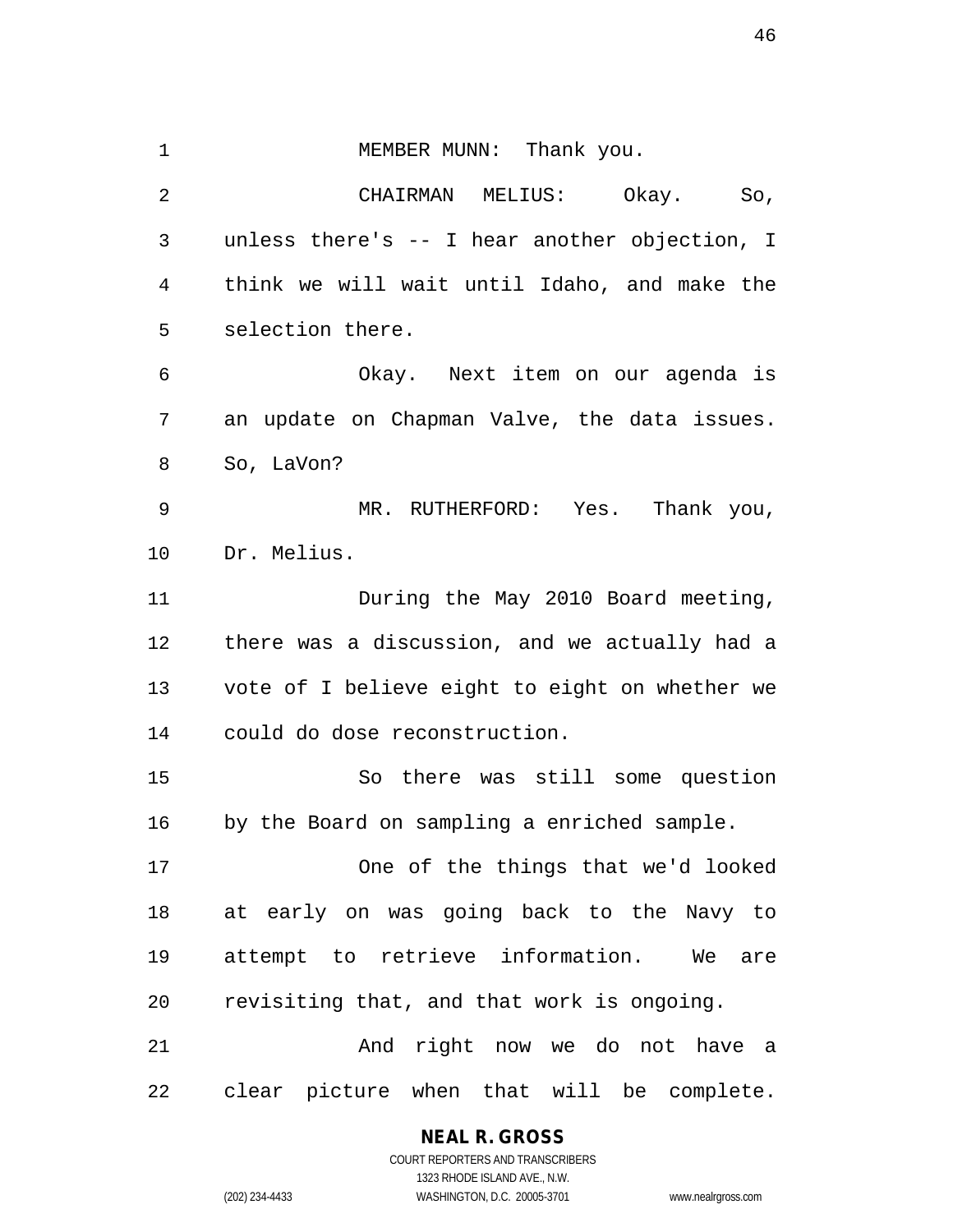We're going to look at the contracts from that period and see if any contracts stimulate something that we should review to look and see if there was any type of information that would give us indication that it involved enriched material.

 So, I don't have a time line on that completion.

 But in addition to that Navy research, we have tasked our contractor to develop a data capture matrix for Chapman Valve.

 As most of you know, this is a standard process for current SEC evaluations. However, this SEC evaluation was completed some time ago, so there was never a matrix, actually a formal matrix, data capture matrix, presented to the Board with that evaluation. We have tasked our contractor to

 do that. We will use this as a kind of a verification of our due diligence to ensure that we have dotted the Is, crossed the Ts, to

#### **NEAL R. GROSS**

COURT REPORTERS AND TRANSCRIBERS 1323 RHODE ISLAND AVE., N.W. (202) 234-4433 WASHINGTON, D.C. 20005-3701 www.nealrgross.com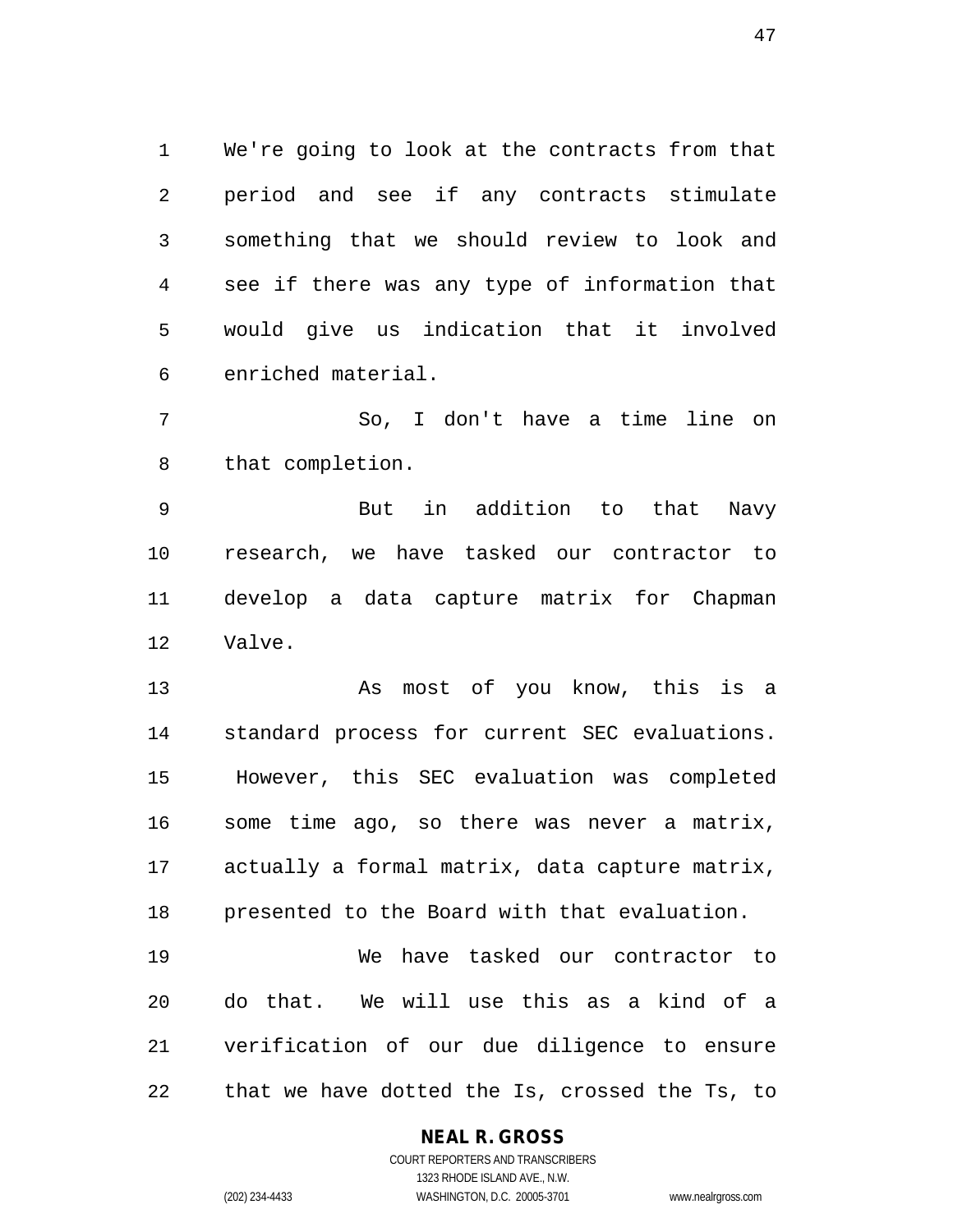ensure that we've captured -- went to all our possible resources to get information.

 In addition -- we anticipate that data capture matrix will be complete around the middle of August, all the information.

 The holdup on that is we have identified some documents at Hanford for Chapman Valve that we are pulling and reviewing.

 I don't want people to get excited, because we have seen the titles on these, and we believe all these documents are purchase orders for valves that Hanford had made through Chapman Valve.

15 But we are going to review those. And those documents will not be uploaded until later this month, and then a review will take place, and then that data capture matrix will be complete.

 So, again, anticipate that done in the middle of August. We will provide that to the Board and the Work Group.

#### **NEAL R. GROSS** COURT REPORTERS AND TRANSCRIBERS 1323 RHODE ISLAND AVE., N.W. (202) 234-4433 WASHINGTON, D.C. 20005-3701 www.nealrgross.com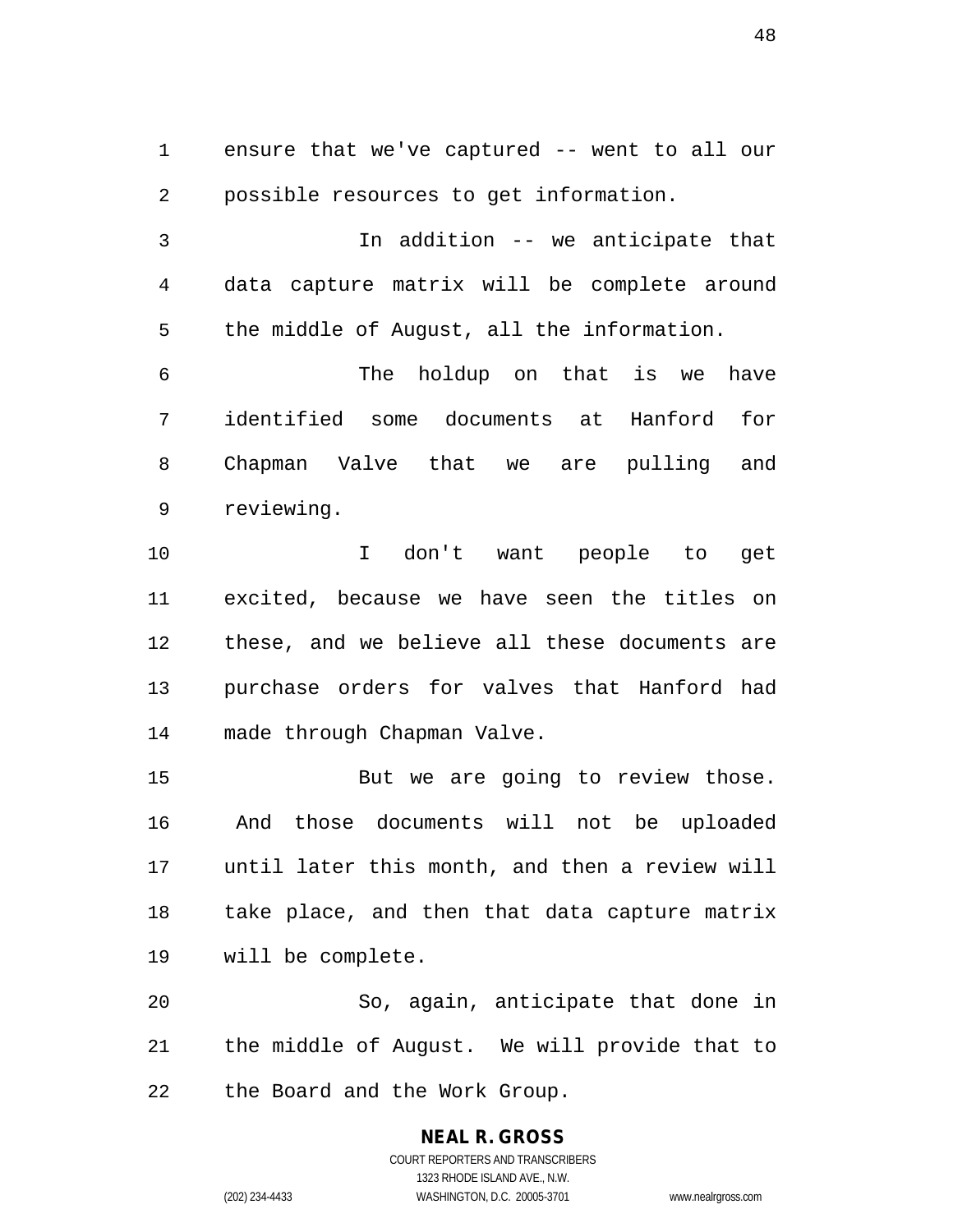And we will also continue our search with the Navy contracts to see if we can find information that may identify a potential source of our enriched sample. CHAIRMAN MELIUS: Okay. Any Board Members have questions? Okay. Discussion of the NIOSH 10 Year Program Review? Ted, Zaida's circulated to the Board I think -- I think we'd received at our last meeting, at least some of us had, and not -- I don't think everybody had or everybody could then access it, a draft of at least, I guess I'd call it the first part of the 10 Year Review. And then more recently, Zaida circulated an updated version of that. Lew, do you want to give us a brief update on that? DR. WADE: Let me go through very quickly, Dr. Melius -- thank you for the opportunity. To remind you again, the 10 Year

> **NEAL R. GROSS** COURT REPORTERS AND TRANSCRIBERS 1323 RHODE ISLAND AVE., N.W. (202) 234-4433 WASHINGTON, D.C. 20005-3701 www.nealrgross.com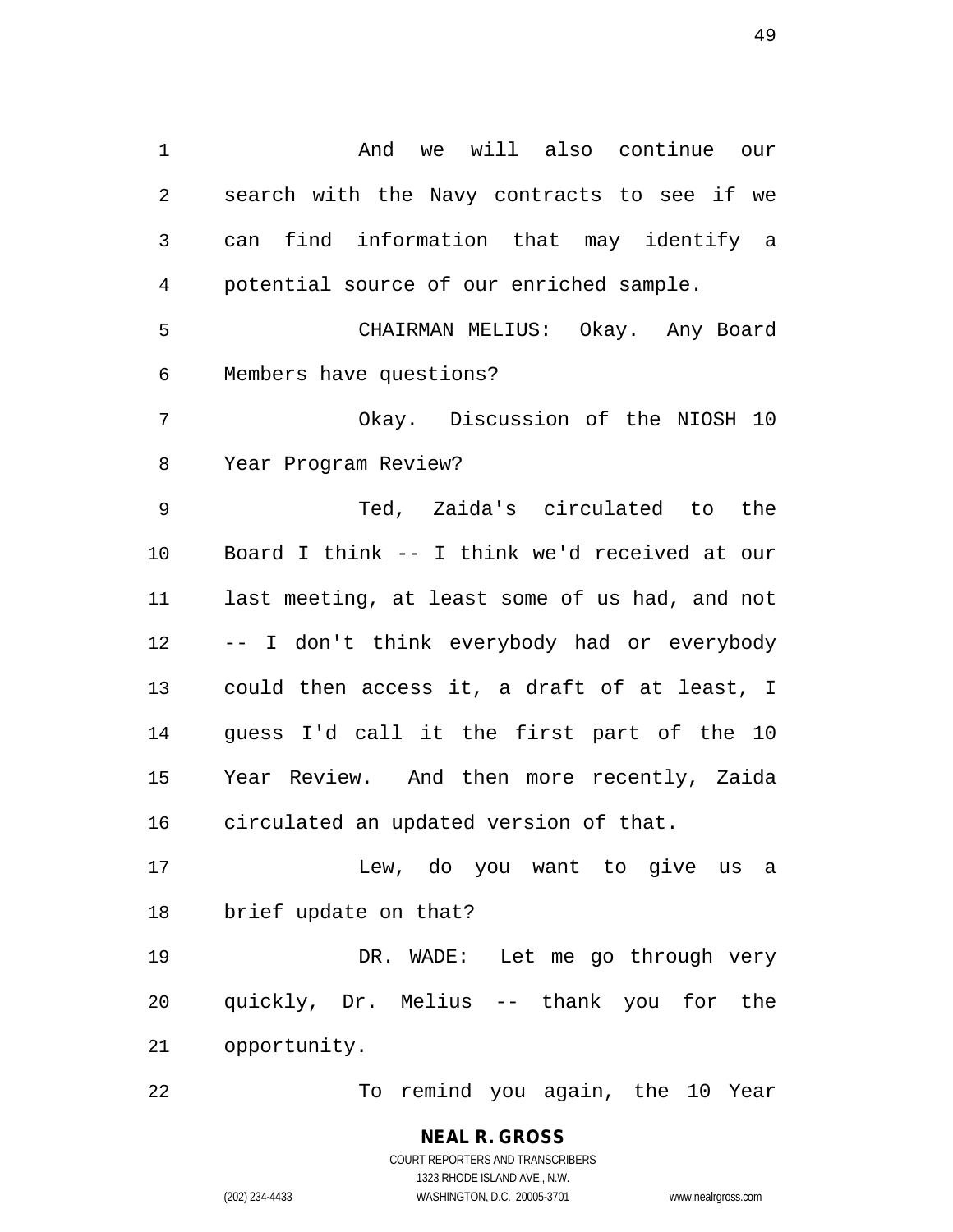Review will happen in two phases. The first phase is really designed to be a data-driven consideration of various issues such as individual dose reconstructions, SEC petitions, timing, customer service, and quality of science.

 The second phase, once that phase is complete, will look at John Howard and NIOSH leadership exploring possible ways of improving the program, based upon the foundation of the first phase.

 What I've given you now is the latest draft of the Phase 1 report on dose reconstruction.

 What I would like to commit to you is at your mid-August meeting, before that, you'll see the piece on timing, the piece on SEC, and most of the piece on science.

19 And then on your October call, you'll see the customer piece. And in mid-November, you'll see the entire Phase 1

report.

**NEAL R. GROSS**

COURT REPORTERS AND TRANSCRIBERS 1323 RHODE ISLAND AVE., N.W. (202) 234-4433 WASHINGTON, D.C. 20005-3701 www.nealrgross.com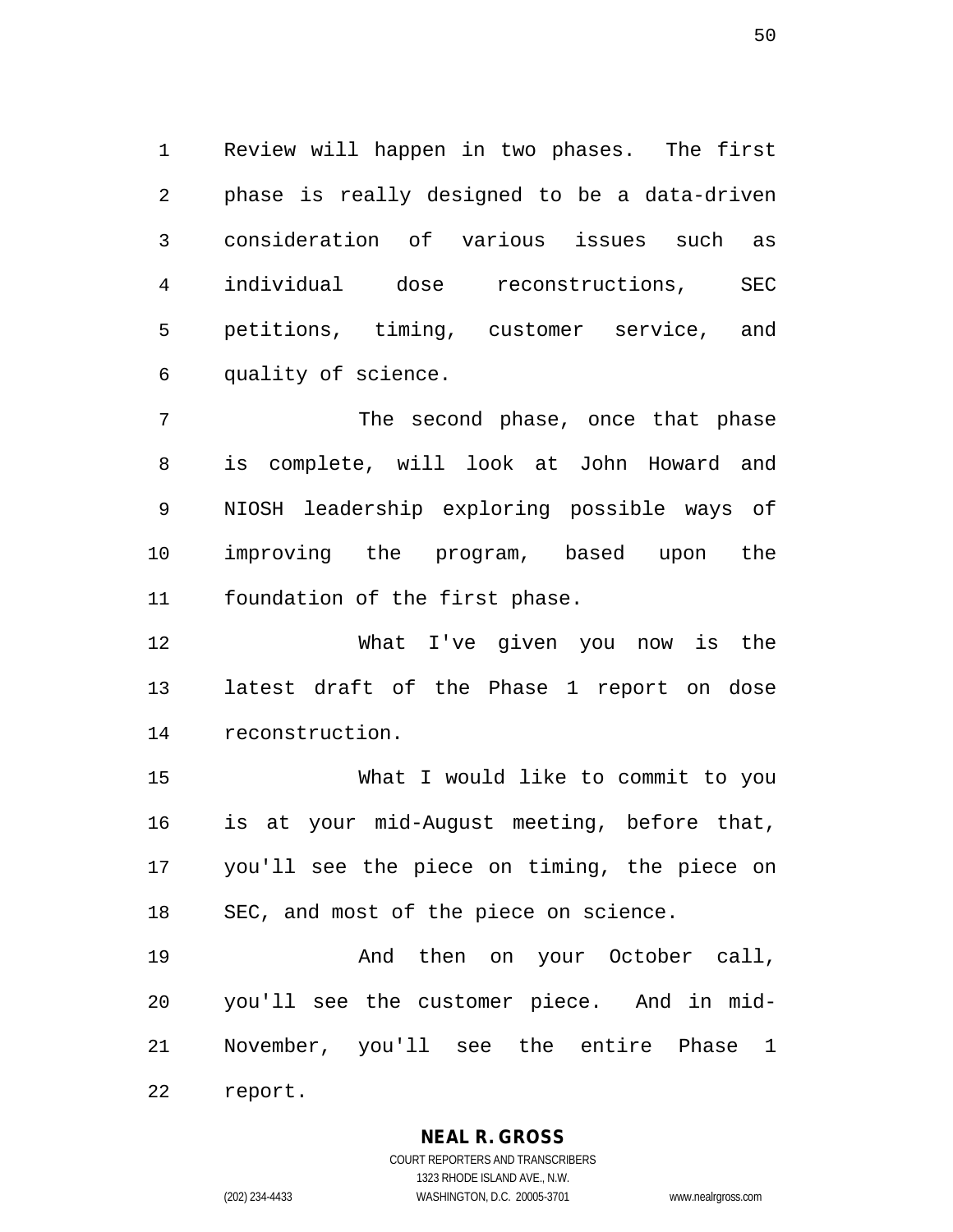With regard to the piece that you did receive, several issues -- and these really both flow from comments made by Dr. Richardson. I have not constrained the authors to put on blinders and only look at a limited subset.

 So, in the DR piece, you'll see timings. We'll deal with that in editing. I didn't want to limit the authors' ability to present that if it was important to them telling a cogent story. So it's possible at the end you'll see that stuff in more than one place.

 Dr. Richardson was also looking for substance on DR reviews, and I'm really relying heavily on the Board's work.

17 17 If you'll notice, in the report I sent you, I start by looking at the Subcommittee's work and referring and relying heavily on that.

 So, again, comments on how I'm making use of the Board's work as well as any

> COURT REPORTERS AND TRANSCRIBERS 1323 RHODE ISLAND AVE., N.W. (202) 234-4433 WASHINGTON, D.C. 20005-3701 www.nealrgross.com

**NEAL R. GROSS**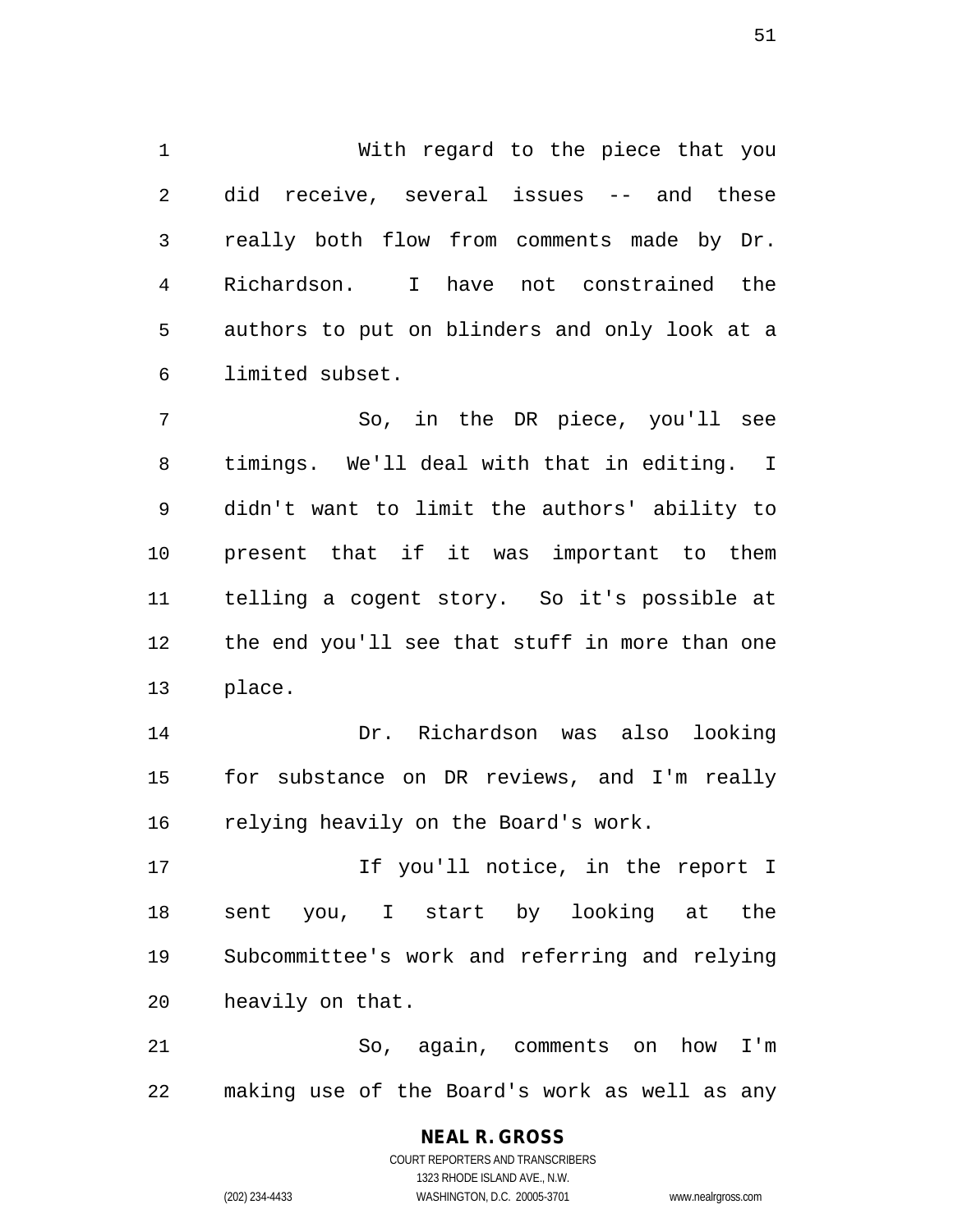comments on the activity are more than welcome.

 CHAIRMAN MELIUS: Okay. Thank you, Lew. Anybody have any comments? MEMBER LEMEN: This is Dick Lemen. CHAIRMAN MELIUS: Yes? MEMBER LEMEN: I'm just wondering if you could -- two housekeeping things on that -- DR. WADE: I'm sorry, I didn't hear either of those points. I'm sorry. MEMBER LEMEN: The first point was, could you put page numbers. At least mine didn't have page numbers. DR. WADE: Okay, I'll see that that's done. 17 MEMBER LEMEN: And secondly, is it possible to put who authored it, the sections? DR. WADE: Okay. The section you have was authored by me, Lew Wade. The other sections, I will include the authors on.

MEMBER LEMEN: That's all. Thank

1323 RHODE ISLAND AVE., N.W.

(202) 234-4433 WASHINGTON, D.C. 20005-3701 www.nealrgross.com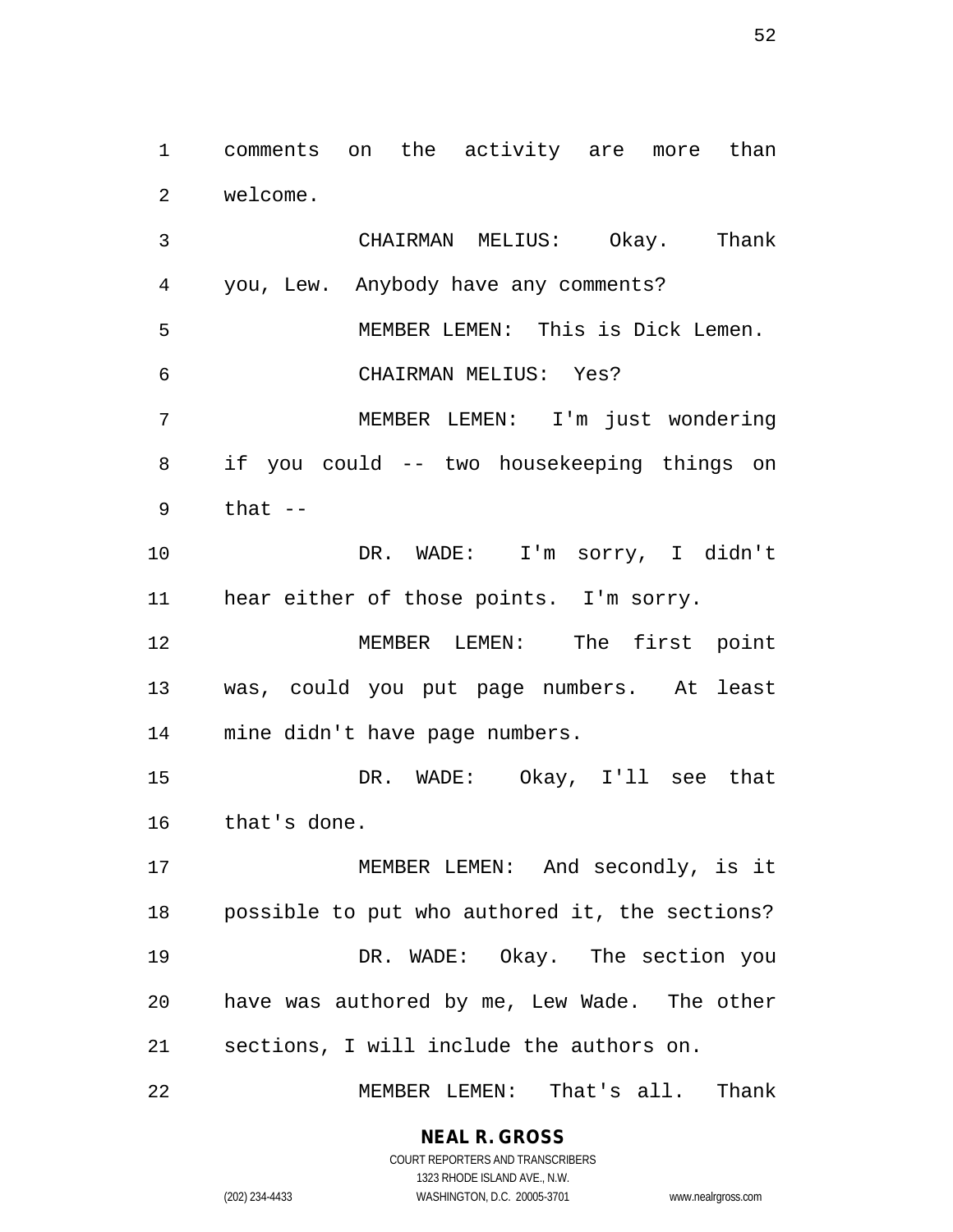you.

| 2            | DR. WADE: Thank you.                              |
|--------------|---------------------------------------------------|
| $\mathbf{3}$ | MEMBER MUNN: Dick, your voice is                  |
| 4            | very, very soft on this call. Lew's not the       |
| 5            | only one who can hardly hear you. I can           |
| 6            | scarcely tell that you're on the line.            |
| 7            | CHAIRMAN MELIUS:<br>Any other                     |
| 8            | comments?                                         |
| 9            | My only comment, Lew, is,                         |
| 10           | actually, your introduction was very helpful,     |
| 11           | because when I read through the report, most      |
| 12           | of my comments were, is this all? Or, is this     |
| 13           | all that they're going to say about timing and    |
| 14           | some of the other issues that are going to be     |
| 15           | added in later?                                   |
| 16           | So I think -- I'm pleased that                    |
|              | 17 you're -- you know, there are more sections to |
| 18           | go, and a little better idea of what's in         |
| 19           | those sections.                                   |
| 20           | I do think that some of the                       |
| 21           | information, data, or information was useful      |
| 22           | that you had extracted about the program, and     |

**NEAL R. GROSS**

COURT REPORTERS AND TRANSCRIBERS 1323 RHODE ISLAND AVE., N.W. (202) 234-4433 WASHINGTON, D.C. 20005-3701 www.nealrgross.com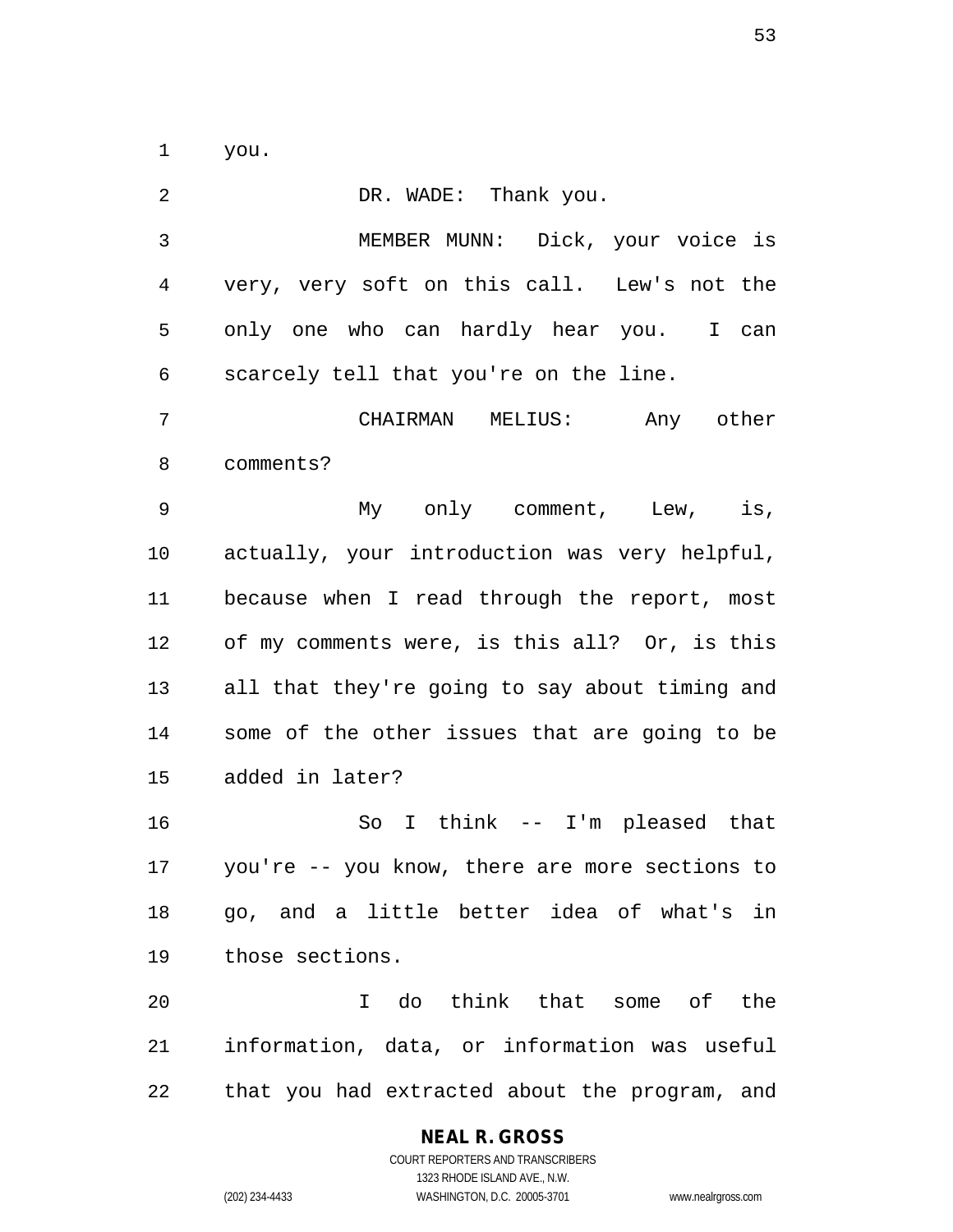it was helpful to understanding.

| 2              | And I think it was information,                |
|----------------|------------------------------------------------|
| 3              | some of which we -- at least, I hadn't seen    |
| $\overline{4}$ | before, so.                                    |
| 5              | DR. WADE: Yes, thank you, Jim. I               |
| 6              | didn't want to wait until I had all five       |
| 7              | chapters to share with you.                    |
| 8              | I thought I would share the one                |
| 9              | that I could control or the one I was writing  |
| 10             | to give you an opportunity to react to the     |
| 11             | methodology, and particularly since it's the   |
| 12             | one that heavily draws upon the Board's work.  |
| 13             | CHAIRMAN MELIUS: Yes.                          |
| 14             | DR. WADE: But, yes, there is much              |
| 15             | more coming, believe me.                       |
| 16             | But this is representative of what             |
| 17             | you're likely to see. And then it will be      |
| 18             | cobbled together and edited and presented in a |
| 19             | more coherent way. And then Dr. Howard's work  |
| 20             | will begin in terms of recommendation.         |
| 21             | CHAIRMAN MELIUS: Okay. Any other               |
| 22             | comments?                                      |

**NEAL R. GROSS** COURT REPORTERS AND TRANSCRIBERS 1323 RHODE ISLAND AVE., N.W. (202) 234-4433 WASHINGTON, D.C. 20005-3701 www.nealrgross.com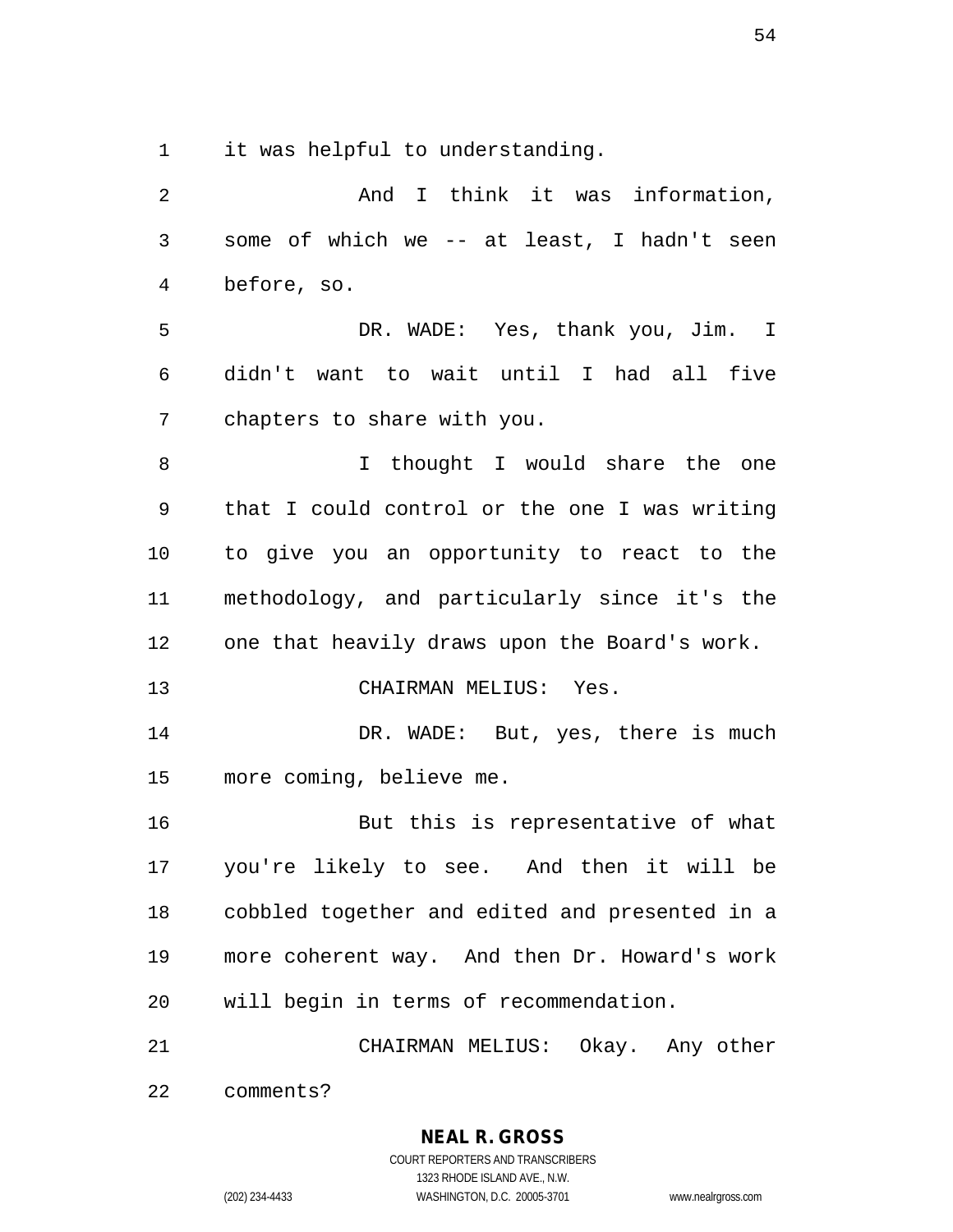MEMBER BEACH: Well, this is Josie. I just wanted to say, Lew, I read through this and I was very pleased with how well it reads, and it's very understandable, so I did enjoy that. DR. WADE: Thank you. I enjoyed writing it. (Laughter.) CHAIRMAN MELIUS: Other comments? If not -- MEMBER BEACH: I do have one more little thing on page 5, which isn't numbered, there was one little typo. Did you say this was still going through editing at some point? DR. WADE: Oh, yes, it hasn't been edited yet. 17 MEMBER BEACH: Oh, perfect. Okay. CHAIRMAN MELIUS: If, no further comments -- please feel free to send email comments, email comments to Lew, either with questions, suggestions, or requesting

clarification. Because I think the -- it's

**NEAL R. GROSS** COURT REPORTERS AND TRANSCRIBERS

1323 RHODE ISLAND AVE., N.W.

(202) 234-4433 WASHINGTON, D.C. 20005-3701 www.nealrgross.com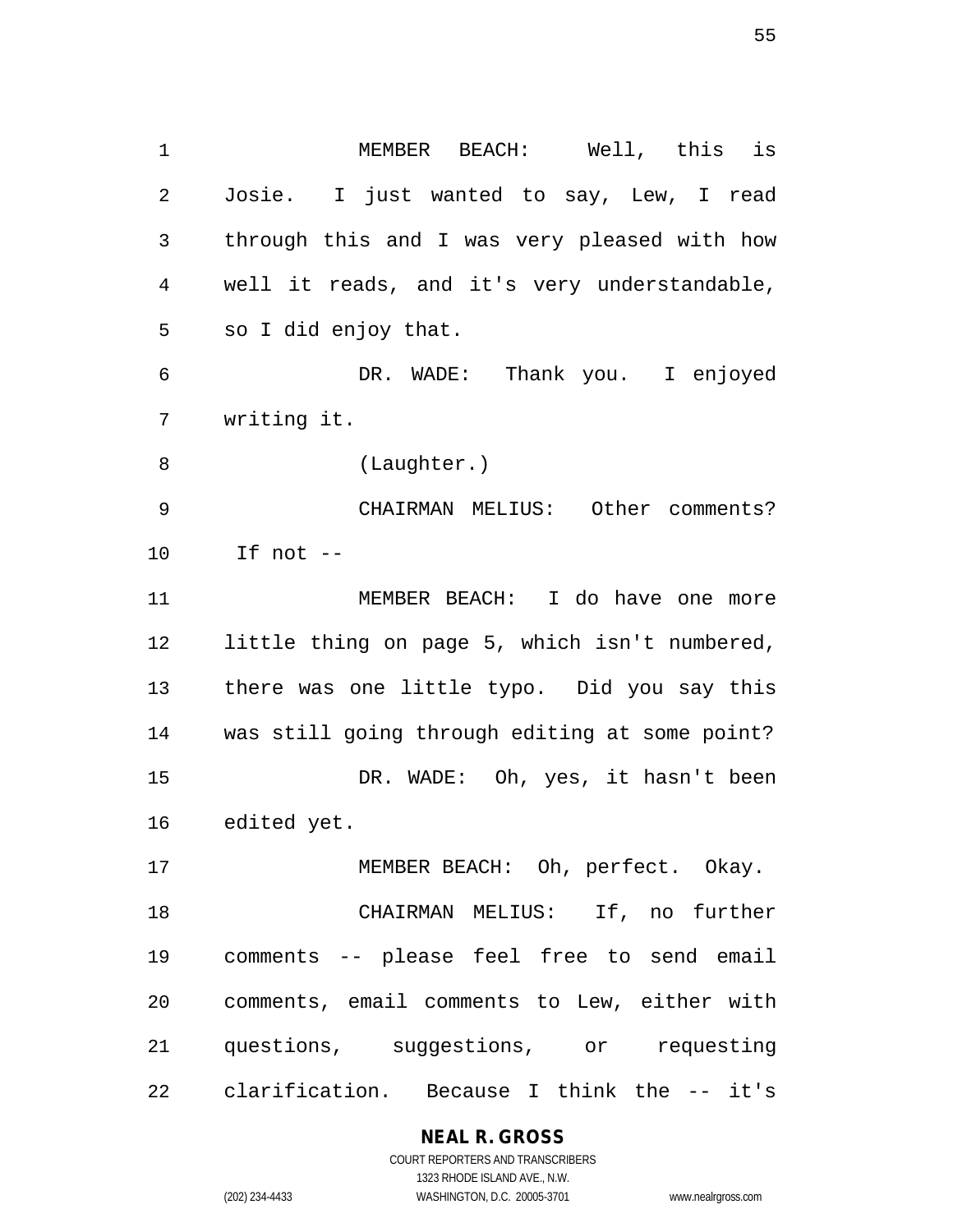not only the editing of this part, and obviously the content of this part, but there's also, so, how does it fit together, and even a reminder that, you know, a certain topic that may not be covered in depth in this chapter should be addressed in later chapters or whatever would be helpful to assembling the entire document. DR. WADE: Thank you. CHAIRMAN MELIUS: Okay. If there's no further discussion, then the next item is review of public comments to the Board during the February meeting. 14 And Ted, do you want to lead off on this? MR. KATZ: Thank you. Sorry, I was just taking myself off mute here. CHAIRMAN MELIUS: Yes, I never know, the hesitation -- did I mess up or something? MR. KATZ: No, no. I'm not sure you whether you want to lead or I, but I'm

# **NEAL R. GROSS**

COURT REPORTERS AND TRANSCRIBERS 1323 RHODE ISLAND AVE., N.W. (202) 234-4433 WASHINGTON, D.C. 20005-3701 www.nealrgross.com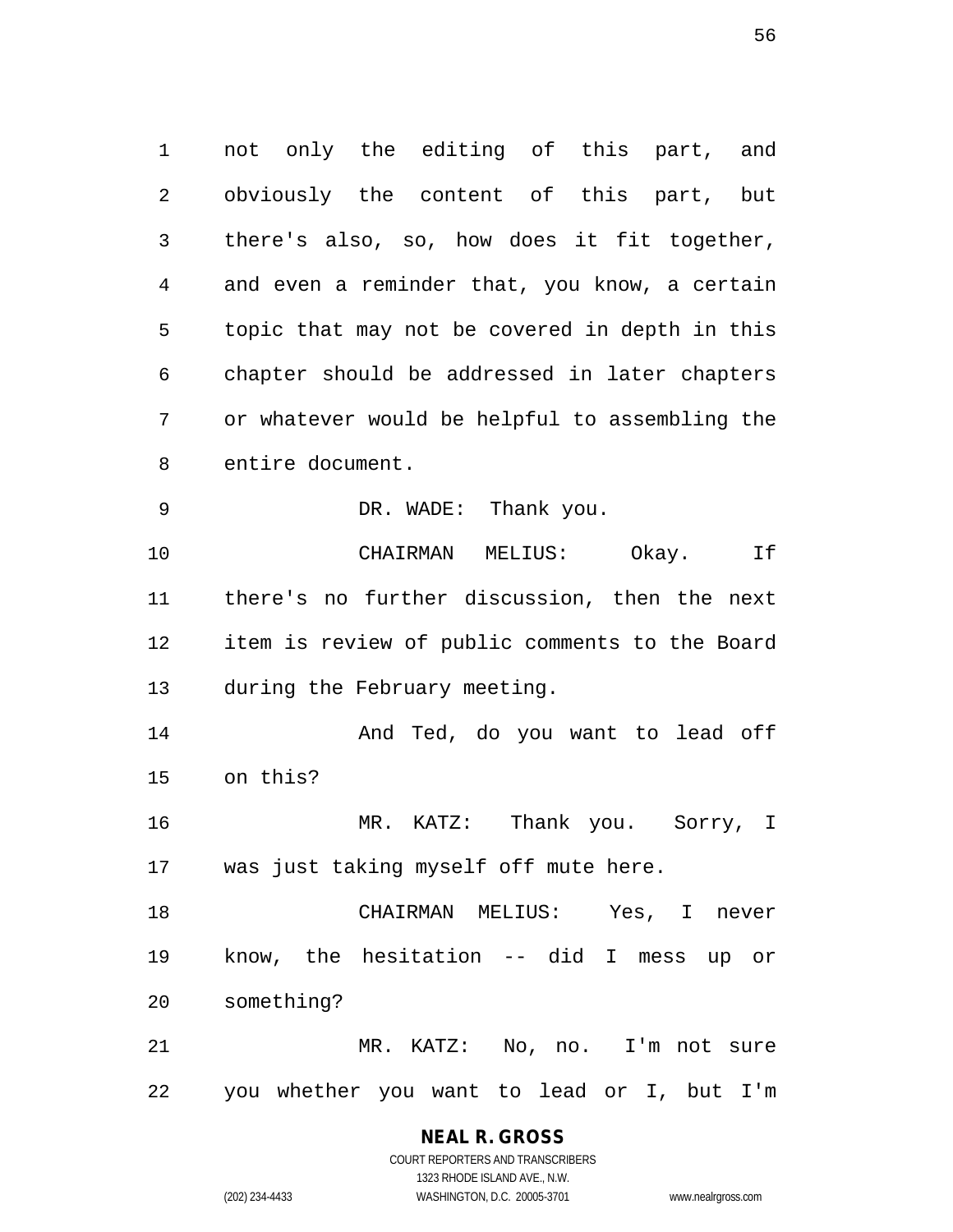happy to.

 So, I have redistributed, I think, a couple of times now, the comments from the - - the comments were actually received at the February Board meeting, and they were provided before the May Board meeting. But we didn't really take them up specifically at the May Board meeting, so we're taking them up now. And I expect you all have them, then. 11 And I thought if this is -- with you, Jim, I thought I'd just run down the spreadsheet, and sort of -- I think we can deal with these relatively quickly and get to the items that the Board may or may not want to do something with, if you feel that there's something remaining to do with the comment -- 18 CHAIRMAN MELIUS: Okay. 19 MR. KATZ: -- if that plan sounds okay to you. CHAIRMAN MELIUS: Yes, go ahead. MR. KATZ: So I'll just do this in

**NEAL R. GROSS**

COURT REPORTERS AND TRANSCRIBERS 1323 RHODE ISLAND AVE., N.W. (202) 234-4433 WASHINGTON, D.C. 20005-3701 www.nealrgross.com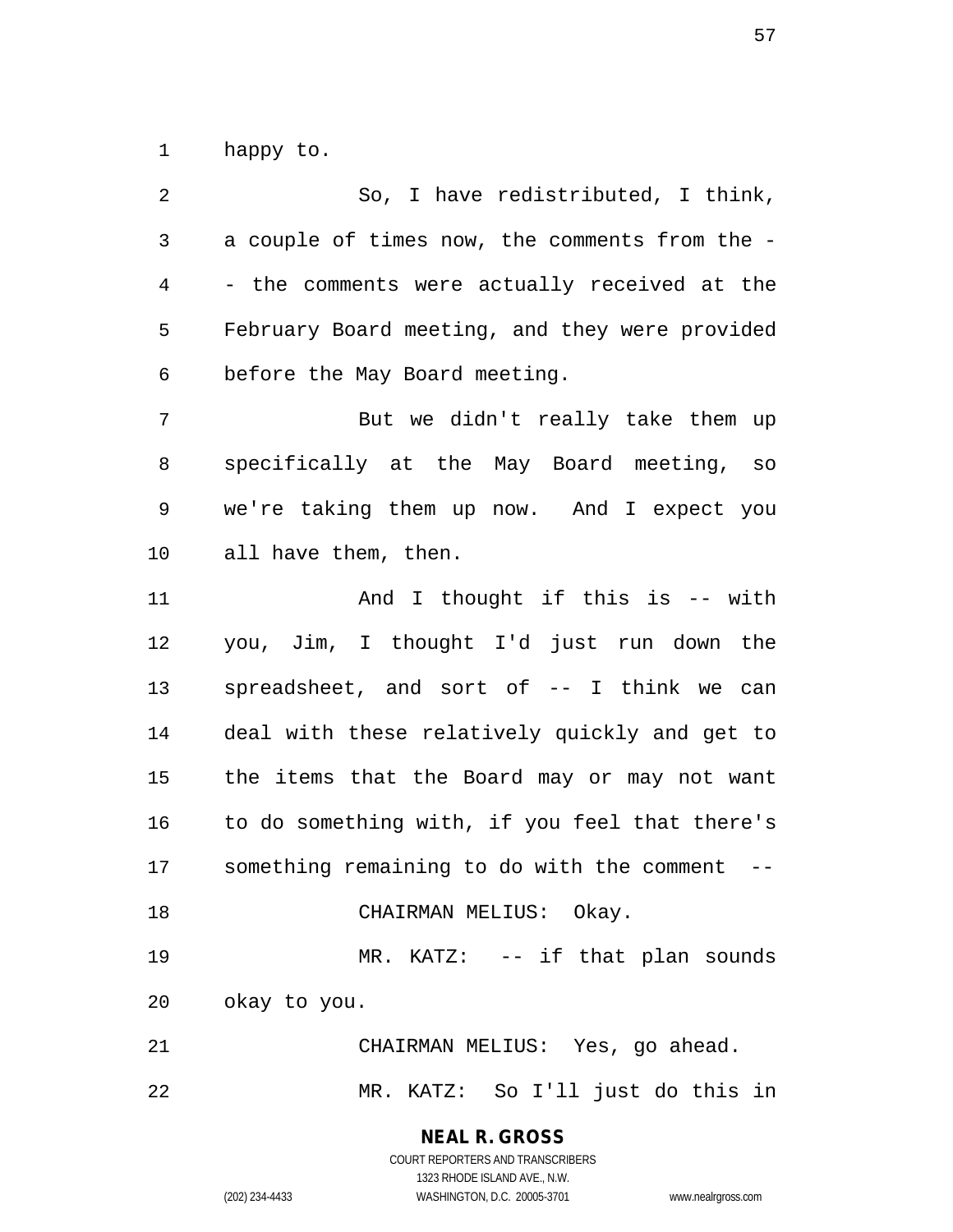order.

| $\overline{2}$ | The<br>first four comments<br>are             |
|----------------|-----------------------------------------------|
| 3              | comments about Santa Susana Field Laboratory. |
| 4              | And these -- to just sort of summarize, these |
| 5              | are all comments related to -- or individuals |
| 6              | who, you know, either worked in one area and  |
| 7              | not the other, may not be -- you know,        |
| 8              | boundaries that have changed at the area, et  |
| 9              | cetera.                                       |
| 10             | These are all items that I at                 |
| 11             | least considered the Board, in effect, acted  |
| 12             | upon in making its recommendation, which      |
| 13             | defined, you know, the Class of all workers.  |
| 14             | And then it's up to DOL to determine          |
| 15             | eligibility.                                  |
| 16             | But the Board has at least covered            |
| 17             | these issues to the extent possible in        |
| 18             | defining the Class of all workers.            |
| 19             | So there is sort of<br>some                   |
| 20             | importance to their comments in terms of how  |
| 21             | DOL actually does its work in qualifying      |
| 22             | people as members of the Class.               |

**NEAL R. GROSS** COURT REPORTERS AND TRANSCRIBERS

1323 RHODE ISLAND AVE., N.W.

(202) 234-4433 WASHINGTON, D.C. 20005-3701 www.nealrgross.com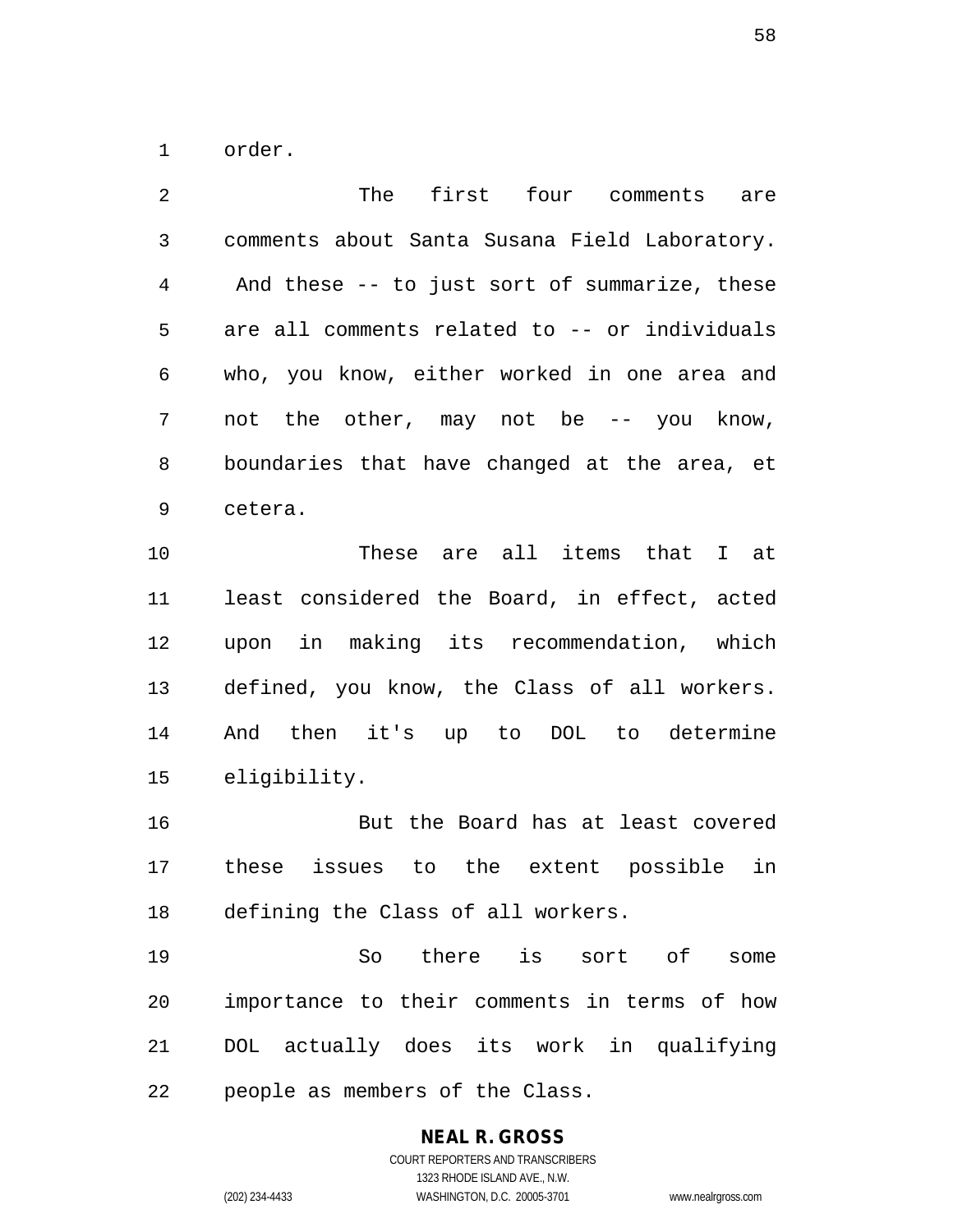But I'm not sure what's left for the Board to do here, unless the Board wants to, you know, make some sort of statement about this. That's a question. CHAIRMAN MELIUS: Yes. MR. KATZ: That covers the first four comments from [Identifying information redacted}. CHAIRMAN MELIUS: Okay, what -- why don't you keep going, and then if -- we can come back if people have -- 13 MR. KATZ: Sure. CHAIRMAN MELIUS: Disagreements or questions. MR. KATZ: Sure. So the next -- the next -- oh, is someone trying to speak? 18 MEMBER MUNN: Well, it was Wanda. I was just -- I was just going to say as you go through them, if there was general agreement that there is no additional actions that the Board needs to take, wouldn't it be

**NEAL R. GROSS**

COURT REPORTERS AND TRANSCRIBERS 1323 RHODE ISLAND AVE., N.W. (202) 234-4433 WASHINGTON, D.C. 20005-3701 www.nealrgross.com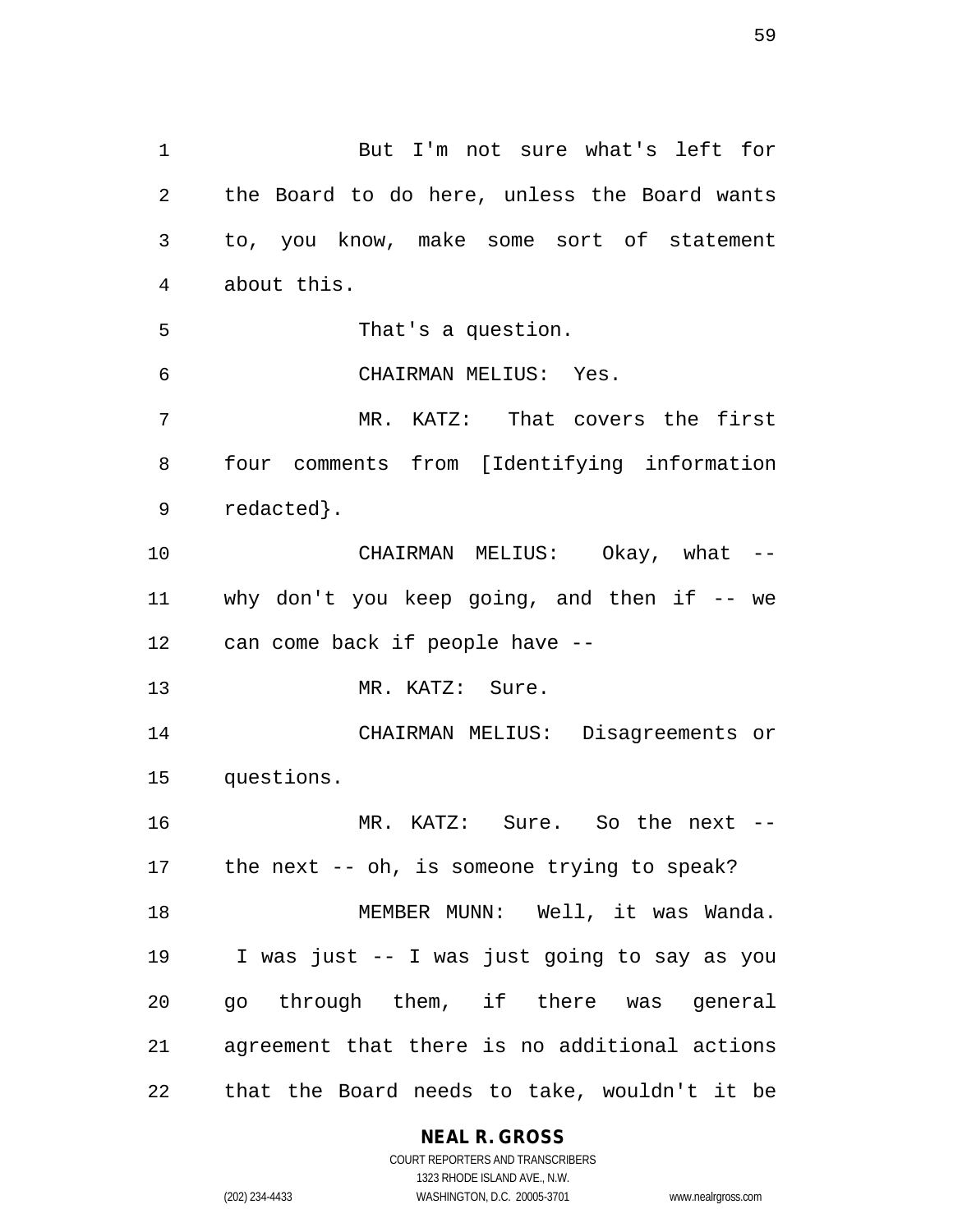simpler for us to just say so at the time? CHAIRMAN MELIUS: Well, I'm assuming that we will agree with Ted, and it may be easier just to identify where we don't agree. And then at the end, we would, you know, sum up and say that, you know, are we in general agreement with these? Do people have -- I mean, do it at either end. But just, on the phone, I think it's easier to do it sort of from the negative side, have him go through and then come back - - 14 MEMBER MUNN: That's fine. Whichever's easier. CHAIRMAN MELIUS: Yes. 17 MEMBER MUNN: That's fine.

18 MR. KATZ: Okay, that's fine. And I'm certainly fine with people disagreeing with me. They do all the time.

 So the next comment is also Santa Susana. It's about -- it's really just

> **NEAL R. GROSS** COURT REPORTERS AND TRANSCRIBERS

> > 1323 RHODE ISLAND AVE., N.W.

(202) 234-4433 WASHINGTON, D.C. 20005-3701 www.nealrgross.com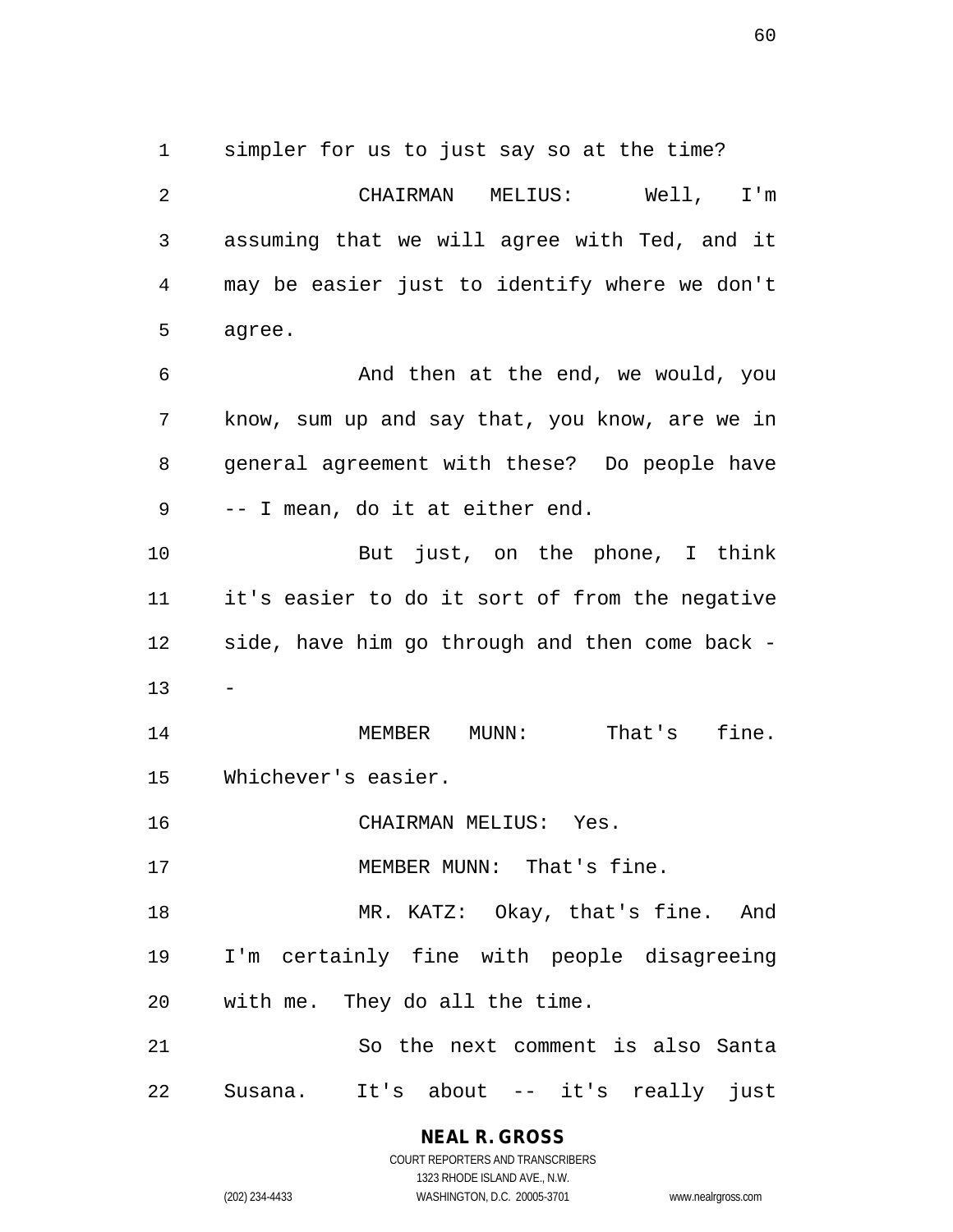informational, so I don't believe it needs any response about EPA doing work there.

 The next comment, also about Santa Susana, relates to -- relates to concerns about the period after 1965, and DCAS has responded to this comment with the petitioner, I believe.

8 And you know, there's -- I think with most of these cases, where petitioners are commenting, I mean, there's been a stream of communications between petitioners and DCAS on these matters.

 But in this case, what's required is a -- there was no petition covering the period after 1965, and hence, it requires a new petition for it to be addressed.

 So I don't believe there's anything for the Board to add on this one.

 And then I come to a group related to Canoga, and very similarly to the three comments on Canoga, and similarly to the situation with Santa Susana, the Board acted

#### **NEAL R. GROSS**

COURT REPORTERS AND TRANSCRIBERS 1323 RHODE ISLAND AVE., N.W. (202) 234-4433 WASHINGTON, D.C. 20005-3701 www.nealrgross.com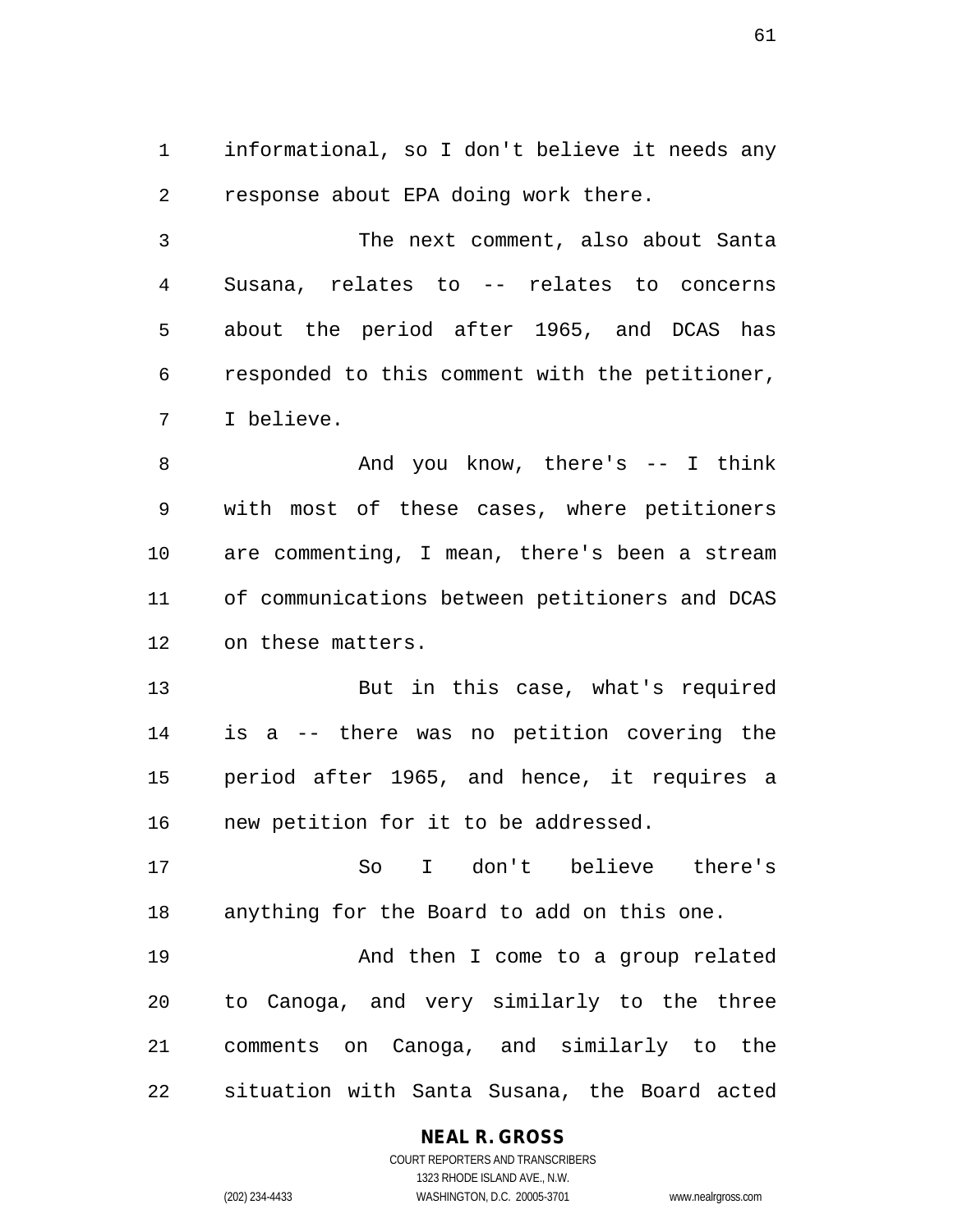to define the Class broadly.

| 2              | And really the only thing left is              |
|----------------|------------------------------------------------|
| $\mathfrak{Z}$ | for DOL to appropriately deal with these       |
| $\overline{4}$ | matters in qualifying individuals for the      |
| 5              | Class, which has been added there.             |
| 6              | The following, I have another                  |
| 7              | Canoga comment, the fourth Canoga comment, and |
| 8              | this really deals with an individual DR, and   |
| 9              | DCAS is working with the individual            |
| 10             | specifically. So I believe that that's being   |
| 11             | handled, DCAS, and needs no Board action.      |
| 12             | This brings me to a fifth on                   |
| 13             | This is a comment $--$ the second<br>Canoga.   |
| 14             | comment from [Identifying information          |
| 15             | redacted], and it's a question about why a     |
| 16             | particular cancer in this case is not included |
| 17             | among the SEC -- the specified cancers.        |
| 18             | And there's another comment later              |
| 19             | on I'll get to, related to Santa Susana, in    |
| 20             | effect the same question, asking why, you      |
| 21             | know, a certain cancer is not included.        |
| 22             | And, you know, the Board, in my                |

**NEAL R. GROSS**

COURT REPORTERS AND TRANSCRIBERS 1323 RHODE ISLAND AVE., N.W. (202) 234-4433 WASHINGTON, D.C. 20005-3701 www.nealrgross.com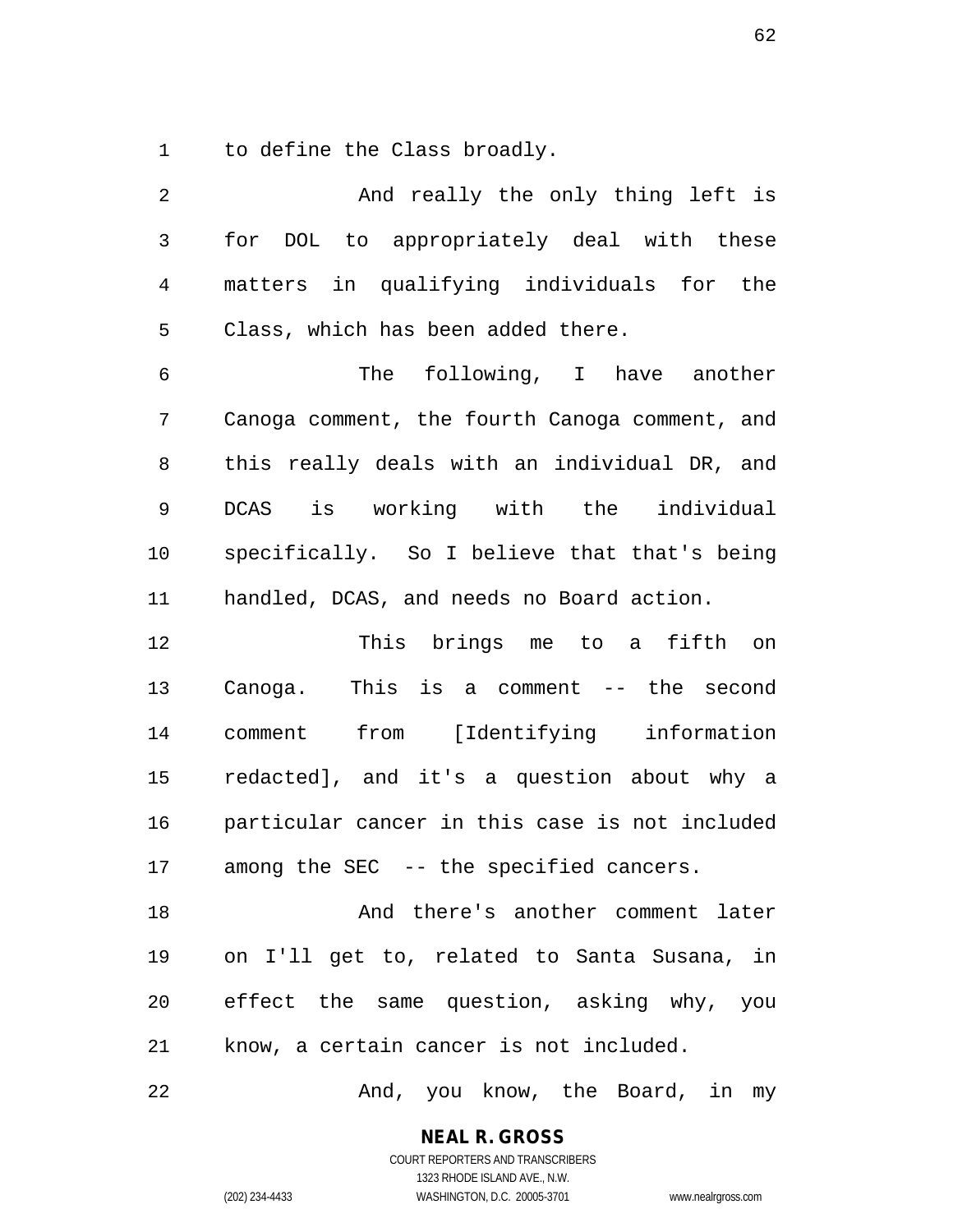response column, as indicated, I mean, the Board isn't really expert on the reason for inclusion or exclusion of cancers from the specified cancer list, so for this one, it's a question for me as to whether the Board wants to address this issue of -- since there were two comments then, in the meeting, about this -- is this included or not, or excluded from the specified cancer list? So, we can come back to that, or - CHAIRMAN MELIUS: Yes, let's come back. MR. KATZ: -- you might want to discuss that now? Okay. Then, moving on, I have another Santa Susana, very similar, from [Identifying information redacted]. And again, I believe the Board recommended a complete Class, and it's really in DOL's hands to handle that inclusion into the Class correctly.

**NEAL R. GROSS**

COURT REPORTERS AND TRANSCRIBERS 1323 RHODE ISLAND AVE., N.W. (202) 234-4433 WASHINGTON, D.C. 20005-3701 www.nealrgross.com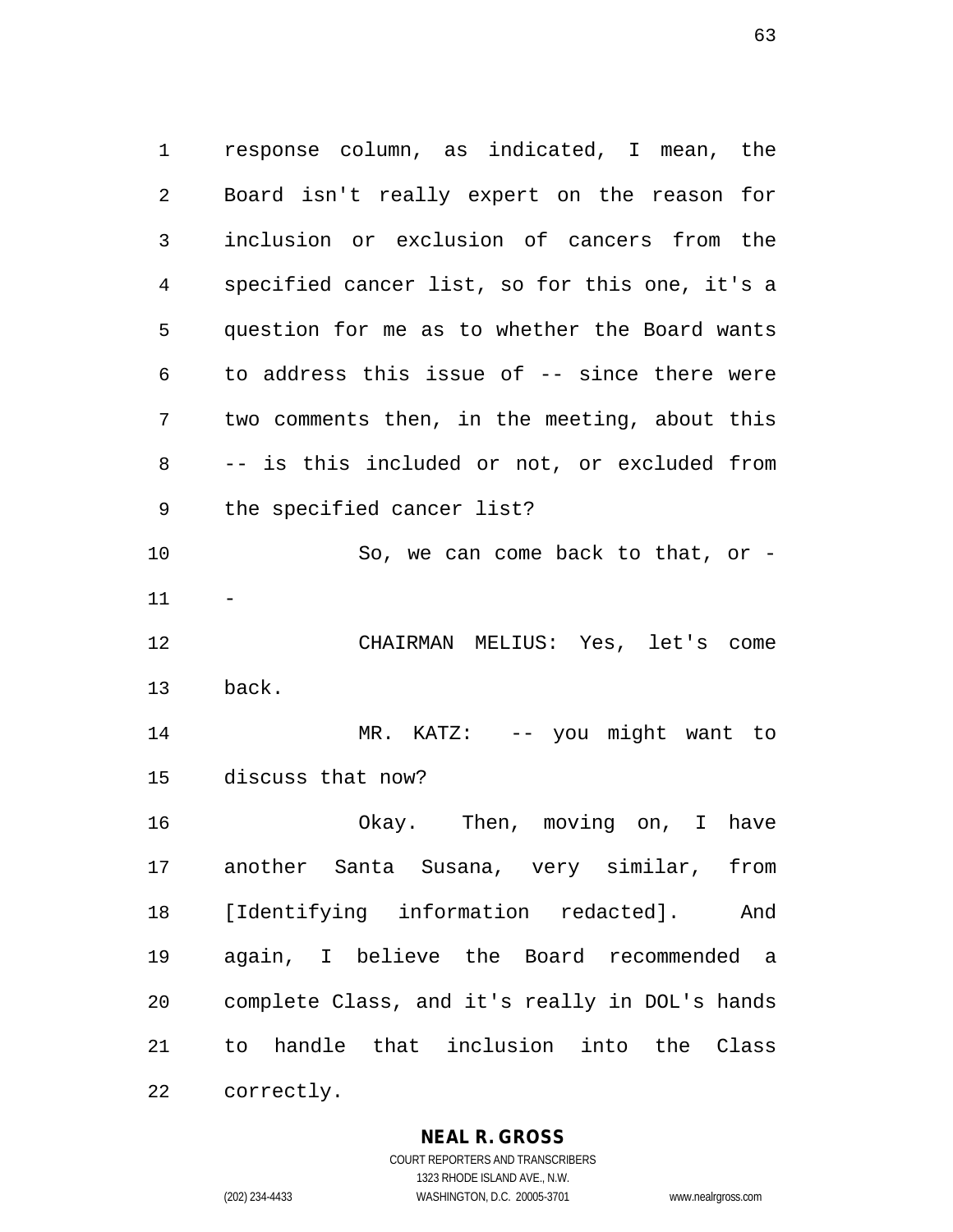The same goes for a -- following Canoga and Santa Susana. And then we have another Santa Susana from [Identifying information redacted], and this DOL, at the meeting, the Advisory Board, I think he brokered this, Jim, DOL committed to calling the claimants, and so I don't believe there's any action on the part of the Board.

 That following comment on Santa Susana from [Identifying information redacted] is -- again, it's the same as the one I just mentioned from [Identifying information redacted] related to why is the specified cancer list what it is.

 Then we come to another comment from Santa Susana, and this relates to changing the legislation that was dealt with at the Board meeting, so I don't believe there's any more response needed. We replied that this is a legislative matter, not a Board matter.

The same goes with a comment on an

**NEAL R. GROSS** COURT REPORTERS AND TRANSCRIBERS 1323 RHODE ISLAND AVE., N.W. (202) 234-4433 WASHINGTON, D.C. 20005-3701 www.nealrgross.com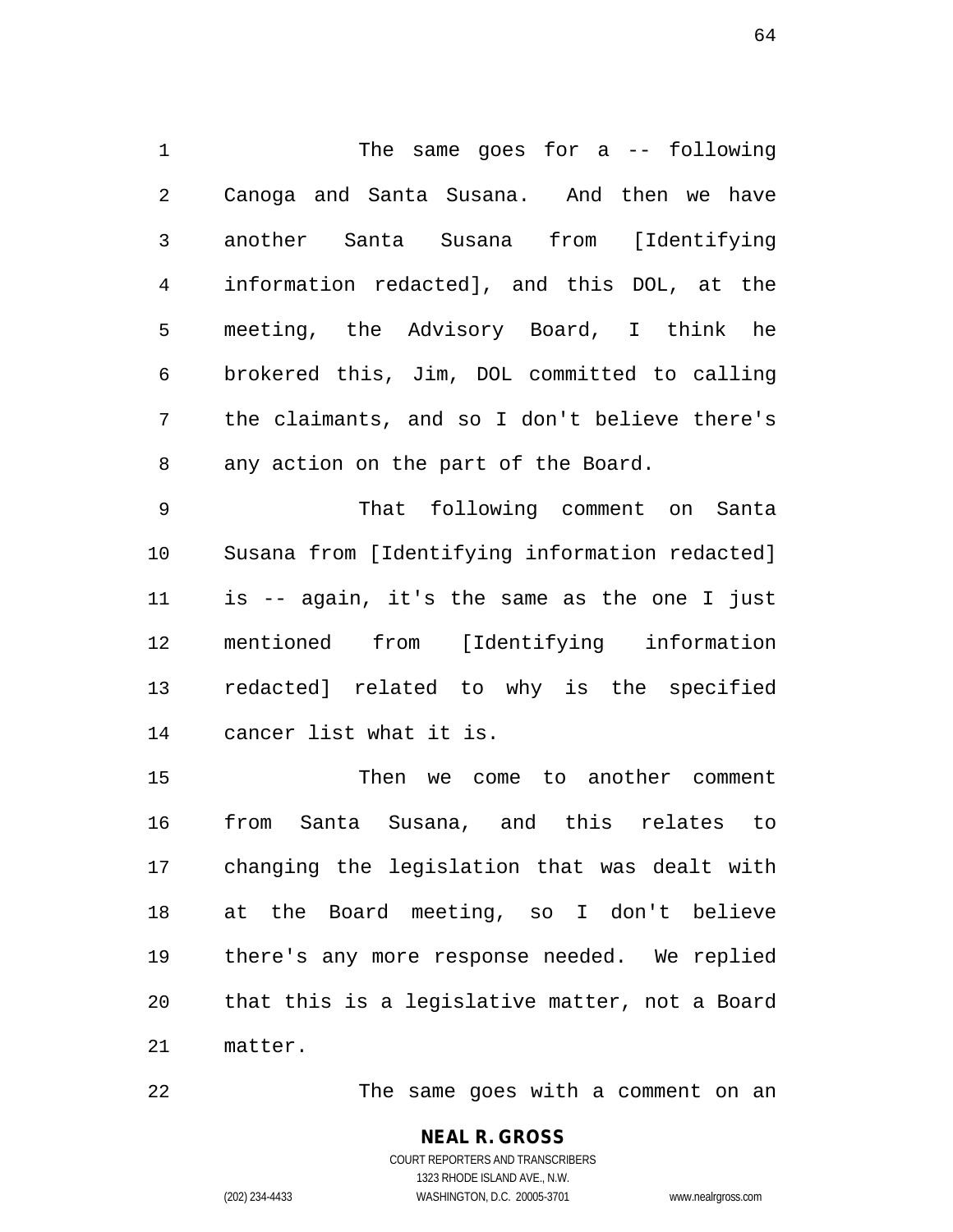NTS, and related to allowing children and spouses to apply for compensation under part B, but what about part E. Again, that's a legislative matter and was responded to by the Board.

 And the same again on NTS -- well, the following actually -- comment on NTS, the Board responded at the meeting, though, was concerned about outreach, and the Board noted for the commenter that worker outreach is important to the Board and is being examined by the Board.

 Then we come to Santa Susana, Canoga comment has to do with a fireman who, you know, worked at putting out uranium fires at Canoga, but his employment records show him at De Soto.

18 And this is a situation where at the meeting, well -- DCAS is working on this issue to some extent, and I believe it would be communicating with DOL on it.

But maybe LaVon can expand on

**NEAL R. GROSS** COURT REPORTERS AND TRANSCRIBERS 1323 RHODE ISLAND AVE., N.W. (202) 234-4433 WASHINGTON, D.C. 20005-3701 www.nealrgross.com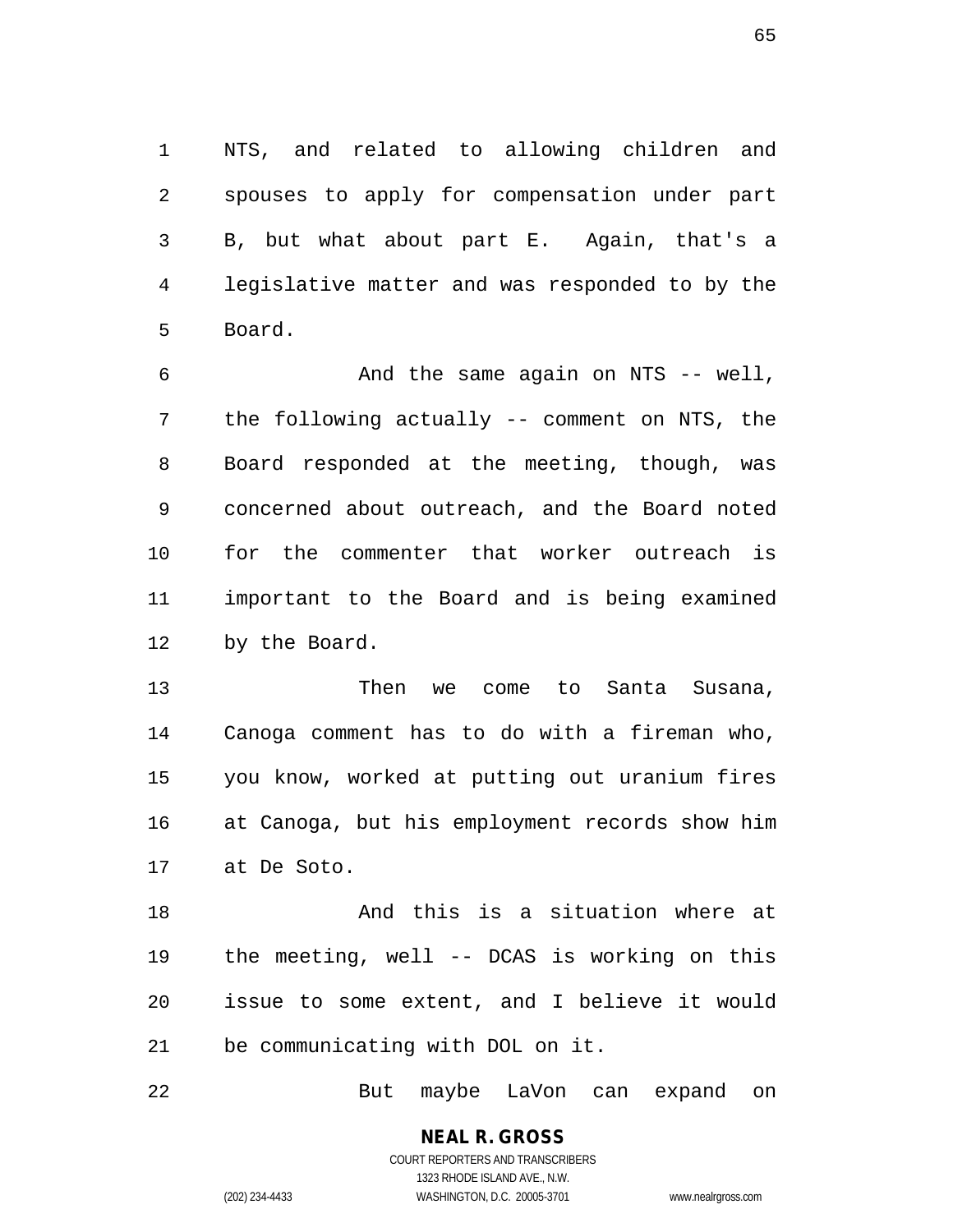that, because this is who I have down for having -- for working on this issue.

 MR. RUTHERFORD: I'm sorry, Ted, I missed the issue. But I did hear my name, I did hear I was responsible, so.

 MR. KATZ: This is -- the issue here is Santa Susana -- [Identifying information redacted] commented that you have a fireman who has letters of commendation for putting out uranium fires at Canoga, but his employment records indicate that he worked at De Soto, so you've got sort of a situation in that his employment records don't indicate his involvement at Canoga.

 And what I have from DCAS is the report that you were working on this matter, because work locations are not easily identified for such personnel. This issue is being considered.

 MR. RUTHERFORD: Actually, yes, this is a situation where -- and I think I understand, where firefighters are actually

#### **NEAL R. GROSS**

COURT REPORTERS AND TRANSCRIBERS 1323 RHODE ISLAND AVE., N.W. (202) 234-4433 WASHINGTON, D.C. 20005-3701 www.nealrgross.com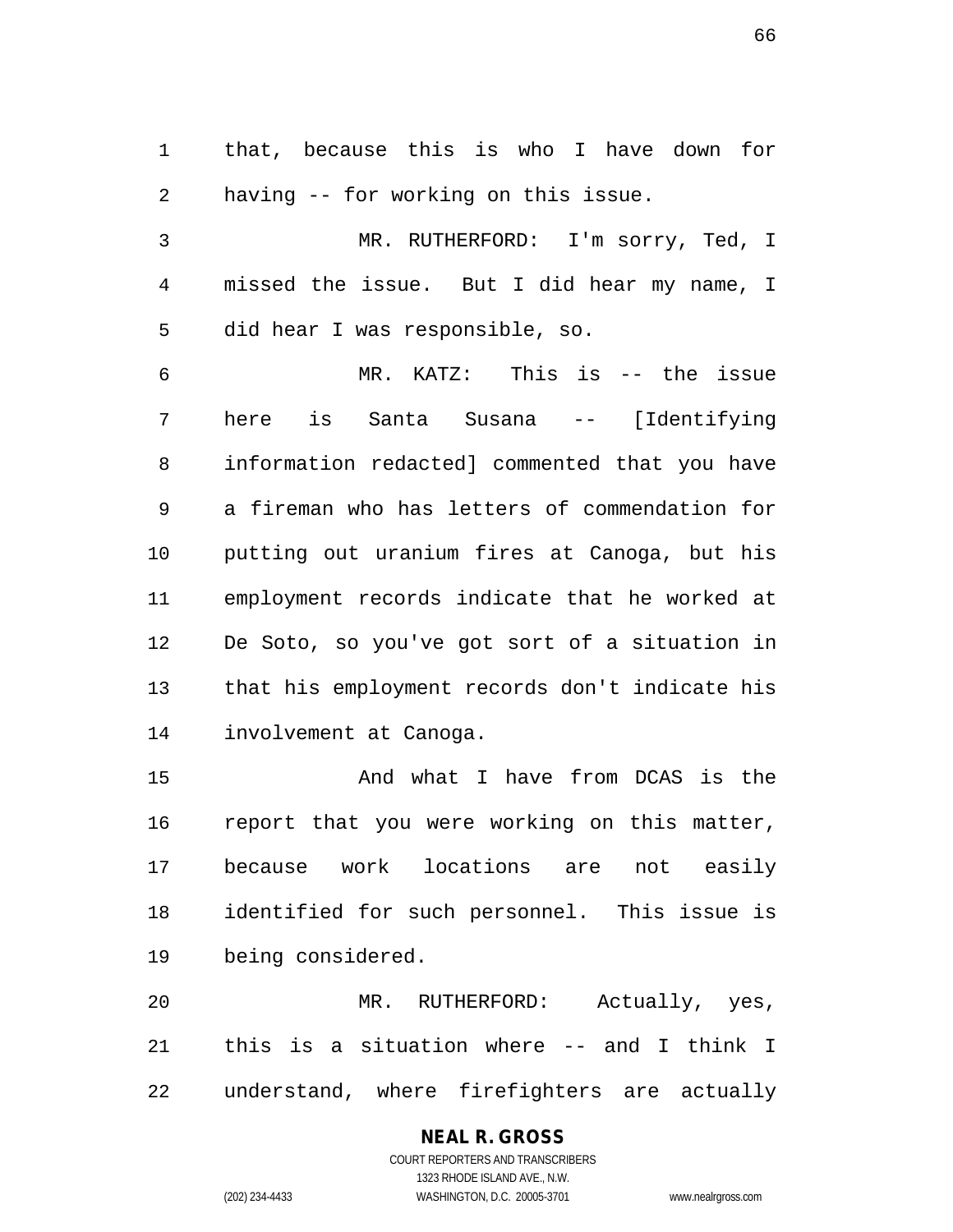responsible for multiple sites instead, so the employment could have been covered on any one of the sites at that time.

 I do not have a response or haven't completed that action yet, but that is something we're -- we have to work with the Department of Labor for identifying those time periods for when they're working.

 It's going to be kind of hard to do because of the fact that you have to take specific fires and try to figure out when individuals worked at those. So I don't have a completed action on that yet.

 CHAIRMAN MELIUS: Yes, but you are following up, LaVon. Because this was a common issue that came up, just because of the way, you know, facilities were listed separately --

 MR. RUTHERFORD: Right, it wasn't an issue when it was all ETEC, but now that they're separated, it is an issue.

CHAIRMAN MELIUS: Yes. And now

#### **NEAL R. GROSS** COURT REPORTERS AND TRANSCRIBERS

1323 RHODE ISLAND AVE., N.W. (202) 234-4433 WASHINGTON, D.C. 20005-3701 www.nealrgross.com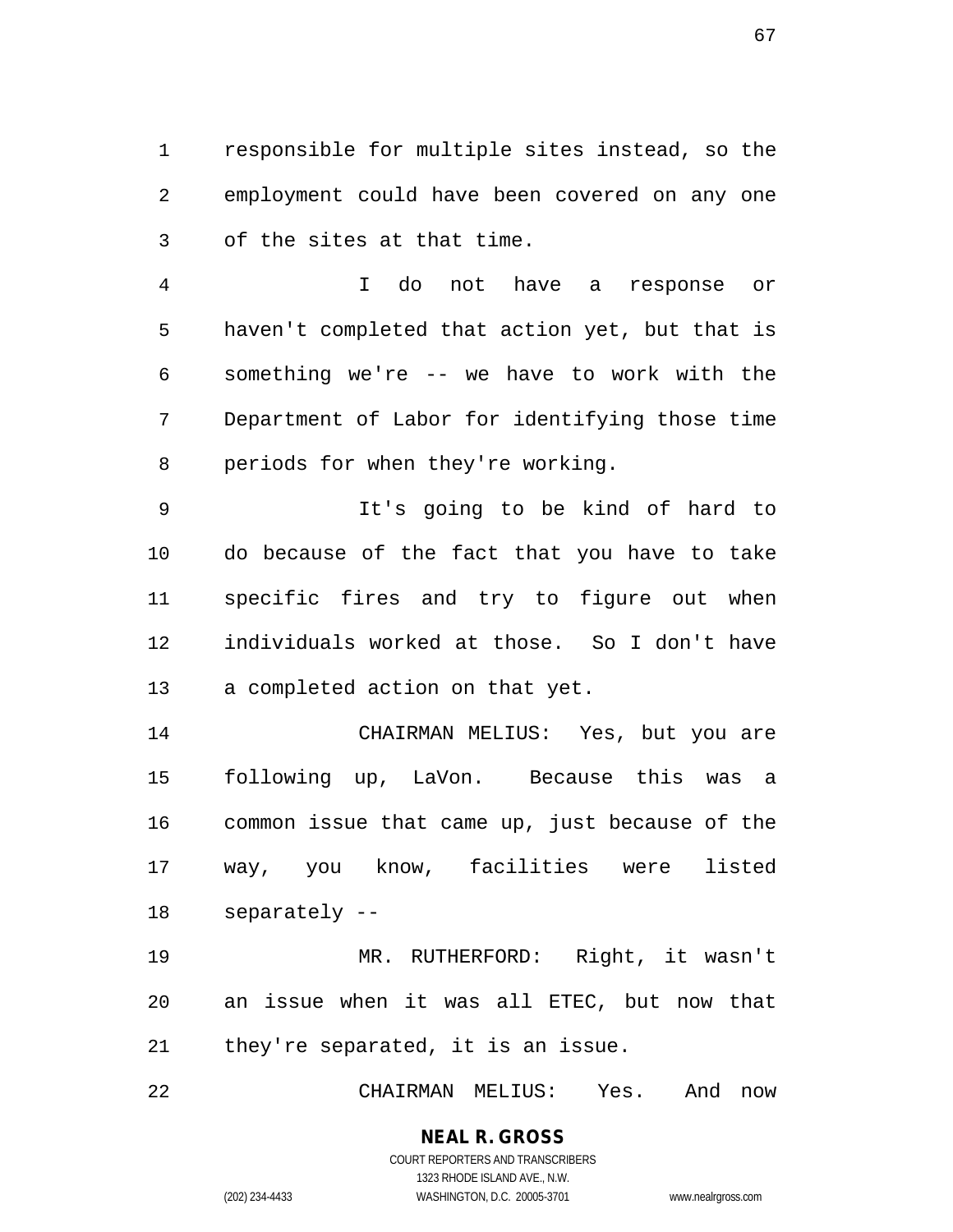that we've sort of completed the Special Exposure Cohort or are in the process of doing that, I think at least there, you know, we've designated all the separate facilities as part of a Special Exposure Cohort.

 And you know that -- presumably that goes forward now, then it's a question of how do you deal with these sort of people who move from facility to facility like firefighters.

11 MR. RUTHERFORD: And really, it should only be an issue for the years -- I think, honestly it would -- the years that go -- you know, if they worked at Canoga -- CHAIRMAN MELIUS: Yes.

 MR. RUTHERFORD: -- or in years that were not covered under the SEC, but the SEC was covered at another facility -- or at the other facility.

CHAIRMAN MELIUS: Yes.

21 MR. RUTHERFORD: For example,

Santa Susana.

# **NEAL R. GROSS**

COURT REPORTERS AND TRANSCRIBERS 1323 RHODE ISLAND AVE., N.W. (202) 234-4433 WASHINGTON, D.C. 20005-3701 www.nealrgross.com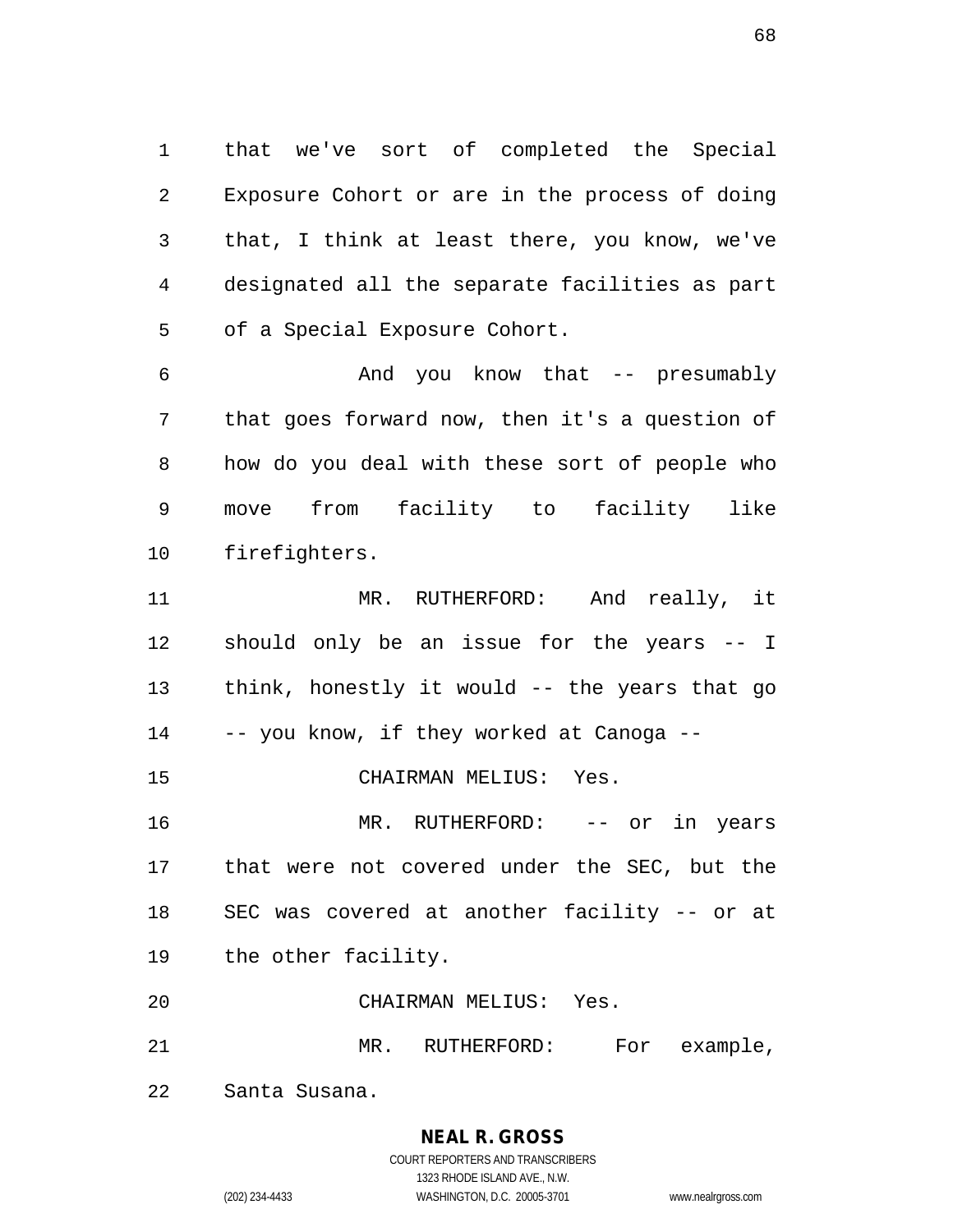CHAIRMAN MELIUS: Right. MR. RUTHERFORD: That's the issue. Okay. I will continue to follow up on that. CHAIRMAN MELIUS: Yes. It's not easy. MEMBER GIBSON: Jim? CHAIRMAN MELIUS: Yes? MEMBER GIBSON: Jim, this is Mike. CHAIRMAN MELIUS: Yes, Mike? MEMBER GIBSON: There's also the issue that -- you know, not only facility Santa Susana, you know, that SEC limits it to Area IV, but there were workers on that site in Areas I, II, and III that were rotated in and out of that area, and there's no barriers  $16 - -$  CHAIRMAN MELIUS: Yes. MEMBER GIBSON: -- there's no -- seems to be no records or anything else that could help those people prove that they were working in and out of that area to make them eligible for the 250 days.

# **NEAL R. GROSS**

COURT REPORTERS AND TRANSCRIBERS 1323 RHODE ISLAND AVE., N.W. (202) 234-4433 WASHINGTON, D.C. 20005-3701 www.nealrgross.com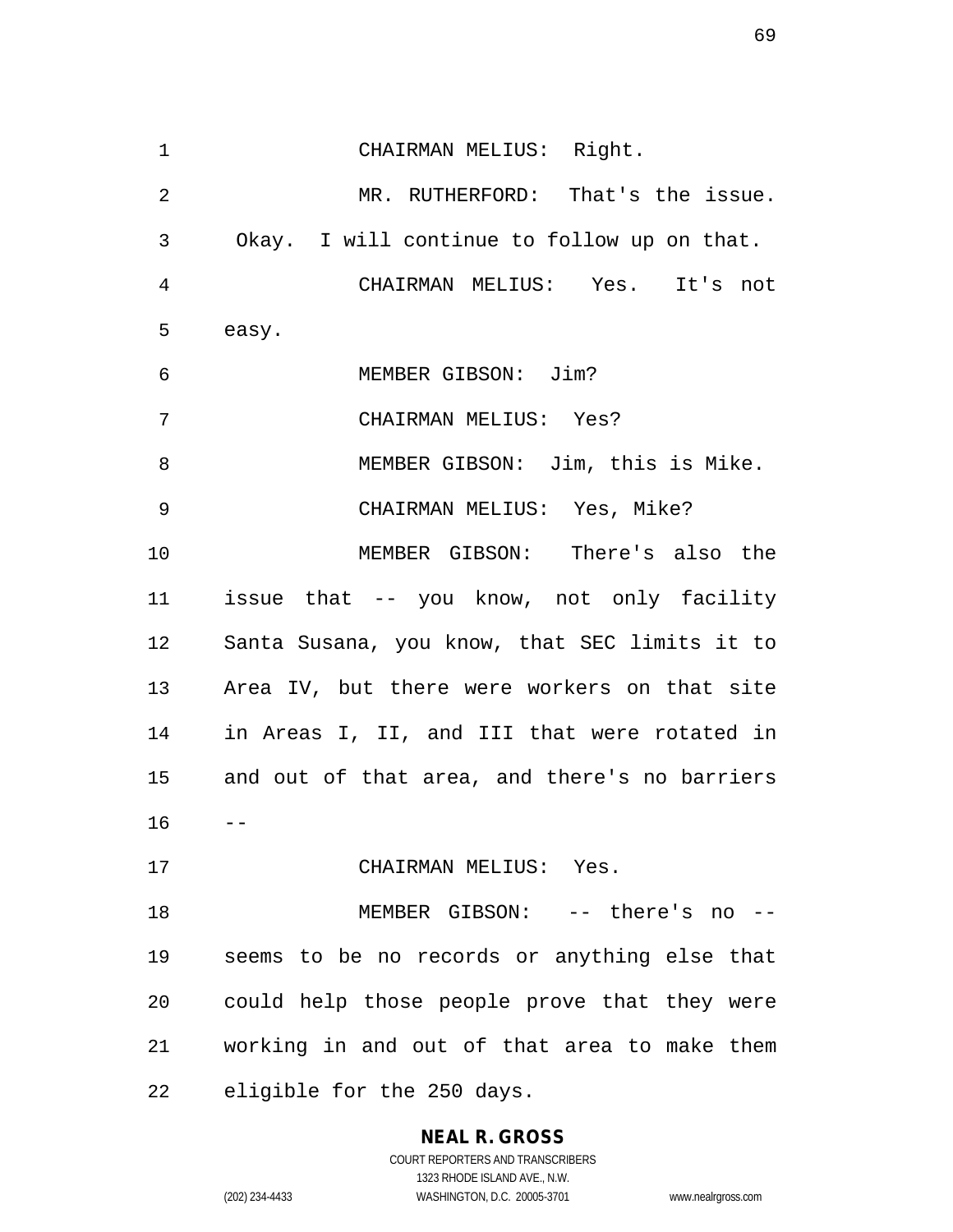CHAIRMAN MELIUS: Yes. No, I know, and I think it's -- that's why I say it's a more general problem than that. Now that we've sort of finished with the all the facilities, I don't think it's easy to deal with, but at least we should be able to try to move forward on it. MR. KATZ: Okay. The next comment is also Santa Susana but really, I think the meat of it relates to Canoga. This individual didn't work in the Vanowen Building, but the Board recommended that the Class that defined it as all workers, that becomes moot. I'm sure this individual has already benefitted from that change in the Class Definition. Comments? Santa Susana -- someone's phone is not on mute, and there's plumbing or other sounds that are difficult to speak through.

Next comment on Santa Susana, Area

**NEAL R. GROSS** COURT REPORTERS AND TRANSCRIBERS 1323 RHODE ISLAND AVE., N.W. (202) 234-4433 WASHINGTON, D.C. 20005-3701 www.nealrgross.com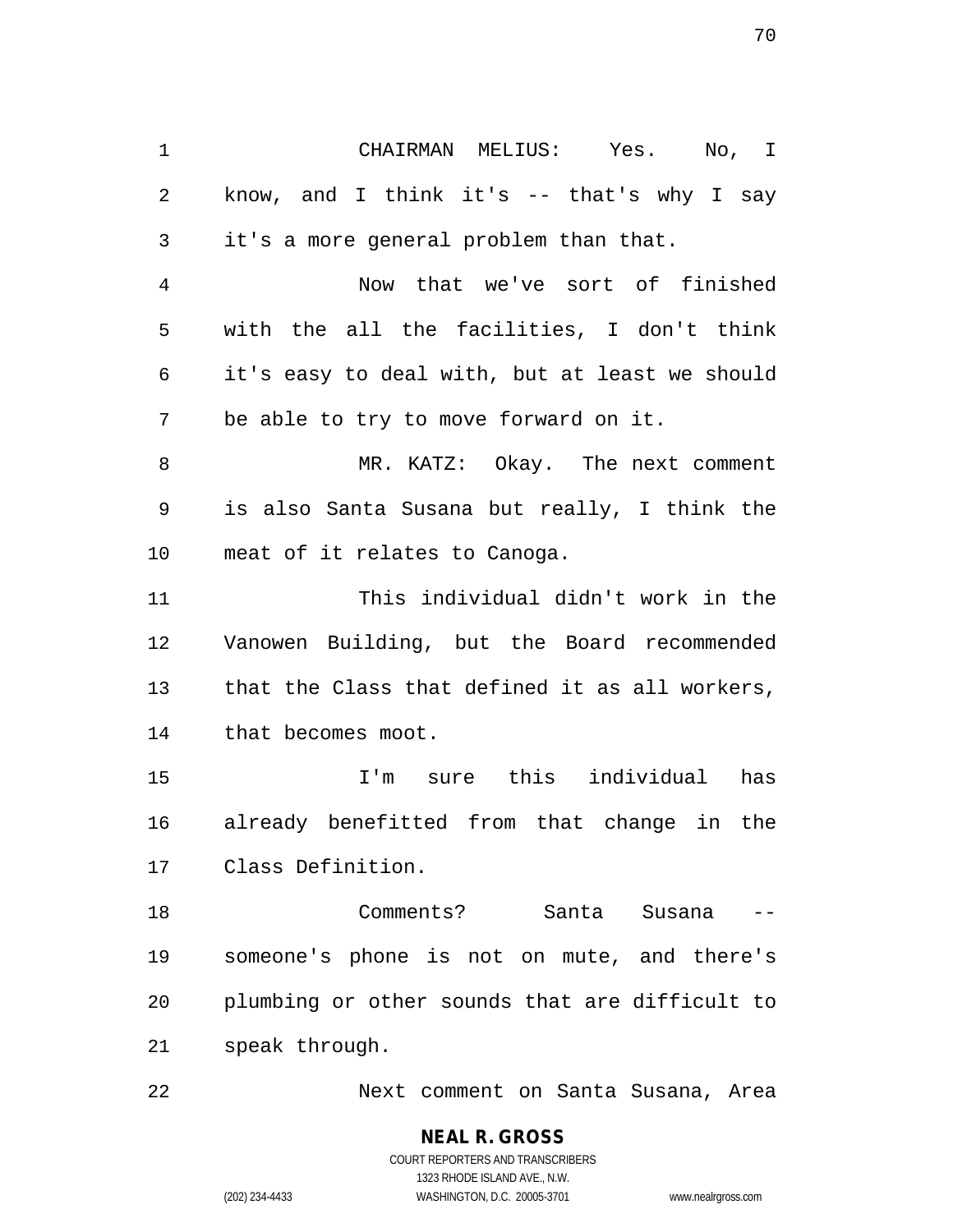IV, and this is a little bit perplexing. Bomber, maybe you can help me understand this better because I'm missing, I think, some information.

 But the Class -- the comment is if the Class was designated through -- in effect, 7 through 1964, December 31<sup>st</sup> 1964 at Santa Susana Area IV, but there were two petitions. And one was through `64, one was through `65, and so the comment is concerned with what happened to `65.

12 And so I wonder if maybe Bomber you can explain or remind the Board --

 MR. RUTHERFORD: Yes, I think actually -- I think that should be `68. One was through `68, and we only -- the issue was qualification.

 What we qualified was for a period up through 1964, and we qualified from that from the basis that there was -- that a lack of monitoring data. We qualified it for evaluation up through that period.

# **NEAL R. GROSS**

COURT REPORTERS AND TRANSCRIBERS 1323 RHODE ISLAND AVE., N.W. (202) 234-4433 WASHINGTON, D.C. 20005-3701 www.nealrgross.com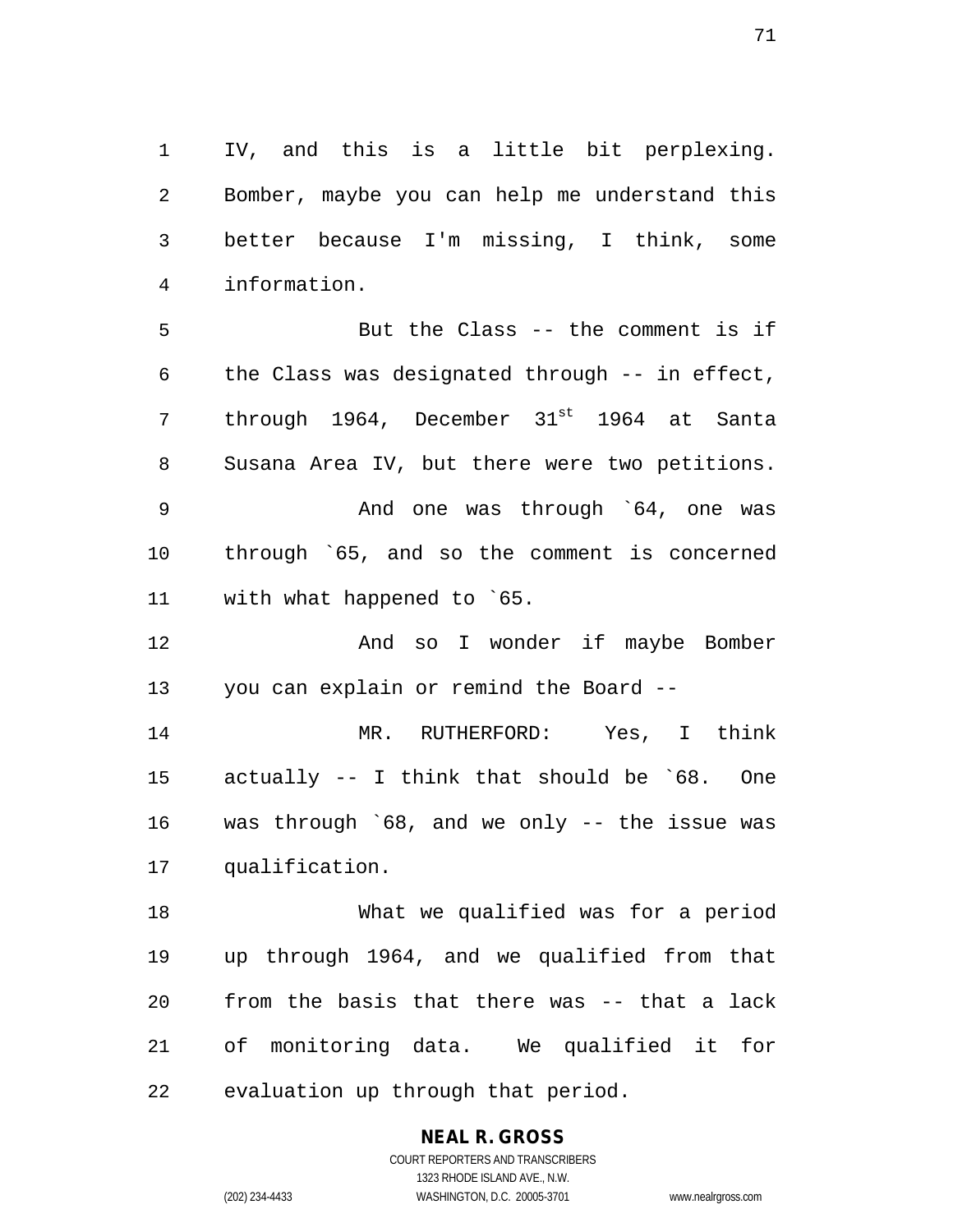And so that's why it was not -- and the reason the Class has not gone beyond that is we believe we have sufficient information post-1964 to do a coworker model and cover that period. MR. KATZ: Okay. Well, if that's the case, then previously, in a response that I've mentioned earlier, at the meeting we responded that after `65, we'd need a new petition. 11 But then in reality, that response should have been, after `64, we'd need a new petition.

 MR. RUTHERFORD: That's correct. If I said after `65, I meant after `64.

 MR. KATZ: Got it. Any questions about this?

 Okay. Then we get to Rocky Flats comment. And it's a fairly long comment here. But it has to do with the buildings, who was exposed, and who not, for neutron monitoring. 22 And the response is that DCAS is

#### **NEAL R. GROSS**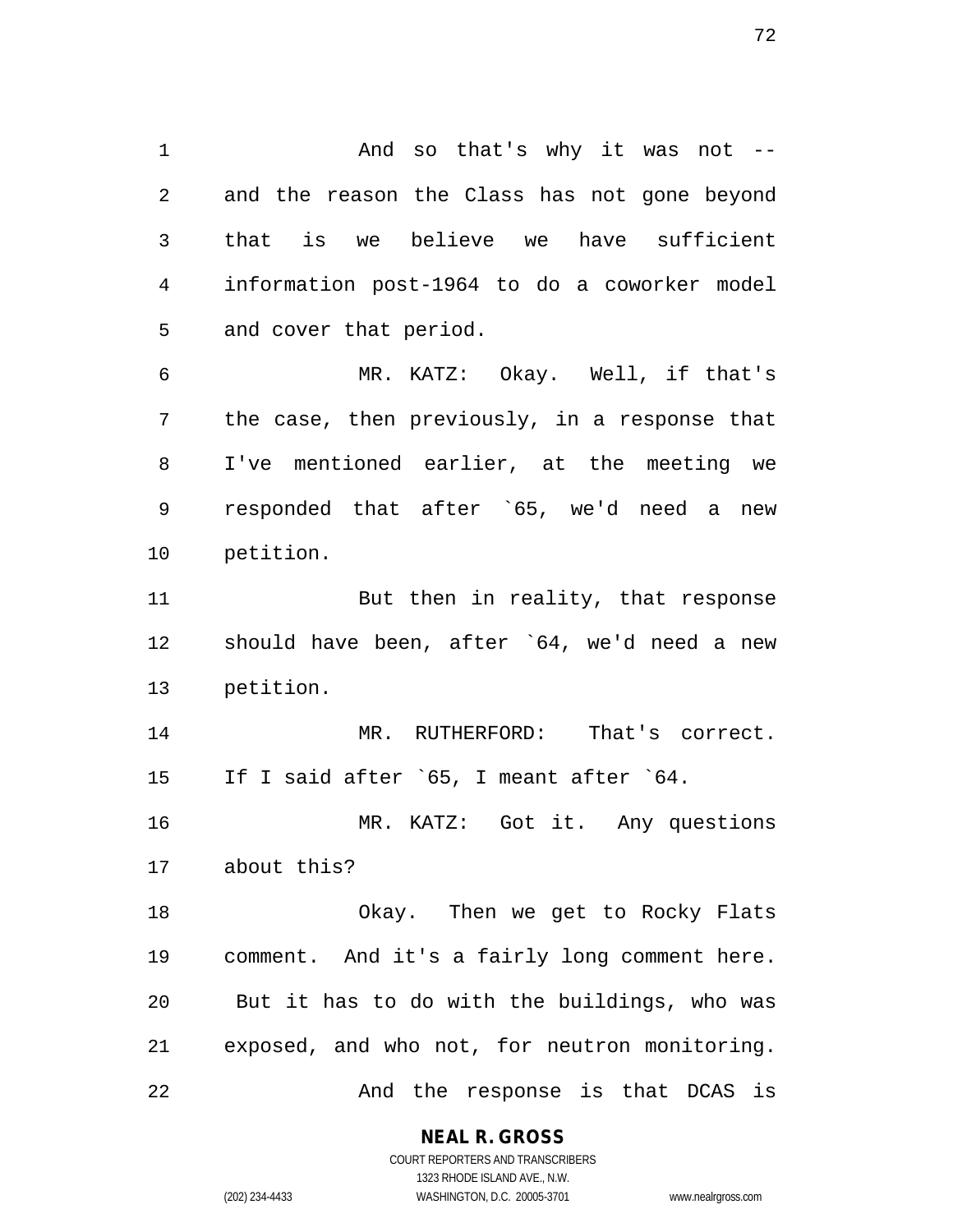working on this in discussions with the commenter, and at the time that I have this report, DCAS reported that they were going to have a conference to discuss this with the commenter.

 But maybe Bomber or someone could just update us on whether that's occurred? MR. RUTHERFORD: Is this concerning the potential neutron exposure in one of the buildings?

 MR. KATZ: Yes, Building 460. Building 440 was discussed in this comment.

 MR. RUTHERFORD: I don't know if I would be better to do this or Stu. And I know who -- the commenter you're discussing.

 MR. HINNEFELD: Go ahead, Bomber. I don't know that I have anything to offer right now.

 MR. RUTHERFORD: Yes, this is a - - we have had some discussion with this person concerning this. We actually had a conference call and had some discussion with this person

## **NEAL R. GROSS**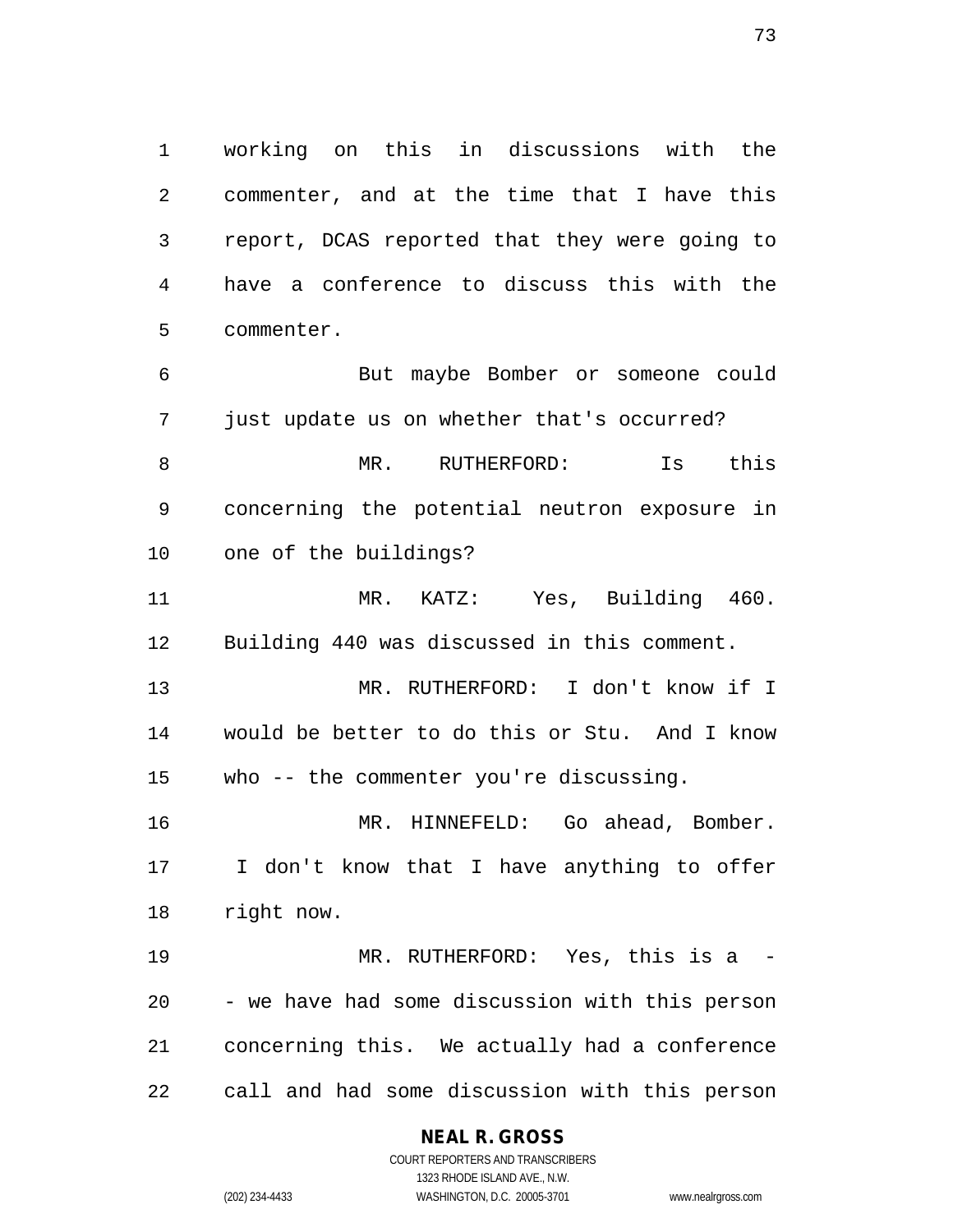concerning this issue.

 MR. KATZ: Okay. MR. RUTHERFORD: I think we've addressed -- we have addressed that issue with the person, and we have left open all the communication lines with that individual as well. 8 MR. KATZ: Okay. The same commenter, also on Rocky Flats, has another comment, and this relates to raising questions about -- I think, you know, I was not with the Board at this time, but I think these are issues that may have been discussed by the Board in the SEC review that the Board did.

 But, essentially, the comments relate to periods in which, you know, there were a large number of zero doses assigned in the data -- the data upon which the dose reconstructions are being done.

 And the commenter is in, effect, questioning such a high percentage of zeros among the dose data, dosimetry data, if that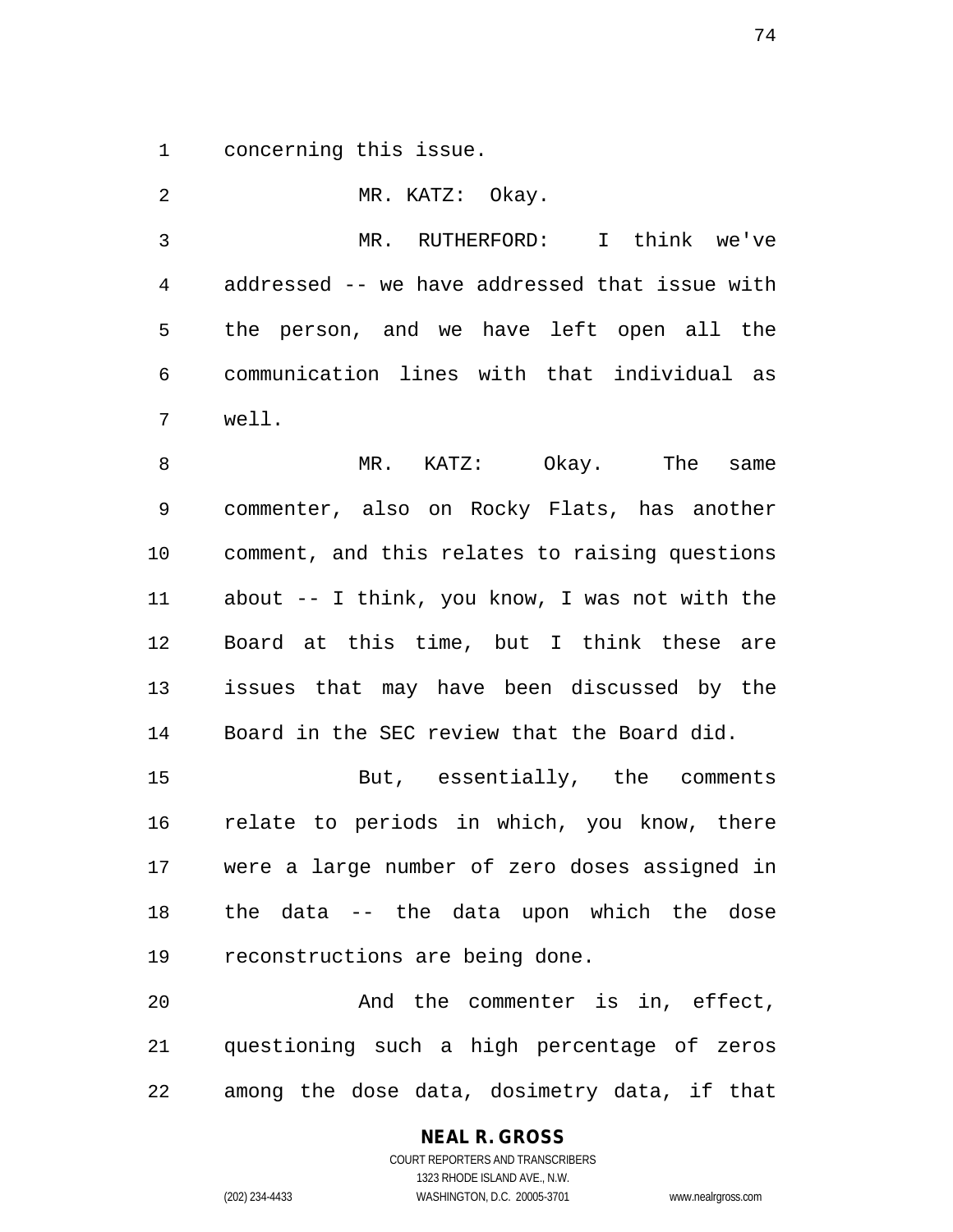is sort of reasonable to expect there, to be such a high percentage of zero doses. So, and a commenter asked specifically if the Board concludes that it's not really reasonable, then maybe the Board should re-look at the issue of data during these periods. So that's a question, I think, for the Board. CHAIRMAN MELIUS: I think it's really up to our Work Group, which we probably need to reactivate. I think it's sort of been on hold pending the issue we've tried to settle on the -- utilization of data from the epi study. MR. KATZ: Right. CHAIRMAN MELIUS: Mark's not on, so I don't think we can respond beyond that at this point. MR. KATZ: Okay. Sounds good. All right. We have -- we have another

> **NEAL R. GROSS** COURT REPORTERS AND TRANSCRIBERS 1323 RHODE ISLAND AVE., N.W. (202) 234-4433 WASHINGTON, D.C. 20005-3701 www.nealrgross.com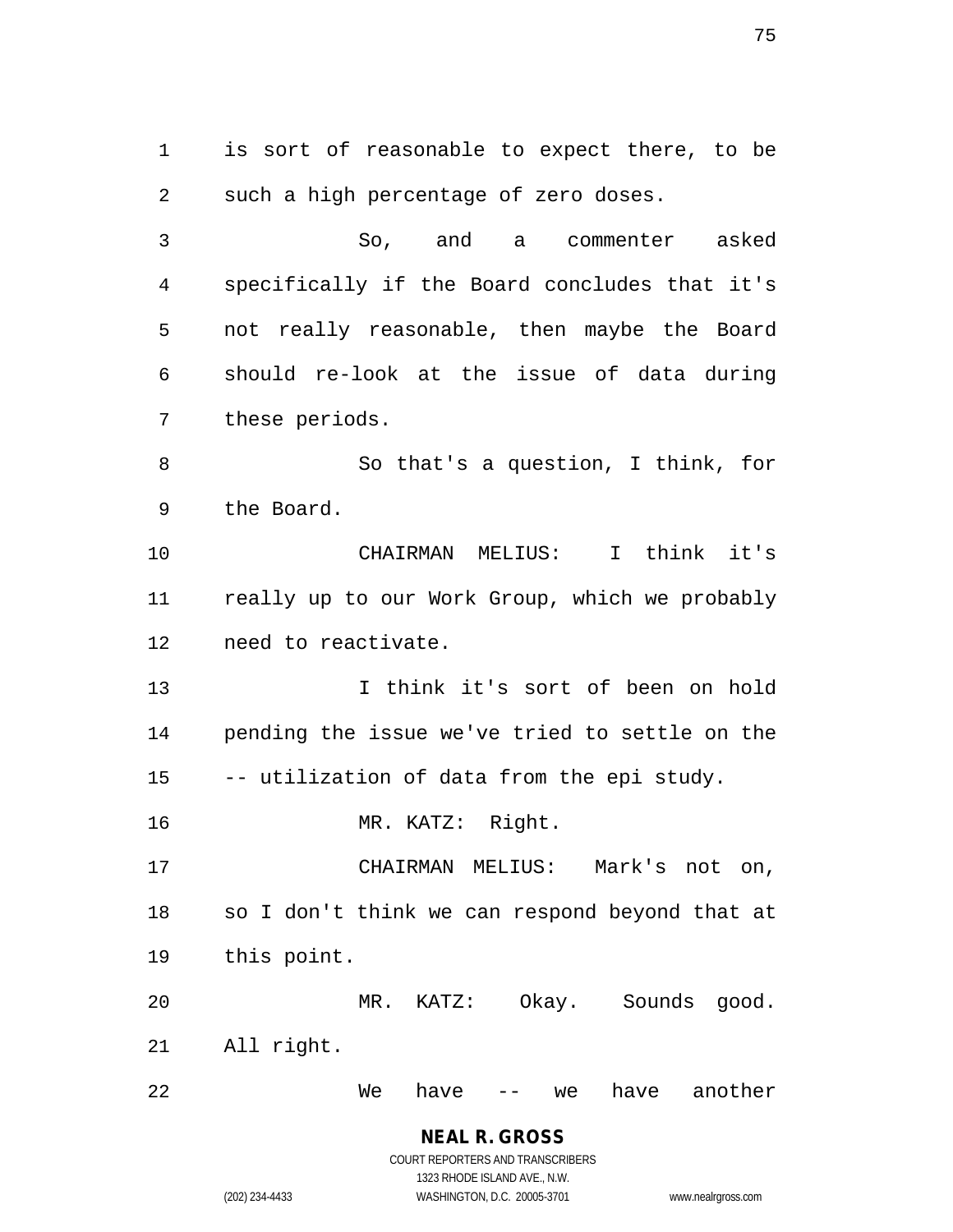comment, also same commenter, also on Rocky Flats.

 One relates to a past conflict of interest with a person, [Identifying information redacted], who did a good deal of work related perhaps to the Site Profile. It's not really specified here, but I think that's probably true. And, so, it's questions about that person's conflict.

 And then there's a second issue, in effect, the commenter is asking about the current conflict and bias policy that the Board and contractors and all are under, and that provides for personnel to apply for, you know, a waiver, or approvals, in certain cases, when they're conflicted, and the commenter's asking two things.

 One, whether decisions related to that, the allowance of an individual Board Member or other to participate despite a conflict with -- will those decisions be available online to stakeholders?

# **NEAL R. GROSS**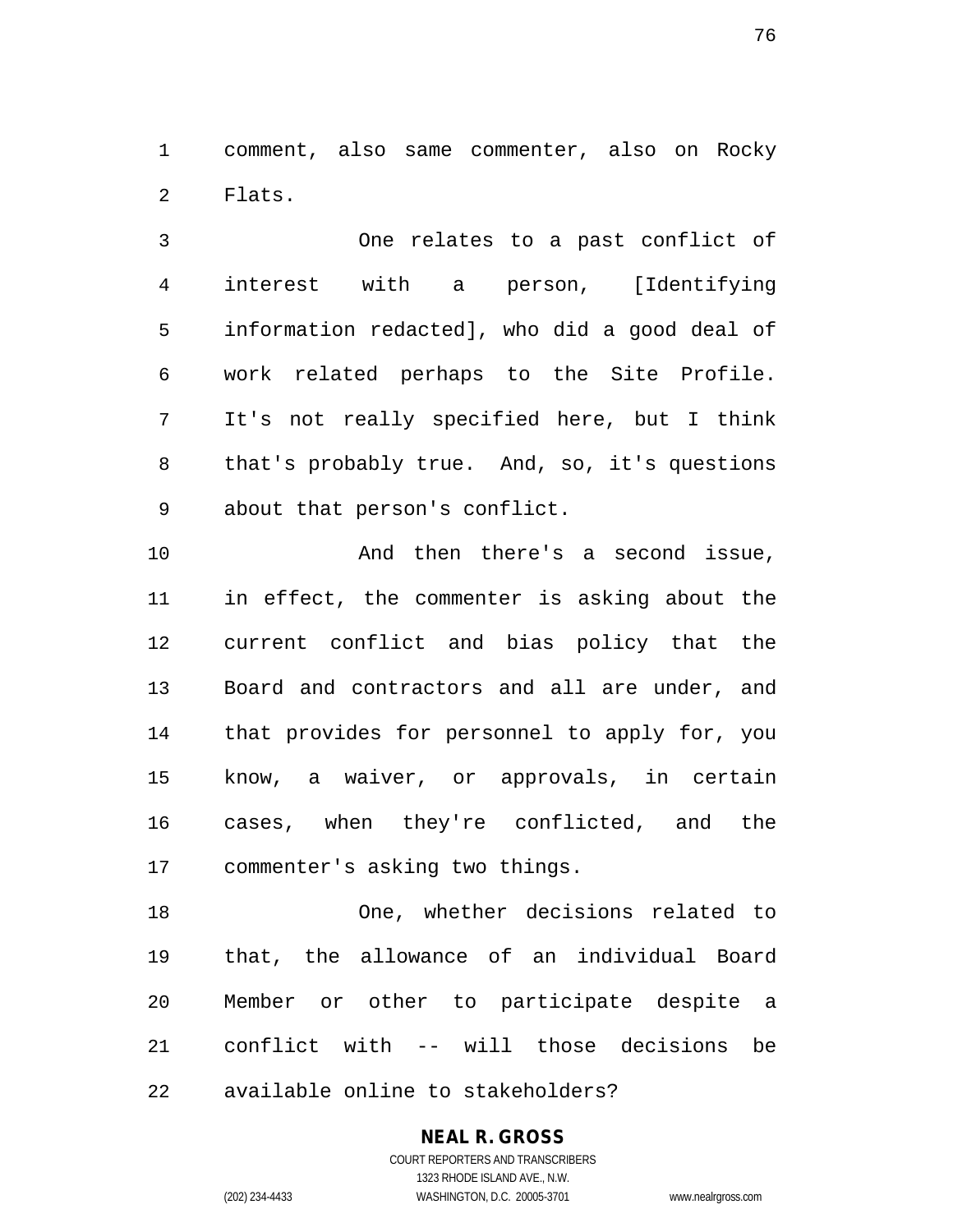And the second question is that whether Board Members -- specifically about Board Members, whether they who have work experience at a site will be able to apply for a waiver so they can speak as a private site expert.

7 So, these are -- there are answers to these matters. I don't know whether -- how we want to proceed on these, because these are 10 really largely Agency issues.

 It's true that anyone with a conflict -- in certain circumstances -- there are some circumstances where -- in certain circumstances, you can apply for either a waiver or approval, when you have a conflict, as to whether they would be granted.

 Of course, that's a case-by-case issue.

 But we do have, you know, the Board Members have online, currently, some sort of statements, brief statements, I believe, of their conflicts.

# **NEAL R. GROSS**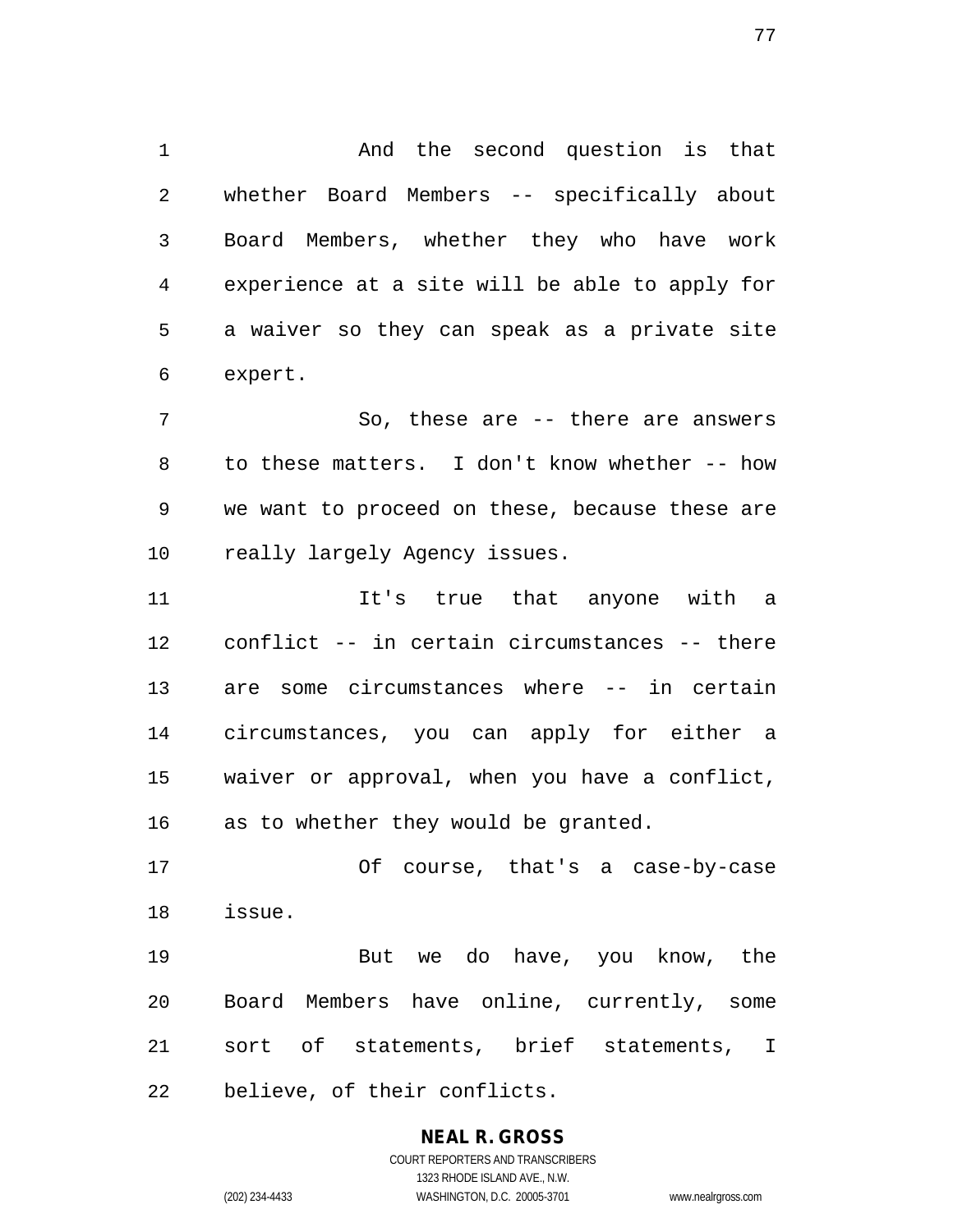Those have not been updated recently, and it does occur to me that we probably need to update them as we've developed our conflict of interest policy.

 And then the Agency also has information and the contractors have information. I'm not sure -- I'm not personally that familiar with how extensive that information is on there, on their staff.

 CHAIRMAN MELIUS: But, Ted, aren't -- isn't NIOSH going through a process of applying the new policy to their contract, the contractor's staff --

14 MR. KATZ: Absolutely.

 CHAIRMAN MELIUS: And the Board Members. So I think that, I mean, the answer is that, you know, to some extent, is that, yes, there's a new policy, it's in the process of being applied.

 I think the test of that for a person from the public is to -- when these get updated on the website, the appropriate

# **NEAL R. GROSS**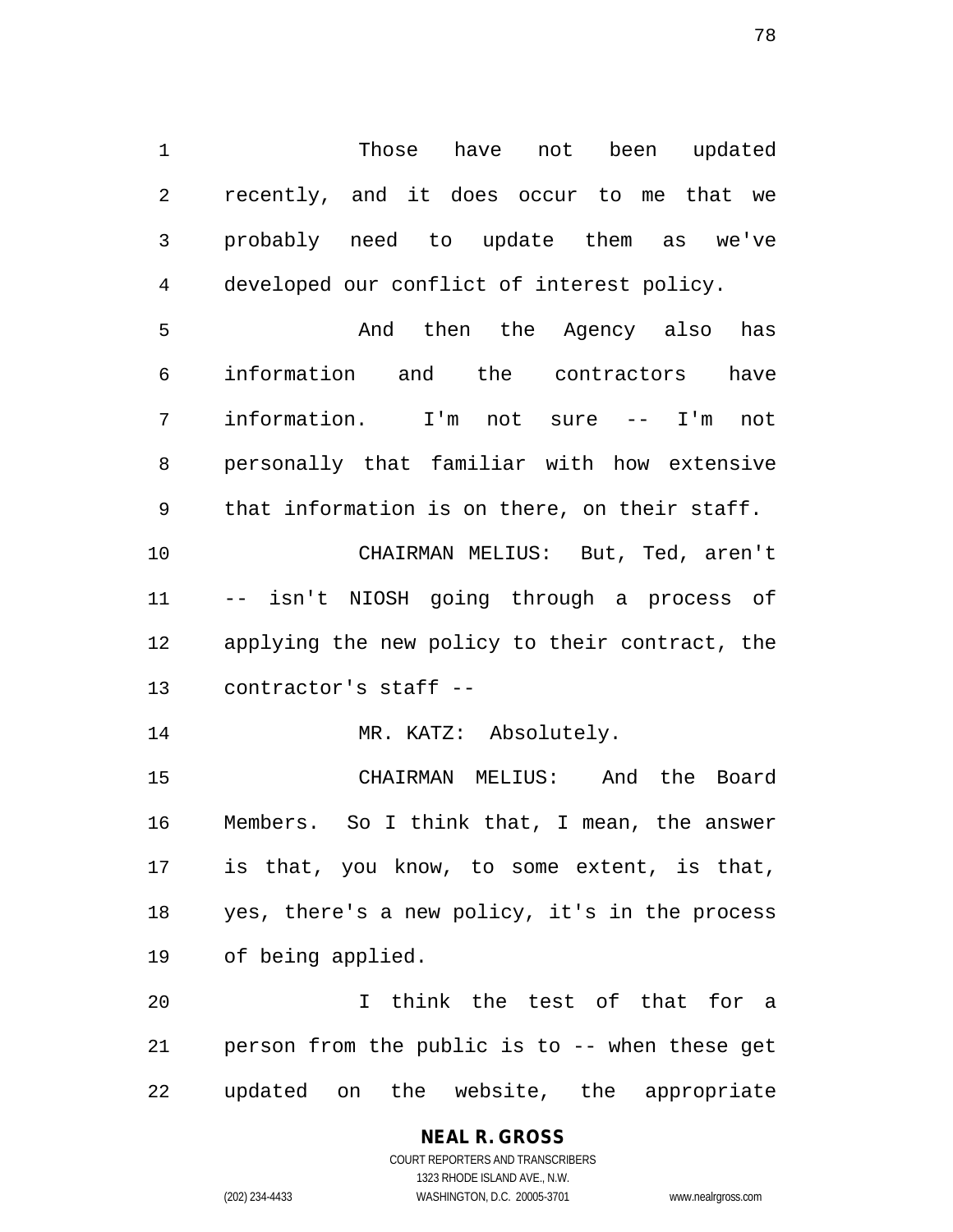information should be available. And they can then judge, does this, you know, address the problem?

 MR. KATZ: Right. I agree. And what I was just trying to say is that we have not -- I don't believe there has been much updating of the information on the web, since we've begun our implementation of this policy.

 And that certainly needs to be done. We do want the public to be informed. It's on our to-do list.

 Okay. Next comment is on Nevada Test Site, and it was -- it concerned coverage of individuals who worked in Area 25 prior to the formal assessment of Yucca Mountain.

 The Board responded, at the meeting, suggested that this be forwarded to the Department of Labor, and DCAS has sent the information relevant to this comment to DOL for review. I think that's taken care of.

21 The other comment, then, on Fernald, regarding how construction workers,

## **NEAL R. GROSS**

COURT REPORTERS AND TRANSCRIBERS 1323 RHODE ISLAND AVE., N.W. (202) 234-4433 WASHINGTON, D.C. 20005-3701 www.nealrgross.com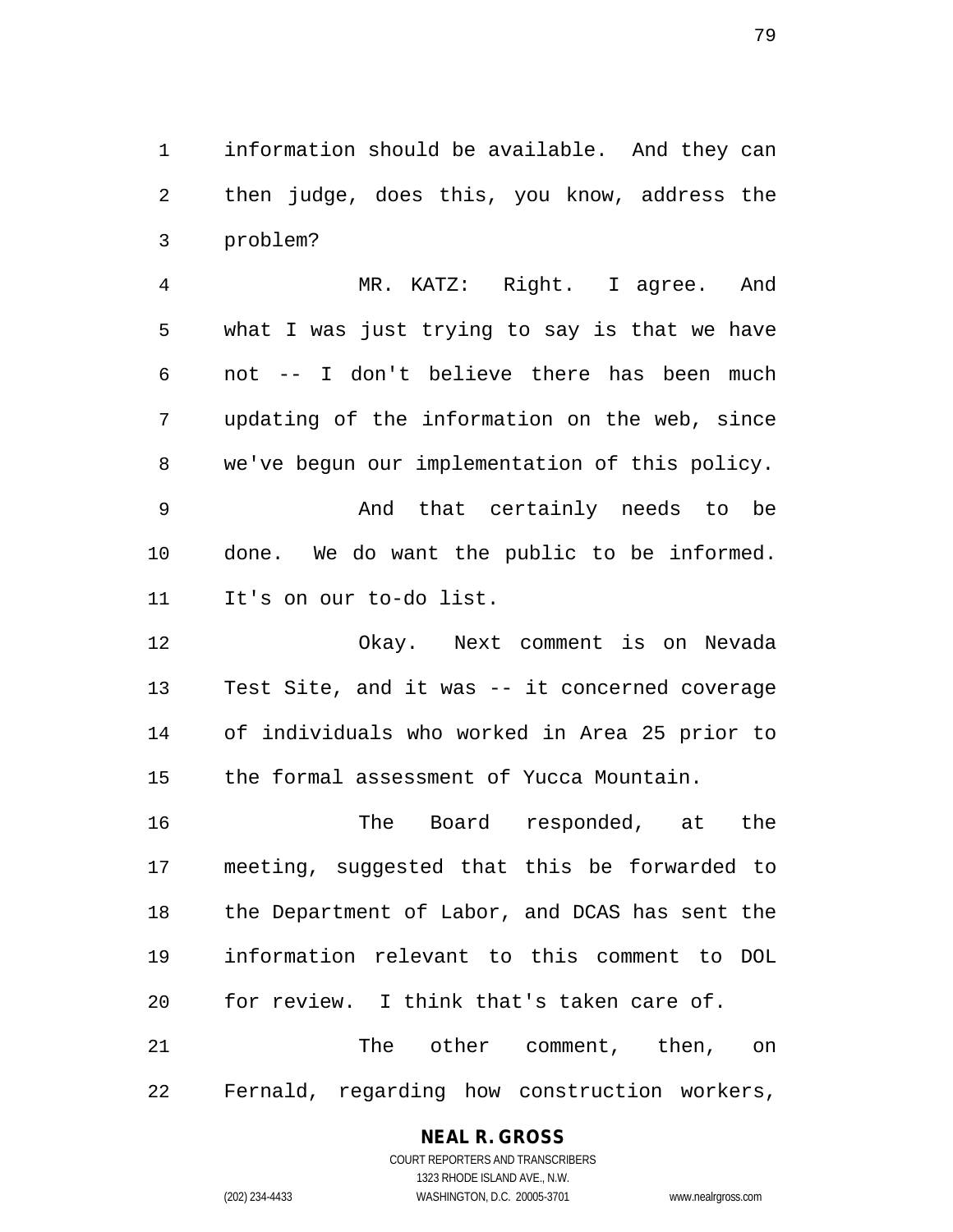subcontractors were treated vis-a-vis regular company workers at Fernald, with respect to dosimetry and so on. And this is an issue that's being addressed by the Fernald Work Group.

 This individual who commented, I think, has participated in the Work Group's meetings. And so I think this person's, you know, informational needs, you know, will get addressed at the Work Group meetings.

 And then, finally, the last comment was from Richard Miller, who is a congressional staffer for Congressman Miller, or his committee. And that was responded to by general counsel at the meeting. I don't believe the Board needs to respond further on that matter.

 CHAIRMAN MELIUS: Okay. Thanks. Do you any of the Board Members have questions on any of the responses?

21 15 If not, I think, then let's just move on. Do you have anything else to add,

> COURT REPORTERS AND TRANSCRIBERS 1323 RHODE ISLAND AVE., N.W. (202) 234-4433 WASHINGTON, D.C. 20005-3701 www.nealrgross.com

**NEAL R. GROSS**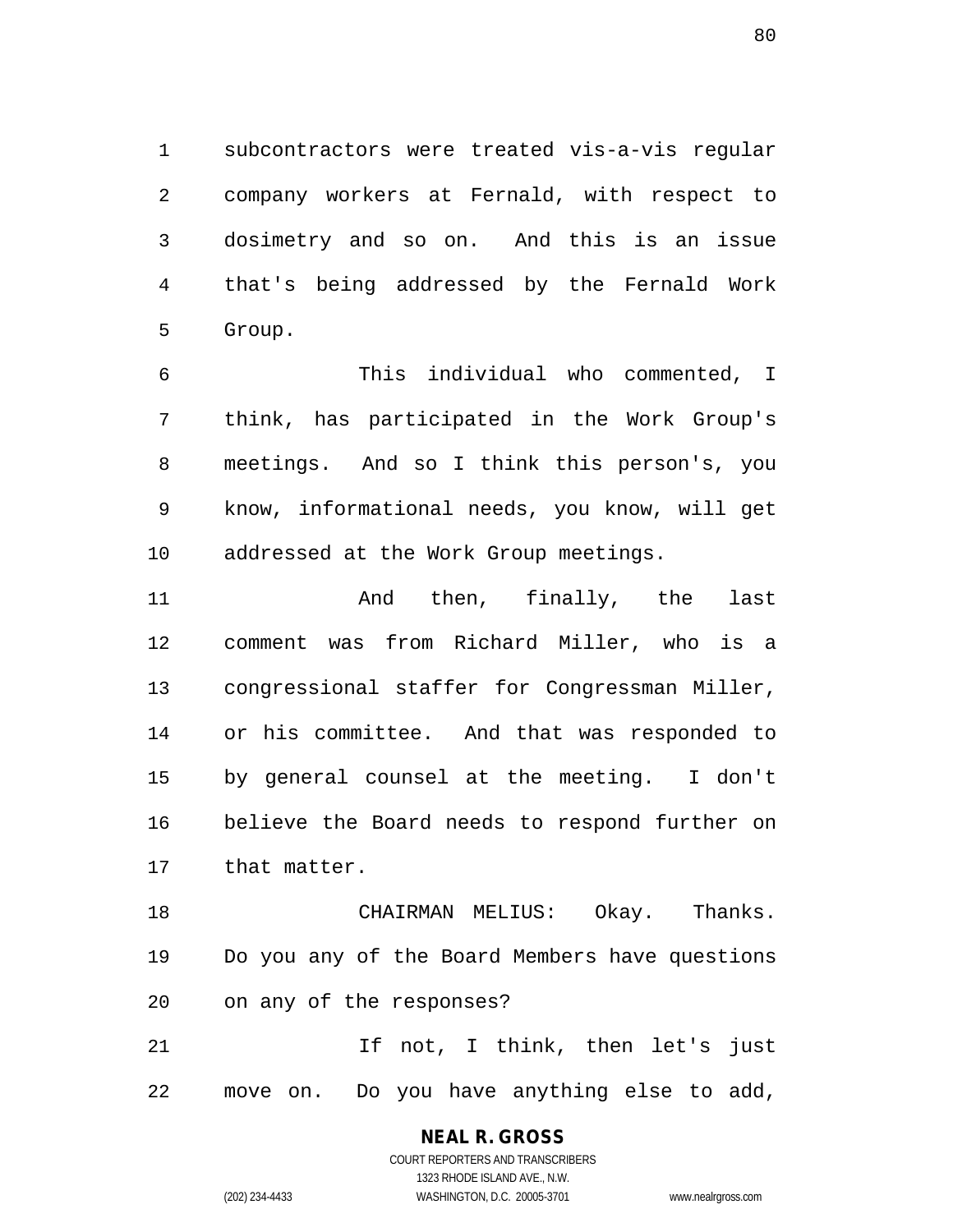Ted?

 MR. KATZ: No, that takes care of it for that. So the only one that's sort of left as a question mark is whether -- I don't know, I mean, I don't have a recommendation, but whether the Board wants to provide any education about the specified cancer list, which we had a couple comments on. CHAIRMAN MELIUS: I think -- well, maybe it's an issue that, you know, I don't what extent NIOSH has information that explains that list and makes that available. I haven't looked on the website or anything. It seems to me it would be helpful to have some sort of general information available for when people ask that. It is a common question, and I expect it comes up in a lot of the interviews and, you know, discussions with claimants, particularly, you know -- or doing outreach for the SEC.

**NEAL R. GROSS**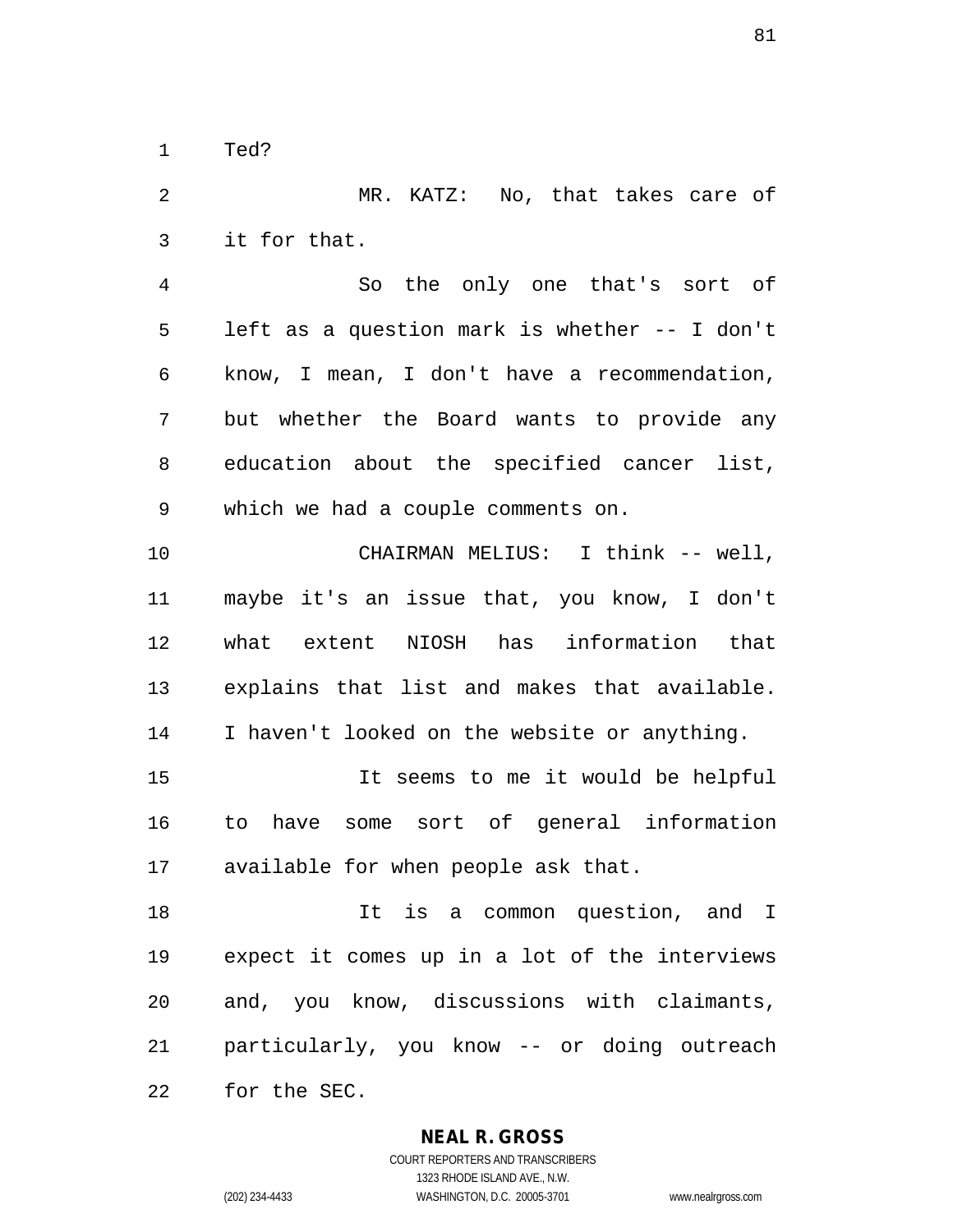So I think that should be the response. I don't think -- you know, the Board can't do anything beyond -- what is in legislation, so, the list, so -- MR. KATZ: And I agree with that. And these are really questions about why it is as it is, and I don't know. Maybe DCAS, or Stu or others, I mean, maybe this a good topic for you -- I think you frequently add a frequently asked questions element to the website. Maybe this is a good one, since it is frequently asked at the Board meetings. MR. HINNEFELD: Okay, this is Stu. We can look into that. I'm not exactly sure what we'd be able to say. I mean, there was a list of elements for a law quite some time ago, and then there have been additions to the list by various amending actions. 21 So, I don't know that we have much to say about the basis for the list, other

> **NEAL R. GROSS** COURT REPORTERS AND TRANSCRIBERS 1323 RHODE ISLAND AVE., N.W.

(202) 234-4433 WASHINGTON, D.C. 20005-3701 www.nealrgross.com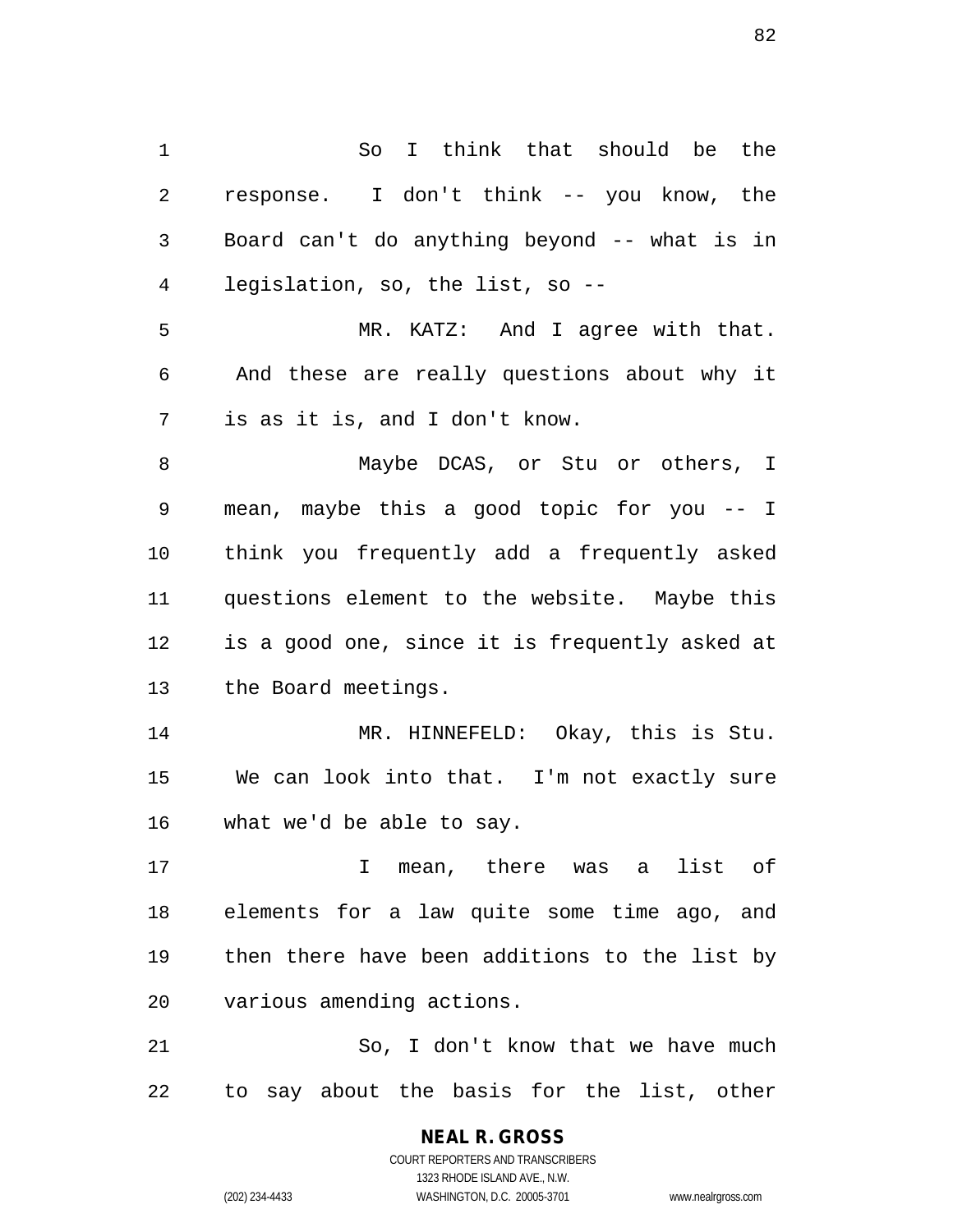than, it's from the law.

| 2              | MEMBER MUNN: It's in the law, and             |
|----------------|-----------------------------------------------|
| $\mathfrak{Z}$ | the law is based on technical information.    |
| $\overline{4}$ | MR. HINNEFELD: Well -- yes,                   |
| 5              | maybe, no. I don't know that I'd complete the |
| 6              | second part of the sentence.                  |
| 7              | MEMBER MUNN: Well, there is a                 |
| $\,8\,$        | $basis$ --                                    |
| $\mathsf 9$    | CHAIRMAN MELIUS: I think you can              |
| 10             | provide the original source for the list, and |
| 11             | that information.                             |
| 12             | MR. HINNEFELD: We can probably do             |
| 13             | something like that.                          |
| 14             | MR. KATZ: Yes, but I think                    |
| 15             | there's some value in simply telling the      |
| 16             | public, in fact, we don't know the full basis |
| 17             | for the list ourselves, it was established by |
| 18             | Congress.                                     |
| 19             | MEMBER CLAWSON: Ted, I think                  |
| 20             | that's the biggest thing right there, because |
| 21             | I think -- this is Brad by the way.           |
| 22             | There's a misconception out there             |

**NEAL R. GROSS** COURT REPORTERS AND TRANSCRIBERS

1323 RHODE ISLAND AVE., N.W.

(202) 234-4433 WASHINGTON, D.C. 20005-3701 www.nealrgross.com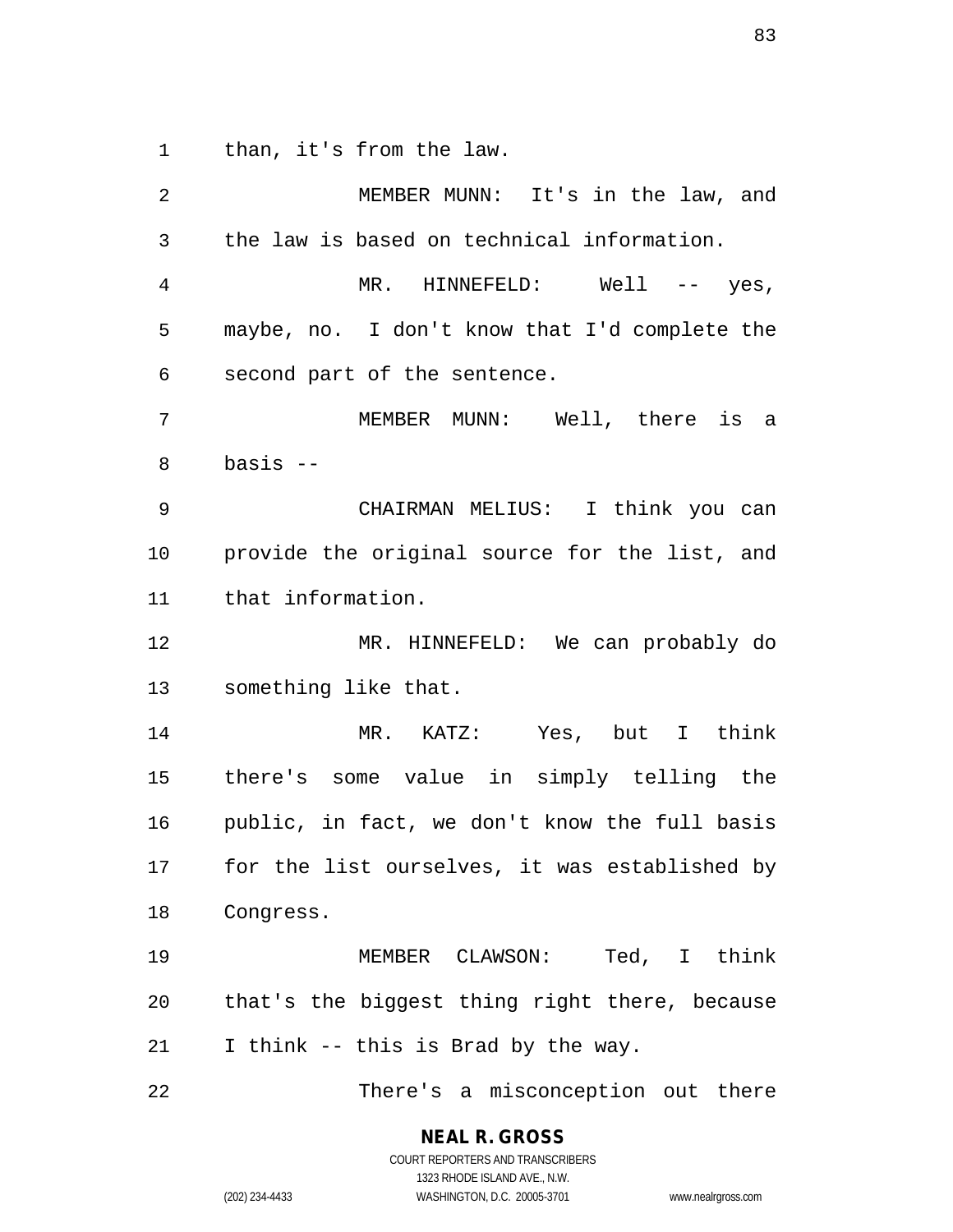that the Board is the one that came up with this list, and they're wanting to know why -- you know, why we chose these.

 And these were not by us or anything else like that. So I think a little bit of a description of where they come from and so forth like that, and maybe also even if something was to be put on there, how it has to be put on there.

 They seem to think that sometimes that we can just say, yes, that sounds like a good one to put on there, so let's put it there.

14 14 I think it's more than anything it's just educating them about how we got there and how things are done on it.

17 MR. KATZ: I agree, Brad.

 MEMBER RICHARDSON: Can I -- this is David Richardson -- I guess, pose this in the form of a question.

 The -- is it the case that the Board can simply -- or should simply step back

> **NEAL R. GROSS** COURT REPORTERS AND TRANSCRIBERS

1323 RHODE ISLAND AVE., N.W. (202) 234-4433 WASHINGTON, D.C. 20005-3701 www.nealrgross.com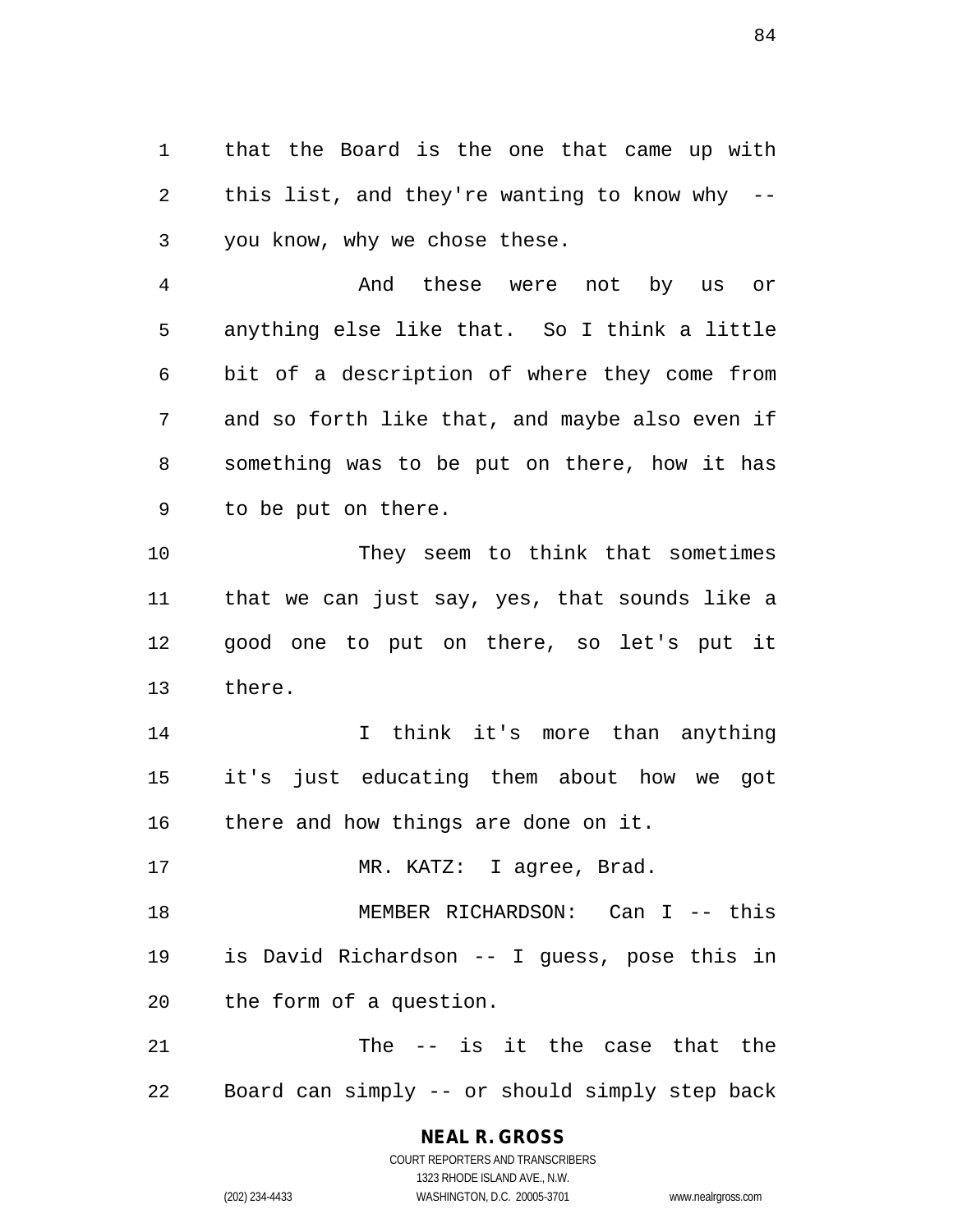and say, this was written by Congress and we don't know how it came about and our hands our tied?

 Or is the scope of work for the Board -- was the Board asked to offer advice to DHHS on its activities under The Act, and from that perspective, we can offer opinions about what are covered and not covered cancers?

 CHAIRMAN MELIUS: We were not asked about the list. We were asked -- the Board was charged with certain activities, review of dose reconstructions, the SEC evaluation process, but those are the main charges to the Board.

 The list was not -- you know, there's a separate process that involved NIOSH, but the Board was not directly involved in that.

 MEMBER RICHARDSON: Yes, I understand historically, but it does -- I mean, I guess, this is a question out of

# **NEAL R. GROSS**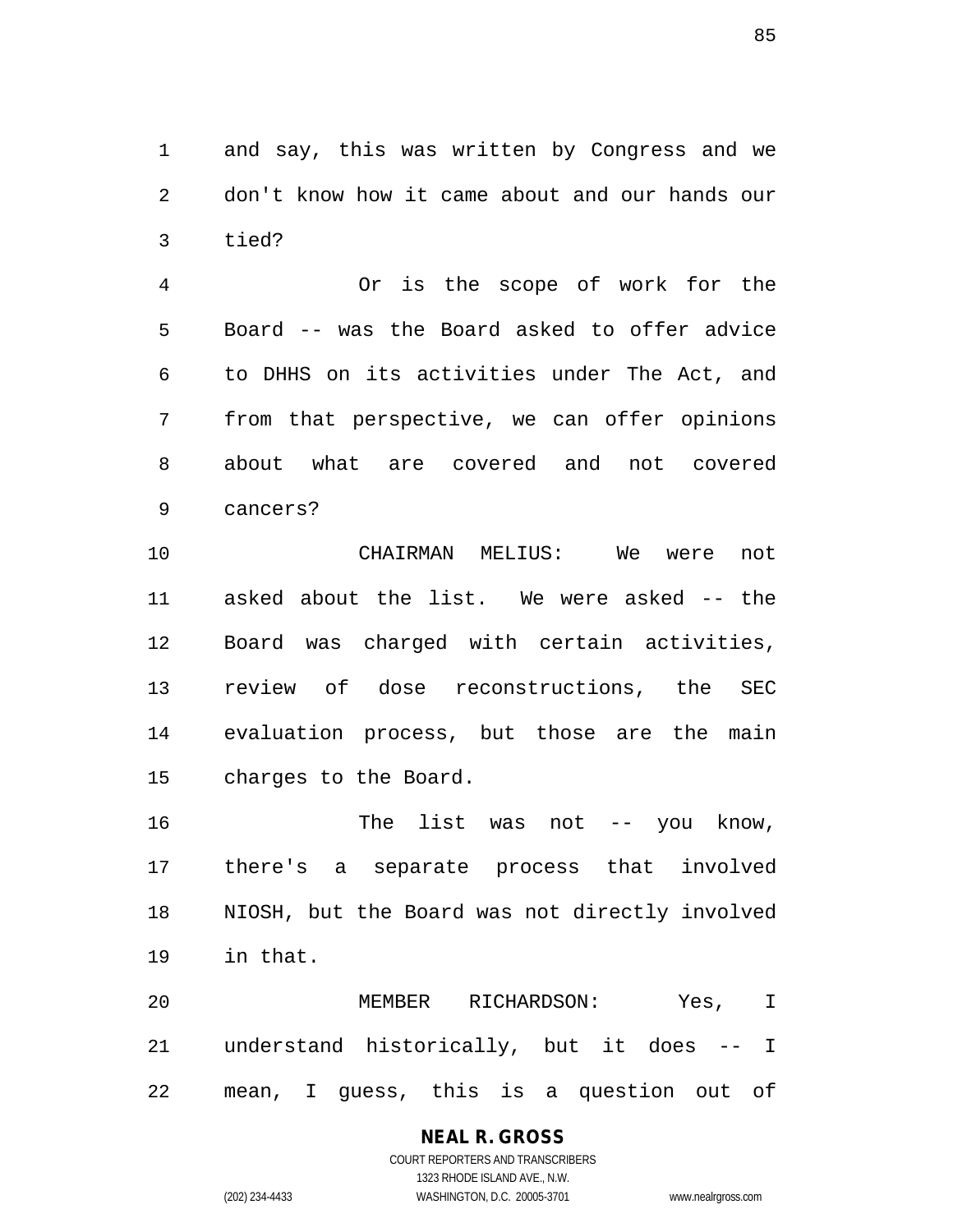ignorance.

 The Board cannot or should not offer opinions about scientific or other issues regarding the list? CHAIRMAN MELIUS: I guess we could, but that's really a longer conversation. MEMBER RICHARDSON: Oh, that's obvious. I mean, our immediate response was, well, that was written, and we don't have anything to do with it. And I'm just wondering if that's the case. MEMBER MUNN: Well, just as a point of reference, in previous conversations that we've had, beginning with the very first meeting that we had, some questions were raised with respect to language in the law itself. 19 And we were told very strongly, and the sense was very strong, is that the Board itself, that it was not our business what Congress did, that the law was the law,

> **NEAL R. GROSS** COURT REPORTERS AND TRANSCRIBERS

1323 RHODE ISLAND AVE., N.W. (202) 234-4433 WASHINGTON, D.C. 20005-3701 www.nealrgross.com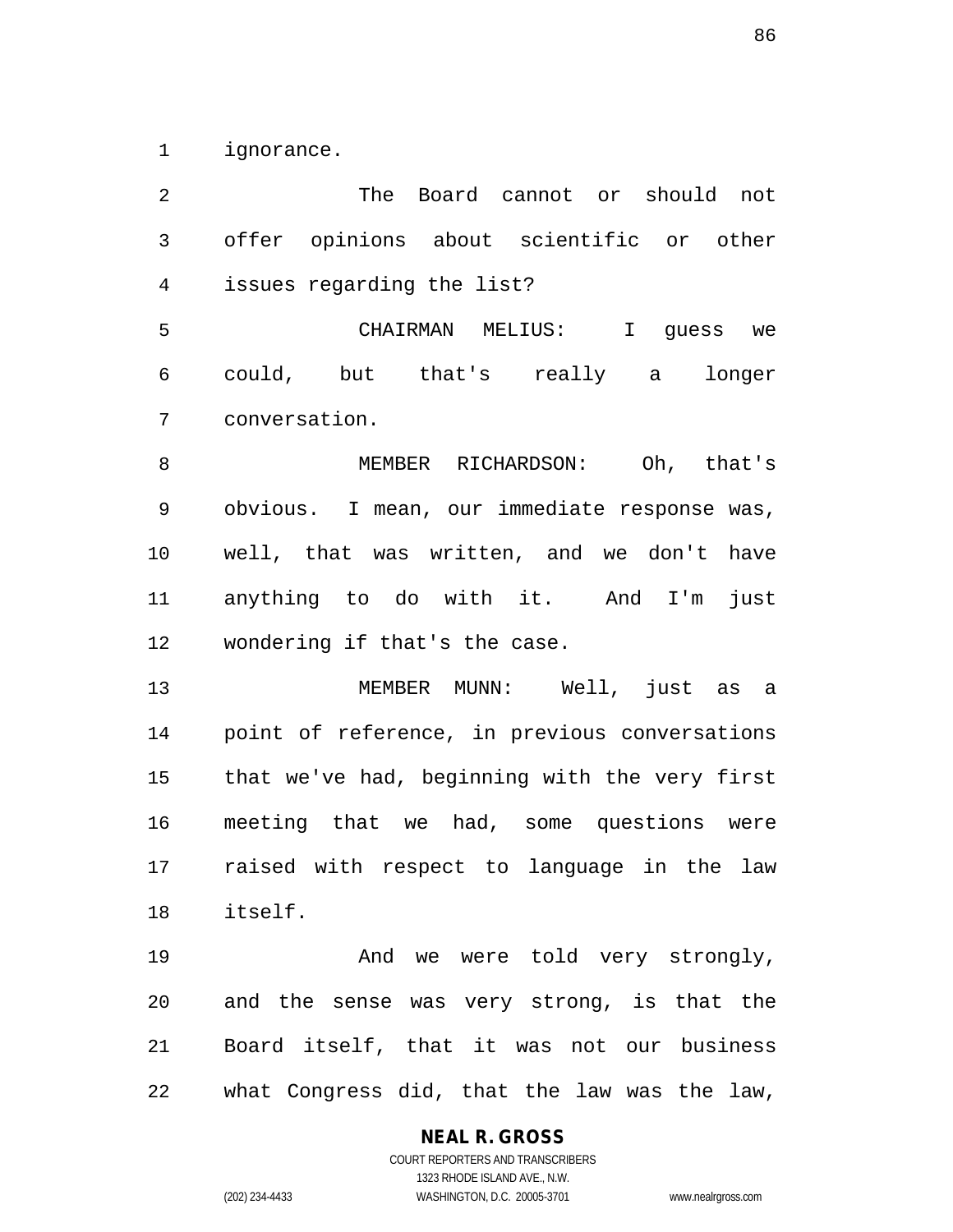and we would proceed in accordance with what Congress has indicated the law to be.

 So, if we are now in a position after all these years to begin to reconsider that, then there are several items, I'm sure, that many members of the public, certainly many activist groups, and many individuals and both the Board as well as the Agency and the contractor would like to take issue with a number of things.

11 But that may be more a significant step than --

 MEMBER RICHARDSON: Right, well - - and I understand. I'm just trying to think about how, if someone were to pose the question to NIOSH, I think NIOSH is correct in saying in response, the history of this. If it was going to be up on their website, these are the things that are listed under the Act. But is a Board which is appointed to offer advisory information, can it say, well, we were asked not to advise on that? I

#### **NEAL R. GROSS**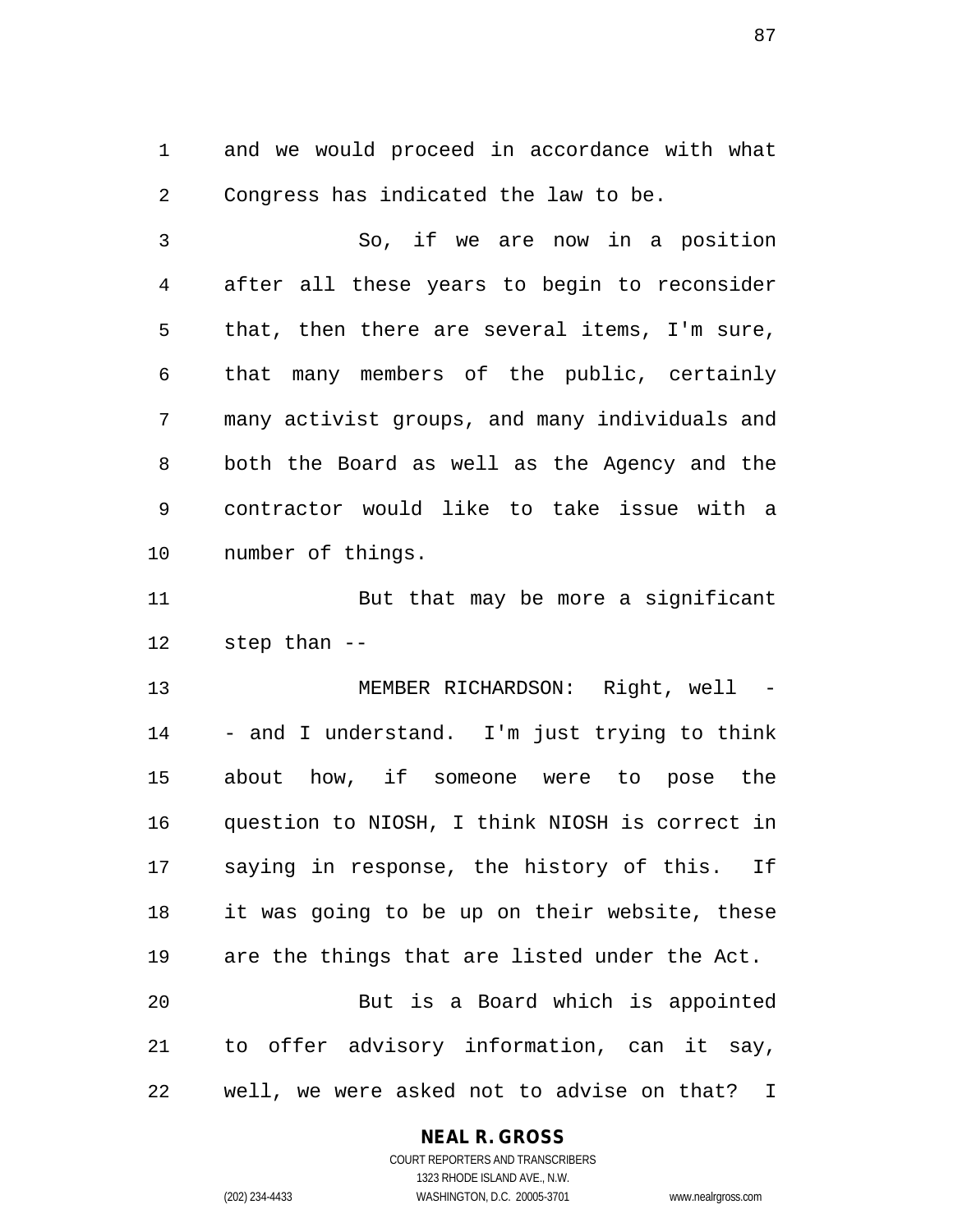mean, I guess we should just be careful about what we're saying. MEMBER MUNN: Well, we are told to advise the Secretary. MR. KATZ: David, this is Ted. I mean, the Board has a specific charter from the Secretary -- 8 MEMBER RICHARDSON: Yes. MR. KATZ: And this is not in it. So it really is not within the scope of the Board's charge from the Secretary. MEMBER RICHARDSON: Okay, well, that's -- then that's a -- MR. KATZ: Situation. MEMBER RICHARDSON: You know, I think a clearer response. MR. KATZ: Right. I think, Stu - - and talking about what Stu might put on the website, it's not only just addressing the Board's involvement, but the fact that the Agency itself did not select the cancers and does not know their derivation from a

**NEAL R. GROSS**

COURT REPORTERS AND TRANSCRIBERS 1323 RHODE ISLAND AVE., N.W. (202) 234-4433 WASHINGTON, D.C. 20005-3701 www.nealrgross.com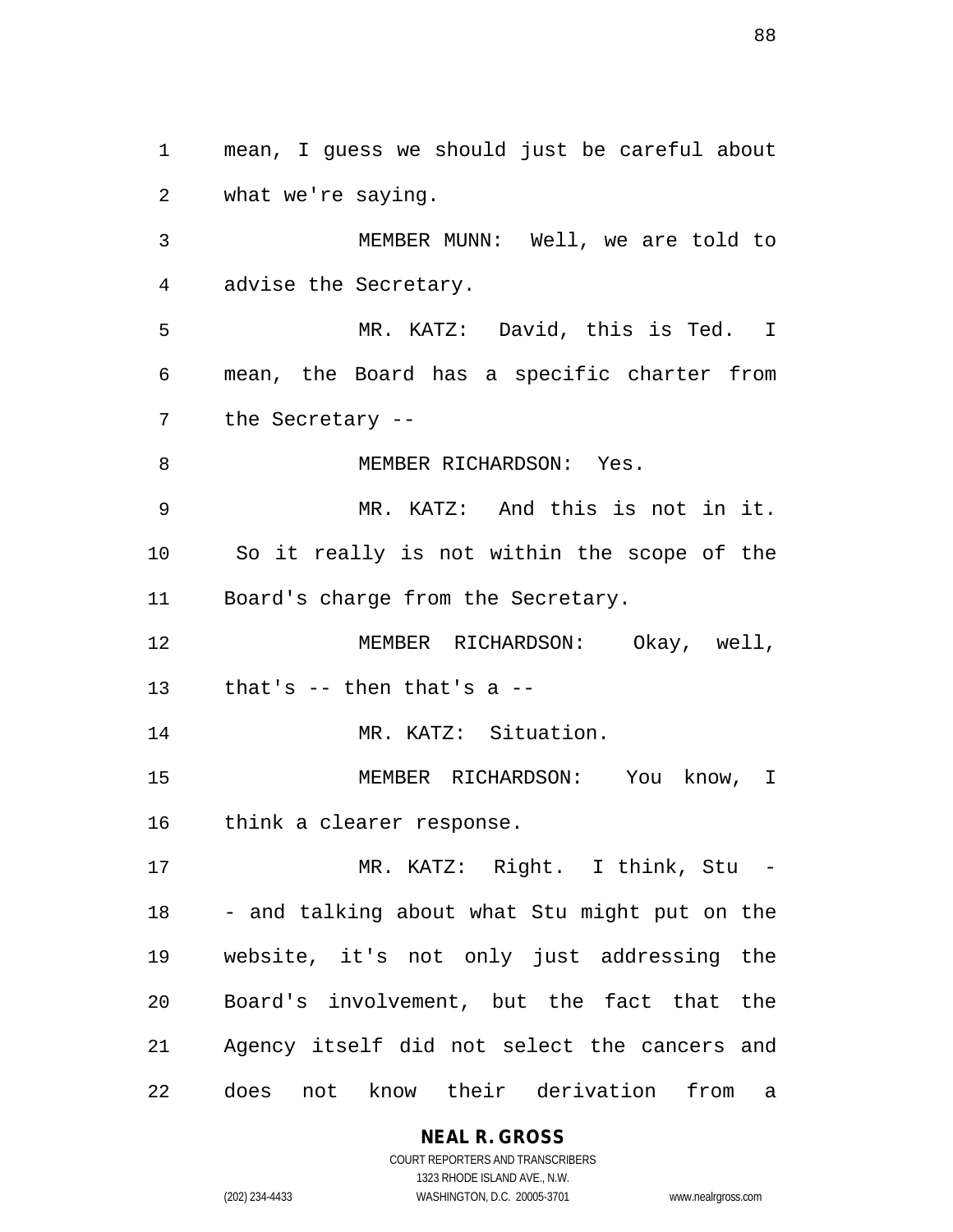technical, scientific standpoint. Okay.

 CHAIRMAN MELIUS: Thank you. Ready to move on. Special exposure petition status update, LaVon? MR. RUTHERFORD: All right. Well, after the last few Board meetings, where we presented quite a few petition evaluations, the August Board meeting is going to be pretty light in comparison. We anticipate presenting three SEC petition evaluations. 12 They are Revere Copper and Brass, that's for a period -- I think, roughly, 1943 through 1954 was the operational period, and then there's a residual period. We have an Ames petition evaluation for 1955 through 1960. That's the period immediately following operations when the uranium and thorium work was at its peak. That's to be presented. And the third one is another Linde petition. This petition evaluation has been

> COURT REPORTERS AND TRANSCRIBERS 1323 RHODE ISLAND AVE., N.W. (202) 234-4433 WASHINGTON, D.C. 20005-3701 www.nealrgross.com

**NEAL R. GROSS**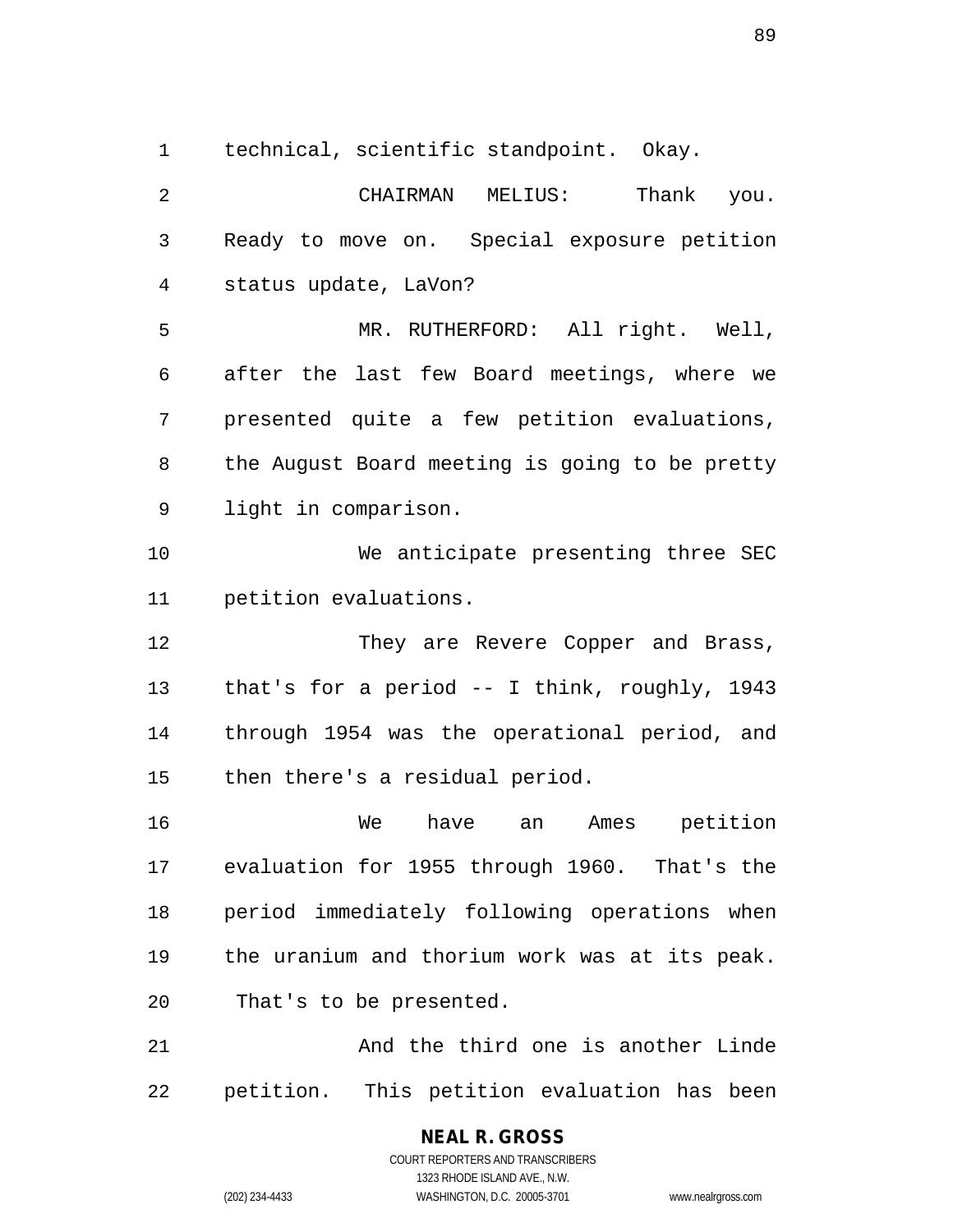on hold because of issues that the Work Group has been working through with SEC 107, which is the petition for the residual period at Linde, an issue that was brought up during that Linde -- the Linde Work Group is tunnel exposures and determining if the tunnel exposures can be reconstructed with sufficient accuracy. And that issue has held up 154 as well, which is the operational period from 1947 through 1953.

 We are currently on schedule to have that evaluation complete and present it.

 However, that Work Group is meeting later this month, and there is the potential that that petition evaluation would not be presented if we don't have some reasonable resolution on that.

 But right now, those three petitions, Revere Copper and Brass, Ames, and that's pretty much it.

 MEMBER SCHOFIELD: LaVon, this is Phil.

> COURT REPORTERS AND TRANSCRIBERS 1323 RHODE ISLAND AVE., N.W. (202) 234-4433 WASHINGTON, D.C. 20005-3701 www.nealrgross.com

**NEAL R. GROSS**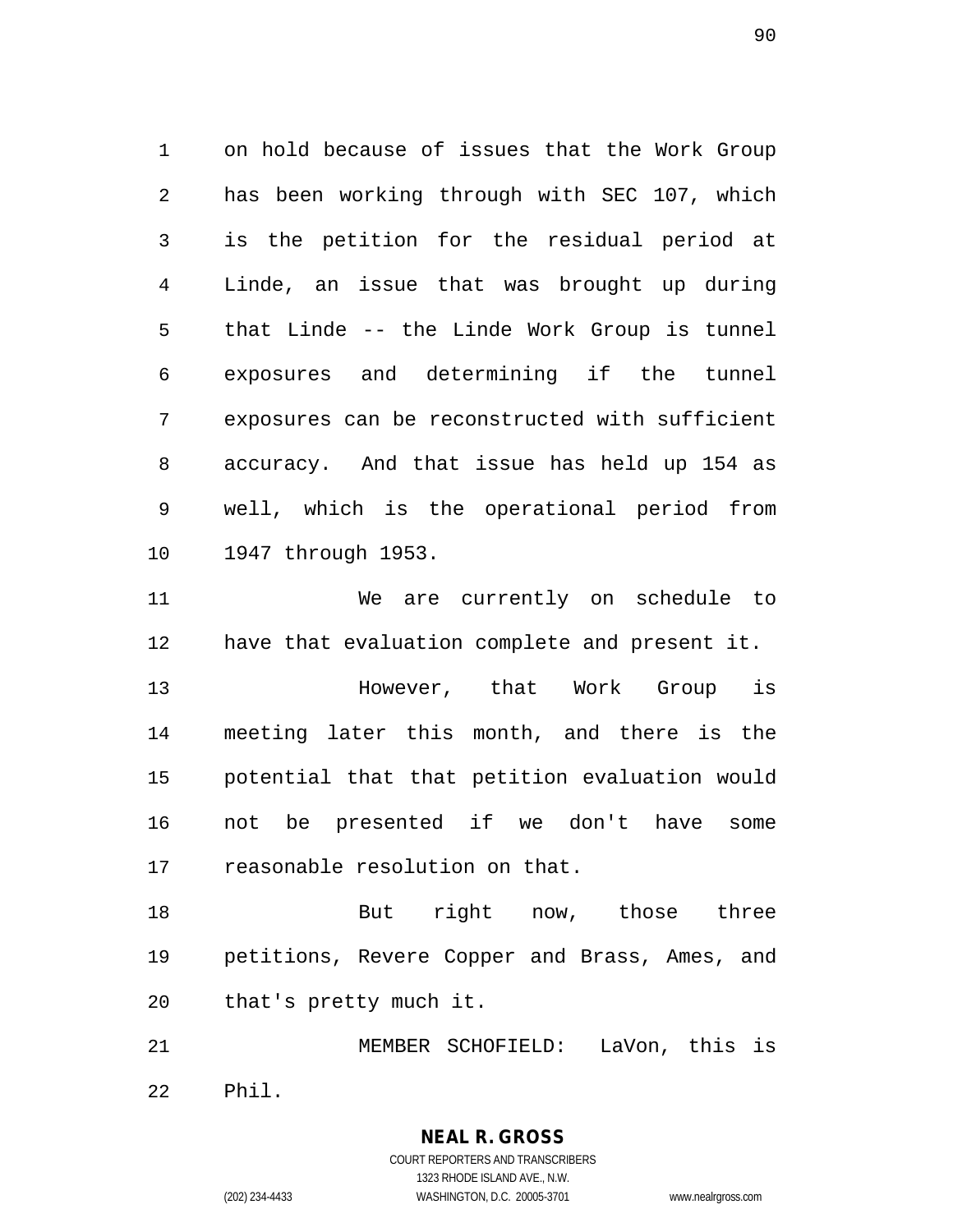#### 1 MR. RUTHERFORD: Yes.

 MEMBER SCHOFIELD: Unless I misunderstood from what Pete was telling me, won't there be one on INL, Argonne National Lab West?

 MR. RUTHERFORD: There will be some discussion on -- a Site Profile update, I believe, on INL, but there is no petition evaluation scheduled to be presented in August, where we do have a petition that's currently going through qualification at this time, but we have not completed an evaluation on INL for this August meeting.

MEMBER SCHOFIELD: Okay.

 MR. RUTHERFORD: But I do know that there is some Site Profile update information that -- I think there's some presentation on that that was anticipated.

| 19 |                         |                  | MEMBER SCHOFIELD: Okay, thanks. |           |
|----|-------------------------|------------------|---------------------------------|-----------|
| 20 |                         | CHAIRMAN MELIUS: |                                 | Any other |
|    | 21 questions for LaVon? |                  |                                 |           |

Okay, if not, thank you, LaVon.

**NEAL R. GROSS**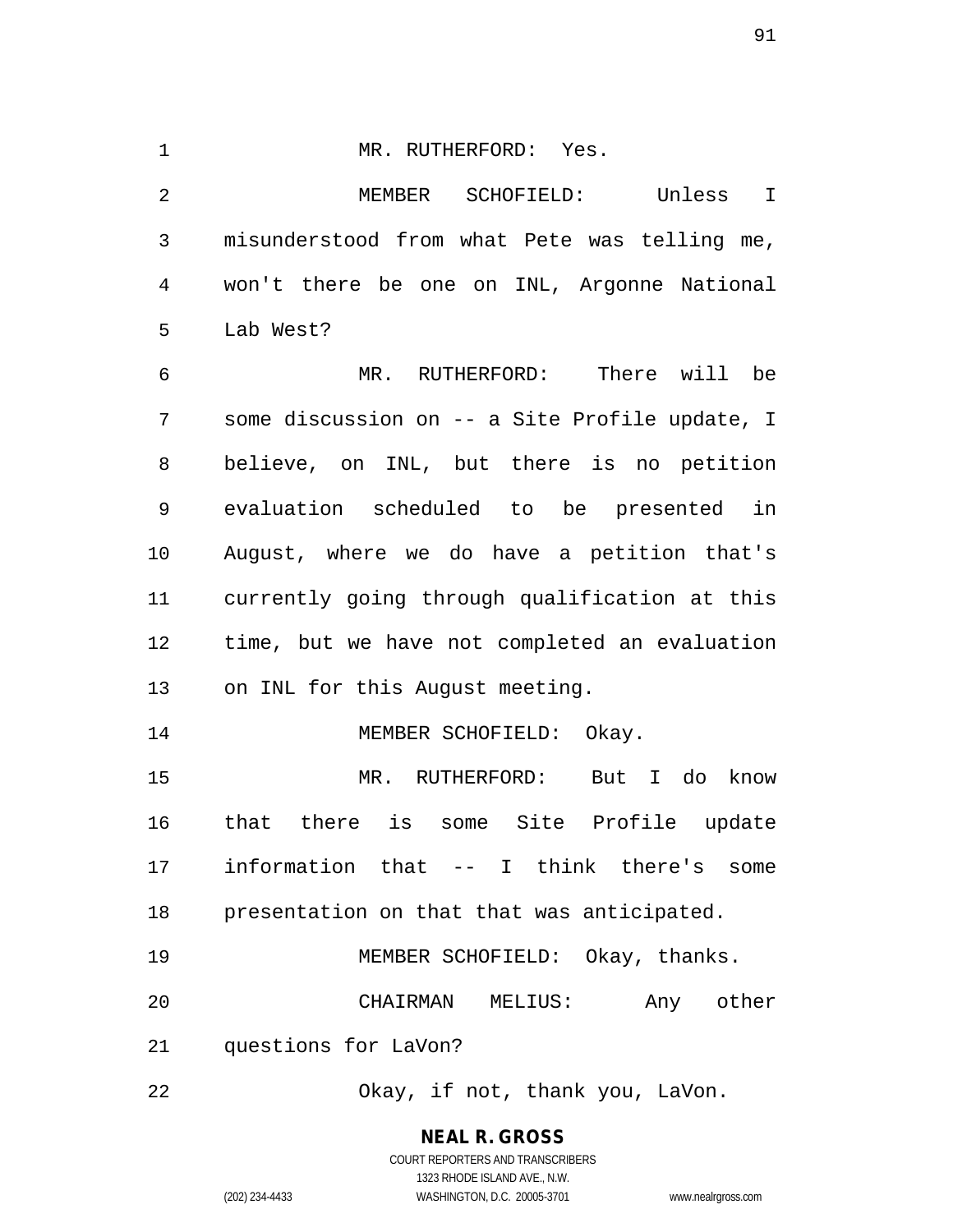Update from Work Groups? We're not going to go through the full list, but, I guess anybody volunteer with anything that they think's important, particularly something important to go before our August meeting? MEMBER MUNN: This is Wanda. I

 would like to mention one item of the Procedures Subcommittee.

9 and As everyone knows, that Subcommittee has been working on an attempt to establish the correct format and the correct level of communication language to be used in the final archiving documents of the file that we will establish to maintain a resource for the public.

 Once we have completed procedure review and resolved all of the technical issues that are involved in it, we -- our desire is providing a brief overview, so that anyone who wishes can come to the website, look to see what that was about, and in just a couple of pages, get a feel for the issues and

## **NEAL R. GROSS**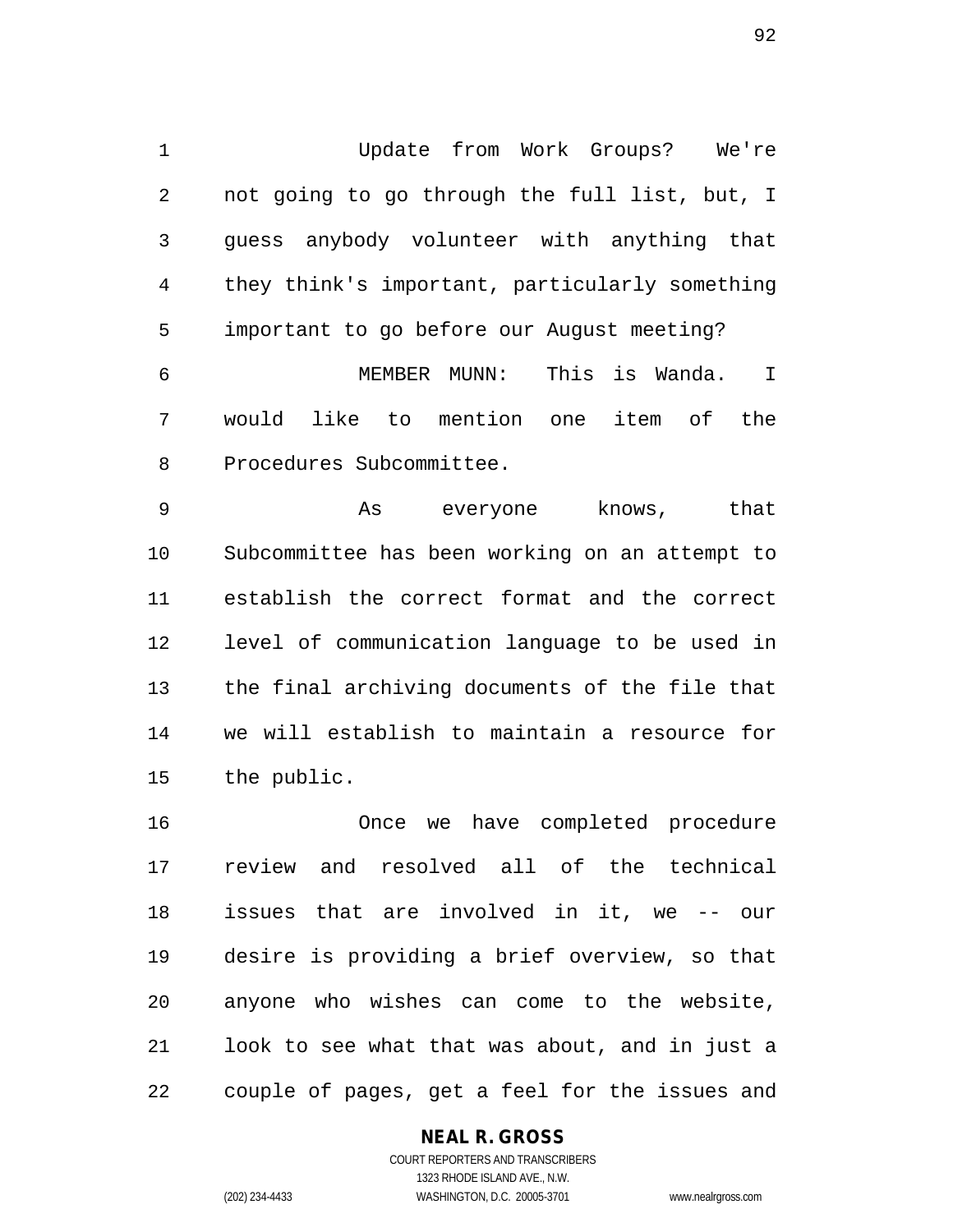what they were and how they were resolved.

 This turned out to be a larger task, I think, than any of us recognized at the outset. SC&A provided us with a very good straw man to begin with, and the Subcommittee has been -- the Subcommittee of the Subcommittee has been working on the language

for several weeks.

 It's now in the hands of the Subcommittee and the contractor to review the format that we are going to propose.

13 And it is anticipated, once any comments come back, I will be distributing that to the entire Board, probably within the next week, so they will have an opportunity to see it prior to our upcoming meeting. We were hoping that the Board would be able to approve it at that time.

 What, was someone saying something?

CHAIRMAN MELIUS: I don't think to

**NEAL R. GROSS**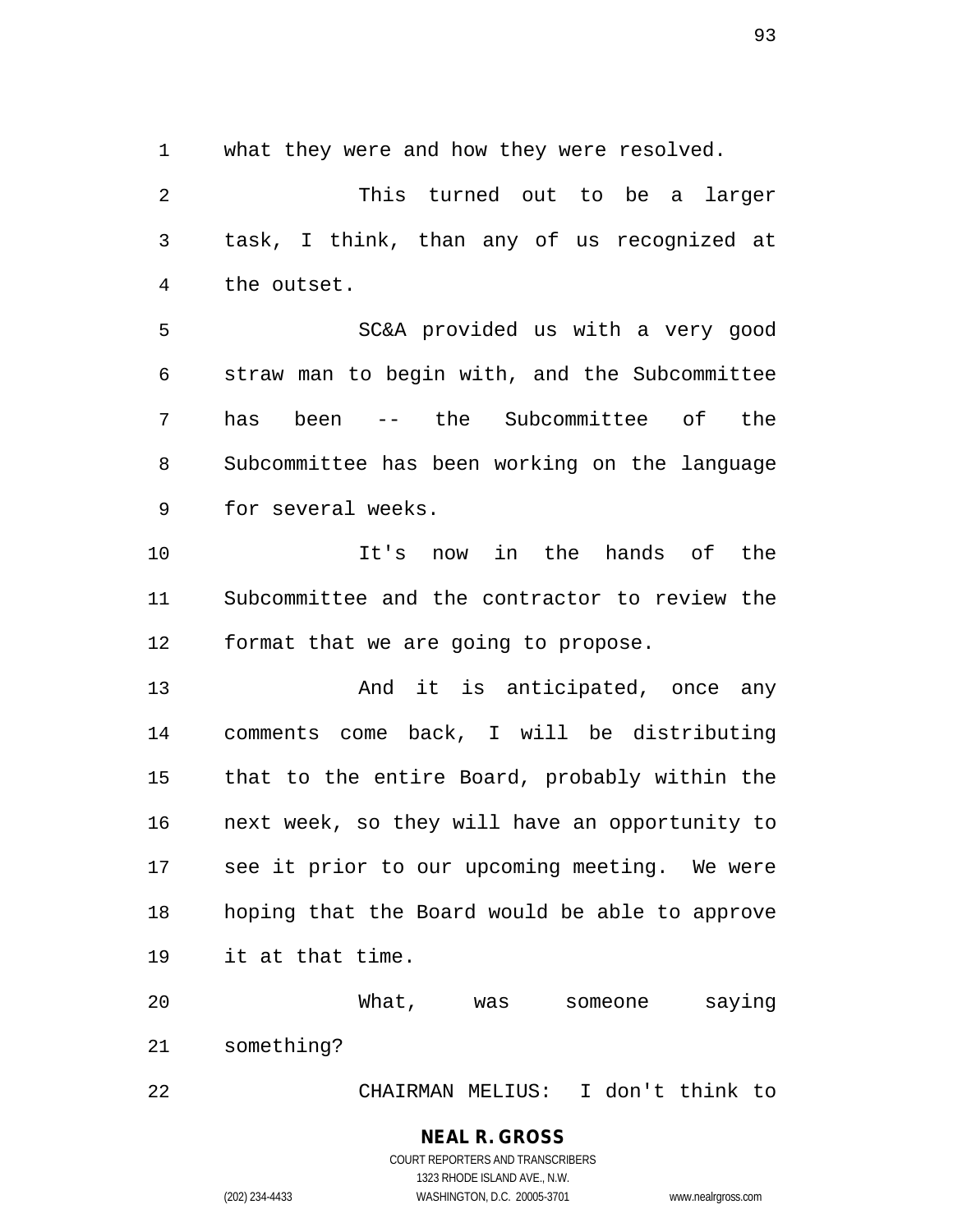us. It was background talk, I think.

 Thanks, Wanda. Any other Work Group Chairs with updates?

 I have one. The -- just an update, because this is on the agenda for the Idaho meeting, the SEC Evaluation Work Group has been -- I think as I updated you last time, has been working on the development of sort of, guidelines, I would call them, for dealing with the less than 250 day issue with Special Exposure Cohorts.

 We are on track to be able to present some criteria -- or guidelines I guess that I'll call them -- for that at the meeting along with some -- most likely some recommendations on two of the sites where this is under consideration, possibly even three.

 We have a meeting scheduled the end of July, a conference call meeting, where we'll discuss that.

21 And we'll circulate a draft of the guidelines to the Board prior to the August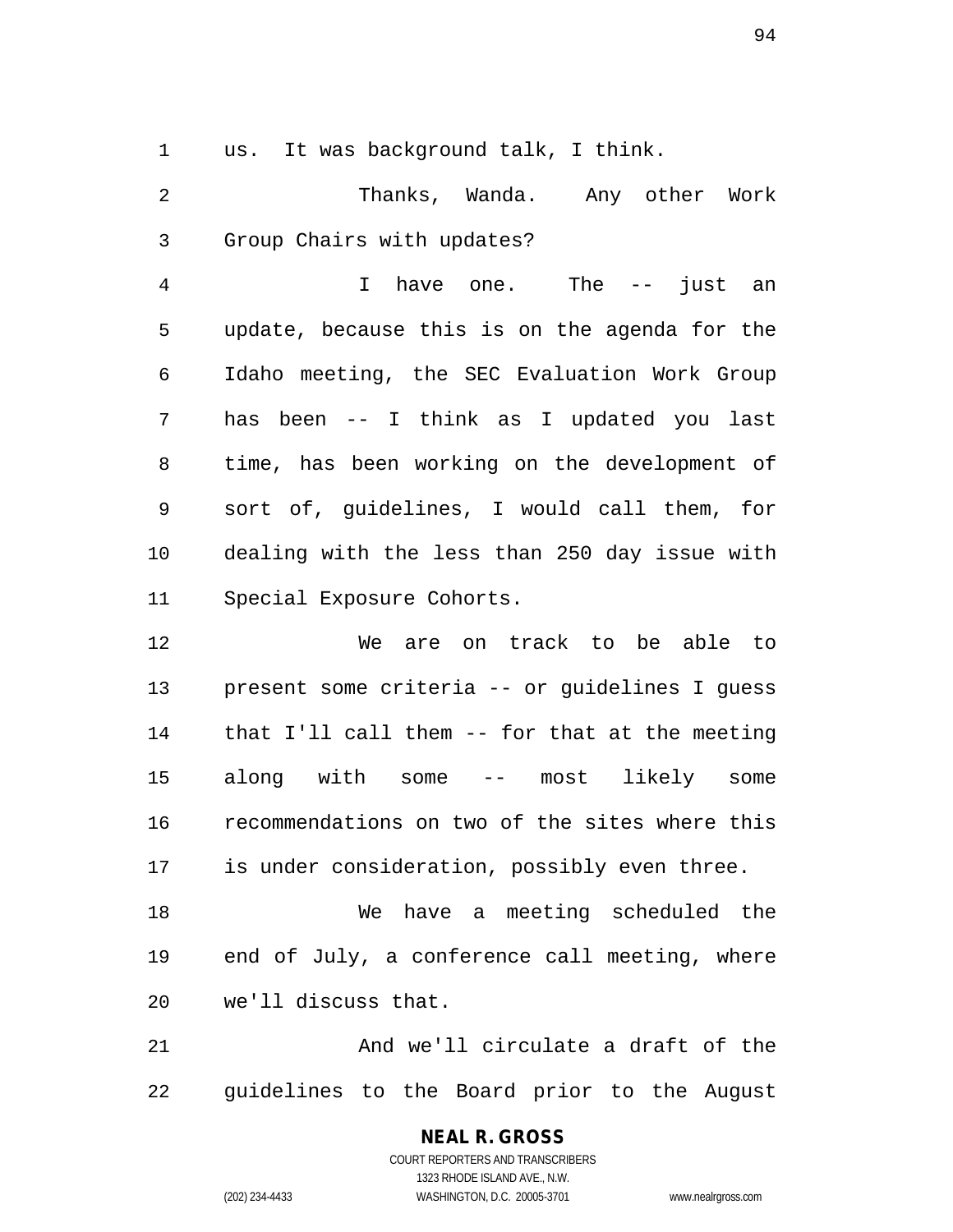meeting. And then we'll spend some time amount of time in Idaho discussing these and discussing the specific sites. Any other Work Group or Subcommittee updates? MEMBER BEACH: Jim, this is Josie. I do have a quick update for Mound. We have a meeting scheduled on the  $27<sup>th</sup>$ , and we hope to bring recommendations on three key issues. We are on the schedule for Thursday to complete. I think we'll be able to complete most of Mound hopefully, on Thursday. 14 CHAIRMAN MELIUS: Okay. Excellent. And just another update, as you recall from the last Board meeting, where we approved a Special Exposure Cohort petition for Mound, at least a partial one, I guess, you'd call that, let's do that. And if you remember, we had a fairly complicated Class Definition that had two parts, the second part which was sort of

**NEAL R. GROSS**

COURT REPORTERS AND TRANSCRIBERS 1323 RHODE ISLAND AVE., N.W. (202) 234-4433 WASHINGTON, D.C. 20005-3701 www.nealrgross.com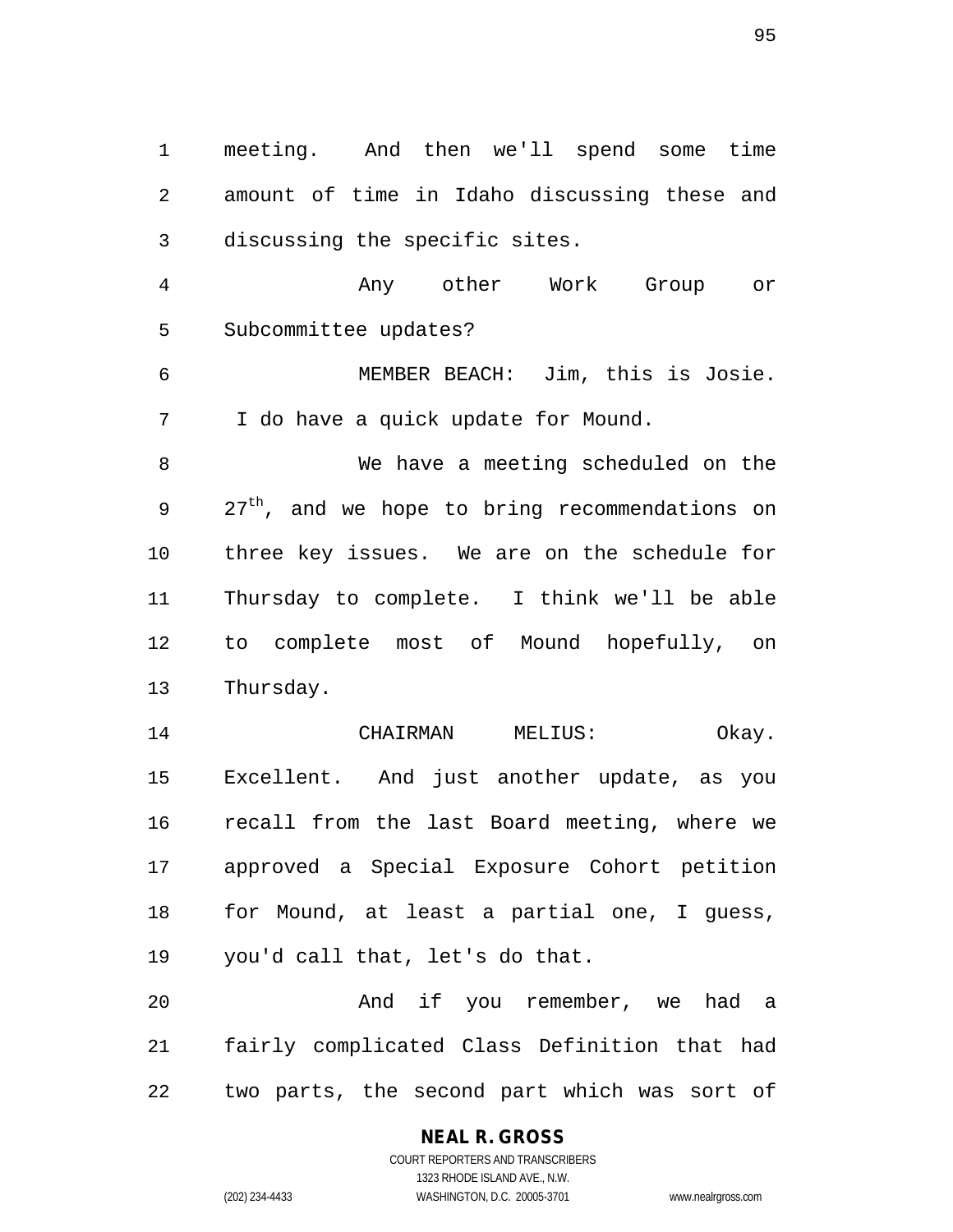a, I guess you'd call it a safety valve.

 It was a back-up if people didn't qualify on the basis of part 1, which was based on monitoring, being in a monitoring program. The second part was working in the building -- or two buildings, I believe. The -- in follow-up discussions that NIOSH had with Department of Labor regarding that second part of that Class definition, Department of Labor had some significant concerns about being able to implement that. And then also, I think, that concern was also that -- I don't think the concern, but the fact that we really hadn't

 identified that would fit into that part of the Class Definition.

 So based on some internal discussions between NIOSH and DOL and then Stu and I had some discussions on this, the recommendation, I believe, that will be going forward or has gone forward, will probably --

## **NEAL R. GROSS**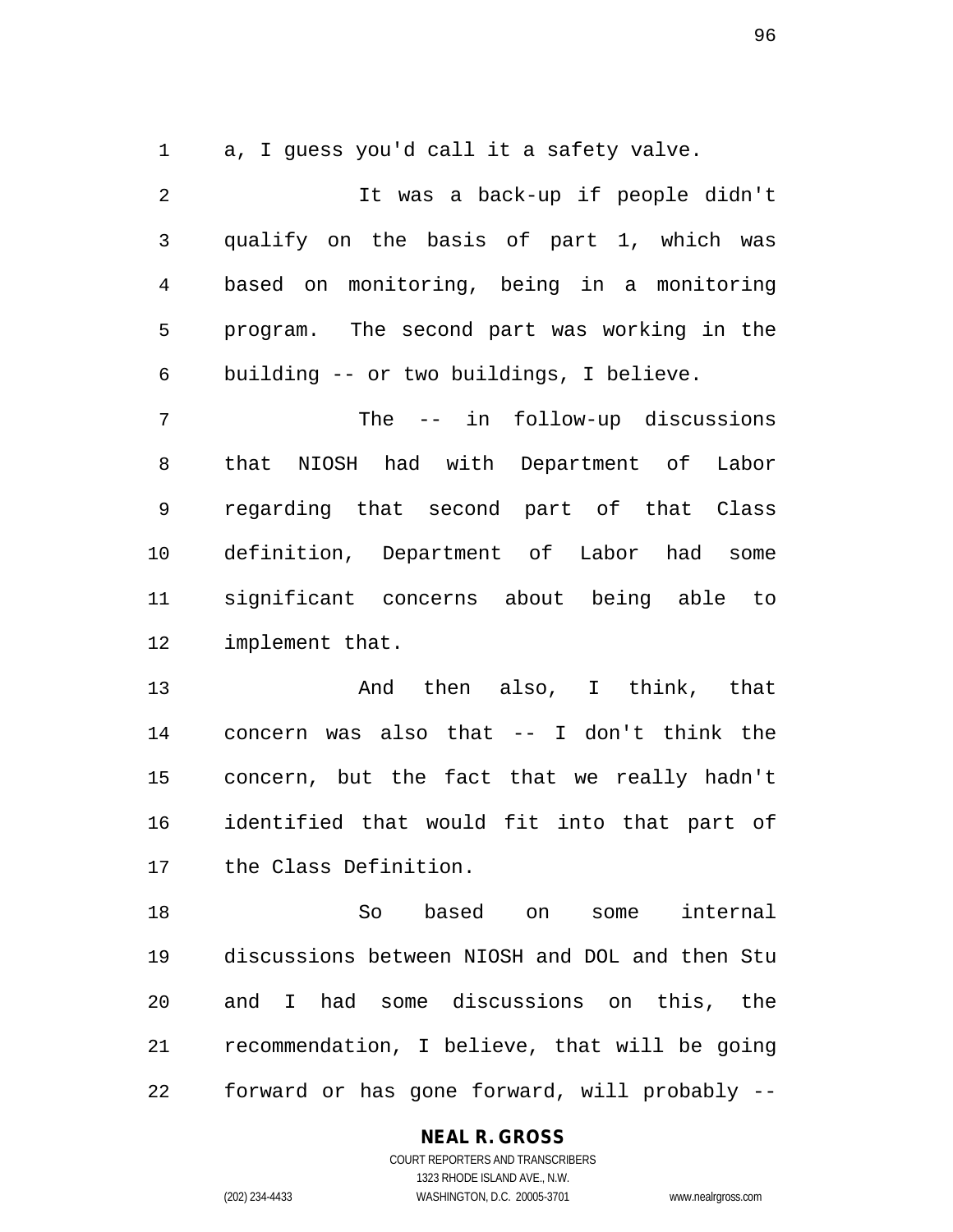from Dr. Howard to the Secretary, as far as our recommendation, we'll probably drop the second part for now, the second part of the Class Definition.

 Stu, if you want to -- have anything more to add to that? I'm not sure where we are in terms of timing.

 MR. HINNEFELD: Right. The recommendation did go forward from Dr. Howard, and it included the first part of the Class Definition.

 Department of Labor's discomfort with the second part of the Definition was that to -- I guess, for lack of a better word, it was deceptive. It gave the appearance that there was a second way into the Class, when in fact, none of us can find another way to verify presence there into the Class.

 So they were concerned that, you know, people who would apply based on that basis are destined for disappointment, and why put everybody in that position for that

# **NEAL R. GROSS**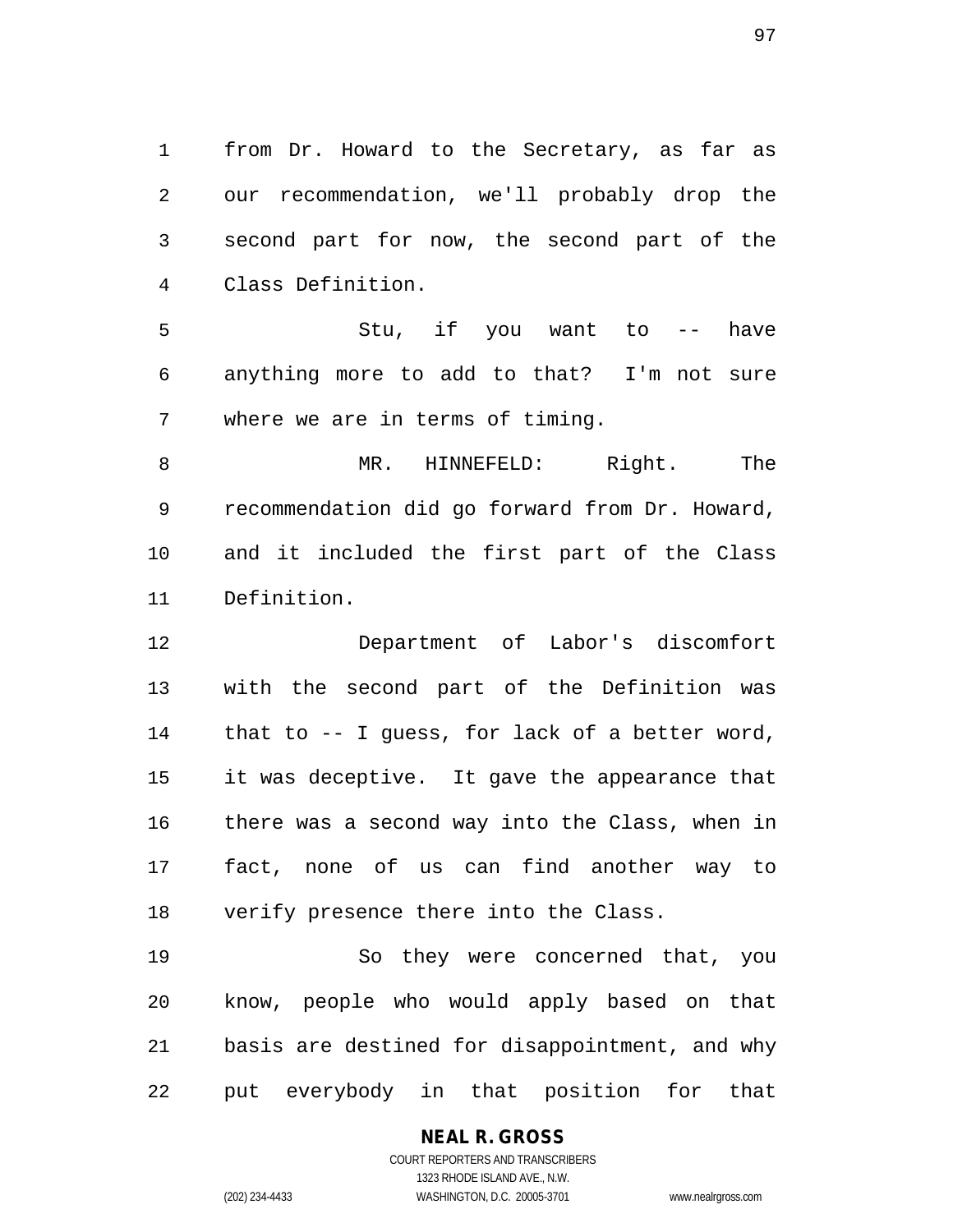situation? So, that was their basis for the argument.

 Now, if anyone is still concerned about that, we of course will be doing dose reconstructions for cases that are excluded from the Class.

 And we'll be on the lookout for situations or evidence that may contravene our understanding about the completeness of the first criterion.

 And there's always 83.14 available later on if we find that there's something that is different than what we've been to learn so far in terms of people who were there, so.

That's where it stands.

 CHAIRMAN MELIUS: Okay, thanks, Stu.

**Any other Work Group or other** updates?

 I will mention one more issue, because -- sort of to alert you and inform

> **NEAL R. GROSS** COURT REPORTERS AND TRANSCRIBERS

1323 RHODE ISLAND AVE., N.W. (202) 234-4433 WASHINGTON, D.C. 20005-3701 www.nealrgross.com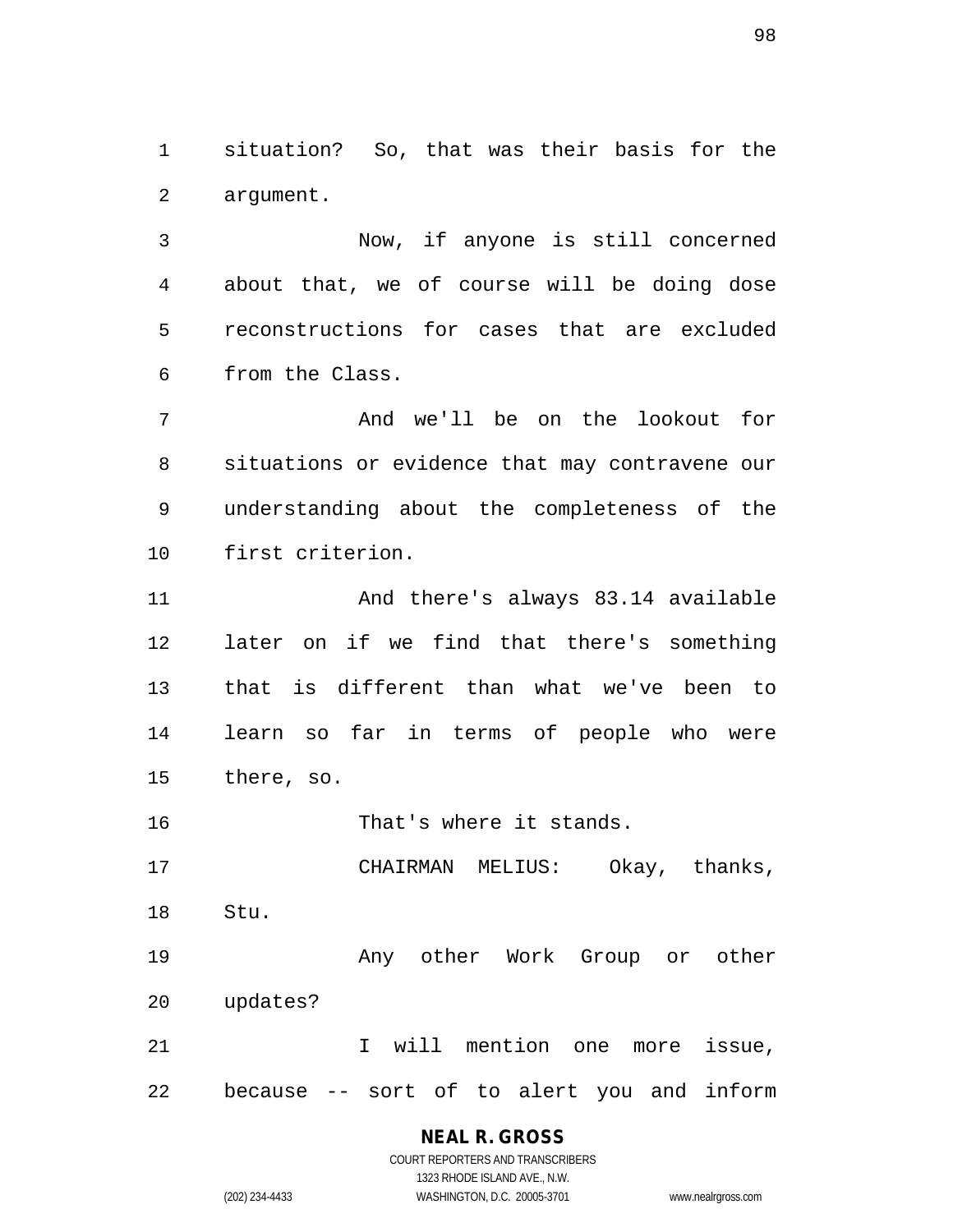you.

 The -- regarding the Sandia Site, we've had Site Profile reviews completed by SC&A. And there's also a petition under evaluation by NIOSH, probably to be presented at our follow-up meeting in New Mexico later in the fall.

 But NIOSH was in the process of doing a data -- I'm going to call it data capture, a visit to the site, including some interviews with some retirees and other former workers and decided that it would -- even though we didn't have a Work Group active in this area, and really didn't have action, this was an opportunity we didn't sort of want to miss.

 So SC&A has been authorized to accompany NIOSH on this as part of these interviews and data capture activities in preparation for, you know, further evaluation, both possibly of the SEC petition as well as the Site Profile.

## **NEAL R. GROSS**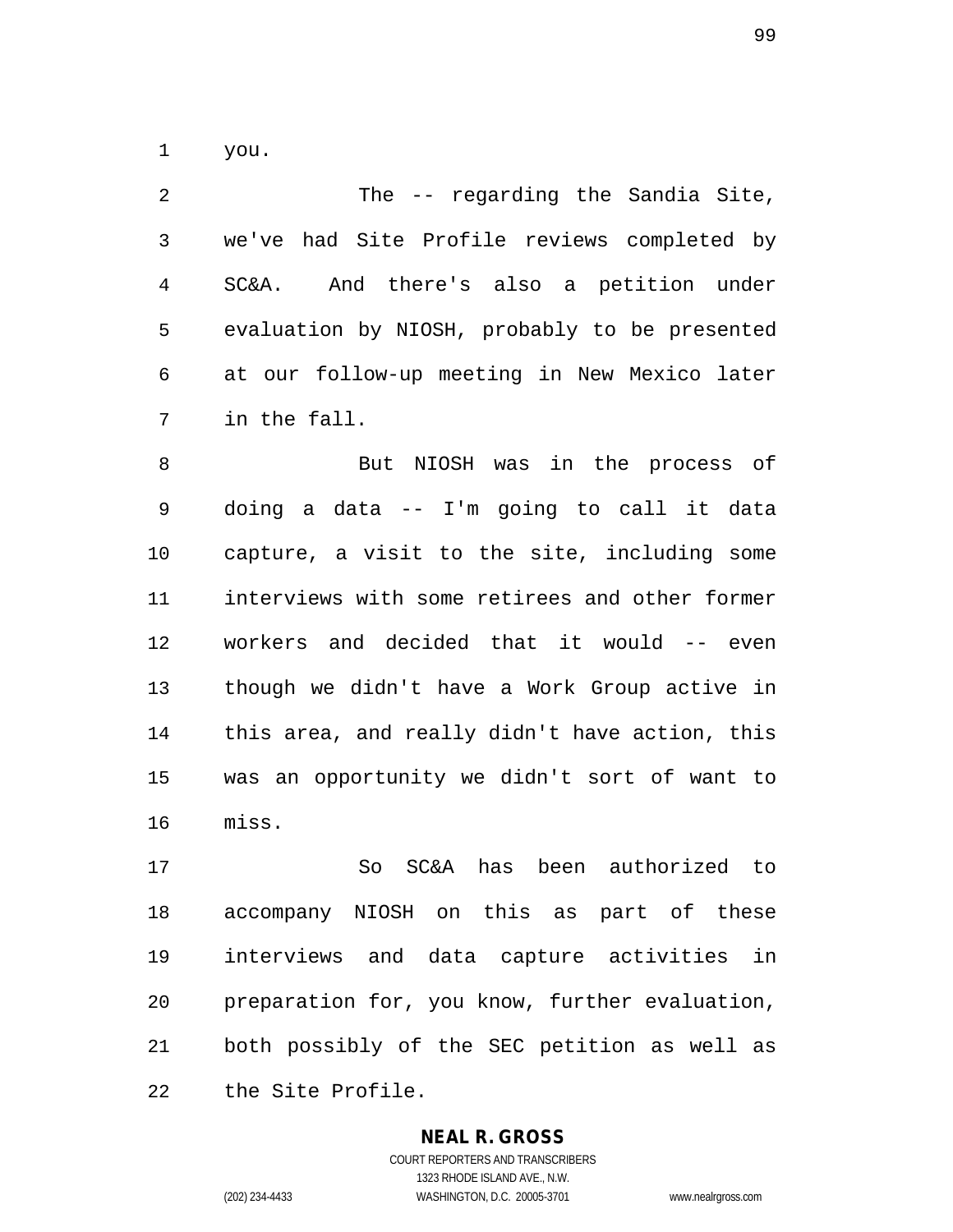1 And we will need to be setting up a Work Group to deal with that, which will be an activity we'll take up in the August meeting. And another reminder to you on SC&A, I don't know how many -- Ted circulated something a few weeks ago, looking for any comments. We will be doing their performance evaluations, so I remind you, I think the deadline was last Friday, but people should 12 get comments in, if you haven't already. MEMBER MUNN: I thought the deadline was today, close of business. CHAIRMAN MELIUS: Was it? It could have been. I did see here -- I was going to just mention, Wanda, that I know that you've commented some, and others may have directly to Ted and had copied others. MR. KATZ: It's been very quiet so far, but the deadline is today. That's correct, although, honestly, I'd still be

## **NEAL R. GROSS**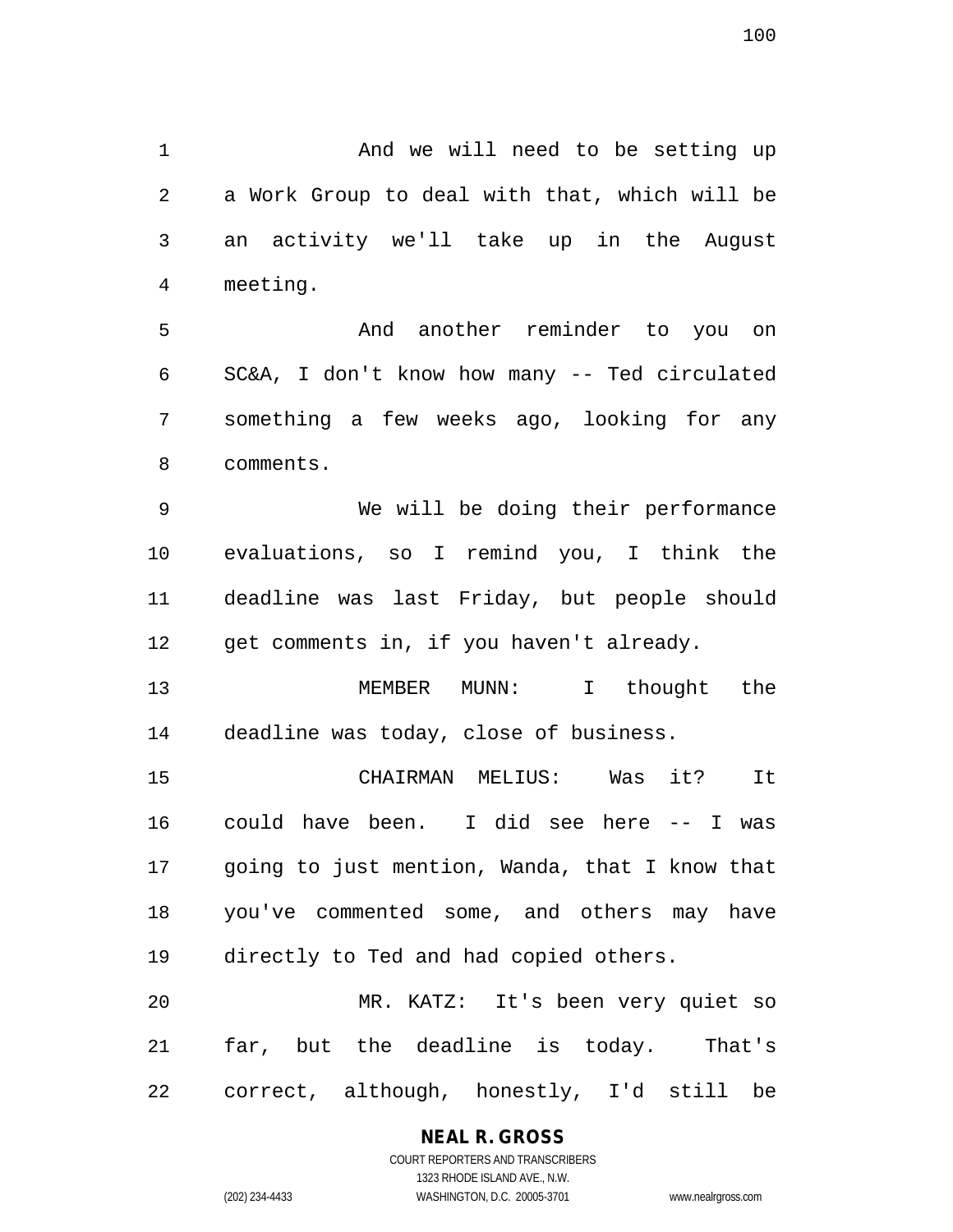happy to have your input if you can do that soon.

 CHAIRMAN MELIUS: Yes. MEMBER PRESLEY: Ted, you got mine, didn't you? It's Bob. MR. KATZ: No, I did not. CHAIRMAN MELIUS: One other item I want to mention informationally -- and this will be discussed more at the August meeting, is -- I believe it came up with Idaho, I can't remember which site it came up with. But in terms of trying to schedule a Work Group meeting, there was some difficulty just trying to understand where NIOSH was in terms of completing some of their -- either responses or other documents, and given sort of our overall difficulties, just

 the challenges of trying to schedule Work Group meetings and trying to estimate when things will be done and ready for discussion and so forth, one thing that we thought that would be helpful would be to have at least an

## **NEAL R. GROSS**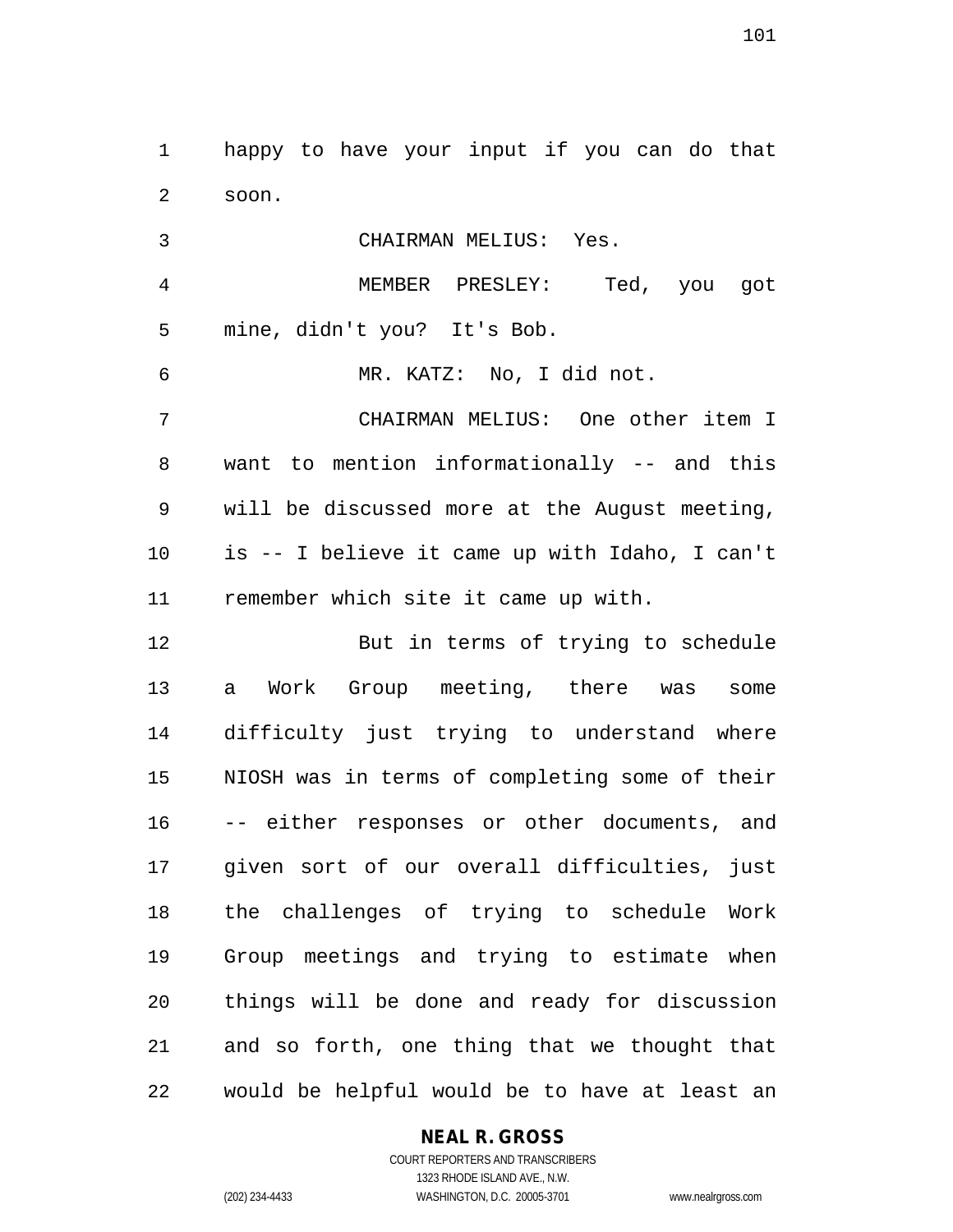estimated schedule of when documents would be completed, or responses to SC&A comments and whatever, so that it would help the Work Group Chairs in terms of scheduling meetings, so we'd know where things stood with NIOSH as well as SC&A.

 So, I discussed with Stu, and Stu agreed to it, and I think we will be working to implement something so there will be documentation available so, the Work Group Chair, you'd have some idea when documents would be complete.

 Again, there are always things that can come up, or delays, whatever, that are unforeseen, but at least it would be some helpful information in terms of scheduling, so.

18 18 I appreciate Stu making the effort on this.

20 Any other -- Ted, any other? I don't believe we have any Board correspondence.

# **NEAL R. GROSS**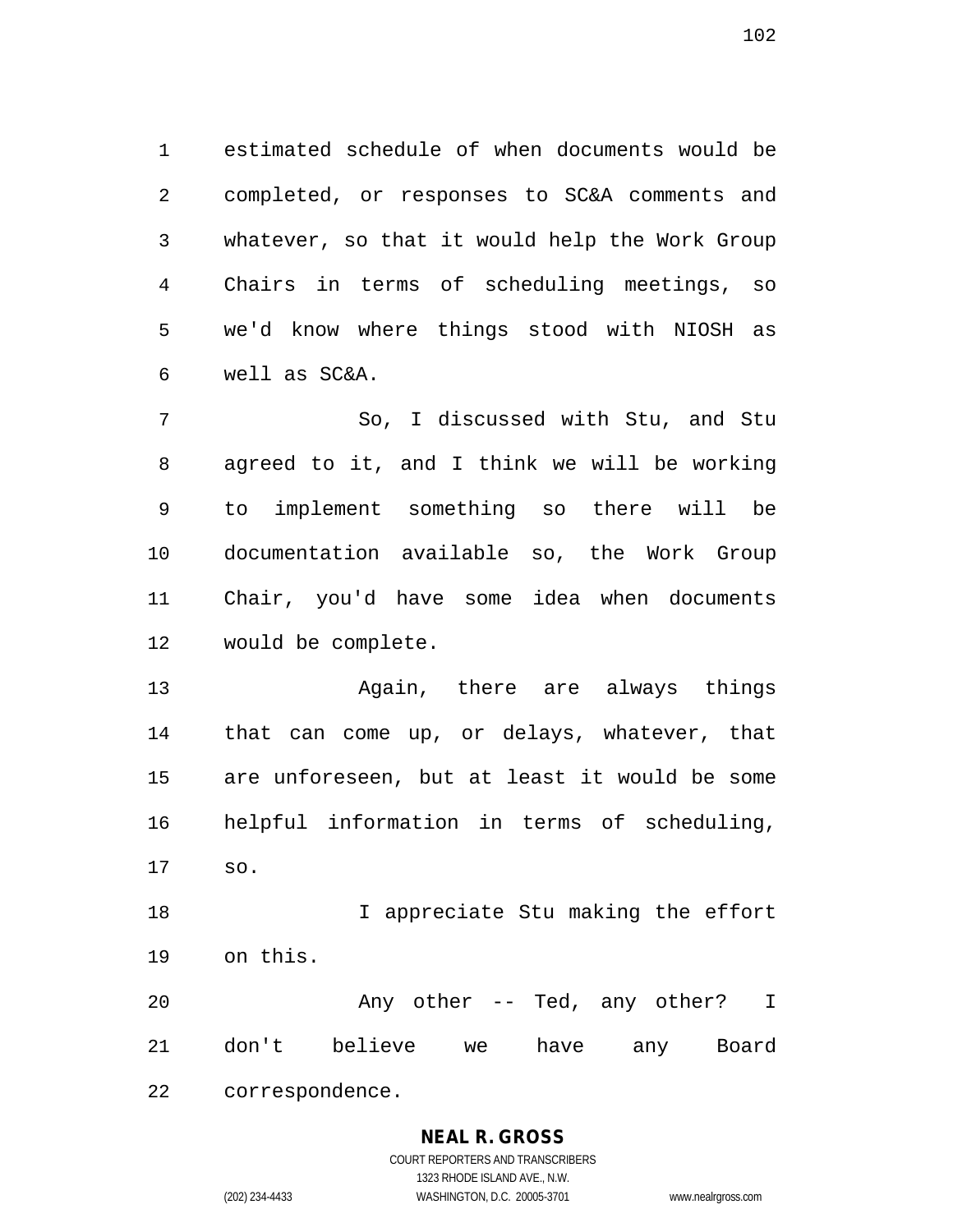MR. KATZ: No correspondence. I have a couple things I'd just like to cover -- CHAIRMAN MELIUS: Go ahead. MR. KATZ: One is -- I hate to go back to a topic, because we already closed it. But just to note for you, with respect to the public comments to the Board, I had asked for, but I hadn't received any specific suggestions from Board Members about categorization because we wanted to simplify that.

 And I've sent to all of you the categorization that I used and proposed to DCAS, and which I think they're applying in doing that for the May Board meeting public comments.

 So again, if any of you have any concerns about the way I've framed that, I've heard back from Henry, but please let me know. Otherwise that will be the categorization we use.

So, and I sent you out an email I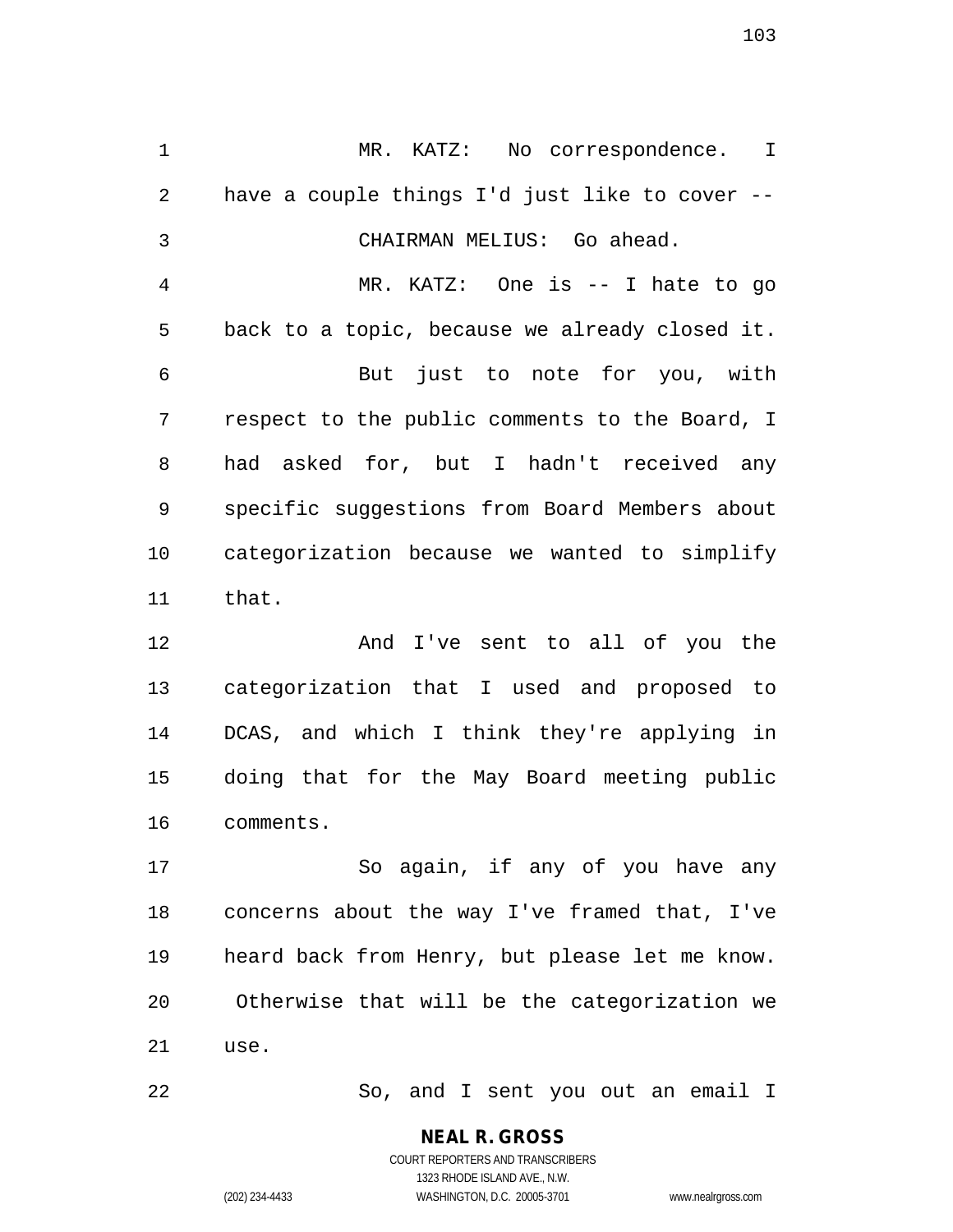think today or yesterday just letting you know what categorization I provided to DCAS. CHAIRMAN MELIUS: Basically from 30 -- 1 through 30, or something like that, to 1 through 7. MR. KATZ: 1 through 7 and other-- 8 CHAIRMAN MELIUS: Of specific -- MR. KATZ: Right. The other matter, this has to do with -- the tour at INL, a number of Board Members are taking a tour as well as SC&A, and we're going to have some DOL people along with us as well. And DCAS. But three of the Board Members, I 16 just received a note from DOE, we need to turn in our -- these forms to the site related to our monitoring, and there are three of you, Dr. Lemen, Ms. Munn, and Dr. Roessler, as well

 they need to receive those forms. They haven't received those from you. You cannot

as Gen, your husband Chuck, that need to --

# **NEAL R. GROSS**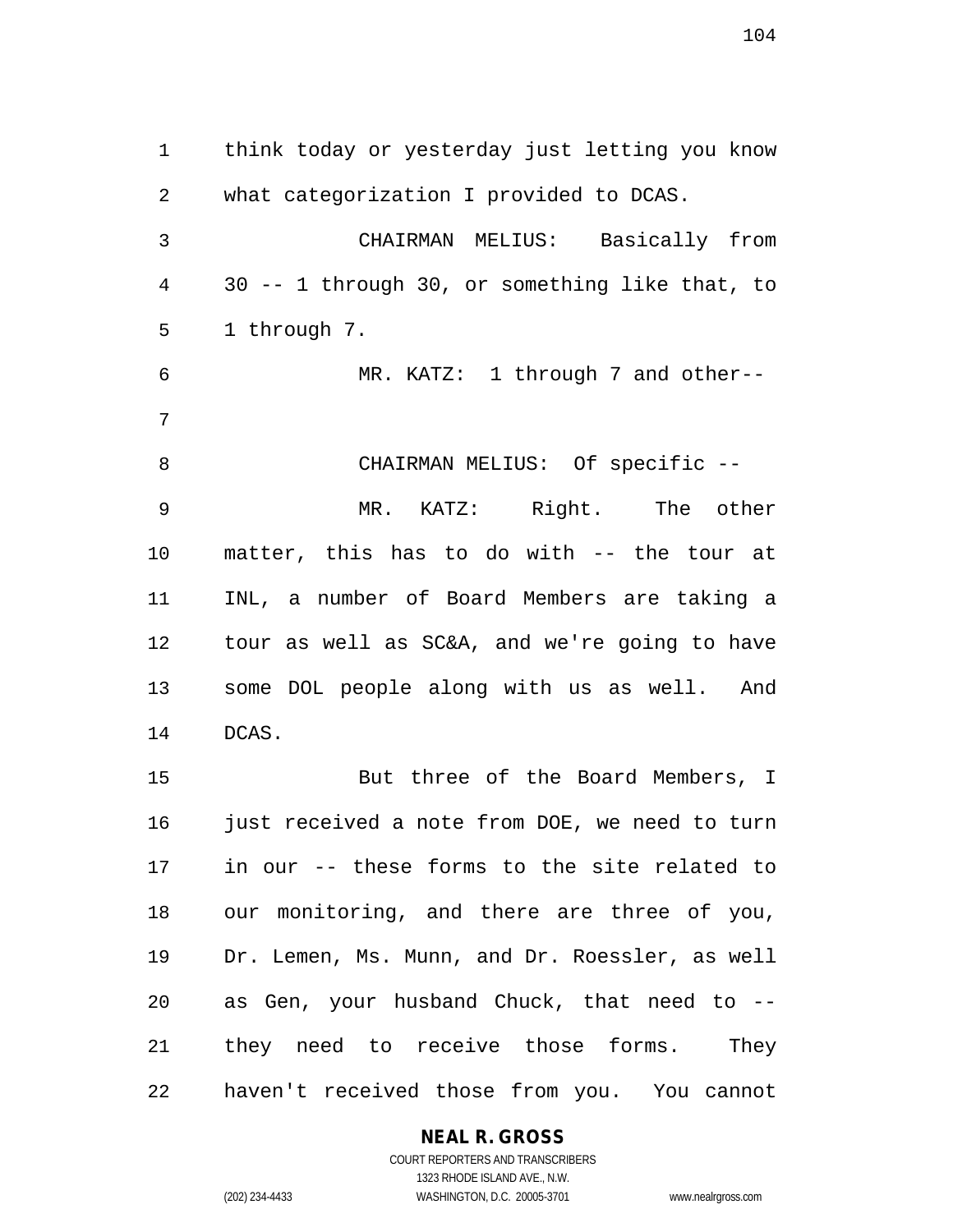go on the tour without submitting those.

| $\overline{2}$ | MEMBER MUNN: Ted, this is Wanda.               |
|----------------|------------------------------------------------|
| 3              | I faxed mine yesterday. They should have it.   |
| $\overline{4}$ | MR. KATZ: Okay. Well, that's                   |
| 5              | good. I just want to let -- remind you all.    |
| 6              | MEMBER ROESSLER: Ted, this is                  |
| 7              | Gen. It looks now like my husband and I will   |
| 8              | not be able to attend the tour.                |
| 9              | MR. KATZ: Okay. They wanted to                 |
| 10             | know that, so thank you.                       |
| 11             | MEMBER ROESSLER: Okay, thanks.                 |
| 12             | MR. KATZ: And Dr. Lemen, you're                |
| 13             | the other one who needs to submit a form if    |
| 14             | you still plan to go.                          |
| 15             | MEMBER LEMEN: I will send it.                  |
| 16             | There was one question about the tour. I       |
| 17             | don't know if Dave Richardson's on the phone   |
| 18             | or not, but he had sent you a correspondence   |
| 19             | or an email asking if we would be able to have |
| 20             | worker or labor participation in the tour, and |
| 21             | it's my understanding that you'd indicated     |
| 22             | that we wouldn't.                              |

#### **NEAL R. GROSS**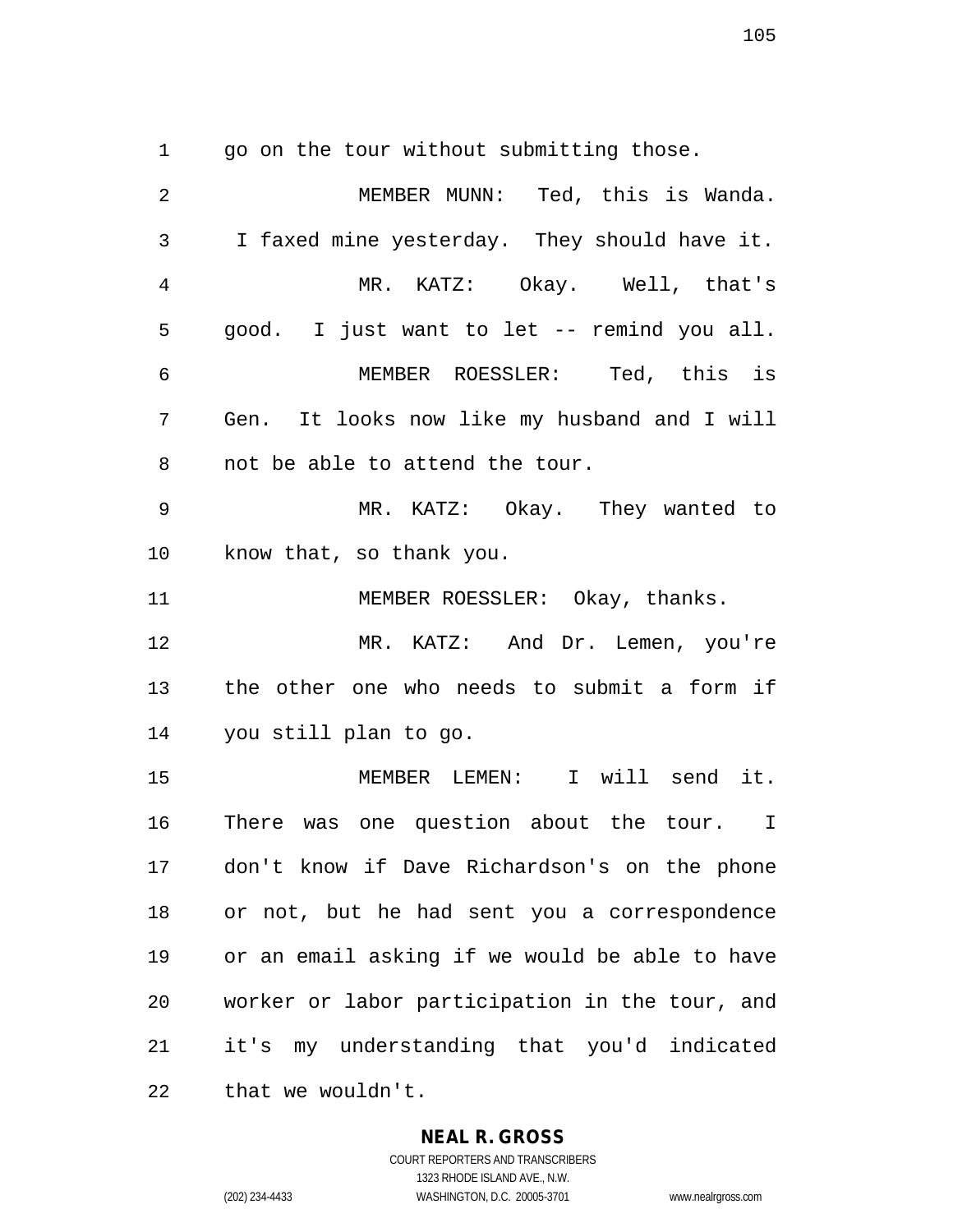MR. KATZ: Well, at these tours, I mean -- let me just -- they -- they've been -- we've done these tours now for about eight years and whatever, and they have site experts.

 I don't know -- what I said to David, I don't know whether any of them are labor representatives. We never had an outreach to have labor representatives participate in the tour.

 The tour is really just to familiarize the Board Members with the layout, and to give them a little bit of general education that's helpful for their Board work, as well as sometimes, in some of these, I guess, they call -- the meat of the tours can get into sort of meatier detail when we have a Work Group established and so on.

 MEMBER SCHOFIELD: Ted, this is Phil. I'd like to comment on this INL tour. That's kind of an area that I really was going to send you an email today about.

## **NEAL R. GROSS**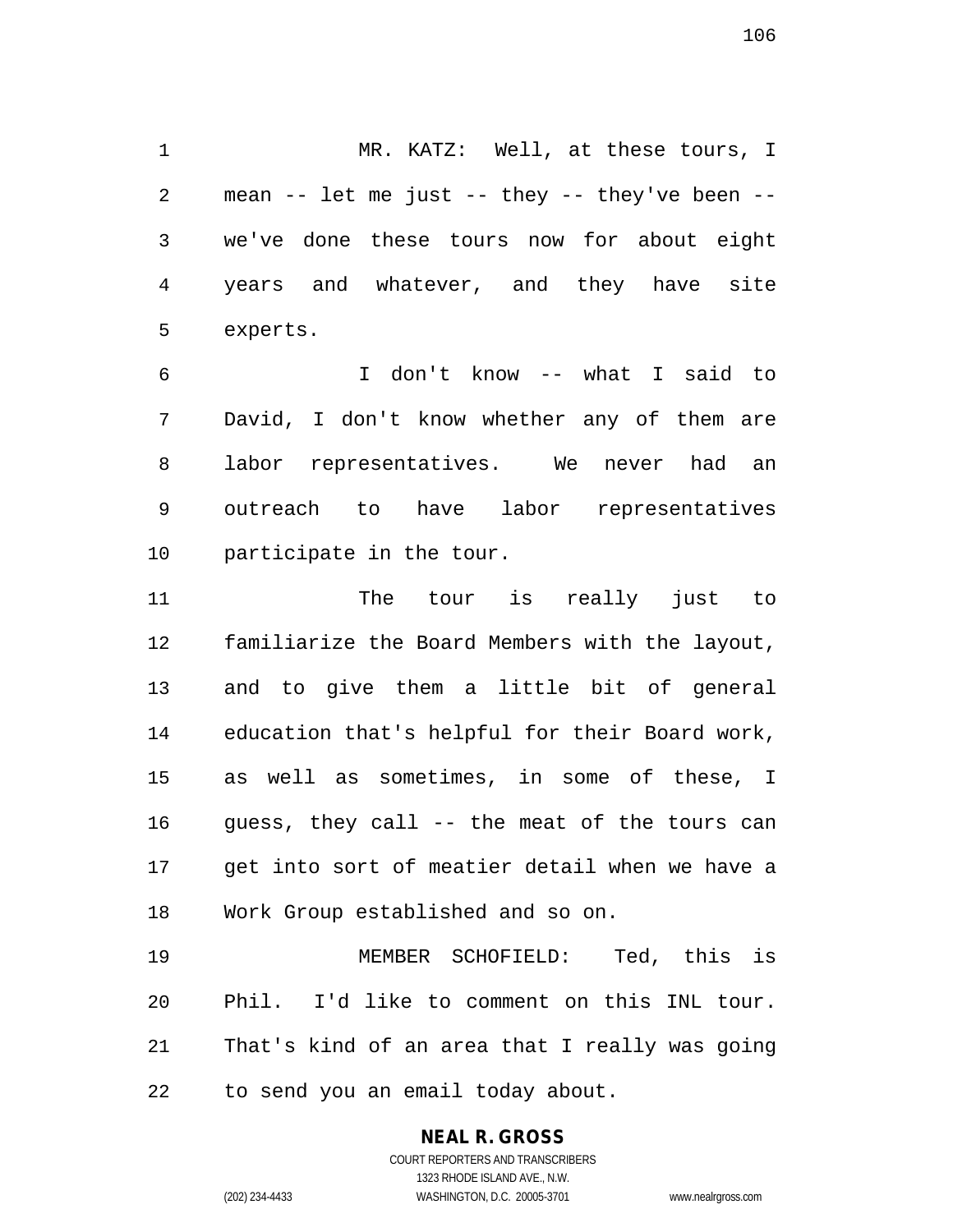I would really like -- it doesn't necessarily have to be one of the Teamsters members, or -- but I would like, if at all possible, at some of these facilities, that we have people who actually worked in there, not management-type. I want people who did hands-on in these facilities.

8 We are doing dose reconstructions. We are looking at past history. We need to understand how they did their work on a daily basis.

 This is very critical for our understanding, and doing a drive-by, you can't see that if you get someone who's their PR person.

 They don't know what went on a daily basis. They don't know how the workers did their work. They don't know what kind of problems they had on a daily basis.

 MS. HOWELL: Mr. Schofield, this is Emily Howell. I certainly appreciate the kind of information that you're looking for

## **NEAL R. GROSS**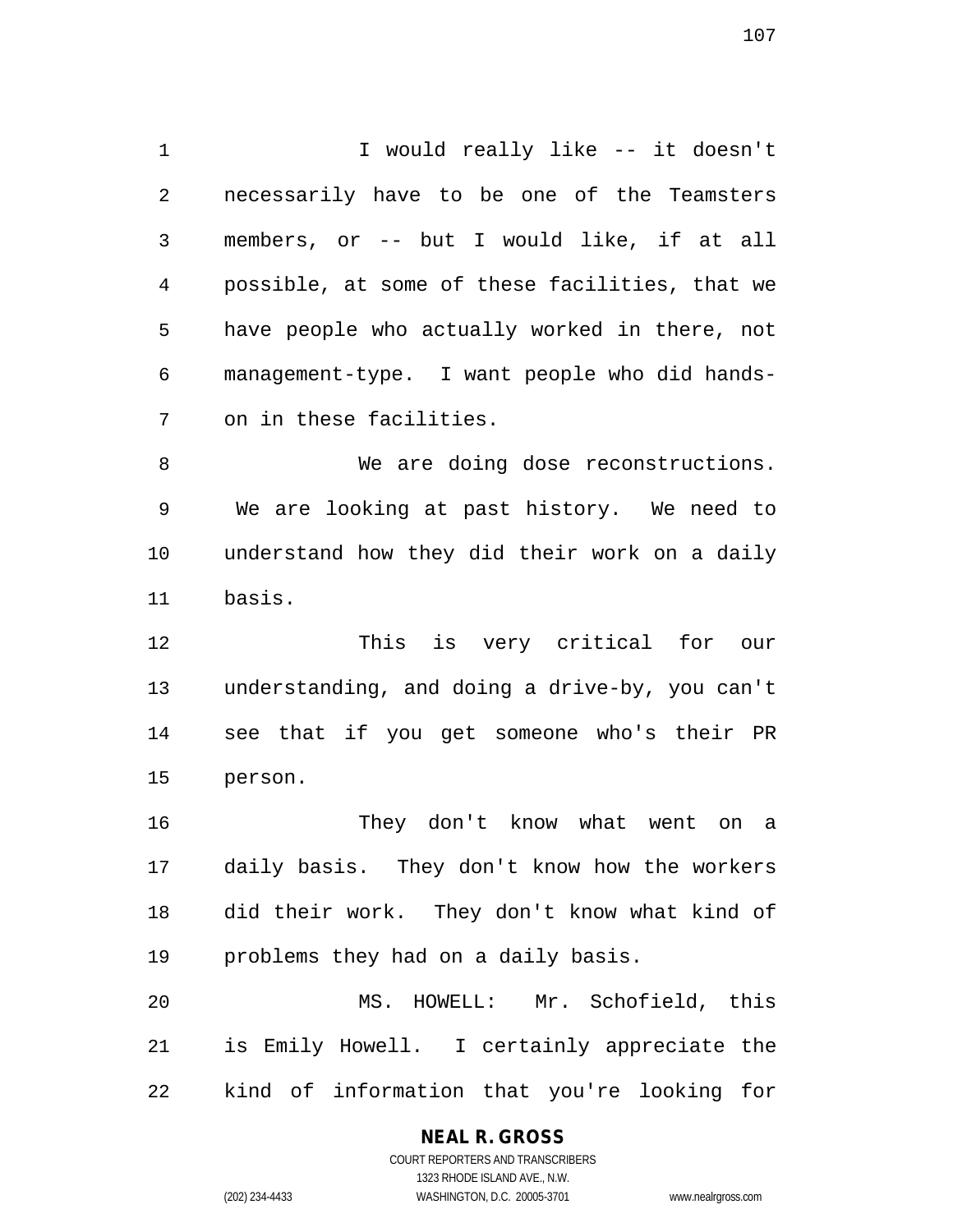the Board to receive.

 My concern is that kind of information really should be received in a public Board setting such as a Work Group meeting or a Board meeting. And so it's a concern under the Federal Advisory Committee Act if you want to receive that sort of information on a tour that's by default not open to the public as a Board meeting. MEMBER RICHARDSON: This is David Richardson. I raised the issue, and I guess I'd stand by it again. I think we're in a very awkward position. I mean, I've been on several site tours at DOE facilities, and I've also been on tours at other nuclear facilities which were not DOE which had labor representation on the tour. And there was a different perspective communicated between a hosted tour by DOE or with contractors, and a tour in

**NEAL R. GROSS**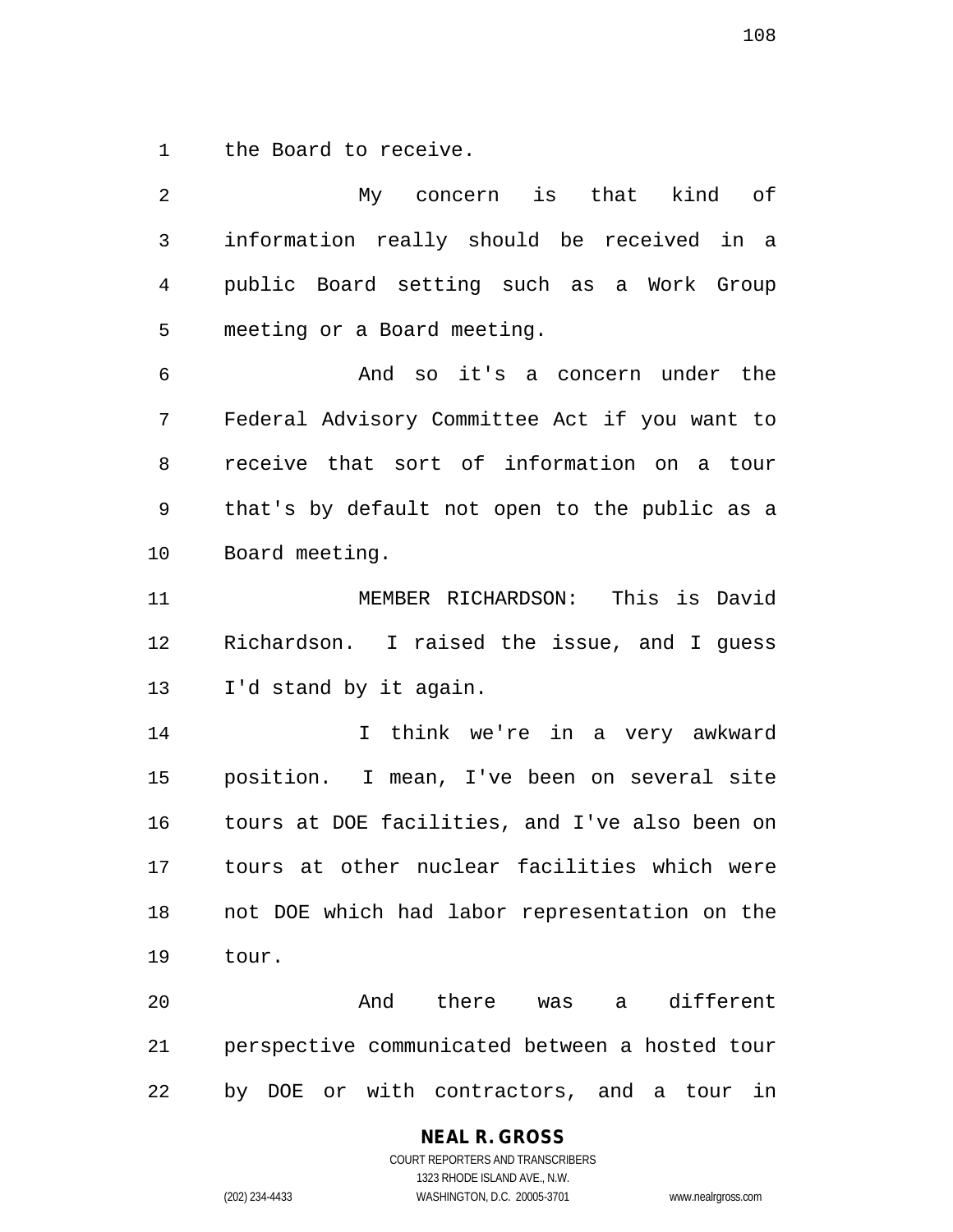which labor union representatives were allowed to participate.

 So there's the one issue of having a full range of perspectives. There's another one -- issue, that I think would be valuable, the contribution is exactly the issue you're pointing to, of openness, or an appearance of fairness.

 If prior to going to INL we spend a full day in the hands of DOE or its contractors and their appointed public relations folks, with kind of the exclusion of labor or claimants or union representation, I think you might say in fairness that a claimant might feel that the DOE has been given an opportunity to talk with us for a full day prior to deliberations that might impact the site and they've been excluded.

 Now, we could think about how you might capture those opinions, if you have concerns about that labor should only communicate their opinions at a public open

#### **NEAL R. GROSS**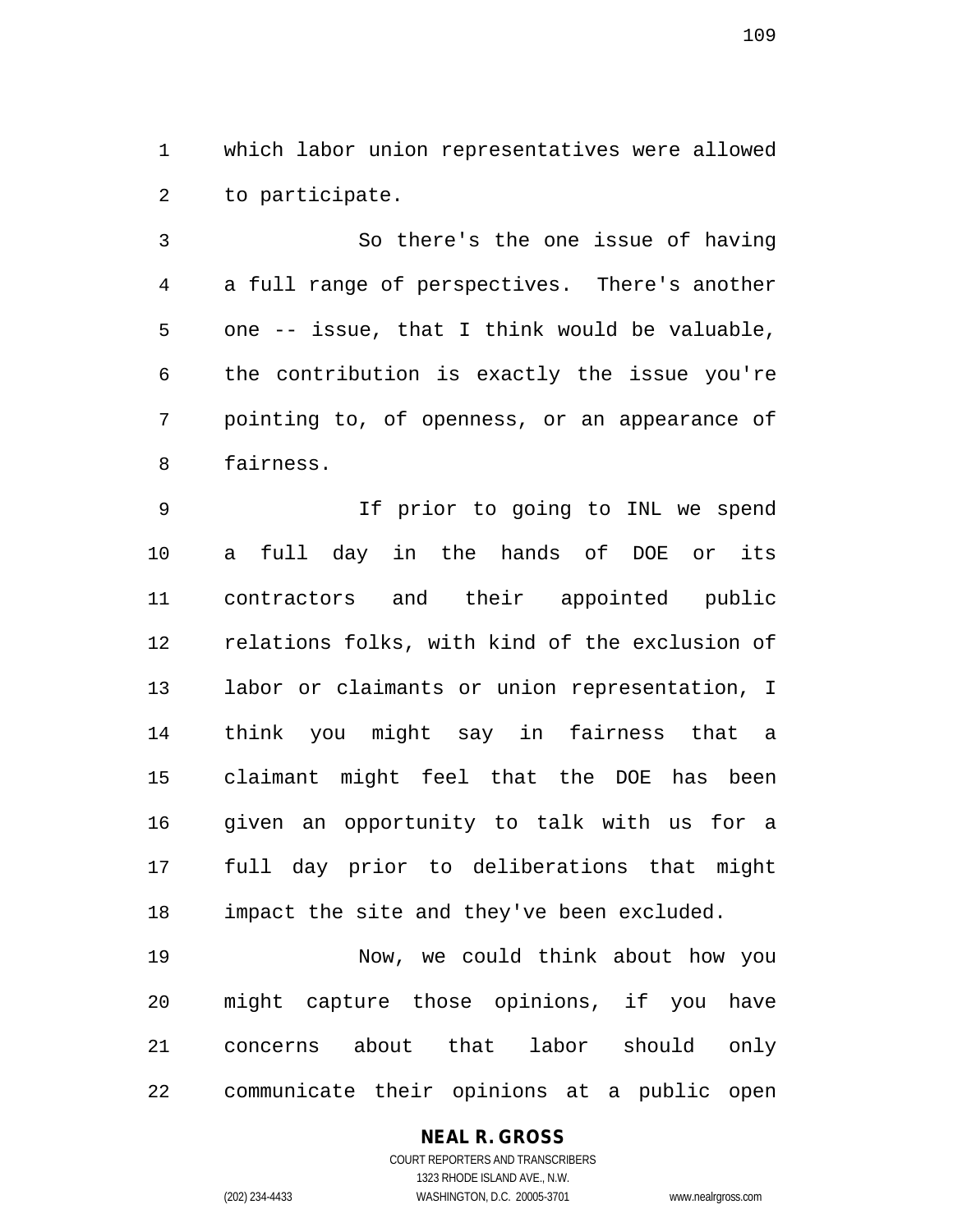forum.

 But other people are not going to be able to, during this period where the Board's getting together and touring the site. Maybe we should think about mechanisms, about how that could be made to work. MEMBER LEMEN: This is Dick Lemen. I'd like to echo what both Phil and David said. And also, I'd like to point out that NIOSH has had industry-wide regulations that they set up many years ago that asked for tripartite participation. And I think the Board really should follow some form of tripartite participation and not do it without labor representation. I think this -- again, and I won't repeat what everybody says, except to say that this gives us a one-sided view. And particularly what Phil said, when we're talking about the comparability data of one worker to another, and I think that it's

#### **NEAL R. GROSS**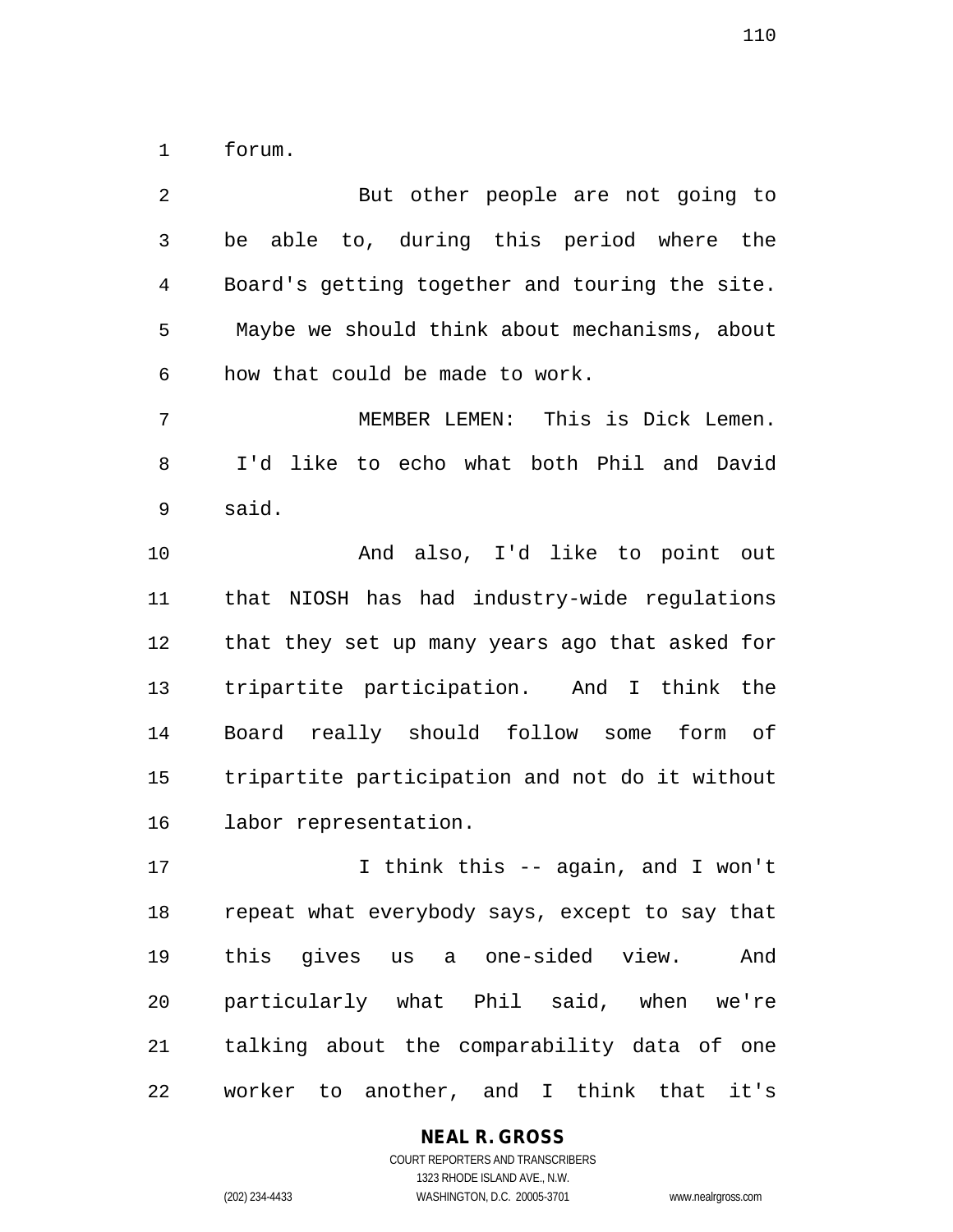critical for us as a Board to see these issues.

 MEMBER CLAWSON: Ted, this is Brad. Now, I can't talk to Idaho, and we all know why that is, but what I wanted to remind all the Board Members is some of the wonderful tours that we have been on, like up to Hanford, or the Nevada Test Site.

 One of the things that made these always so interesting to me were the people who were actually giving us that tour had the first-hand information of it. I still think of B-Reactor. I mean, that gentleman there could tell us everything about it and told us the process.

 Nevada Test Site, the gentleman who had been there 37 years had such a good -- he was able to answer the questions that the people just had in the back of their mind very easily.

 So I'd like to echo what everybody else has said, you know, everybody should be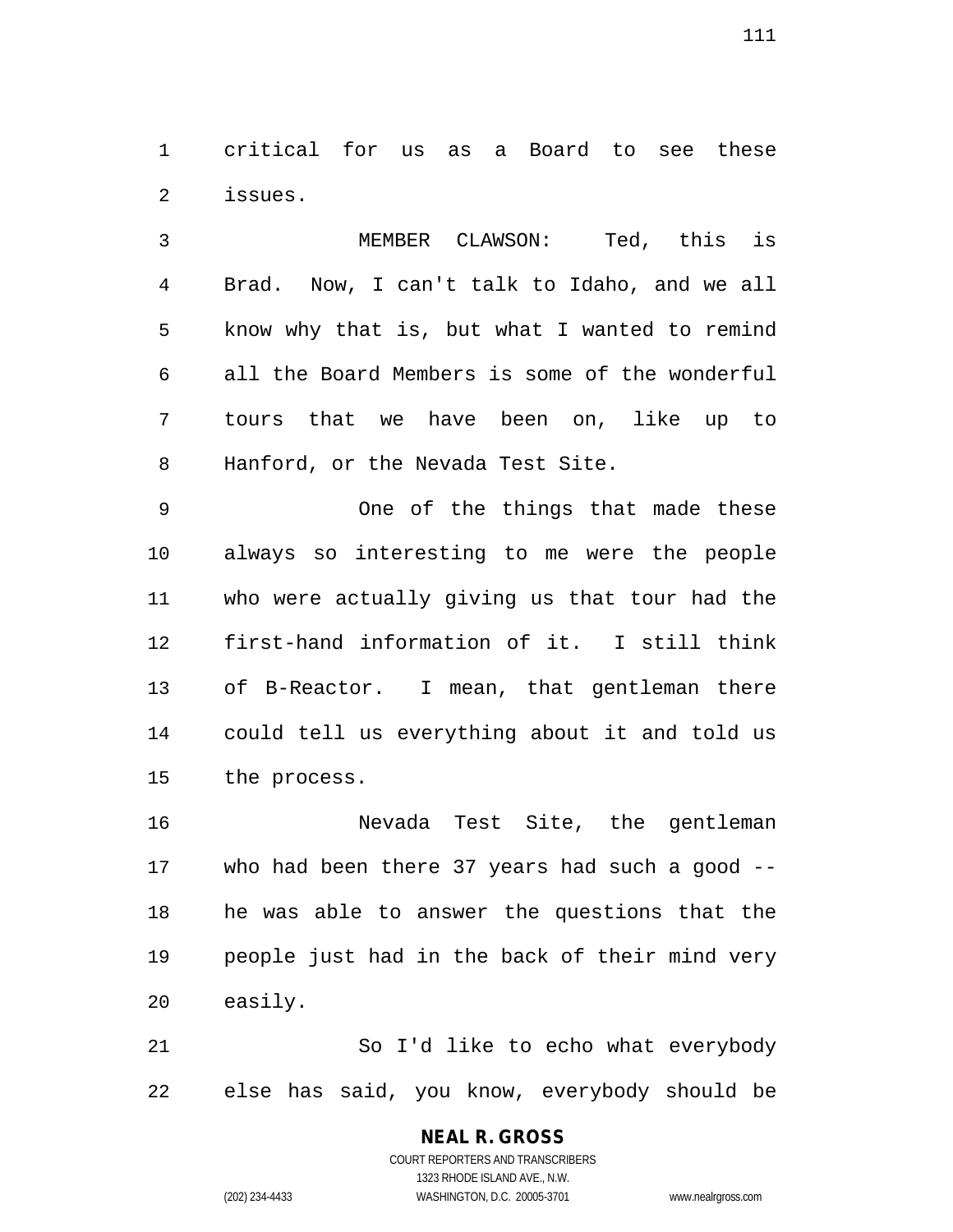able to have a fair opportunity to be able to have their voice listened to.

 Because I'll tell you right now, I watched yesterday on the site that you guys are going to tour, they had the Advisory Board for the blue ribbon nuclear something else, and the person who was giving that tour has only been out to the site for three years.

 MR. KATZ: Brad -- I'm sorry. Jim, did you want to say something before me? MEMBER PRESLEY: This is Bob Presley. As someone that's done this for the last ump-teen years, the only thing that I would suggest is, we've had union participation, but what you want is what we call a site expert on the tour, whether it be union or whether it be an hourly person or whether it be the plant manager.

 I think it needs -- we need to say, please have your site experts do the tours, and let them make the decision.

CHAIRMAN MELIUS: This is Jim.

**NEAL R. GROSS** COURT REPORTERS AND TRANSCRIBERS

1323 RHODE ISLAND AVE., N.W.

(202) 234-4433 WASHINGTON, D.C. 20005-3701 www.nealrgross.com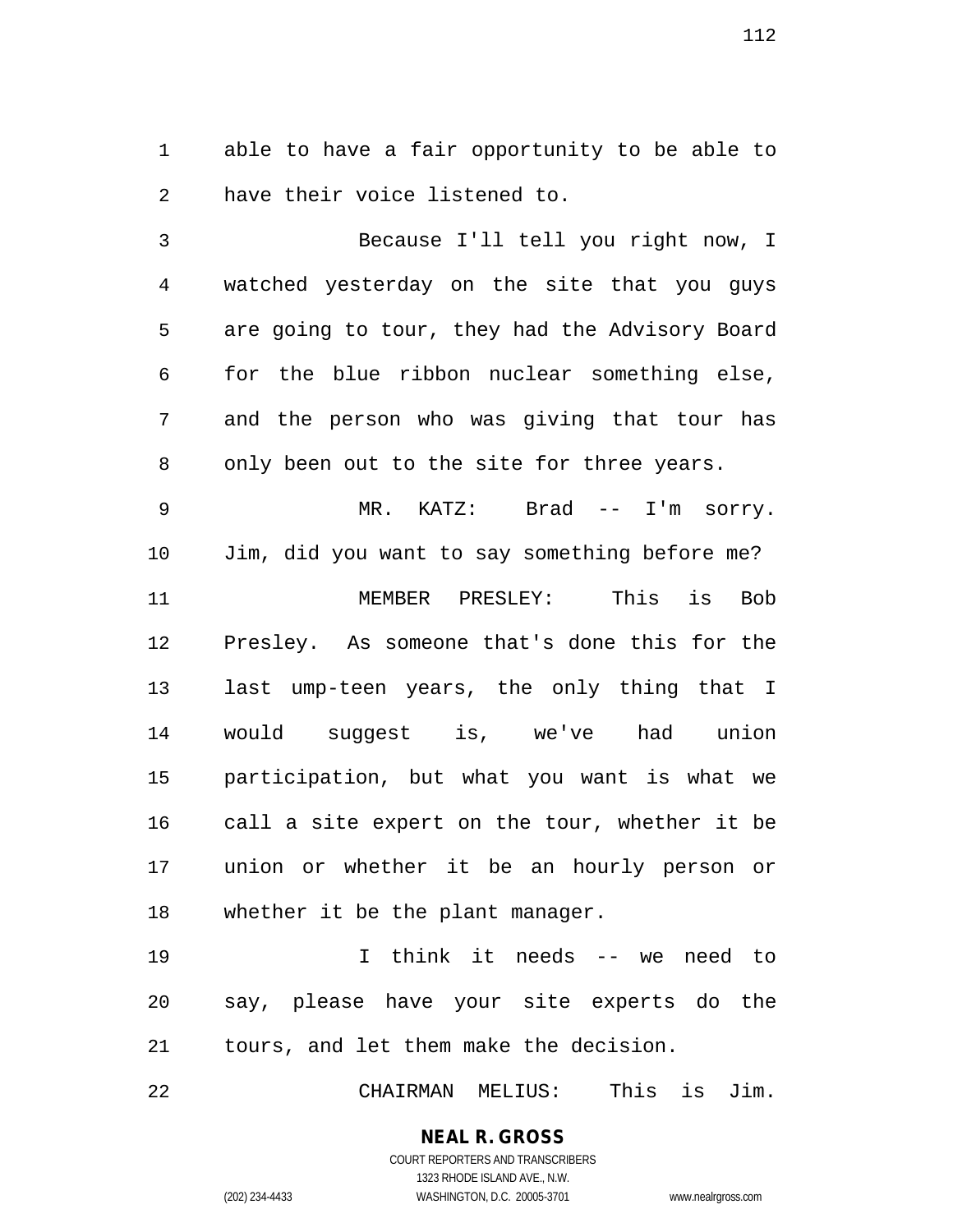Can I suggest two things?

 One is that, since these site tours are arranged through DOE, I think we should bring this issue up with DOE, and if possible, certainly express the concern about making sure that we do have real -- you know, somebody that's really -- people who are really knowledgeable about the site as part of the tours. And then let's -- I think we can continue the discussion in a more general sense with the DOE at the next meeting. 13 MEMBER MUNN: Well, knowledgeability really and truly ought to be the primary key in our focus here. It is surprising to hear that any organized labor person does not think they are adequately -- that their concerns were not adequately expressed by Members of the Board, or they are not key in their minds, that not having an opportunity to address us at any meeting or by any form of communication

## **NEAL R. GROSS**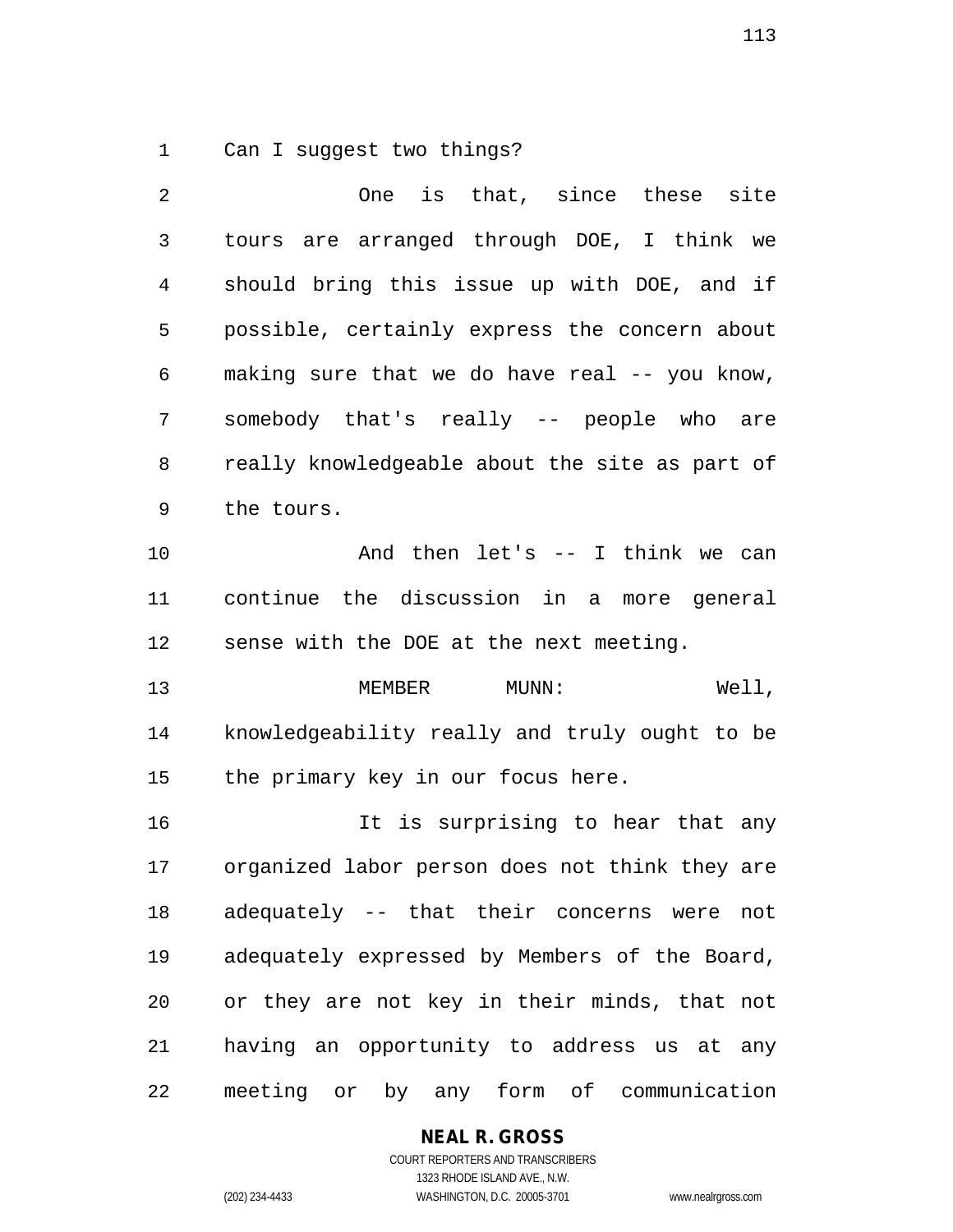available is not adequate access to our activities. That's a bit surprising.

 But knowledge of -- it's certainly agreeable. Knowledge of the actual activities and the history of the site are far more crucial from the point of view of our tour than what group that individual might belong to, or those individuals might belong to.

CHAIRMAN MELIUS: Okay.

 MEMBER SCHOFIELD: I've got to say something in that relation. I've spent too many years working in glove boxes and stuff, and I can get you a PR person to go through, and they can give you a song and dance. But they aren't in there doing that work.

 They don't understand how people got messed up, how people got exposure, how the hot jobs were done, where the different things were.

 Because a lot of times, by the time we get to this information, these buildings are gone. And this is what's going

#### **NEAL R. GROSS** COURT REPORTERS AND TRANSCRIBERS

1323 RHODE ISLAND AVE., N.W. (202) 234-4433 WASHINGTON, D.C. 20005-3701 www.nealrgross.com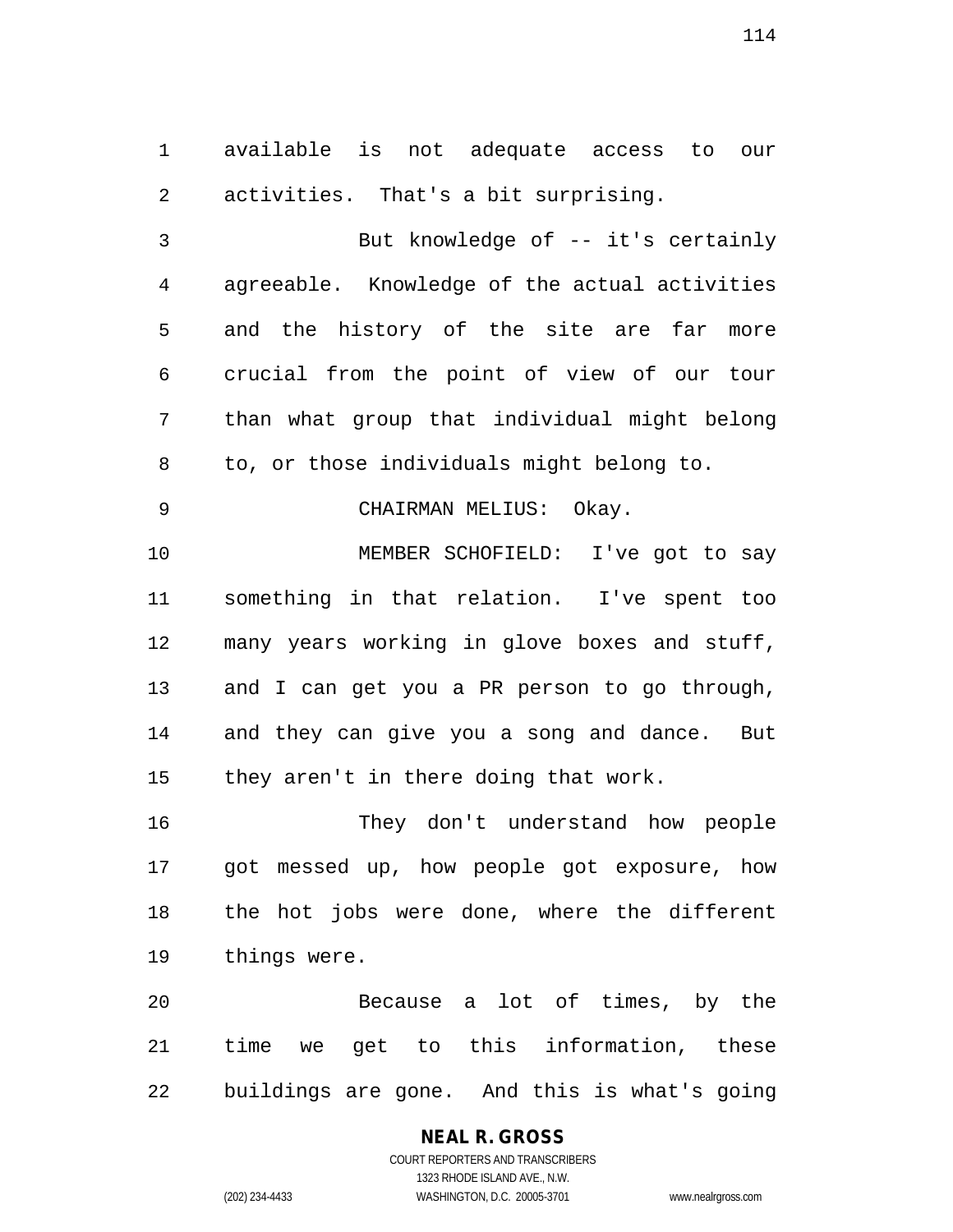to happen in INL. They're tearing down all these buildings.

 So we want the people who do the actual work, whether they're union, non-union, I don't care. We need people who can tell us how they did it on a daily basis. That makes a difference in your exposures, how you're exposed, what kind of exposures you've got --

 MEMBER MUNN: Phil, did anyone suggest -- did anyone suggest that we not have experts? That's not what we --

 MR. KATZ: Let me -- let me intervene here, please. I think -- I mean, really, this doesn't need to be a hot argument.

16 MEMBER MUNN: No.

 MR. KATZ: I think the Board has had a pretty good experience overall with tours and experts, but I also think -- and even though -- I think David and Dick are coming to this with a different context.

I think it's perfectly reasonable

**NEAL R. GROSS** COURT REPORTERS AND TRANSCRIBERS

1323 RHODE ISLAND AVE., N.W. (202) 234-4433 WASHINGTON, D.C. 20005-3701 www.nealrgross.com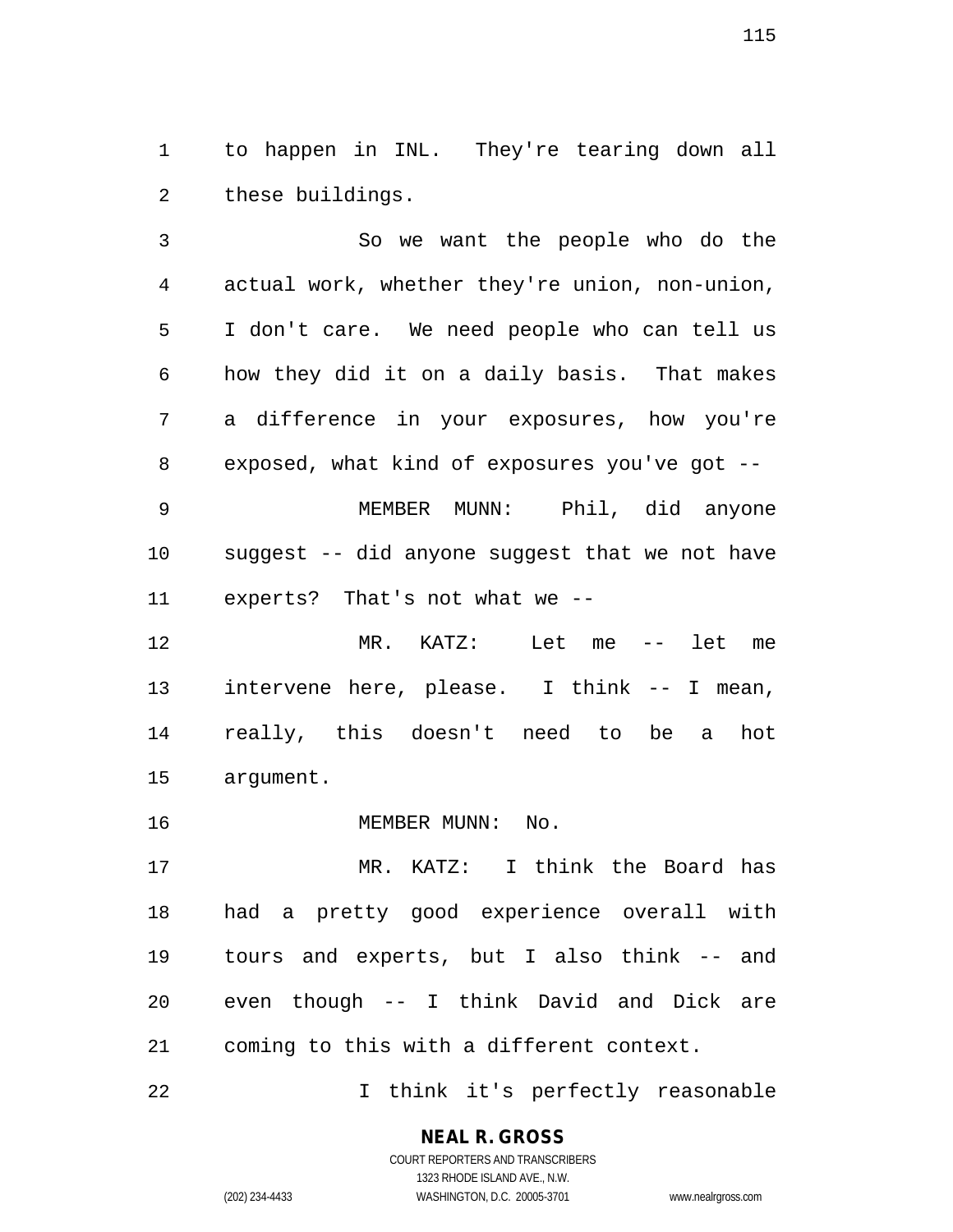concern that we have labor representation there that's not necessarily site experts, just -- PR, what have you, on the site. I'm perfectly happy broaching this for the upcoming tour with the folks at DOE. I don't see any problem with that. And in the future, you know, this is an issue that has not been raised in the past, and we've been going along nicely. But I do think -- you know, I understand the concerns that Dick and David are bringing to this question. And I think, you know, I'm not sure it's going to be, you know, any heartache for the DOE to try to fish out also some labor representation to join the tour group.

17 And I think, you know, any person who works at a site will probably bring something to the discussion that will be valuable to others. And it will be nice to meet another worker from the site.

So I'm happy going forward and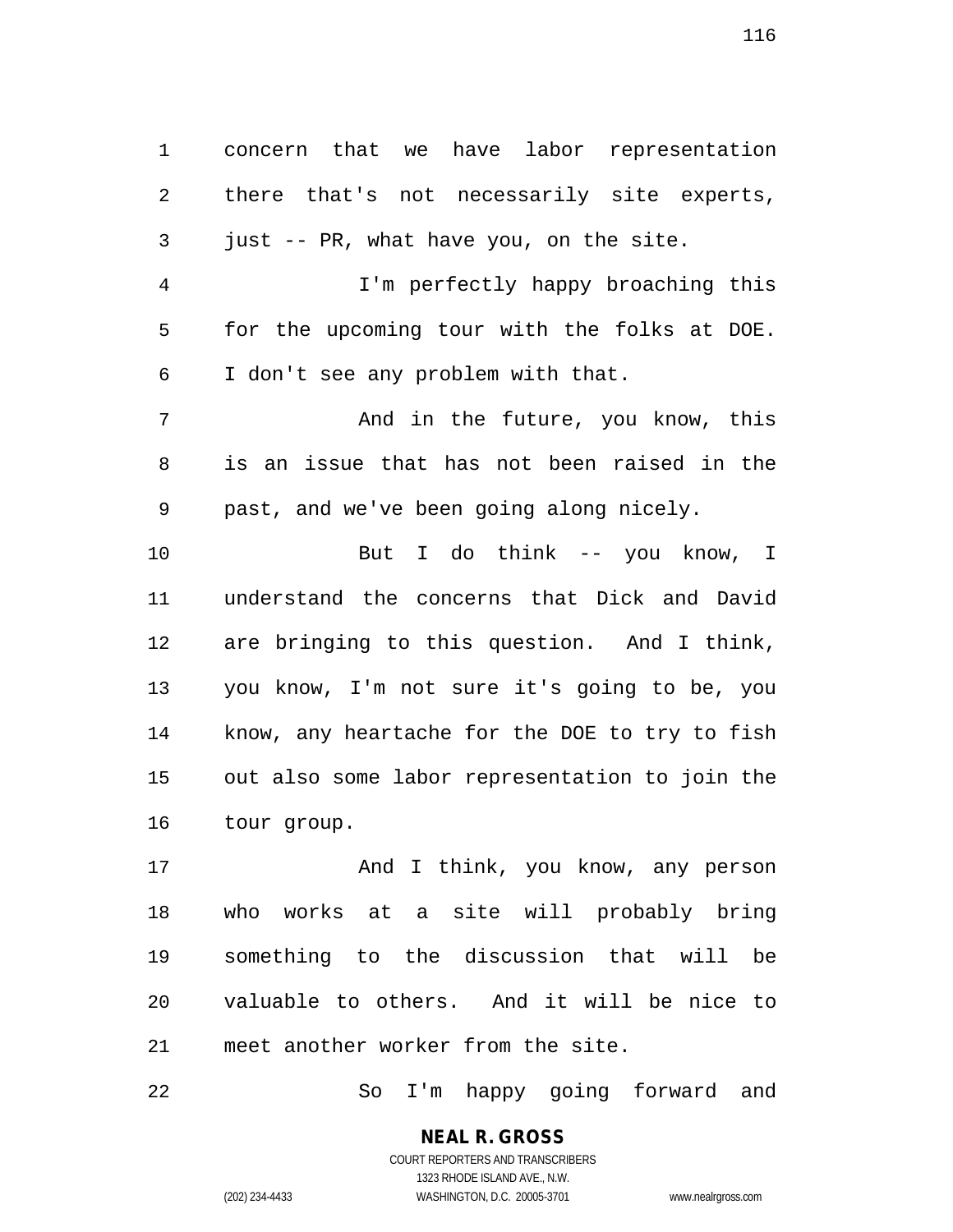speaking with DOE for the upcoming, and making that a routine for future tours, too. CHAIRMAN MELIUS: Any other issues? If not, we'll adjourn the call. MEMBER ANDERSON: Well, wait -- just, this is Andy. CHAIRMAN MELIUS: Yes. MEMBER ANDERSON: Just wanted to - - are we -- has everybody gotten the information on the Smart Card issue that we're going to be addressing there, or registering? Or is everybody registered, got their Smart Cards? MEMBER MUNN: Registering and getting your Smart Card is not the same thing. MEMBER ANDERSON: Well, I know, I'm just saying -- if you're going to get a Smart Card you need to have your passport with you, that's all I'm saying. And then my other question, Jim, is when do you expect -- how long are we going to go on Thursday?

## **NEAL R. GROSS**

COURT REPORTERS AND TRANSCRIBERS 1323 RHODE ISLAND AVE., N.W. (202) 234-4433 WASHINGTON, D.C. 20005-3701 www.nealrgross.com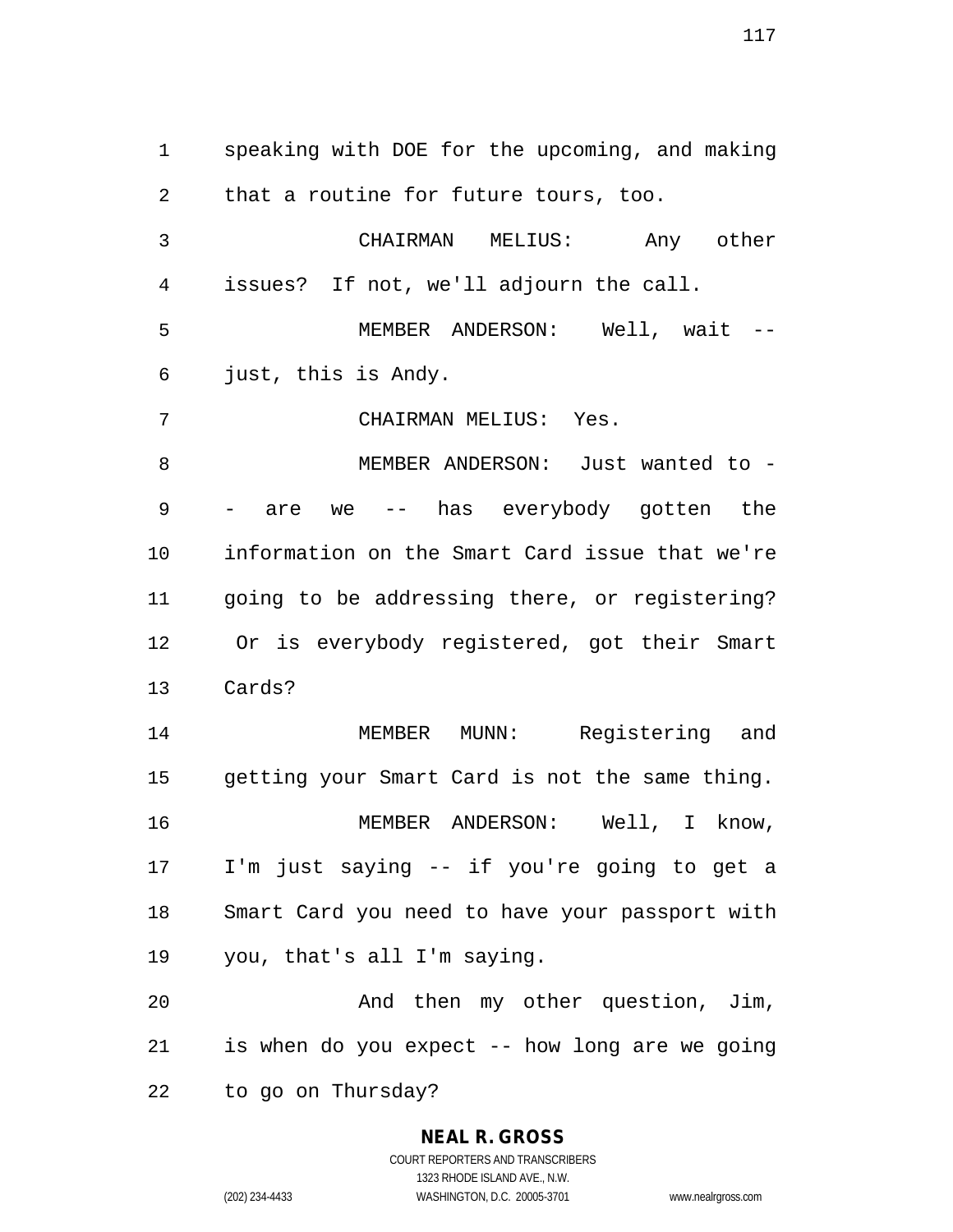Because, as we're starting to make airline flights, I could get home Thursday night if we're not going to go late. If we're going to go until 5:00, then I have to stay over. CHAIRMAN MELIUS: It's a half day. MEMBER ANDERSON: Half day, so we'll be through by 1:00? CHAIRMAN MELIUS: Yes. 10 MEMBER ANDERSON: Okay. 11 MR. KATZ: It ends at noon, Andy. It ends at noon, and you should have the draft agenda in your email box. 14 MEMBER ANDERSON: Okay. CHAIRMAN MELIUS: Any other questions? MEMBER CLAWSON: Well, yes, this is just Brad kind of talking about some of the stuff that Andy was talking about. Earlier they were talking -- it was sent out that Zaida was going to contact

us with more information on further security

**NEAL R. GROSS** COURT REPORTERS AND TRANSCRIBERS

1323 RHODE ISLAND AVE., N.W.

(202) 234-4433 WASHINGTON, D.C. 20005-3701 www.nealrgross.com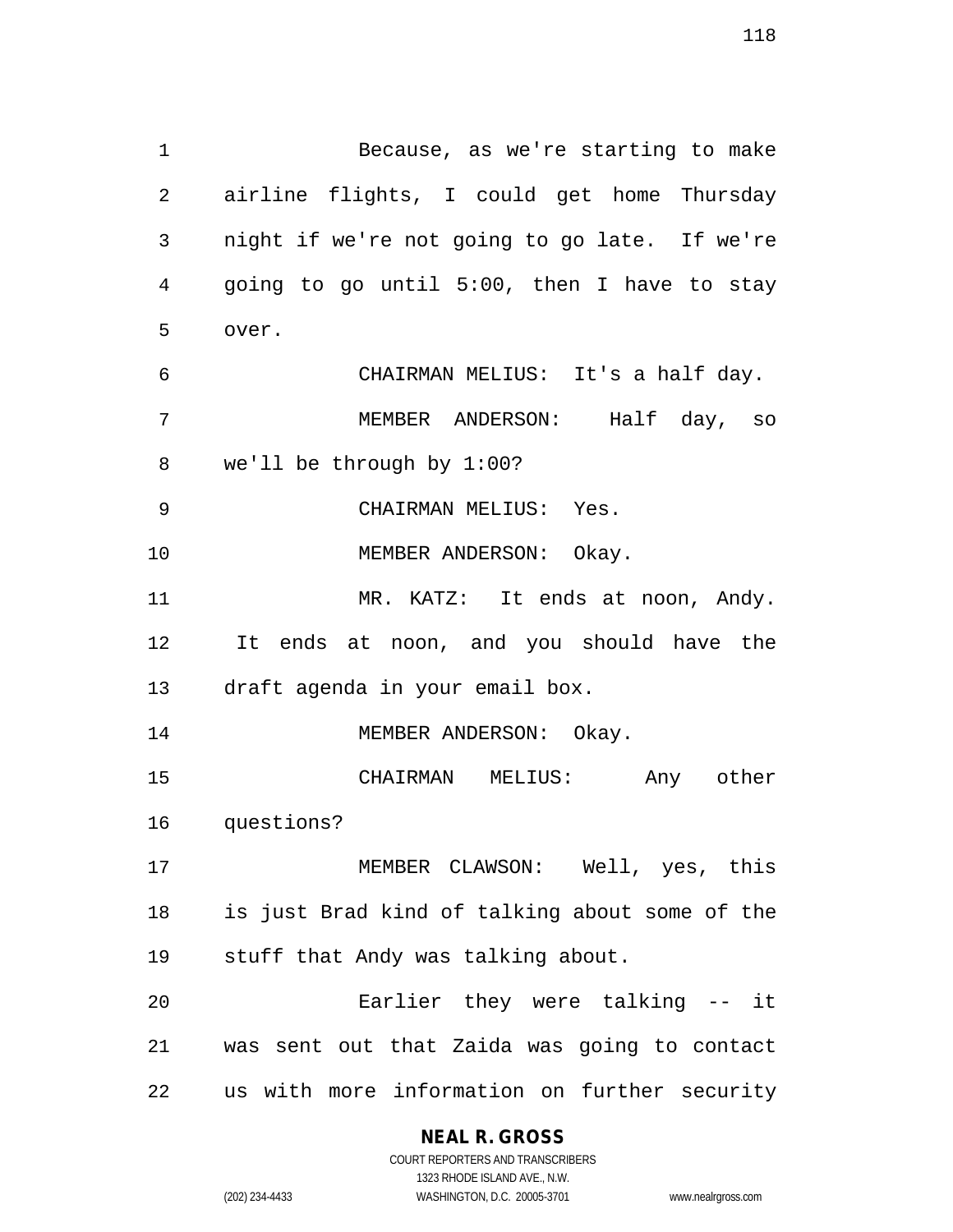requirements or whatever and so forth like that. And I haven't heard anything or seen anything else on that, so I hope I'm not falling delinquent.

 I did my security update for the computer and everything, but I haven't heard 7 any more on any of -- any more requirements they're requiring of us, so. With three different emails and getting it three different ways, I just hope that I haven't missed something.

 MEMBER PRESLEY: Ted, this is Bob Presley. I was told I was all right, too.

 MR. KATZ: Well, Bob, that's because -- right, you're not accessing the CDC Intranet. If you're not doing that, you have no issue whatsoever. The Smart Card only applies to someone who is accessing the CDC Intranet.

 MEMBER CLAWSON: Now, when you say Smart Card, are you saying this little -- the security key fob, or whatever?

## **NEAL R. GROSS**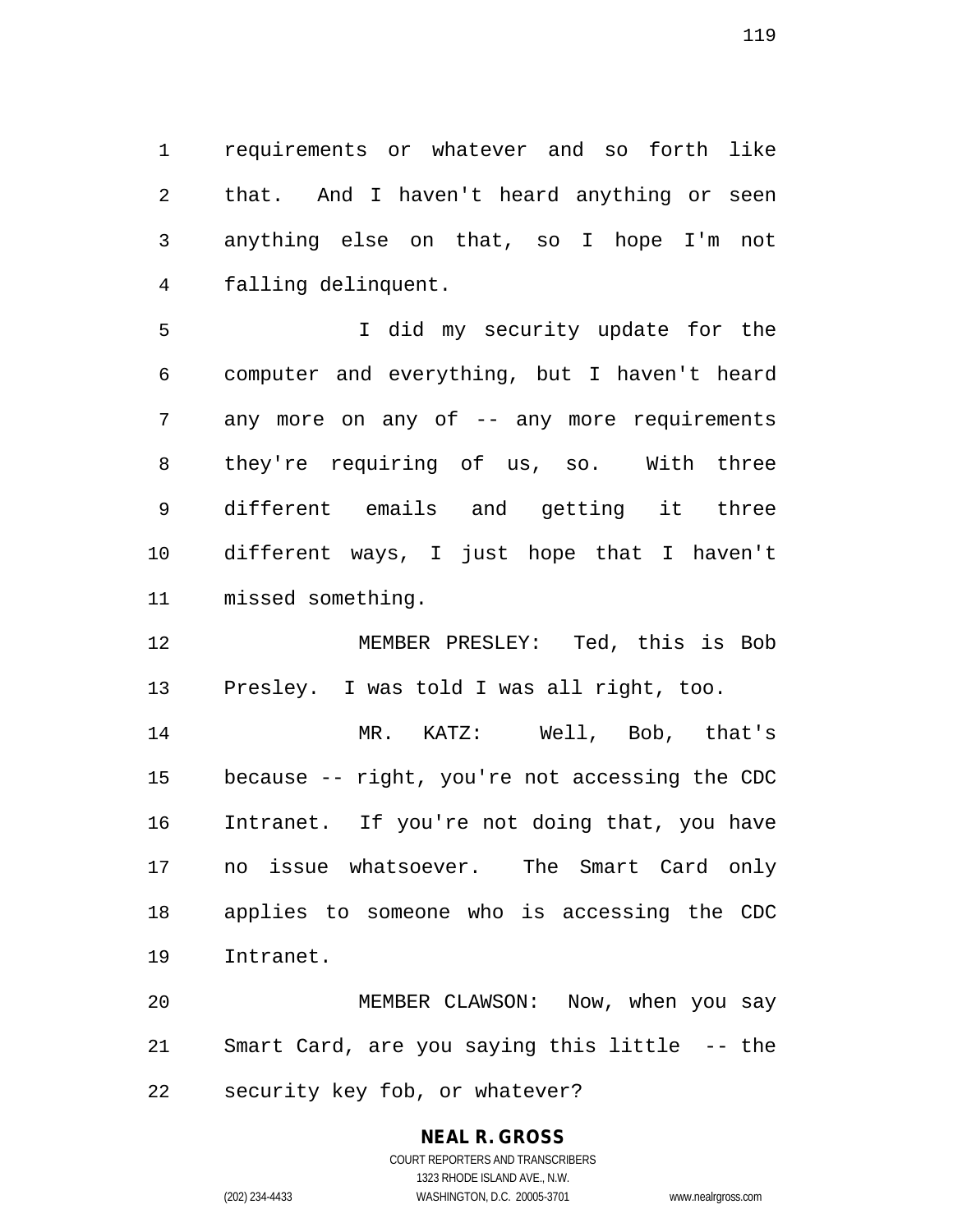1 MEMBER MUNN: No. MR. KATZ: No, it's a new requirement that goes beyond that. And if they didn't send you Smart Card information like they did the other Board Members, I'm glad to know that, and I will inform them. But that would be CDC's fault, not yours, Brad, and they would have to figure out 9 how to  $-$  MEMBER CLAWSON: Okay, because I haven't heard anything, and I'm still getting on to the O: drive, and that's my concern, but  $13 - -$  MR. KATZ: Right. Well, Brad, I will look into that right after this call for you. 17 MEMBER CLAWSON: Okay. MR. KATZ: Thank you for letting me know. MEMBER BEACH: Ted, this is Josie. I just sent you an email on that as well. MR. KATZ: Okay, thank you.

**NEAL R. GROSS**

COURT REPORTERS AND TRANSCRIBERS 1323 RHODE ISLAND AVE., N.W. (202) 234-4433 WASHINGTON, D.C. 20005-3701 www.nealrgross.com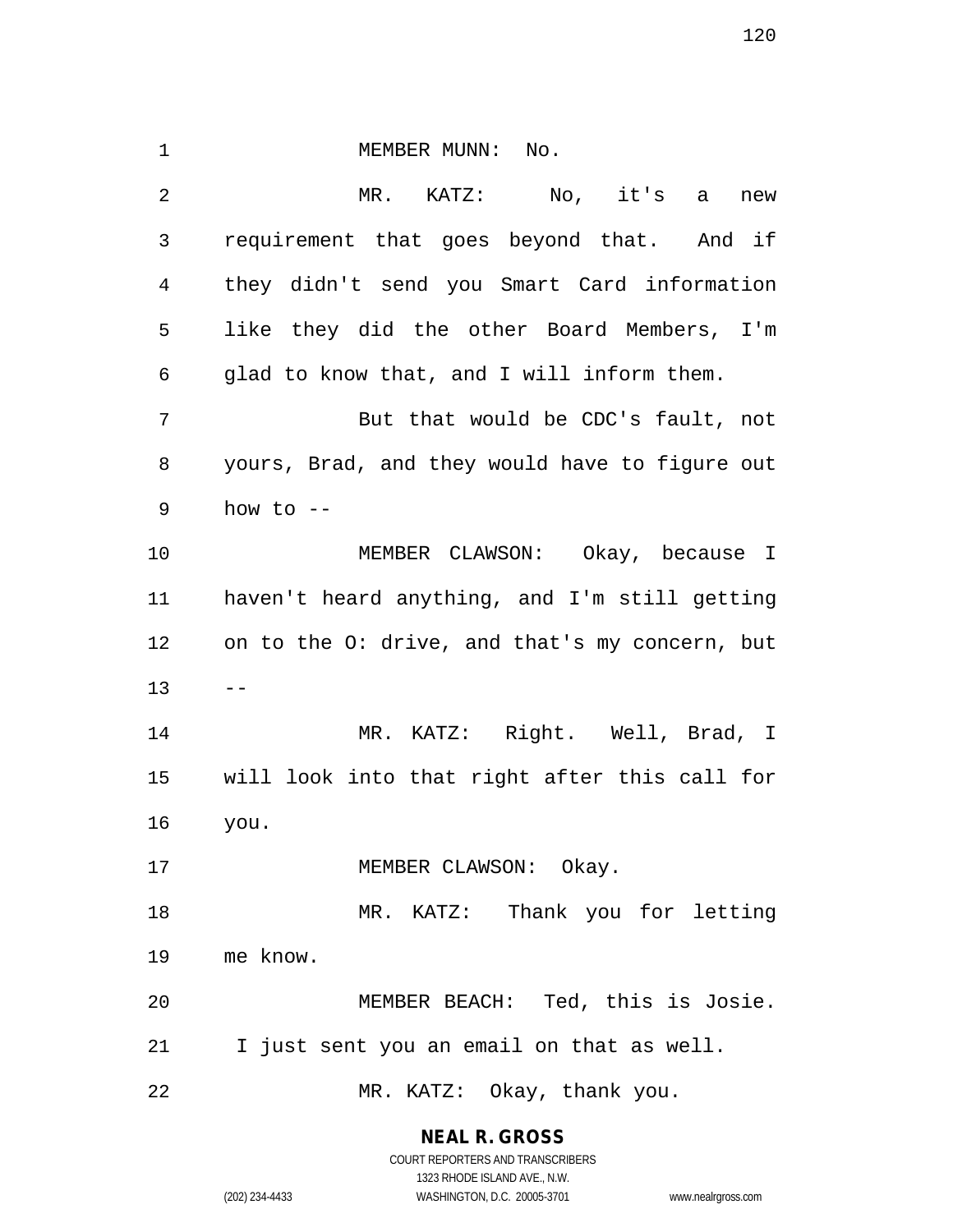CHAIRMAN MELIUS: Okay. If not, I'll see everybody in Idaho. MEMBER MUNN: Very good. CHAIRMAN MELIUS: Get rid of the snow, Bill. Or Brad. MEMBER CLAWSON: What's that? CHAIRMAN MELIUS: Get rid of the snow. MEMBER CLAWSON: Hey, it's gone. It's hot. We've got forest fires out here. 11 CHAIRMAN MELIUS: Okay. 12 MR. KATZ: Thank you everybody. 13 CHAIRMAN MELIUS: Thanks. (Whereupon, the above-entitled matter was concluded at 12:59 p.m.)